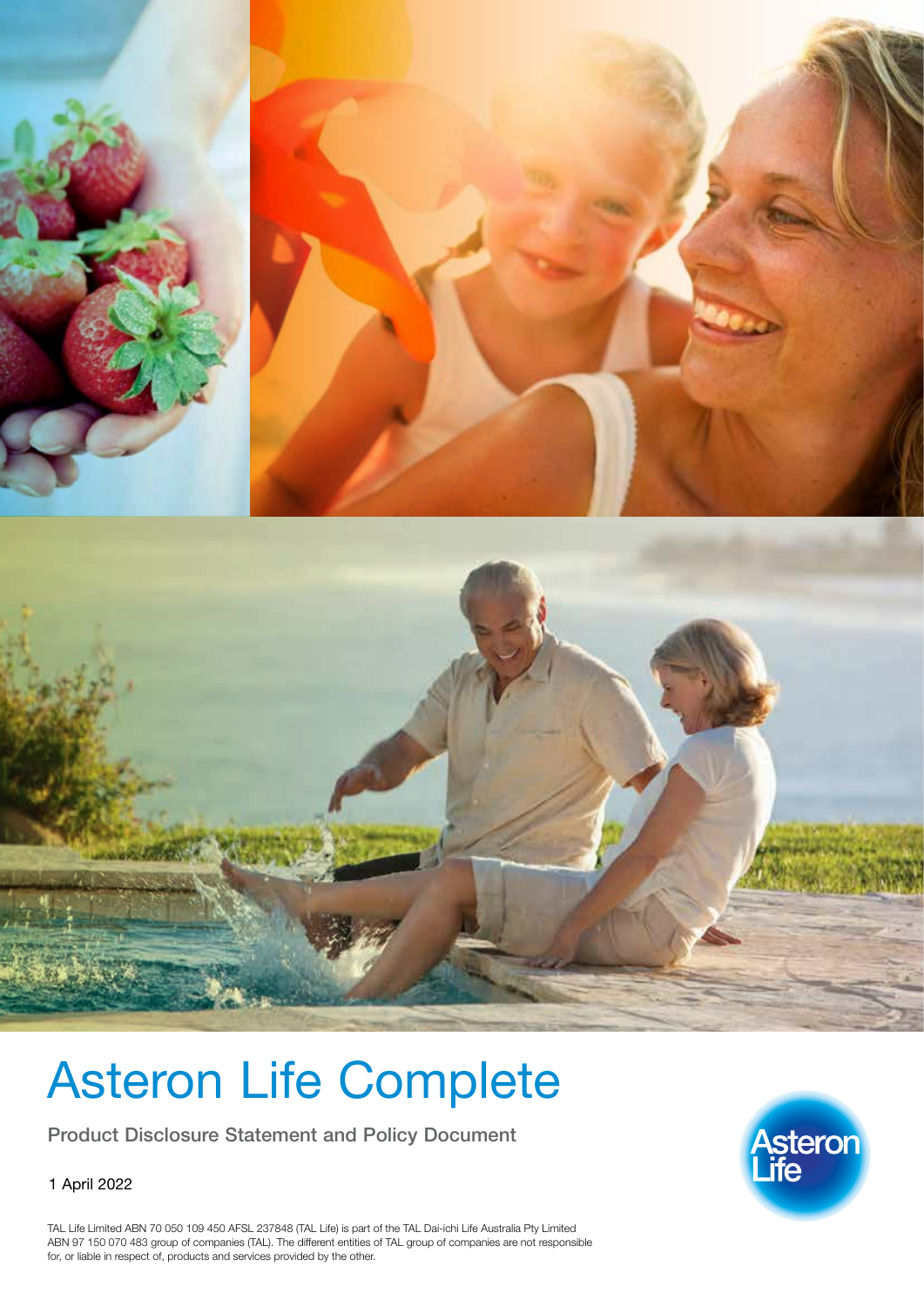## About this Product Disclosure Statement and Policy Document

#### The issuers

TAL Life Limited ABN 70 050 109 450 AFSL 237848 (TAL Life) is part of the TAL Dai-ichi Life Australia Pty Limited ABN 97 150 070 483 group of companies (TAL). SPSL Limited ABN 61 063 427 958, AFSL 237905, RSE Licence No L0002059 (Trustee) is the trustee of the SPSL Master Trust ABN 98 350 952 022, RSE Fund Registration No. R1056655. The Trustee is wholly owned by LGIAsuper Trustee as trustee for LGIAsuper (LGIAsuper) and is not part of the TAL group of companies. The TAL group of companies are not part of the LGIAsuper Group. The different entities of TAL and the LGIAsuper Group of companies are not guaranteed by or responsible for, or liable in respect of, products and services provided by the other. The Trustee uses the Asteron Life brand under licence from the TAL group of companies.

#### Important disclosure

The Asteron Life Complete product described in this Product Disclosure Statement and Policy Document (PDS), which includes the policy terms and conditions, is issued by TAL Life, with the exception of an interest in the SPSL Master Trust RSE No R1056655 ABN 98 350 952 022 SFN 1400 429 47 (Fund), which is issued by the Trustee who will hold an Asteron Life Complete policy on your behalf, as a member of the Fund.

Both TAL Life and the Trustee take full responsibility for the whole PDS.

This PDS also contains important information about the Fund. If you become a member of the Fund, the Trustee will buy a policy on your behalf. TAL Life will pay any benefits under that policy to the Trustee, and the benefit amount will form part of your superannuation entitlements. Payment from the Fund to you will be subject to superannuation law requirements.

This policy may be offered by TAL Life to trustees of external superannuation funds for the benefit of its member(s). In this regard the trustee must be satisfied it can take out the policy under superannuation law and the trustee must make its own decision as to whether it can pay any benefits under this policy to members in accordance with superannuation law. Some benefits such as the Grief Support Service may not be payable from the external superannuation fund in accordance with the relevant conditions of release, even after TAL Life has agreed to pay it to the trustee in the event of a claim. The trustee should seek its own advice prior to accepting a policy issued by TAL Life offering these benefits. TAL Life makes no representations as to whether the trustee is able to take out this policy or whether any benefits can be paid to members by the trustee.

#### Benefits under your policy

There are certain entry and expiry ages, health, occupational and pastime limits that apply in respect of the benefits and optional benefits available under your policy. The ability to adjust the terms and conditions of your policy or increase the level of cover available, may also be subject to your age, health, occupation or pastimes at the time you apply to adjust the terms and conditions or increase the level of cover, together with the consent of the trustee. Contact us (please refer to chapter 5, section 16 'Contacting us and complaints') to determine your eligibility to apply for cover, adjusted cover or increased cover under your policy.

Benefits are not payable in some circumstances, which are explained under chapter 5, section 9 'Times when we won't pay'. Unless otherwise stated, payment of a benefit is subject to our acceptance of your claim and satisfaction of our claim requirements being met (please refer to chapter 5, section 15 'Making a claim').

To be eligible for a benefit payment you must meet the conditions of the policy while your cover is in force.

#### How to Apply

Information about how to apply for an Asteron Life Complete policy is set out below in the section titled 'Applying for an Asteron Life Complete policy' as well as in chapter 5, section 3 'How to apply'. The relevant application form will be provided to you by your adviser or by TAL Life together with this PDS. You must receive this PDS and be in Australia to be eligible to apply for cover.

Please read the information titled 'Your duty when applying for an Asteron Life Complete policy' in chapter 5 section 5. This is important because there is a risk that a benefit will not be paid under the policy if the applicable duty or duties are not complied with.

Cover is subject to our acceptance.

#### Your contract with us

If you are issued with an Asteron Life Complete policy, this PDS together with the information you provide in your application and the schedule, constitutes your insurance policy and is evidence of your insurance contract with us. You should read this document in conjunction with the schedule and your original disclosure and policy documents, because together they contain important information relating to your policy. Please keep this PDS and your schedule in a safe place. Your schedule is issued to you based on the information provided by you to us on your application for insurance.

#### Cooling Off

If you are issued with an Asteron Life Complete policy, you will have a cooling off period to decide whether the product is suitable for your needs. Information about the cooling off period can be found on page [65.](#page-70-0)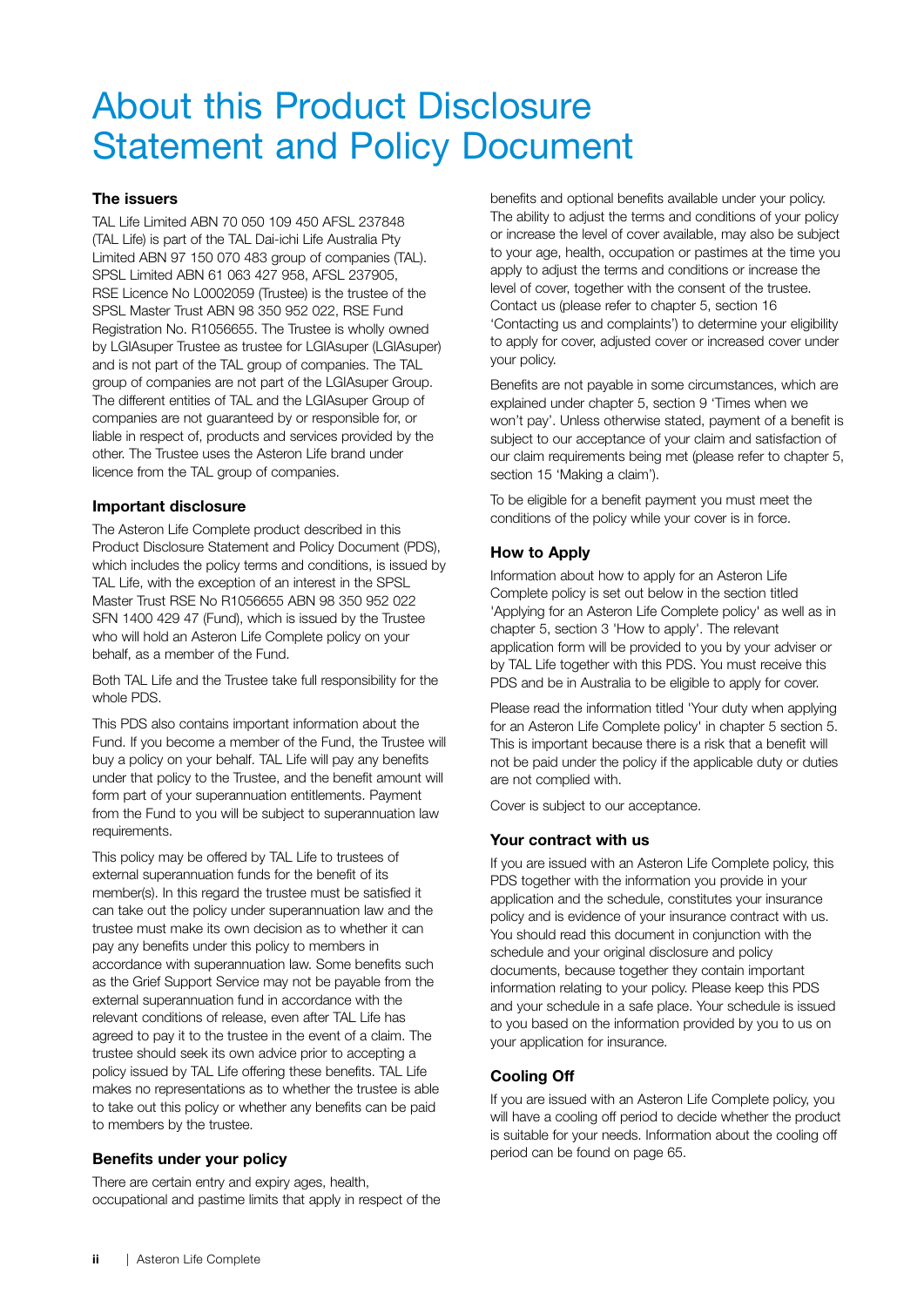#### This PDS is not advice

The information in the PDS does not take into account your personal circumstances. You should consider the appropriateness of the information having regard to your objectives, financial situation and needs.

#### Future update information

All the information in this PDS is current at the time of issue. We may change or update information from time to time that is not materially adverse by preparing a Product Information Update. You will find Product Information Updates on our Website at www.asteronlife.com.au. You can also obtain a printed copy of any Product Information Update, at no cost, by contacting us on the contact details provided on the back of this PDS.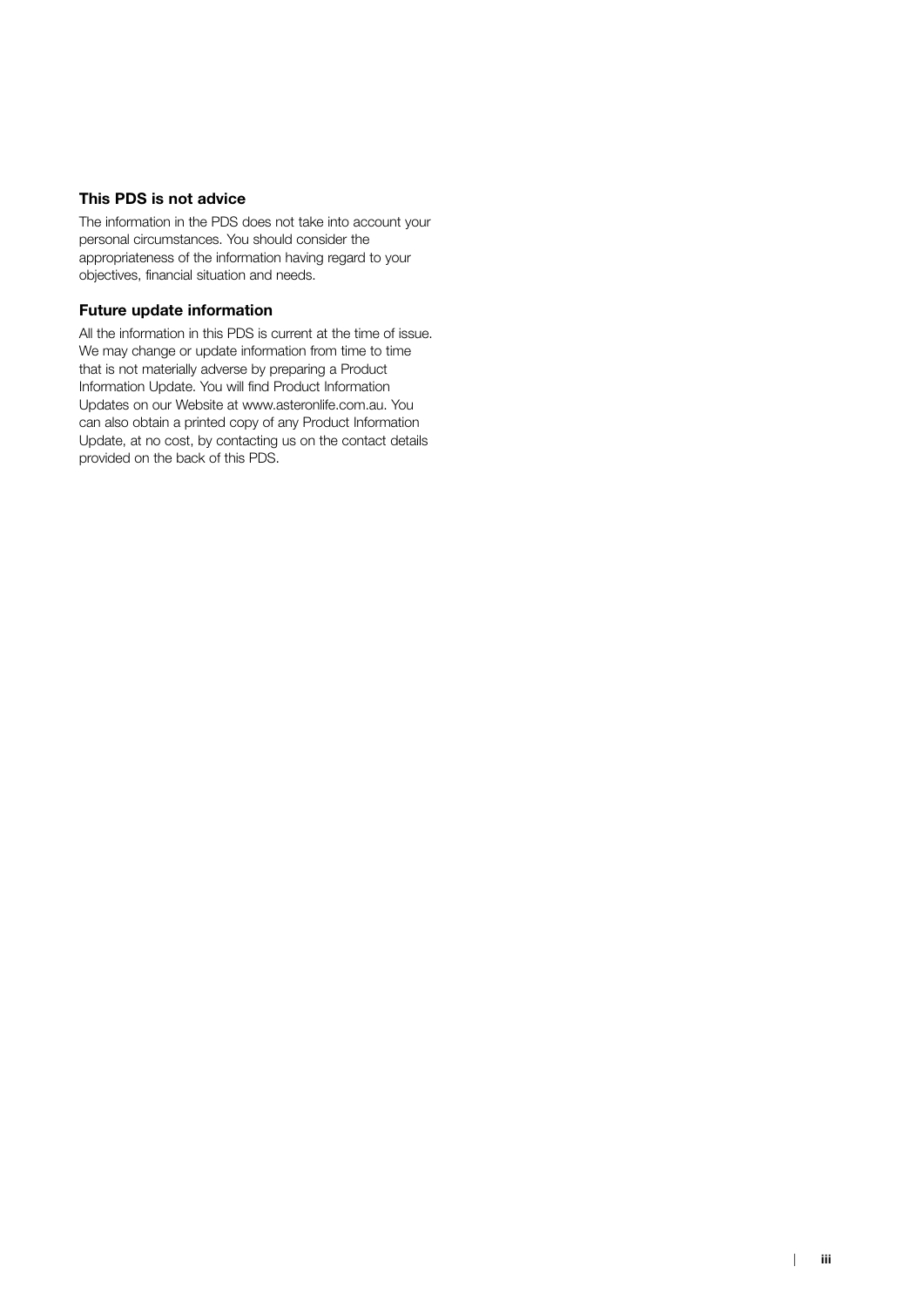# Applying for an Asteron Life Complete policy

You can make an application for the Asteron Life Complete product described in this PDS if you are or were previously insured under an *original policy*:

- that is being replaced with a new Asteron Life Complete policy; or
- under which you are repurchasing cover as a new Asteron Life Complete policy.

This includes where you:

- exercise a buy back, or reinstatement option under your *original policy*; or
- exercise a continuation or conversion option; or
- make a change to the policy owner which requires the *original policy* to be cancelled and a new policy to be issued in its place.

#### What to expect when you transfer policy ownership

Certain transfers of policy ownership require the cancellation and replacement of the original policy. If you make an application to transfer the ownership of your *original policy* and we accept it, the *original policy* will be cancelled, and a new Asteron Life Complete policy will be issued in its place. You'll receive a new schedule, which outlines your specific cover details and lists the new policy owner. Premiums will be determined at the time of issuing the new policy and will be shown on the schedule. The premium for the new policy may differ from the premium for the *original policy*, so prior to making an application you should obtain a premium quote by contacting us or your financial adviser.

#### What to expect when you repurchase cover after a claim

Your *original policy* may have included a cover buy back or reinstatement option that allows you to repurchase cover within a specified period after a claim has been paid. Please take care to ensure we receive your application within the time specified for the exercise of the option. If you make an application to repurchase cover following a claim and we accept it, a new Asteron Life Complete policy will be issued, and you'll receive a new schedule which outlines your specific cover details. Premiums will be determined at the time of issuing the new policy and will be shown on the schedule. The premium for the new policy may differ from the premium for the *original policy*, so prior to making an application you should obtain a premium quote by contacting us or your financial adviser.

#### What to expect when you exercise a continuation or conversion option

In certain situations where your circumstances have changed, you may be able to continue cover under, or convert cover to, a new policy. Please note that the new cover will typically be granted on different terms to the original policy. If you make an application to exercise a continuation or conversion option and we accept it, a new Asteron Life Complete policy will be issued, and you'll receive a new schedule, which outlines your specific cover details. Premiums will be determined at the time of issuing the new policy and will be shown on the schedule. The premium for the new policy may differ from prior premiums, so prior to making an application you should obtain a premium quote by contacting us or your financial adviser.

#### How to apply

To apply for the Asteron Life Complete product described in this PDS, you will first need to be provided with a quote either by your financial adviser or us. We will also provide you or your financial adviser with the appropriate application form, depending on your circumstances, together with this PDS. You must receive this PDS in Australia and be in Australia to be eligible to apply for cover. Please note that applications are also subject to our acceptance.

Please note that your application will be subject to the terms of any option you are applying to exercise (such as a transfer of ownership, cover repurchase, or cover continuation option), which will be set out in your original disclosure or policy document or application form.

Please also ensure you read the information titled 'The duty of disclosure and the duty to take reasonable care not to make a misrepresentation' in chapter 5 section 5. This is important because there is a risk that a benefit will not be paid under the policy if the applicable duty or duties are not complied with.

By applying for the Asteron Life Complete product described in this PDS, you agree to be bound by the terms of this PDS and Policy Document and the new Policy Schedule we will issue to you if your application is accepted.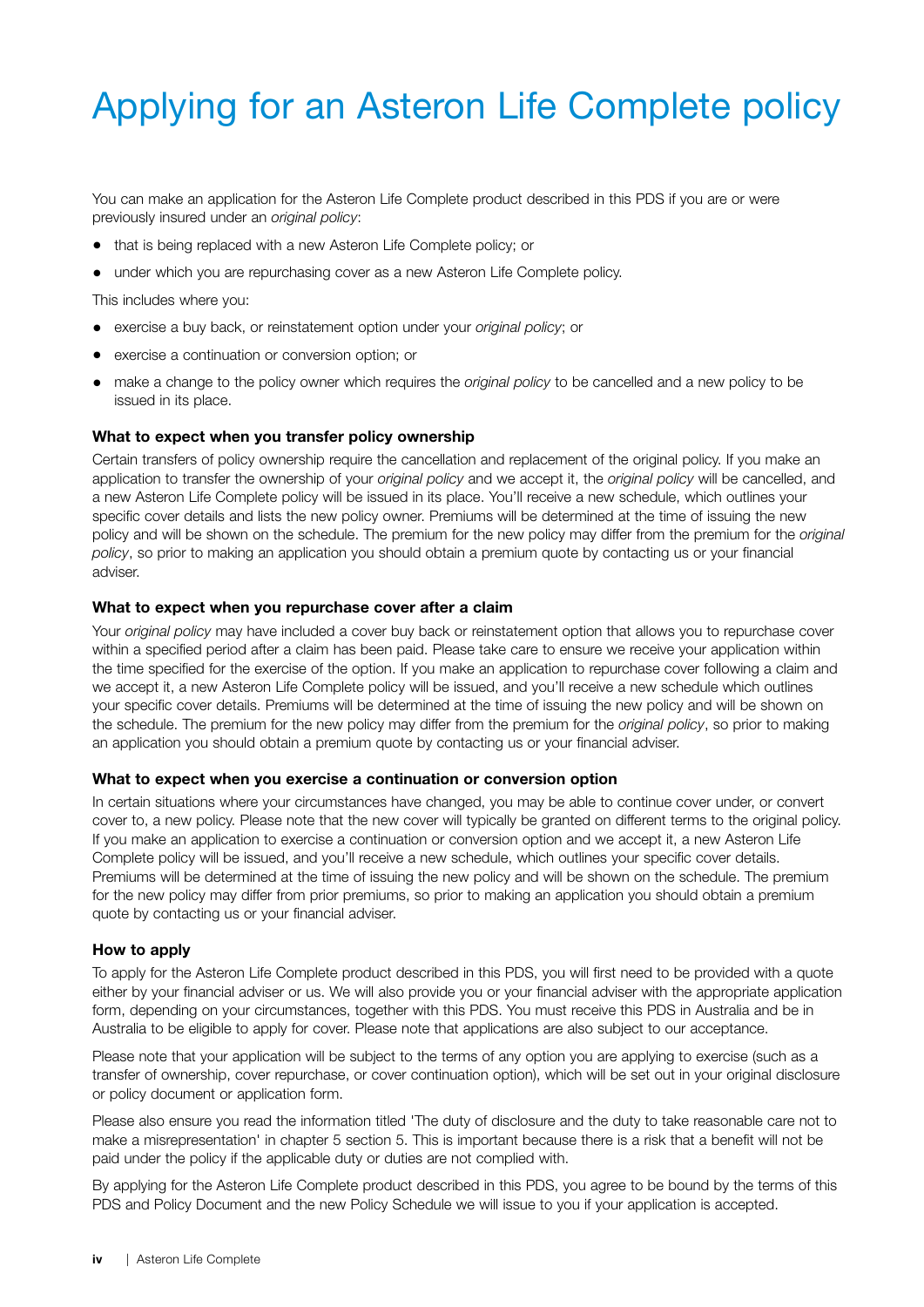#### Understanding this PDS

As you read through this PDS, you'll notice we use terms and expressions which have a particular meaning:

- When we refer to 'you' or 'your' in the context of death, disablement, a condition or procedure, income, expenses, life events, occupation or age, we're referring to the insured person, who may not be the policy owner*,* in all other cases we're referring to the policy owner. If the policy is owned through the SPSL Master Trust, the policy owner is SPSL Limited as trustee for the SPSL Master Trust.
- When we refer to 'we', 'our', 'us' or 'TAL Life', we're referring to TAL Life*.*
- When we refer to 'Trustee' we're referring to SPSL Limited as trustee for the SPSL Master Trust.
- When we refer to 'Life Cover Super' and 'Income Protection Cover Super', we're referring to cover owned through the SPSL Master Trust.
- When we refer to 'Income Protection Covers', we're referring to Income Protection Cover Accident Only Cover, Income Protection Cover and Income Protection Plus Cover.
- When we refer to 'linked TPD Cover' or 'linked Trauma Cover', we're referring to TPD Cover and Trauma Cover (respectively) linked to Life Cover.

You'll also see medical conditions and other words written in *italics*. To find out what they mean, please refer to chapter 7 'Medical Glossary, Definitions'. If there's anything else you need help to understand, please contact your financial adviser or our customer service team on 1800 221 727.

#### Other important things to note:

- The headings in this PDS are intended to help identify sections of the document, but are not to be used to interpret the provisions of this policy.
- Words indicating the singular can also be taken to mean the plural and vice versa.
- All references to dollar amounts are references to Australian currency.
- All payments to and from us must be in Australian dollars.
- Some of the benefits offered in this PDS are not available for *superannuation policies*. These benefits are marked with  $\mathbb{R}$ .
- Some features in this PDS may not be available on policies purchased following a claim on your *original policy*. These features are marked with  $\Box$ . For further information, please refer to your original disclosure documents.
- This policy is to be interpreted in line with the law as it applies in New South Wales.

If you'd like to contact us or the Trustee for further information on anything in this PDS, please call our customer service team on 1800 221 727.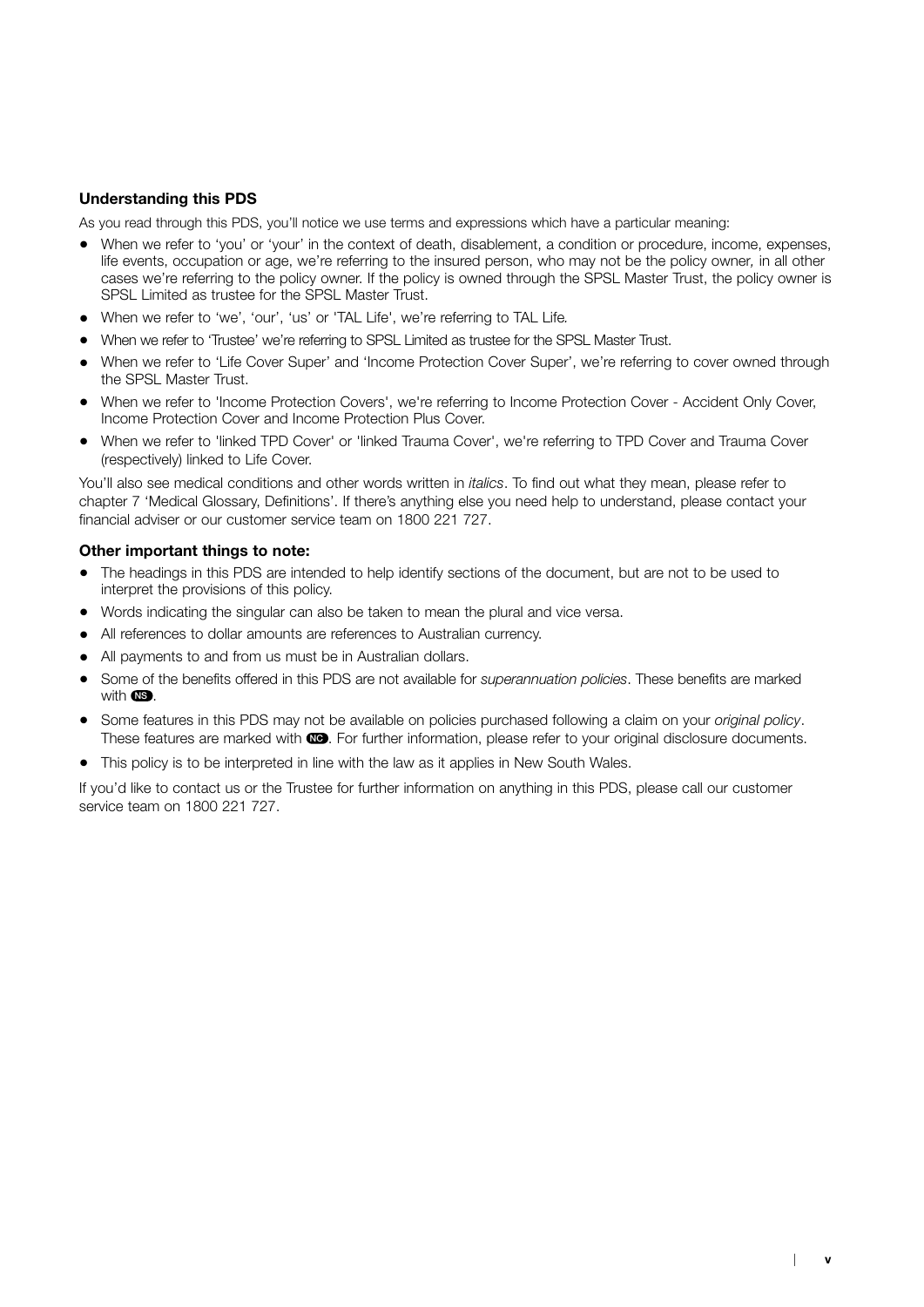### **Contents**

| 1. | <b>Asteron Life Complete</b>                                | 1              |
|----|-------------------------------------------------------------|----------------|
|    | Insurance to fit your life                                  | $\mathbf{2}$   |
|    | Key features of Asteron Life Complete                       | 3              |
| 2. | Life TPD Trauma                                             | 4              |
|    | Life Cover                                                  | 5              |
|    | Total and Permanent Disablement (TPD) Cover                 | $\overline{7}$ |
|    | Trauma Cover <b>NS</b>                                      | 10             |
|    | Life, TPD and Trauma benefits in detail                     | 15             |
| 3. | <b>Income Protection, Business Expenses</b>                 | 30             |
|    | Selecting your level of cover                               | 31             |
|    | Income Protection for medical professionals                 | 33             |
|    | Income Protection Covers                                    | 34             |
|    | Business Expenses Cover CS                                  | 38             |
|    | Income Protection and Business Expenses benefits in detail  | 40             |
| 4. | <b>Child Cover</b>                                          | 56             |
|    | Child Cover benefits in detail                              | 57             |
| 5. | About Asteron Life Complete                                 | 59             |
|    | Ownership and structure                                     | 60             |
|    | Eligibility                                                 | 64             |
|    | How to apply                                                | 65             |
|    | Cooling off period                                          | 65             |
|    | Your duty when applying for an Asteron Life Complete policy | 66             |
|    | When does my cover start?                                   | 68             |
|    | Who will receive the benefits of my cover?                  | 68             |
|    | Policy expiry                                               | 68             |
|    | Times when we won't pay                                     | 69             |
|    | Premiums and payment                                        | 70             |
|    | Taxation                                                    | 73             |
|    | Privacy statement                                           | 73             |
|    | Direct Debit Request Service Agreement                      | 77             |
|    | Other information about your policy                         | 78             |
|    | Making a claim                                              | 79             |
|    | Contacting us and complaints                                | 81             |
| 6. | Insurance through superannuation                            | 83             |
| 7. | <b>Medical Glossary Definitions</b>                         | 91             |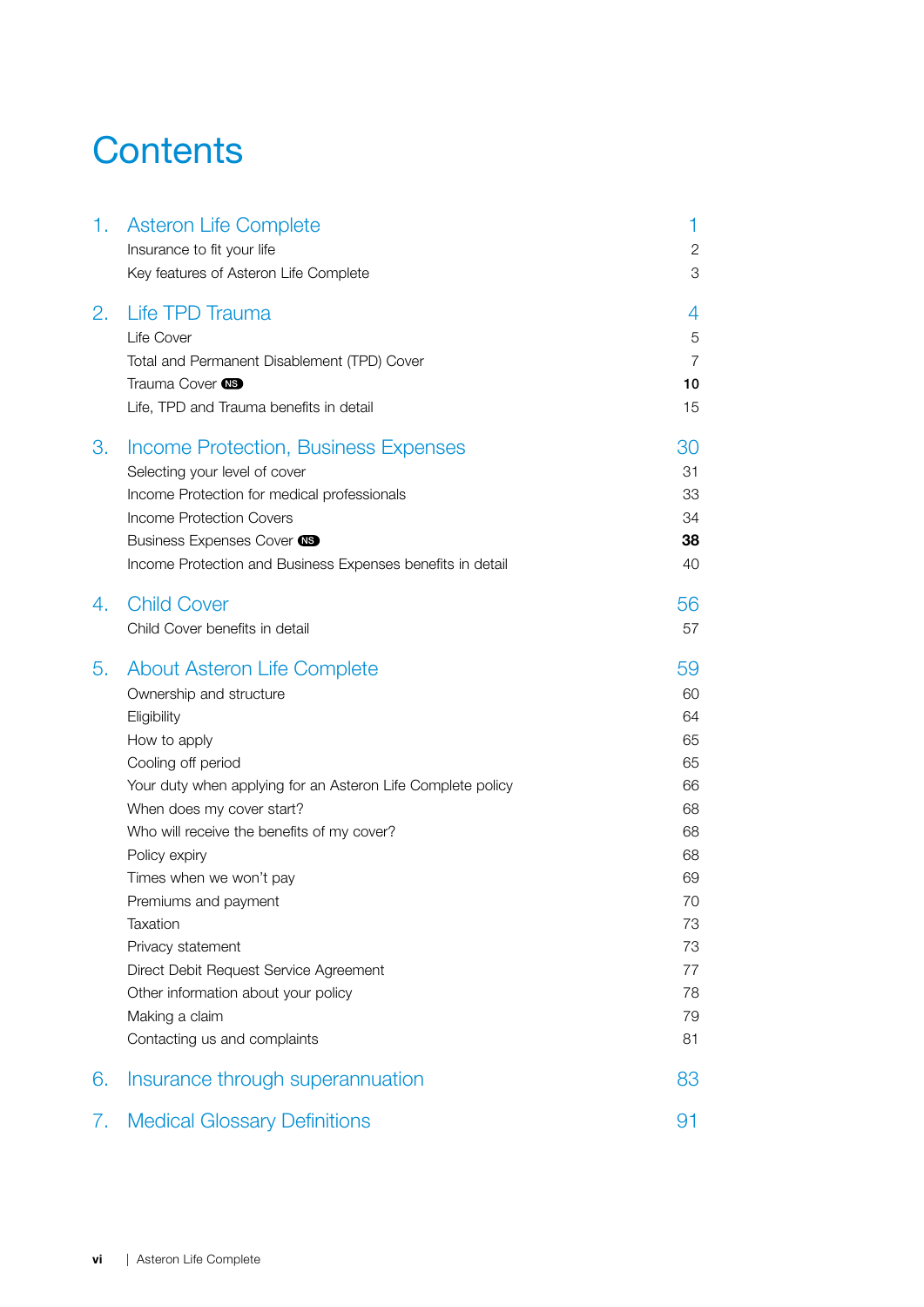# Chapter 1

<span id="page-6-0"></span>Asteron Life Complete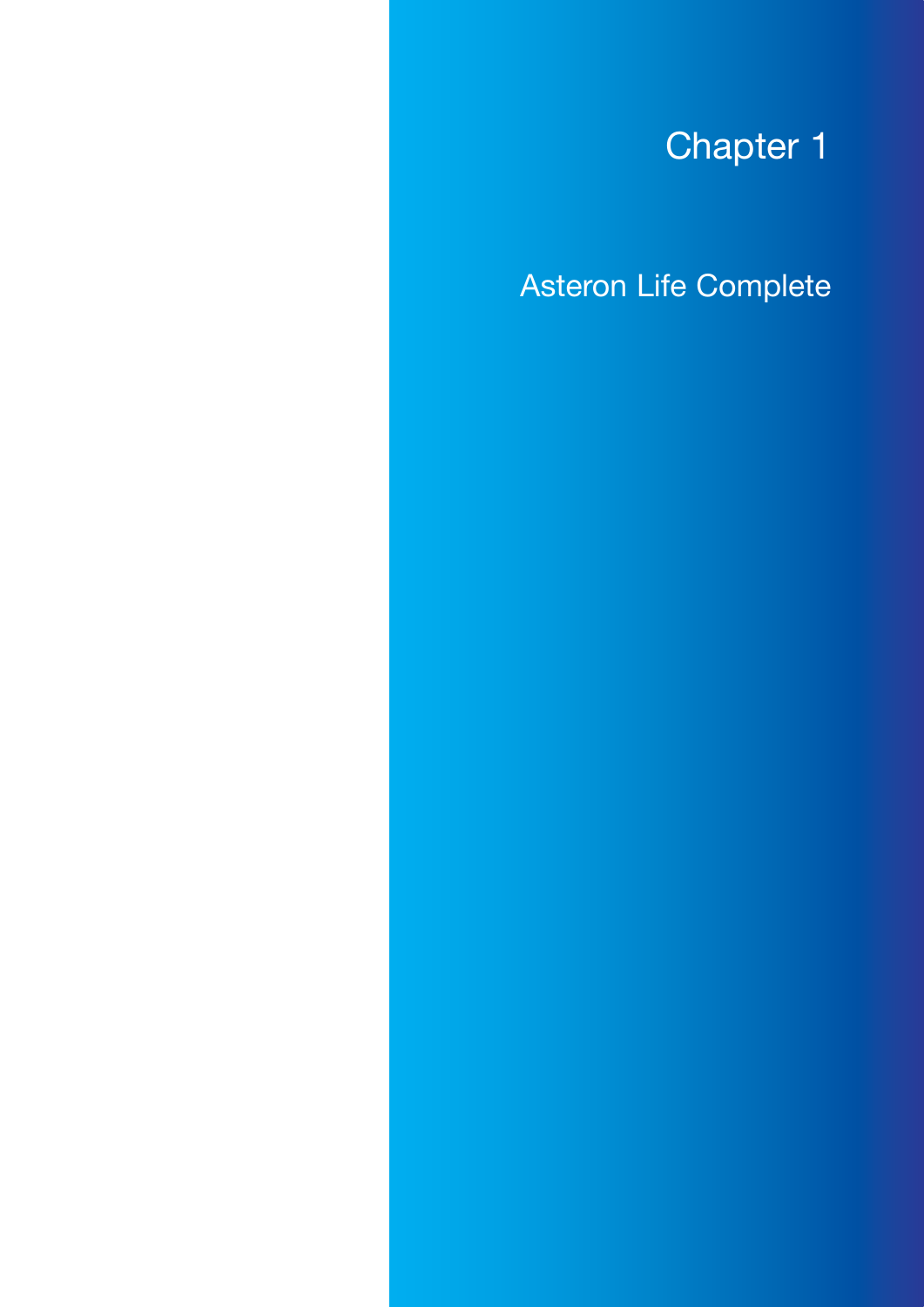## <span id="page-7-0"></span>Asteron Life Complete

### Insurance to fit your life

Let's face it—sorting out life insurance is often the last thing on your mind when you're fit and healthy.

After all, there are so many more exciting things to do—like being with your family and friends, working and travelling.

That's why we have developed Asteron Life Complete. It's a comprehensive suite of insurance covers which can be tailored to suit wherever you're at in life. Which means you can focus on what's important to you, secure in the knowledge that whatever happens, you and your family's financial future is protected 7 days a week, 24 hours a day, anywhere in the world.

#### Life Cover

When you think about it, your life is your most valuable asset. And like other valuable assets (such as your home, car or boat), you should protect it so if something happens your family is looked after. Life Cover can help do this by paying a lump sum in the event of your death or diagnosis of a *terminal illness*. This money may help with your mortgage payments, your children's education expenses, or go towards creating an income for your family's future.

#### Total and Permanent Disablement (TPD) Cover

If you're *totally and permanently disabled*, TPD Cover can help ease the financial pressure on you and your family by providing a lump sum payment which can be used to pay medical bills, make home modifications, generate an income if you can't work again, or even assist with ongoing expenses like paying off the mortgage.

#### Trauma Cover

Trauma Cover pays you a lump sum payment if you're diagnosed with a serious medical condition (as defined in this PDS). You can use the payment to help with the cost of your medical treatments, and for everyday expenses like your mortgage or rent so you can concentrate on getting better.

#### Income Protection Cover

Income Protection Cover is designed to replace up to 80% of your *monthly income* if you're unable to work due to *sickness* or *injury*—making sure bills and expenses can still be paid while you're recuperating.

#### Business Expenses Cover

Running your own business can be stressful, especially if you have to take time off work if you're sick. That's why Business Expenses Cover was developed. It's there to help you pay for fixed business expenses like utility bills or rent by providing a *monthly benefit* if you're unable to work due to *sickness* or *injury*.

#### Child Cover

Like Trauma cover for adults, Child Cover can help alleviate the financial pressure on families if a child becomes seriously ill. Child Cover is available for a list of defined events including serious medical conditions, and can be used to pay for medical treatments, or give you the financial means to take time off work to be by your child's side.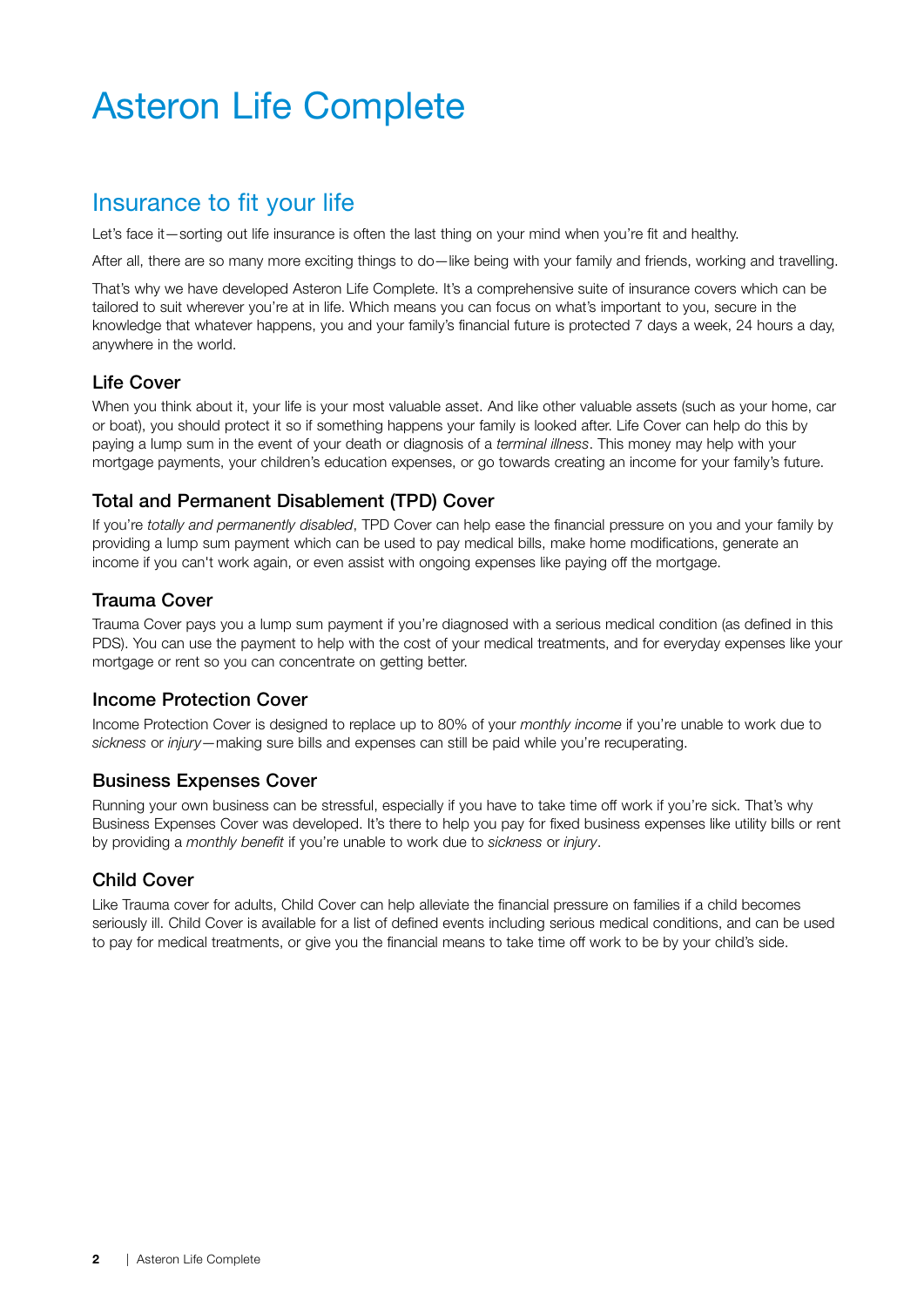### <span id="page-8-0"></span>Key features of Asteron Life Complete

These features apply to all covers in the Asteron Life Complete product.

#### Worldwide Cover

Wherever you are in the world, you're covered 7 days a week, 24 hours a day. This includes when you travel, move house, change jobs, or become unemployed.

#### Upgrades to your policy, and change to premiums

From time to time we may make improvements to Asteron Life Complete benefits and definitions. We will automatically pass on any improvements we make to Asteron Life Complete to you when they do not result in an increase in your premium.

Where improvements to Asteron Life Complete do result in an increase to your premium, we will notify you at least 30 days prior to the change taking effect. You can take up our offer to make the change by continuing to pay your premiums, including any increase. Or you can choose not to accept our offer by calling our customer service team or writing to us within 30 days of receiving the notice. If you tell us you do not want to take up the offer, we will remove the improvements and any applicable premium increase.

If you have a *pre-existing condition* at the time we apply an improvement to your policy, the improvement will not apply to that *pre-existing condition* when we assess any claim affected by that *pre-existing condition*.

#### Grief Support Service

If either you or your immediate family need grief counselling at the time of claim, we'll pay for up to 4 hours\* of initial confidential grief counselling (or up to 6 hours\* if you choose combined counselling) for you or your immediate family.

The grief counselling sessions will be provided by an independently owned organisation appointed by us, and are not available for any other forms of counselling.

\* Any travel time by the counsellors is included in this time.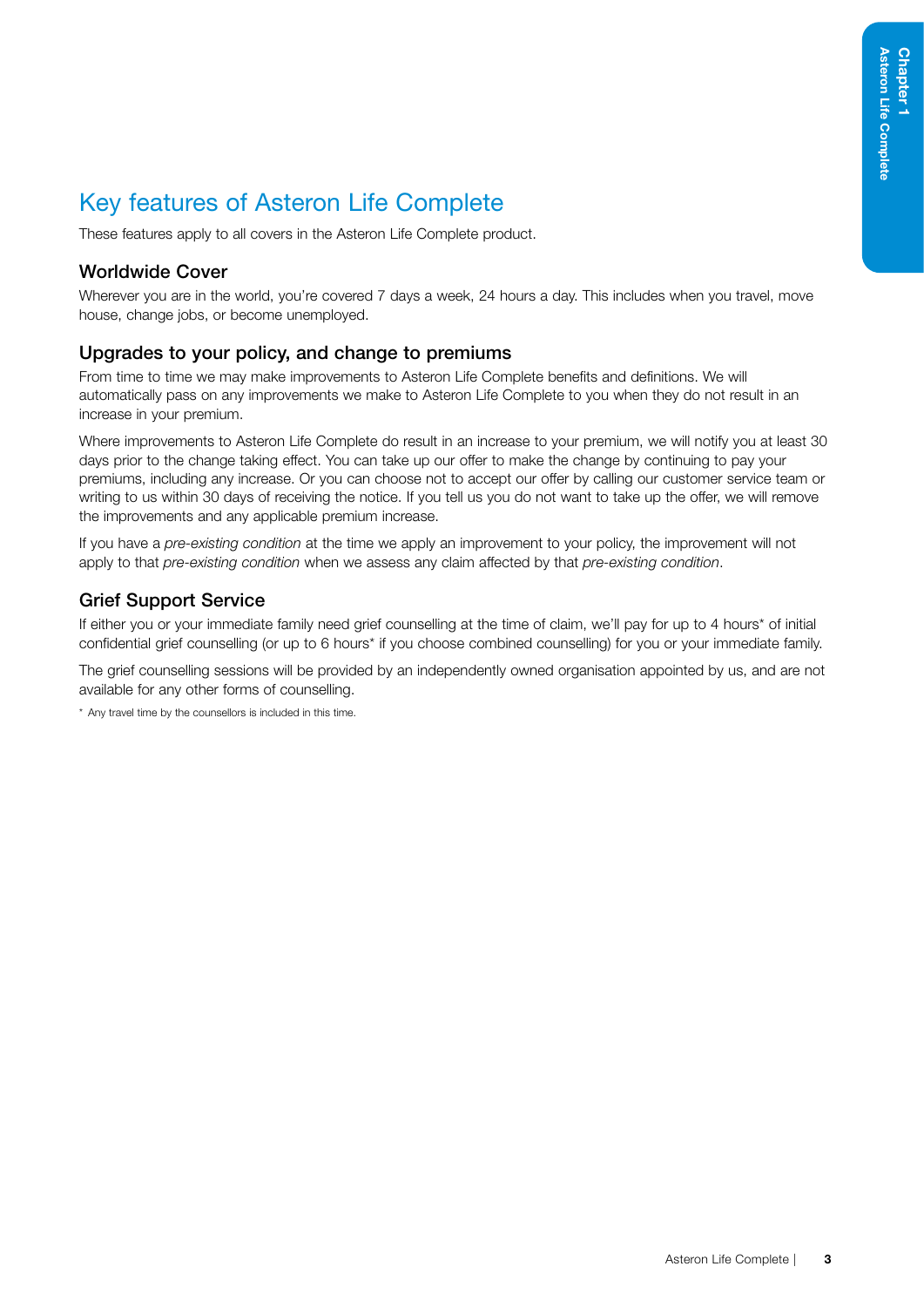# <span id="page-9-0"></span>Chapter 2

Life

TPD

**Trauma**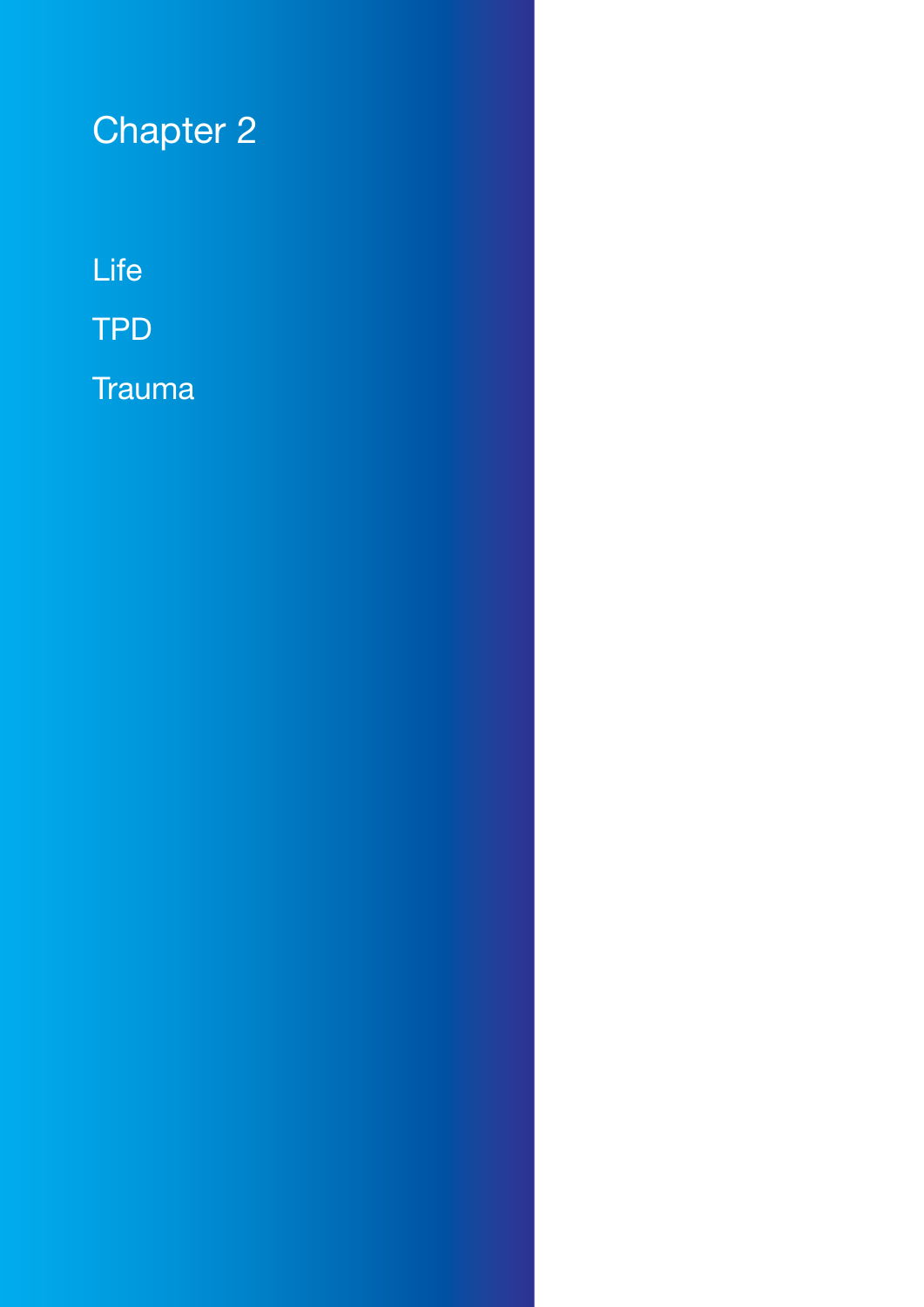# <span id="page-10-0"></span>Life, TPD, Trauma

### Life Cover

#### Protecting your family's future

Your life is your most important asset. By making sure it's properly insured, you're providing your family with a financial safety net if something happens to you.

Life Cover works by paying a lump sum if you die or become *terminally ill.* As everyone's situation is different, when you apply, you choose how much you're covered for—this is called your Life Cover *sum insured.* Your financial adviser can help you decide your *sum insured*.

#### Built in and optional benefits

Your Life Cover includes a number of built in benefits and optional benefits. A summary of these are set out in the tables below. Full details of these benefits are located in the 'Life, TPD and Trauma benefits in detail' section on pages 15 to [29](#page-34-0) of this PDS. Make sure you read through them carefully and talk to your financial adviser about how they apply to you. Some of the benefits offered in this PDS are not available for *superannuation policies*. These benefits are marked with  $\blacksquare$ 

| <b>Built in benefits</b>                                            | What does it do?                                                                                                                                                                                         | <b>Benefit in</b><br>detail on page |
|---------------------------------------------------------------------|----------------------------------------------------------------------------------------------------------------------------------------------------------------------------------------------------------|-------------------------------------|
| <b>Life Cover Benefit</b>                                           | Pays the Life Cover sum insured in the event of your death.                                                                                                                                              | 19                                  |
| <b>Terminal Illness</b><br><b>Benefit</b>                           | Pays the Life Cover sum insured if you're diagnosed as terminally ill.                                                                                                                                   | 19                                  |
| <b>Funeral Advancement</b><br>Benefit <b>NS</b>                     | Provides an advance payment up to \$20,000 to help meet immediate<br>funeral expenses in the event of your death.                                                                                        | 19                                  |
| <b>Financial Planning</b><br>Benefit <b>NB</b>                      | Pays up to \$2,500 as reimbursement of financial advice fees following<br>the payment of the Life Cover Benefit or Terminal Illness Benefit.                                                             | 19                                  |
| <b>Waiver of Premium</b><br>Due to Serious<br>Disablement <b>CB</b> | Waives your Life Cover premiums for up to 2 years if you suffer a<br>sickness or injury that results in you being constantly and permanently<br>unable to perform at least 2 activities of daily living. | 20                                  |
| <b>Loyalty Funeral</b><br><b>Benefit</b>                            | Pays an additional \$15,000 in the event of your death if your premiums<br>are paid on a level to age 70 basis for 10 consecutive years.                                                                 | 20                                  |
| <b>Premium and Cover</b><br><b>Suspension Benefit</b>               | You can apply to suspend your premium and cover for up to 12 months<br>if you experience financial hardship, are unemployed, or are on<br>sabbatical, maternity, paternity or long-term leave from work. | 20                                  |
| <b>Premium Freeze</b><br>Option                                     | You can freeze the premiums on your cover so your future premium<br>continues at a set amount.                                                                                                           | 21                                  |
| Continuation of<br>Cover                                            | You can convert your Life Cover Super sum insured to a new policy with<br>Life Cover outside superannuation if you're no longer eligible to make<br>superannuation contributions.                        | 18                                  |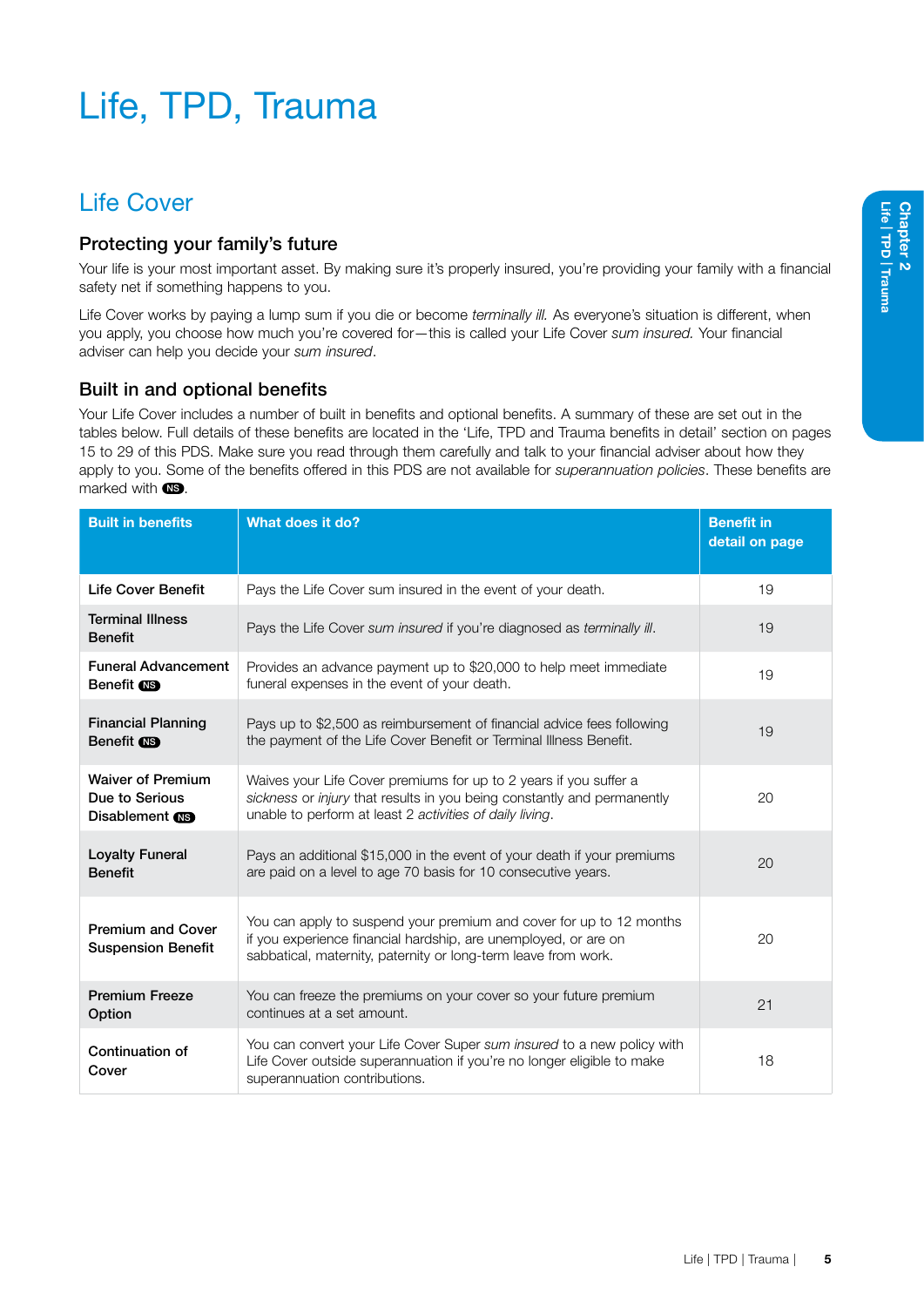| <b>Optional benefits</b>                     | What does it do?                                                                                                                                                  | <b>Benefit in</b><br>detail on page |
|----------------------------------------------|-------------------------------------------------------------------------------------------------------------------------------------------------------------------|-------------------------------------|
| <b>Business Security</b><br>Option <b>NS</b> | You can increase your Life Cover sum insured once a year when a<br>specified business event occurs without the need for any further medical<br>information.       | 24                                  |
| Child Cover <b>NB</b>                        | Pays the Child Cover sum insured if the insured child dies, becomes<br><i>terminally ill</i> , or suffers one of the defined medical events listed on page<br>57. | 57                                  |
| <b>Waiver of Premium</b><br>Option           | Waives the premiums payable on your Life Cover while you're significantly<br>disabled and unable to work for 6 consecutive months or more.                        | 25                                  |
| <b>Healthy Life Option</b>                   | Provides a discount on your Life Cover and/or TPD Cover premiums if<br>you qualify for this option.                                                               | 26                                  |
| <b>Healthy Plus Option</b>                   | Provides a discount on your Life Cover premiums if you qualify for this<br>option.                                                                                | 26                                  |

#### Key features

- Worldwide Cover
- Upgrades to your policy, and change to premiums

### Times when we won't pay

There are certain situations when we won't pay a benefit. These situations are explained in chapter 5, section 9 on page 69.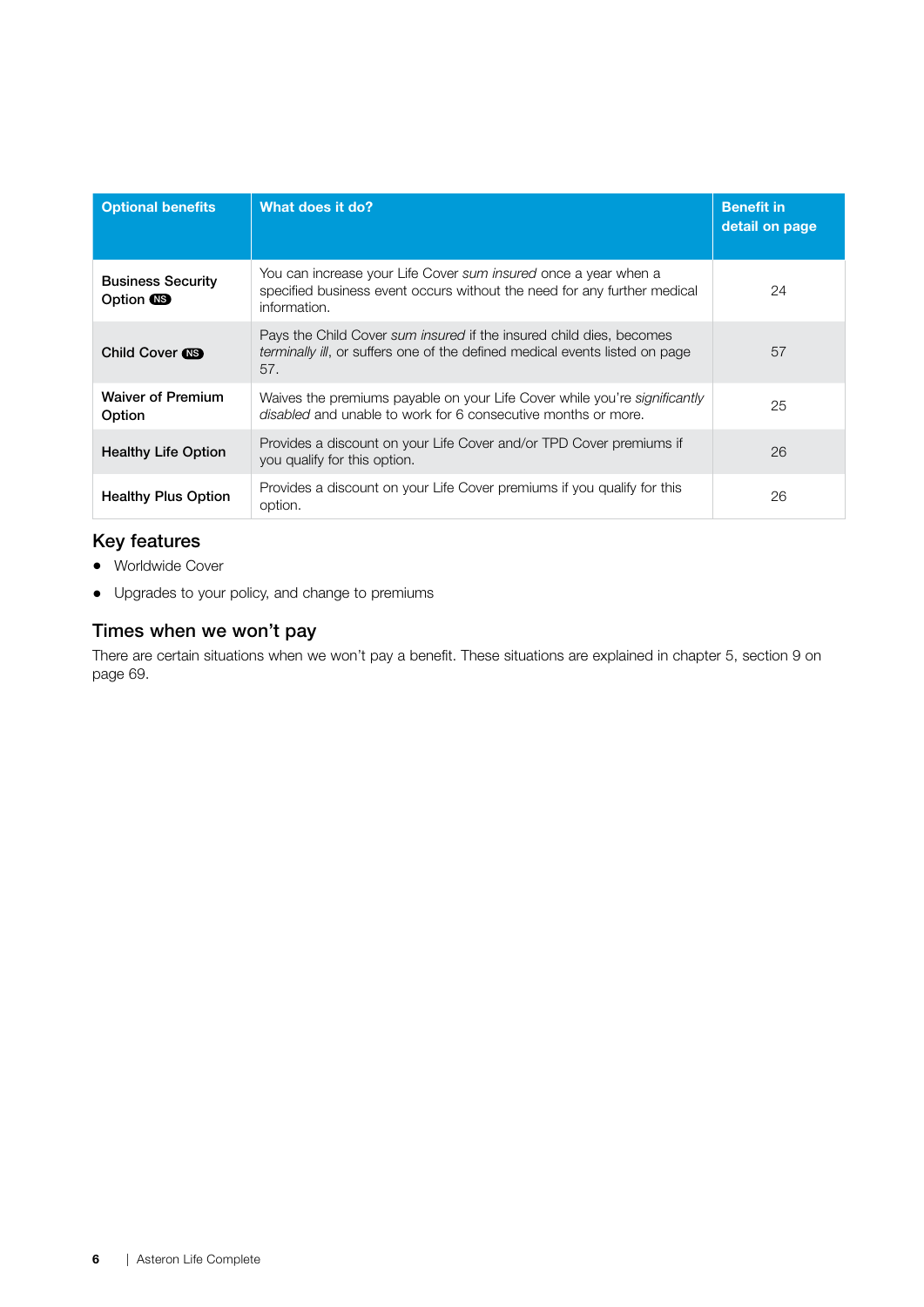### <span id="page-12-0"></span>Total and Permanent Disablement (TPD) Cover

#### Caring for you if you become disabled

We all love to live the lifestyle we have grown accustomed to. But if you become disabled, you may have to make some big adjustments to accommodate things like a change in mobility, being unable to work, or even needing constant care.

With TPD Cover, you're paid a lump sum if you become *totally and permanently disabled*. When you apply, you choose how much you're covered for (your TPD Cover *sum insured*), and can use this money for things like medical bills, make home modifications, generate an income if you can't work again, or even assist with ongoing expenses like paying off the mortgage.

TPD Cover can be selected as stand alone cover, or linked to Life Cover. For more information on linking options, please read chapter 5, section 1.3 'Linking Options' on page [61](#page-66-0).

#### Built in and optional benefits

Your TPD Cover includes a number of built in benefits and optional benefits. A summary of them are set out in the tables below. Full details of these benefits are located in the 'Life, TPD and Trauma benefits in detail' section on pages 15 to [29](#page-34-0) of this PDS. Make sure you read through them carefully and talk to your financial adviser about how they apply to you.

The benefits in the tables below are available for both TPD Stand Alone Cover and TPD Cover (unless we have specified otherwise). Some of the benefits offered in this PDS are not available for *superannuation policies*. These benefits are marked with  $\circledR$ .

| <b>Built in benefits</b>                                          | What does it do?                                                                                                                                                                                          | <b>Benefit in</b><br>detail on page |
|-------------------------------------------------------------------|-----------------------------------------------------------------------------------------------------------------------------------------------------------------------------------------------------------|-------------------------------------|
| <b>Total Permanent and</b><br>Disablement (TPD)<br><b>Benefit</b> | Pays the TPD Cover sum insured if you become totally and permanently<br>disabled.                                                                                                                         | 21                                  |
| Single Loss of Limb<br>or Eye Benefit <b>CB</b>                   | Pays 25% of the TPD Cover sum insured if you suffer single loss of limb<br>or eye (permanent).                                                                                                            | 21                                  |
| <b>Limited Death Benefit</b>                                      | Pays a benefit of up to \$20,000 in the event of death or <i>terminal illness</i> if<br>the TPD Benefit is not payable.                                                                                   | 21                                  |
| <b>Financial Planning</b><br>Benefit (NS)                         | When receiving a TPD Benefit, you may need financial advice. We'll pay<br>up to \$2,500 as reimbursement of financial advice fees following the<br>payment of the TPD Benefit.                            | 19                                  |
| <b>Premium and Cover</b><br><b>Suspension Benefit</b>             | You can apply to suspend your premiums and cover for up to 12 months<br>if you experience financial hardship, are unemployed, or are on<br>sabbatical, maternity, paternity or long-term leave from work. | 20                                  |
| <b>Premium Freeze</b><br>Option                                   | You can freeze the premiums on your cover so your future premiums<br>continue at a set amount.                                                                                                            | 21                                  |
| Continuation of<br>Cover <b>NB</b>                                | You can apply to continue your TPD Benefit on the <i>any occupation TPD</i><br>or own occupation TPD definition to age 70.                                                                                | 18                                  |
| <b>Conversion Benefit</b>                                         | You can convert your TPD Stand Alone Cover to a new policy with Life<br>Cover and linked TPD Cover when certain life events occur.                                                                        | 22                                  |

| <b>Optional benefits</b>                     | What does it do?                                                                                                                                        | <b>Benefit in</b><br>detail on page |
|----------------------------------------------|---------------------------------------------------------------------------------------------------------------------------------------------------------|-------------------------------------|
| <b>Business Security</b><br>Option <b>CB</b> | You can increase your TPD Cover sum insured once a year when a specified<br>business event occurs without the need for any further medical information. | 24                                  |
| Child Cover CO                               | Pays the Child Cover sum insured if the insured child dies, becomes<br>terminally ill, or suffers one of the defined medical events listed on page 57.  | 57                                  |
| <b>Waiver of Premium</b><br>Option           | Waives the premiums payable on your TPD Cover if you're significantly<br>disabled and unable to work for 6 or more consecutive months.                  | 25                                  |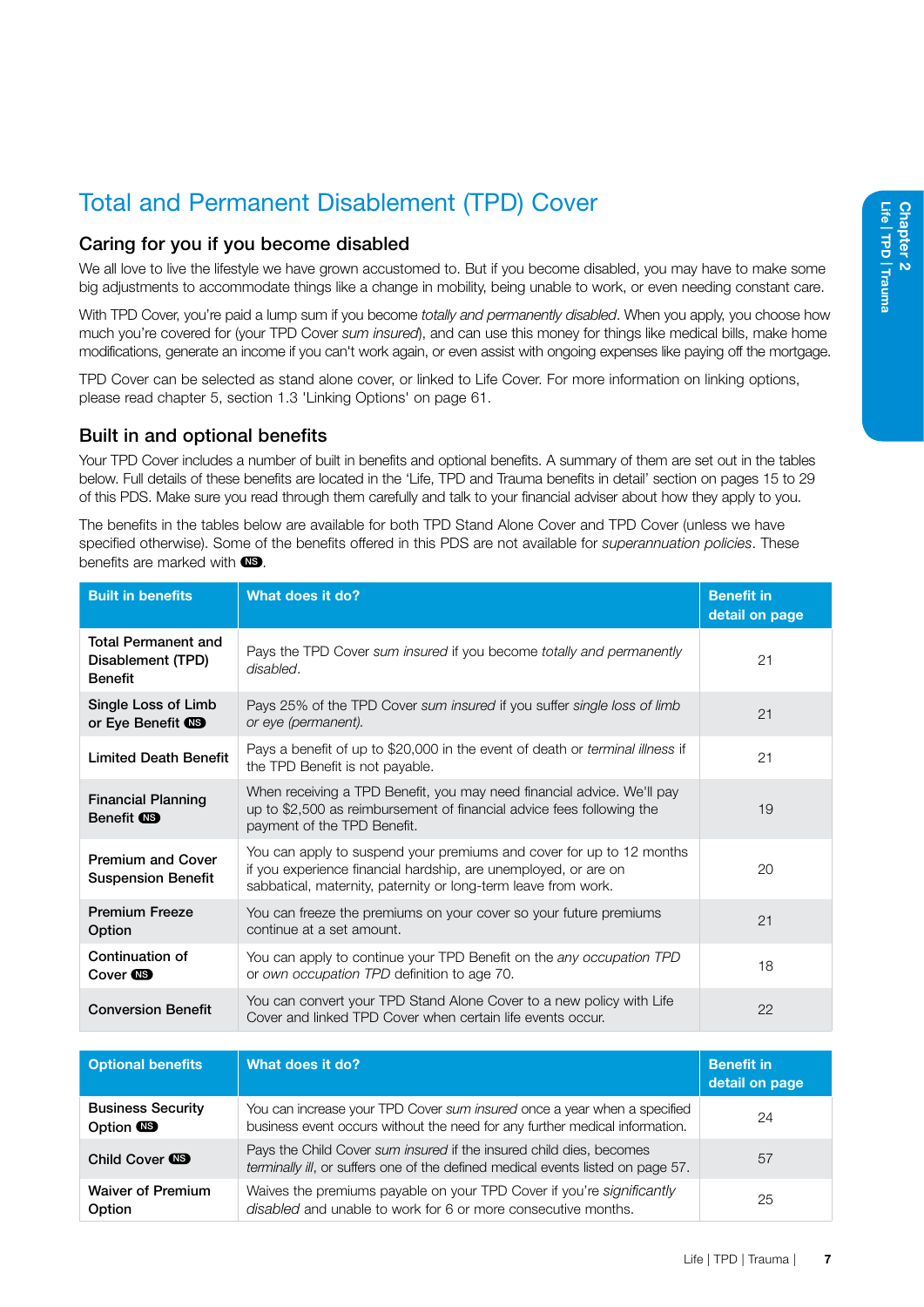#### TPD Cover linked to Life Cover

This is one way to structure Life and TPD Cover. Premiums are discounted when compared to the combined premium of Life Cover and TPD Stand Alone Cover. This is because if we pay a linked TPD benefit for *total and permanent disablement* or *single loss of limb or eye (permanent)*, we'll reduce:

- your linked Life Cover *sum insured*, and
- any Trauma Cover *sum insured* that is linked to your Life Cover,

by the amount of the benefit paid. However, you may be eligible for the Life Cover Buy Back benefit after a TPD claim. You can read more about this benefit below or on page 23.

If you have selected the Double TPD option, we won't reduce your Life Cover *sum insured*, and in addition, we'll waive all future premiums for the Life Cover Benefit linked to your TPD Cover, equal to the amount of the TPD Benefit paid. You can read more about Double TPD in section 22 on page 26.

The benefits in the tables below are only available if you have chosen linked TPD Cover.

| <b>Built in benefits</b> | What does it do?                                                                                                                                                                            | <b>Benefit in</b><br>detail on page |
|--------------------------|---------------------------------------------------------------------------------------------------------------------------------------------------------------------------------------------|-------------------------------------|
| Life Cover Buy Back      | You can purchase a new policy with Life Cover 12 months after the TPD<br>Benefit has been paid for the same linked TPD Cover sum insured.<br>without providing further medical information. | 23                                  |

| <b>Optional benefits</b> | What does it do?                                                                                                                                                                                                            | <b>Benefit in</b><br>detail on page |
|--------------------------|-----------------------------------------------------------------------------------------------------------------------------------------------------------------------------------------------------------------------------|-------------------------------------|
| Double TPD               | If we pay the full TPD Cover sum insured, we won't reduce your linked<br>Life Cover sum insured, and we'll waive all future premiums for the linked<br>Life Cover Benefit equal to the amount of the TPD Cover sum insured. | 26                                  |

#### TPD definitions

If you're *totally and permanently disabled*, we'll pay the TPD Cover *sum insured* if you meet the definition that applies to your policy. The type of cover provided by each definition is different as is the cost.

Below is a brief summary of each TPD definition. A detailed explanation is located in chapter 7 'Medical Glossary, Definitions'.

|                                                                                | <b>Conditions</b>                                                  |                                                                |                                                                                |                                                                        |                                                                                     |                                                                                |                                                                                                  |
|--------------------------------------------------------------------------------|--------------------------------------------------------------------|----------------------------------------------------------------|--------------------------------------------------------------------------------|------------------------------------------------------------------------|-------------------------------------------------------------------------------------|--------------------------------------------------------------------------------|--------------------------------------------------------------------------------------------------|
| <b>Definition</b>                                                              | <b>Suffer</b><br>single loss<br>of limb or<br>sight<br>(permanent) | <b>Suffer</b><br>significant<br>cognitive<br><i>impairment</i> | <b>Unable to</b><br>do <sub>2</sub><br><b>activities</b><br>of daily<br>living | <b>Suffer one</b><br>of the<br>defined<br>medical<br><b>conditions</b> | <b>Unlikely</b><br>ever again<br>to be able<br>to work in<br>your own<br>occupation | <b>Unlikely</b><br>ever again<br>to be able<br>to work<br>in any<br>occupation | <b>Unlikely ever</b><br>again to be able<br>to perform<br>normal domestic<br>duties <sup>1</sup> |
| Own<br>occupation TPD<br>(including Split)<br>TPD own<br>occupation) <b>CB</b> |                                                                    |                                                                | $\checkmark$                                                                   |                                                                        | ✓                                                                                   | $\boldsymbol{\mathsf{x}}$                                                      |                                                                                                  |
| Any occupation<br>TPD                                                          | ✓                                                                  | $\checkmark$                                                   | $\checkmark$                                                                   | ✓                                                                      | $\boldsymbol{\mathsf{x}}$                                                           | $\checkmark$                                                                   |                                                                                                  |
| Split TPD any<br>occupation                                                    | $\boldsymbol{\mathsf{x}}$                                          | $\boldsymbol{\mathsf{x}}$                                      | $\boldsymbol{\mathsf{x}}$                                                      | $\boldsymbol{\mathsf{x}}$                                              | $\boldsymbol{\mathsf{x}}$                                                           |                                                                                | $\boldsymbol{\mathsf{x}}$                                                                        |
| <b>Modified TPD</b>                                                            |                                                                    | ✓                                                              | ✓                                                                              | $\boldsymbol{\mathsf{x}}$                                              | $\boldsymbol{\mathsf{x}}$                                                           | $\boldsymbol{\mathsf{x}}$                                                      | $\boldsymbol{\mathsf{x}}$                                                                        |

1 You will be assessed against the *home-maker TPD* definition if you're a *home-maker* and not working in any *gainful occupation* at the time of the event giving rise to your TPD claim.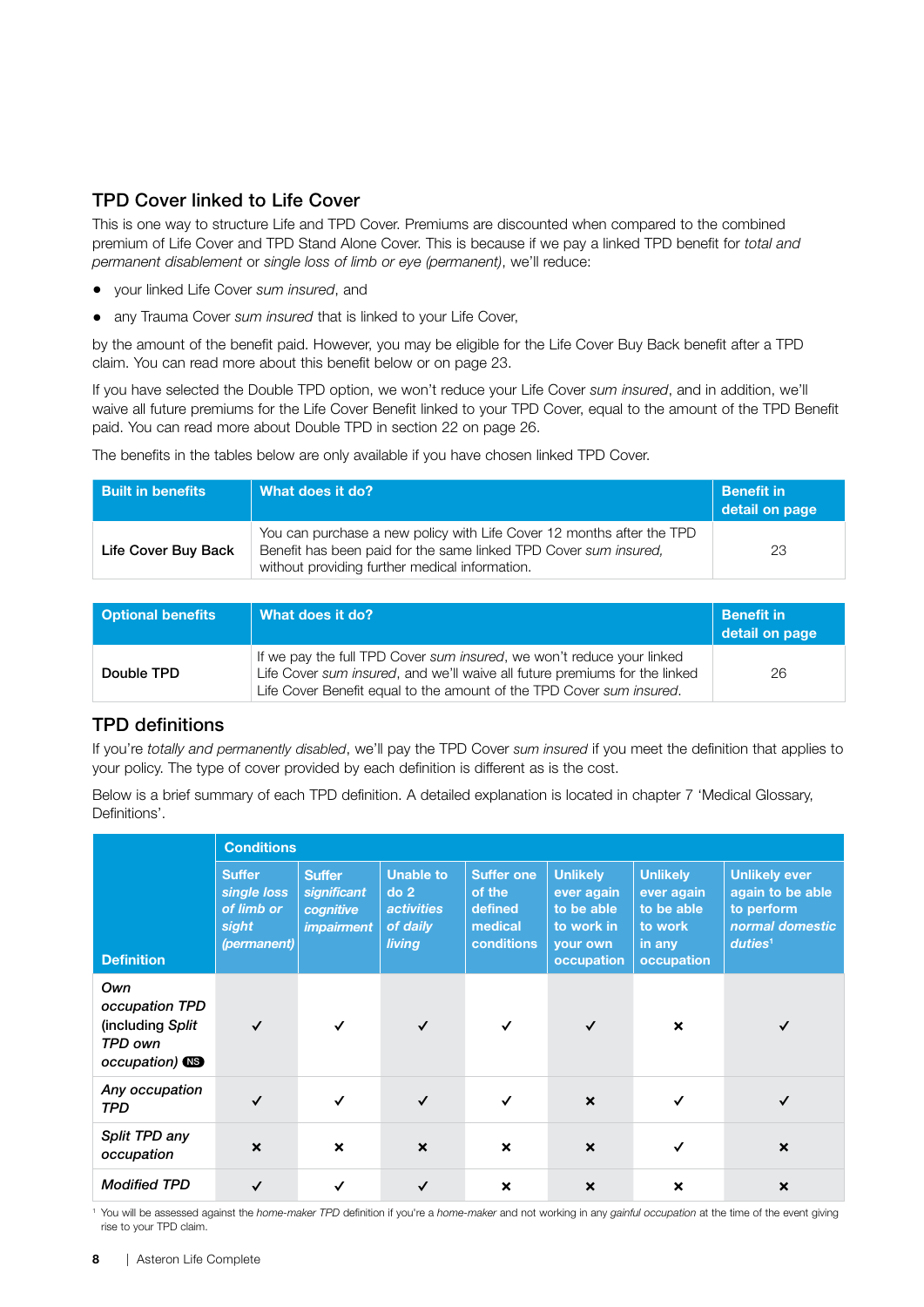### If you're a *home-maker* and not working in a gainful occupation

We'll issue your TPD Cover with the *any occupation TPD* definition, which allows you to move in and out of the workforce without having to change the TPD definition. At claim time, we'll assess you under either the *home-maker TPD* definition or *any occupation TPD*  definition depending on whether you're a *home-maker* or in paid employment at the time of disablement.

If you have an *own occupation TPD* or any *occupation TPD* definition and are a *home-maker* and not working in any *gainful occupation* at the time of claim, we'll assess you under the *home-maker* TPD definition.

#### If you're not a *home-maker* and not working in a gainful occupation

If you are not working in any gainful occupation, only the *Modified TPD* definition will be available to apply for.

#### If you're working 20 hours or less

If your occupation class is AA, LP, MP, or AP and you're working 20 hours or less per week when you apply for *own occupation TPD*, we'll issue your TPD Cover with the *own occupation TPD* definition.

At claim time we'll assess your claim under either:

- the *home-maker TPD* definition if you were a *homemaker* or not working in any *gainful occupation*
- the *any occupation TPD* definition if you were working 20 hours or less per week*,* or
- the *own occupation TPD* definition if you were working more than 20 hours per week, at the time of claim.

### TPD Cover variation when you're 65

Once you're 65, the maximum amount of TPD insurance you can hold across all insurance companies is \$3,000,000. If your TPD Cover *sum insured* is higher than \$3,000,000 prior to age 65, we'll automatically reduce your TPD Cover *sum insured* to \$3,000,000 on the policy anniversary when you're age 65.

If the *own occupation TPD* or *any occupation TPD*  definition applies to your TPD Cover, the definition will convert to the *modified TPD* definition.

Continuation of TPD Cover under the *own occupation TPD* or *any occupation TPD* definitions to age 70 is available for selected occupation classes. For full details of this benefit and conditions which apply, please refer to section 3.2 'Continuation of cover for TPD' on page 18.

#### Key features

- Worldwide Cover
- Upgrades to your policy, and change to premiums

#### Times when we won't pay

There are certain situations when we won't pay a benefit. These situations are explained in chapter 5, section 9 on page 69.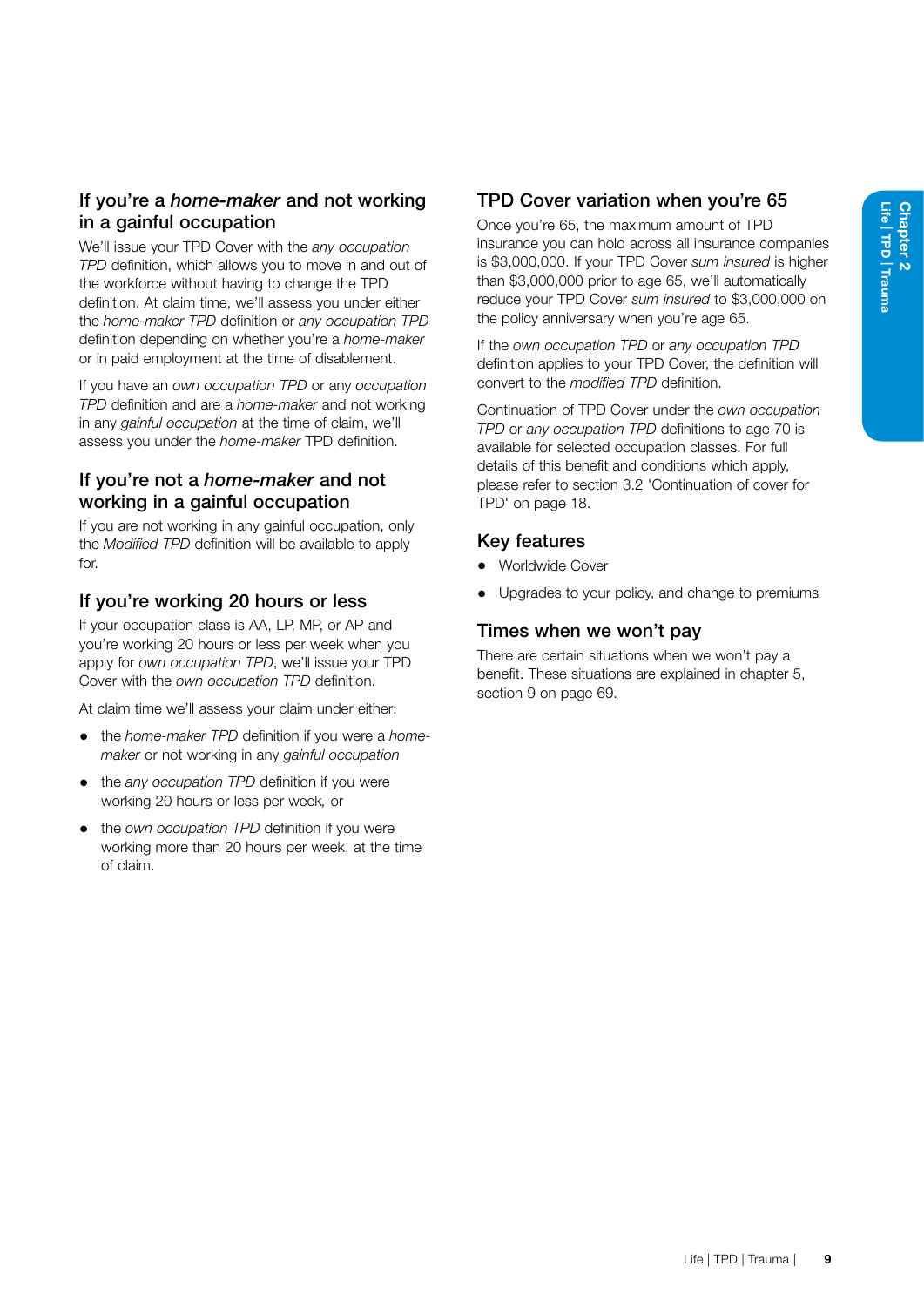### <span id="page-15-0"></span>Trauma Cover <sub>®</sub>

#### Helping you through serious illness

A serious illness can unfortunately affect any of us. And if it does happen, you want to be able to focus all of your energy on getting better again, not worrying about bills or loss of income.

That's where Trauma Cover steps in. It provides you and your family with a lump sum if you're diagnosed with one of a list of defined serious medical conditions or undergo certain medical procedures.

Trauma Cover can be selected as stand alone cover, or linked to Life Cover. For more information on linking options, please read chapter 5, section 1.3 'Linking Options' on page [61.](#page-66-0)

There are 2 types of Trauma Cover, Trauma and Trauma Plus. When you apply, you choose how much you're covered for (your Trauma Cover *sum insured*), depending on your needs. Your financial adviser can help you decide what's suitable.

Please note, to be eligible to receive the Trauma Benefit or Partial Trauma Benefit under Trauma Stand Alone Cover, you must survive 14 days from the date of the defined medical event. If you don't survive for 14 days, we'll pay the Limited Death Benefit (please see the table below).

Trauma Cover is not available through *superannuation policies*.

#### Built in and optional benefits

Your Trauma Cover includes a number of built in benefits and optional benefits. A summary of these are set out in the tables below. Full details of these benefits are located in the 'Life, TPD and Trauma benefits in detail' section on pages 15 to [29](#page-34-0) of this PDS. Make sure you read through them carefully and talk to your financial adviser about how they apply to you.

The benefits in the tables below are available for both Trauma Stand Alone Cover and linked Trauma Cover (unless we have specified otherwise).

| <b>Built in benefits</b>                              | What does it do?                                                                                                                                                                                          | <b>Benefit in</b><br>detail on page |
|-------------------------------------------------------|-----------------------------------------------------------------------------------------------------------------------------------------------------------------------------------------------------------|-------------------------------------|
| Trauma Benefit                                        | Pays the Trauma Cover sum insured if you're diagnosed as suffering a<br>Trauma Benefit defined medical event listed on page 12.                                                                           | 22                                  |
| <b>Partial Trauma</b><br><b>Benefit</b>               | Pays a percentage of the Trauma Cover sum insured if you're diagnosed<br>with a Partial Trauma Benefit defined medical event listed on page 13.                                                           | 22                                  |
| <b>Limited Death Benefit</b>                          | Pays a benefit of up to \$20,000 if you die and the Trauma Benefit or the<br>Partial Trauma Benefit is not payable. Only available on Trauma Stand<br>Alone Cover.                                        | 21                                  |
| <b>Financial Planning</b><br><b>Benefit</b>           | When receiving a Trauma Benefit, you may need financial advice. We'll<br>pay up to \$2,500 as reimbursement of financial advice fees following the<br>payment of the Trauma Benefit.                      | 19                                  |
| <b>Premium and Cover</b><br><b>Suspension Benefit</b> | You can apply to suspend your premiums and cover for up to 12 months<br>if you experience financial hardship, are unemployed, or are on<br>sabbatical, maternity, paternity or long-term leave from work. | 20                                  |
| <b>Premium Freeze</b><br>Option                       | You can freeze the premiums on your cover so your future premiums<br>continue at a set amount.                                                                                                            | 21                                  |
| Continuation of<br>Cover                              | You can convert your Trauma Stand Alone Cover to a policy with TPD<br>Stand Alone Cover if the Trauma Benefit has not become payable before<br>the expiry date.                                           | 18                                  |
| <b>Conversion Benefit</b>                             | You can convert your Trauma Stand Alone Cover to a policy with Life<br>Cover and linked Trauma Cover when certain life events occur.                                                                      | 22                                  |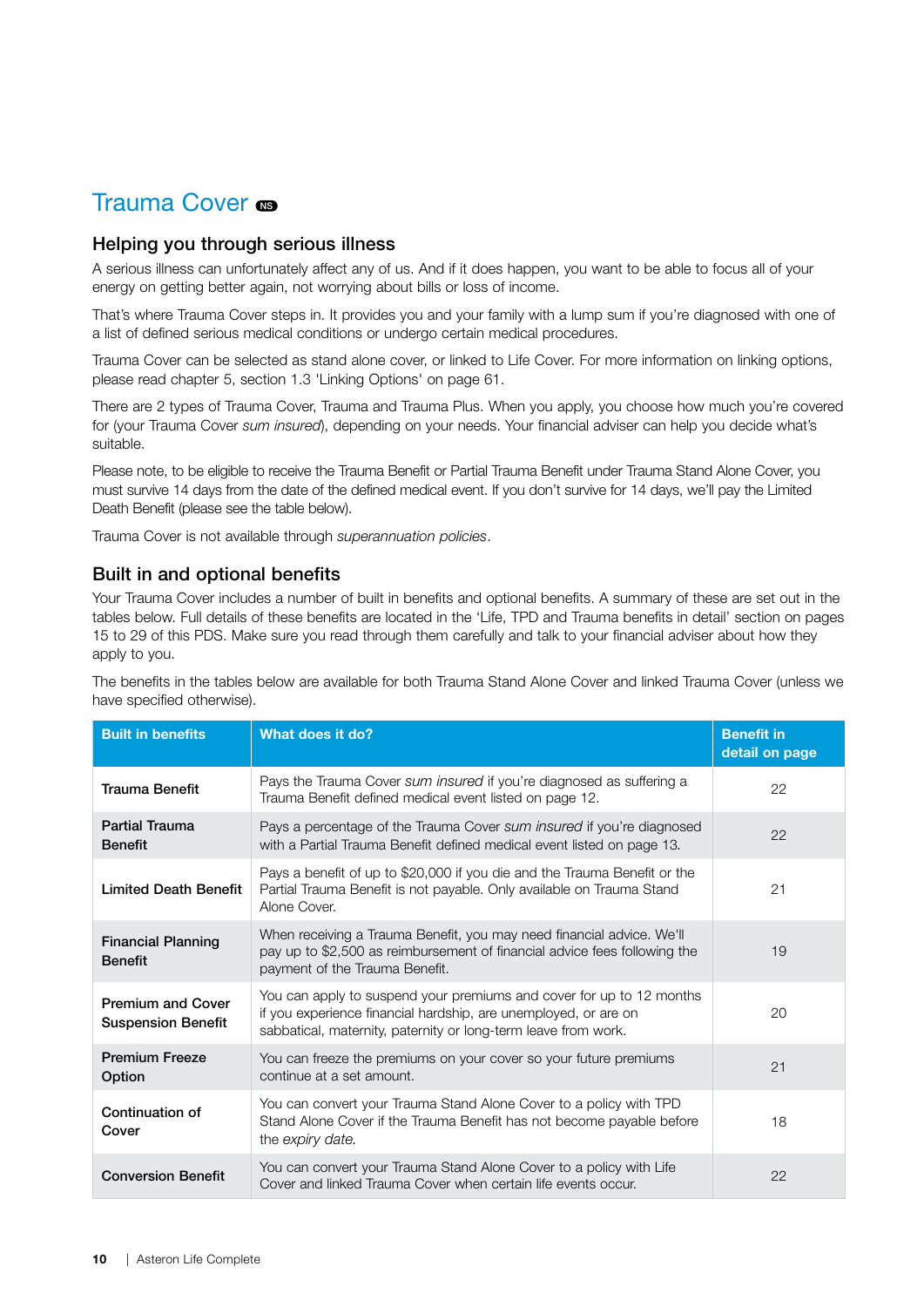| <b>Optional benefits</b>           | What does it do?                                                                                                                                                                                         | <b>Benefit in</b><br>detail on page |
|------------------------------------|----------------------------------------------------------------------------------------------------------------------------------------------------------------------------------------------------------|-------------------------------------|
| <b>Business Security</b><br>Option | You can increase your Trauma Cover sum insured once a year when a specified<br>business event occurs without the need for any further medical information.                                               | 24                                  |
| <b>Child Cover</b>                 | Pays the Child Cover sum insured if the insured child dies, becomes<br>terminally ill, or suffers one of the defined medical events listed on page 57.                                                   | 57                                  |
| <b>Waiver of Premium</b><br>Option | Waives the premiums payable on your Trauma Cover if you're significantly<br>disabled and unable to work for 6 or more consecutive months.                                                                | 25                                  |
| <b>Trauma Booster</b><br>Option    | Doubles the payment for the Partial Trauma Benefit, and boosts the<br>payment of the Trauma Benefit by an additional 25% of the Trauma<br>Cover sum insured for 5 specified trauma events.               | 27                                  |
| Trauma<br>Reinstatement<br>Option  | You can purchase a new policy with Trauma Stand Alone Cover 12<br>months after the Trauma Benefit has been paid for the same Trauma<br>Cover sum insured, without providing further medical information. | 27                                  |

#### Trauma Cover linked to Life Cover

This is one way to structure Life and Trauma Cover. Premiums are discounted when compared to the combined premium of Life Cover and Trauma Stand Alone Cover. This is because if we pay a Trauma Benefit or a Partial Trauma Benefit, we'll reduce:

- your linked Life Cover *sum insured*, and
- any TPD Cover *sum insured* that is linked to your Life Cover,

by the amount of the benefit paid. However, you may be eligible for the Life Cover Buy Back benefit after a Trauma claim. You can read more about this benefit below and on page 22.

If you have selected Double Trauma, we won't reduce the linked Life Cover *sum insured*, and in addition, we'll waive all future premiums for the linked Life Cover *sum insured* equal to the amount of the Trauma Benefit paid. You can read more about Double Trauma in section 25 on page 28.

| <b>Built in benefits</b> | What does it do?                                                                                                                                                                                 | Benefit in<br>detail on page |
|--------------------------|--------------------------------------------------------------------------------------------------------------------------------------------------------------------------------------------------|------------------------------|
| Life Cover Buy Back      | You can purchase a new policy with Life Cover 12 months after the<br>Trauma Benefit has been paid for the same linked Trauma Cover sum<br>insured without providing further medical information. | 23                           |

| <b>Optional benefits</b> | $\mid$ What does it do?                                                                                                                                                                                                      | <b>Benefit in</b><br>detail on page |
|--------------------------|------------------------------------------------------------------------------------------------------------------------------------------------------------------------------------------------------------------------------|-------------------------------------|
| Double Trauma            | If we pay the full Trauma Cover sum insured, we won't reduce your<br>linked Life Cover Benefit. In addition, we'll waive all future premiums for<br>the linked Life Cover Benefit equal to the amount of the Trauma payment. | 28                                  |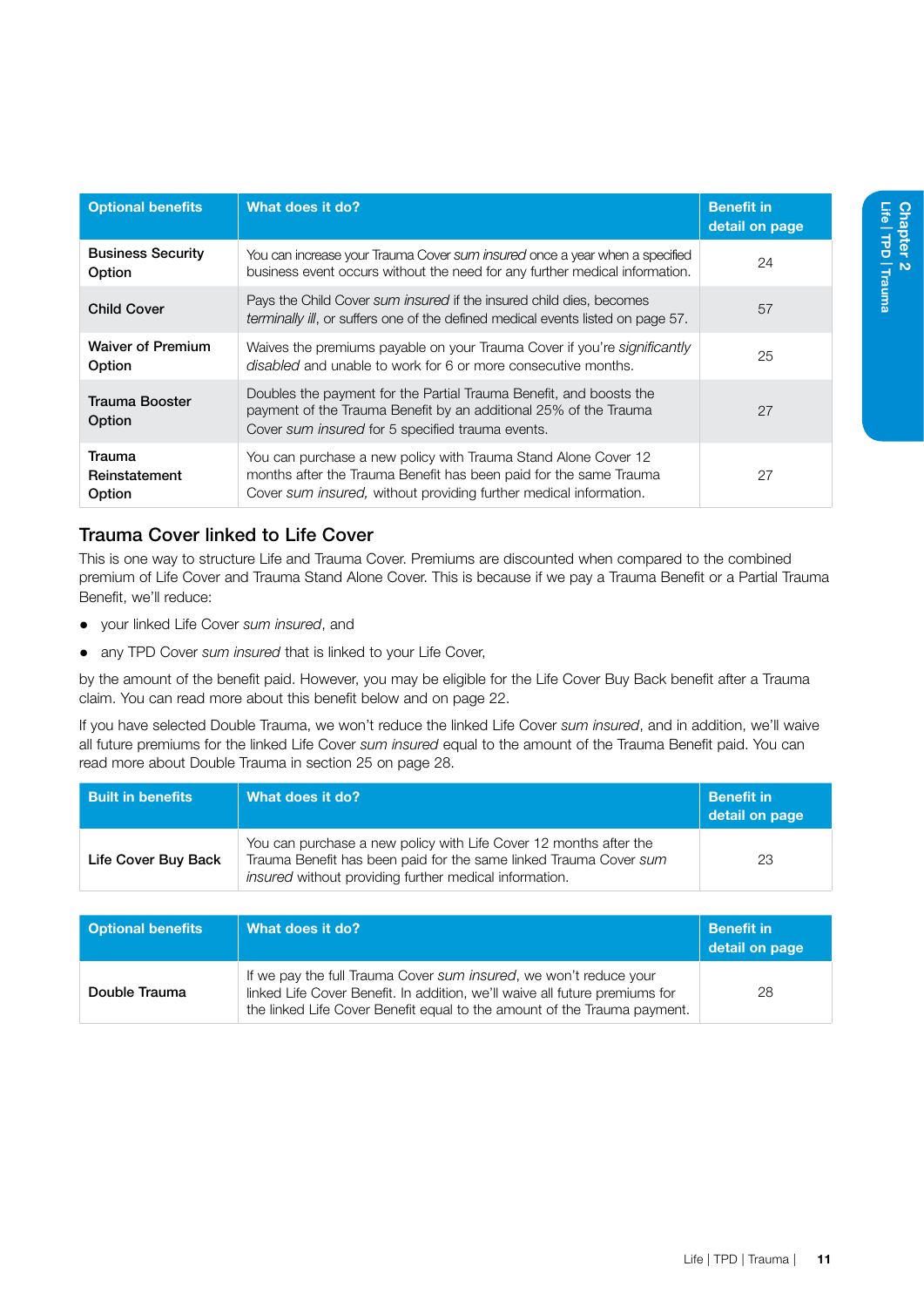#### Trauma Benefit  $\blacksquare$

We'll pay the Trauma Cover *sum insured* when you're diagnosed as suffering one of the defined medical events listed in the table below, and defined in chapter 7 'Medical Glossary, Definitions' on pages [92](#page-97-0) to [106.](#page-111-0) The list that applies to your Trauma Cover depends on whether you have selected Trauma or Trauma Plus.

For full details of the Trauma Benefit, please read the 'Life, TPD and Trauma benefits in detail' section on pages [15](#page-20-1) to [29](#page-34-0).

| <b>Defined medical event</b>                                                                   | Trauma<br><b>Plus</b> | Trauma |
|------------------------------------------------------------------------------------------------|-----------------------|--------|
| Aplastic anaemia (requiring<br>treatment)                                                      |                       |        |
| Benign tumour of the brain with<br>specified permanent impairment                              |                       |        |
| Benign tumour of the spine with<br>specified permanent impairment                              |                       |        |
| Blindness (permanent)                                                                          |                       |        |
| Cancer (of specified criteria)*                                                                |                       |        |
| Cardiomyopathy with permanent<br>impairment (of specified severity)                            | ✓                     | ∕      |
| Chronic kidney failure<br>(undergoing regular dialysis)                                        |                       |        |
| Chronic liver failure (resulting in<br>permanent symptoms)                                     |                       |        |
| Chronic lung failure (on<br>permanent oxygen therapy)                                          |                       |        |
| Coma (of specified severity)                                                                   |                       |        |
| Coronary artery angioplasty -<br>triple vessel*                                                |                       |        |
| Coronary artery bypass surgery*                                                                |                       |        |
| Creutzfeldt-Jakob disease                                                                      |                       |        |
| Deafness                                                                                       | ✓                     |        |
| Dementia including Alzheimer's<br>disease with permanent<br>impairment (of specified severity) |                       |        |
| Encephalitis resulting in<br>permanent impairment (of<br>specified severity)                   |                       |        |
| Heart attack (of specified<br>severity)*                                                       |                       |        |
| Heart surgery (open)*                                                                          |                       |        |
| Hepatitis B or C-occupationally<br>acquired                                                    |                       |        |
| HIV-occupationally acquired                                                                    |                       |        |

|  | List of defined medical events when we'll pay a full Trauma Benefit |  |  |  |  |
|--|---------------------------------------------------------------------|--|--|--|--|
|  |                                                                     |  |  |  |  |

| auma Beneπτ                                                                                   |                       |        |
|-----------------------------------------------------------------------------------------------|-----------------------|--------|
| <b>Defined medical event</b>                                                                  | Trauma<br><b>Plus</b> | Trauma |
| Intensive care (requiring 10 days<br>of continuous tracheal<br>intubation)                    |                       |        |
| Loss of independent existence<br>(permanent)                                                  |                       |        |
| Loss of use of limbs or sight<br>(permanent)                                                  |                       |        |
| Loss of speech (permanent)                                                                    |                       |        |
| Major head trauma resulting in<br>permanent impairment (of<br>specified severity)             |                       |        |
| Major organ transplant (of<br>specified organs)                                               |                       |        |
| Medically acquired HIV<br>(contracted from a medical<br>procedure or operation)               |                       |        |
| Meningitis resulting in<br>permanent impairment (of<br>specified severity)                    |                       |        |
| Motor neurone disease                                                                         | ✓                     | ✓      |
| Multiple sclerosis (with<br>persistent neurological<br>abnormalities)                         |                       |        |
| Muscular dystrophy                                                                            | ✓                     | ✓      |
| Out of hospital cardiac arrest*                                                               |                       | ✓      |
| Paralysis (permanent)                                                                         |                       |        |
| Parkinson's disease<br>(degenerative idiopathic)                                              |                       |        |
| Primary pulmonary hypertension                                                                | ∕                     |        |
| Repair or replacement of aorta<br>(excluding intra-arterial and non-<br>surgical techniques)* |                       |        |
| Repair or replacement of valves<br>(via open heart surgery)*                                  |                       |        |
| Severe burns                                                                                  |                       |        |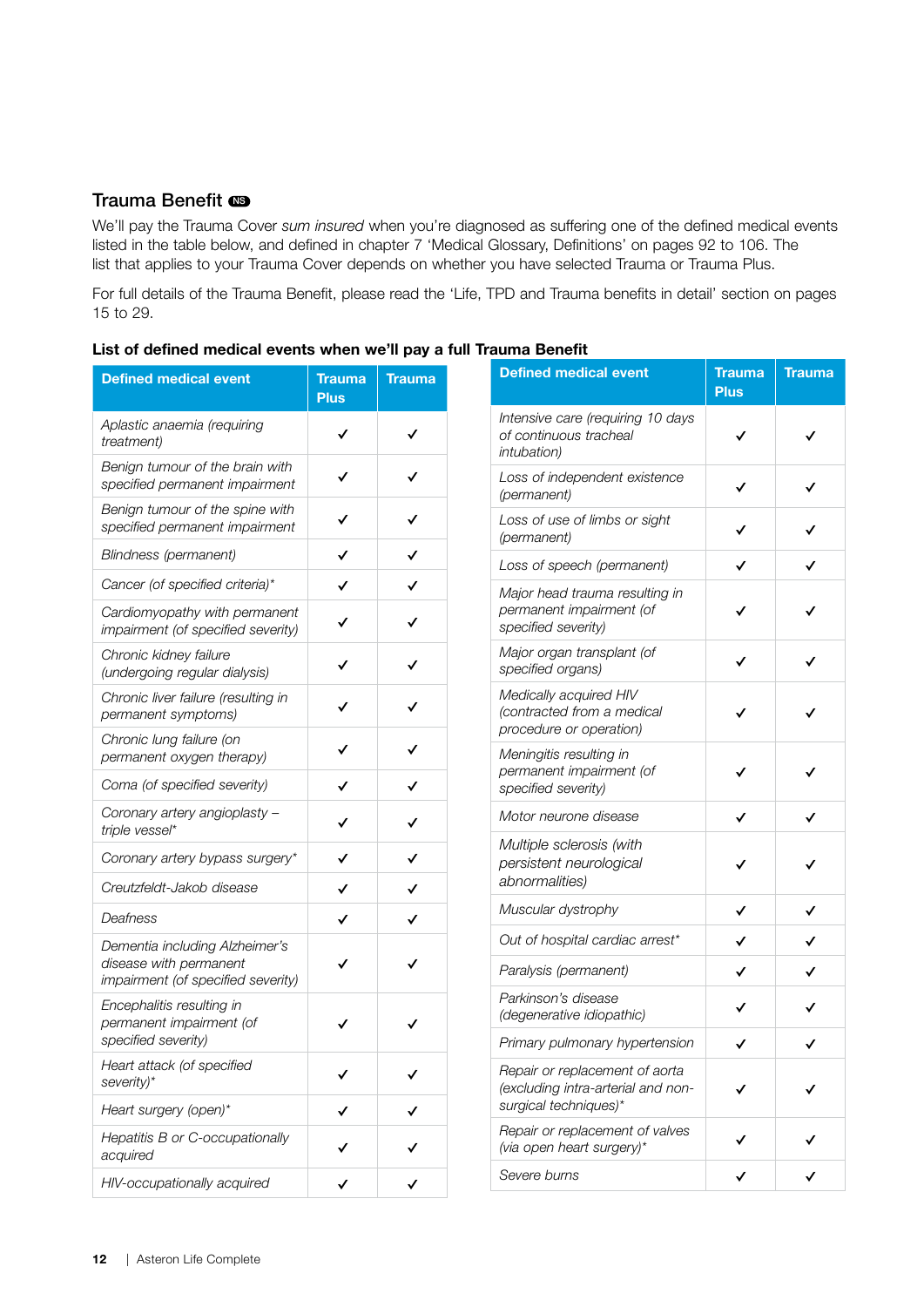| <b>Defined medical event</b>                               | Trauma<br><b>Plus</b> | Trauma |
|------------------------------------------------------------|-----------------------|--------|
| Severe diabetes mellitus (with<br>specified complications) | ✓                     | ×      |
| Severe rheumatoid arthritis                                | ✓                     |        |
| Significant cognitive impairment                           |                       |        |
| ke*                                                        |                       |        |

\* Cover does not start until the later of the policy *commencement date* and 3 months after the following scenarios, whichever one is applicable to you:

- we receive a fully completed application for insurance from you
- we receive a fully completed application for increase to the *sum insured* (in respect to the increased portion only), or
- the most recent reinstatement of the policy or declaration of continued good health.

This does not apply if your policy is a *replacement policy*.

#### Partial Trauma Benefit  $\blacksquare$

When you're diagnosed as suffering one of the defined medical events listed in the table below (except for *coronary artery angioplasty\**), and defined in chapter 7 'Medical Glossary, Definitions', we'll pay 20% of the Trauma Cover *sum insured,* subject to a maximum of \$100,000.

For *coronary artery angioplasty\**, we'll pay the lesser of \$25,000 and 25% of the Trauma Cover *sum insured.* 

The Trauma Cover *sum insured* will be reduced by each payment under the Partial Trauma Benefit and your premiums changed accordingly. If you have selected a mixed premium type, unless requested otherwise by you, we will firstly reduce the stepped premium *sum insured*.

For full details of the Partial Trauma Benefit, please read section 16 on page 22.

#### List of defined medical events when we'll pay a Partial Trauma Benefit

| <b>Defined medical event</b>                          | Trauma<br><b>Plus</b> | <b>Trauma</b> | <b>Def</b>   |
|-------------------------------------------------------|-----------------------|---------------|--------------|
| Adult onset type 1 diabetes<br>after age 30           | ✓                     | ×             | Earl<br>lym  |
| Benign tumour of the brain (of<br>specified severity) | ✓                     | ×             | Earl<br>(exc |
| Benign tumour of the spine (of<br>specified severity) | ✓                     | ×             | Earl         |
| Carcinoma in situ of the<br>breast*^                  | ✓                     | ×             | Hyc          |
| Carcinoma in situ of the<br>female organs*^           | ✓                     | ×             | Maj          |
| Carcinoma in situ of the male<br>organs*^             | ✓                     | ×             | Seri         |
| Colostomy and/or ileostomy<br>(permanent)             | ✓                     | ×             | Sev          |
| Coronary artery angioplasty*                          |                       |               | Sev          |

| iraunia benent                                              |                       |               |  |  |
|-------------------------------------------------------------|-----------------------|---------------|--|--|
| <b>Defined medical event</b>                                | Trauma<br><b>Plus</b> | <b>Trauma</b> |  |  |
| Early stage chronic<br>lymphocytic leukaemia*               |                       | ×             |  |  |
| Early stage skin melanoma<br>(excluding melanoma in situ)*^ |                       | ×             |  |  |
| Early stage prostatic cancer*^                              |                       | ×             |  |  |
| Hydrocephalus                                               |                       | ×             |  |  |
| Major burns                                                 |                       | ×             |  |  |
| Serious accidental injury                                   |                       | ×             |  |  |
| Severe Crohn's disease                                      | ✓                     | ×             |  |  |
| Severe osteoporosis                                         |                       | ×             |  |  |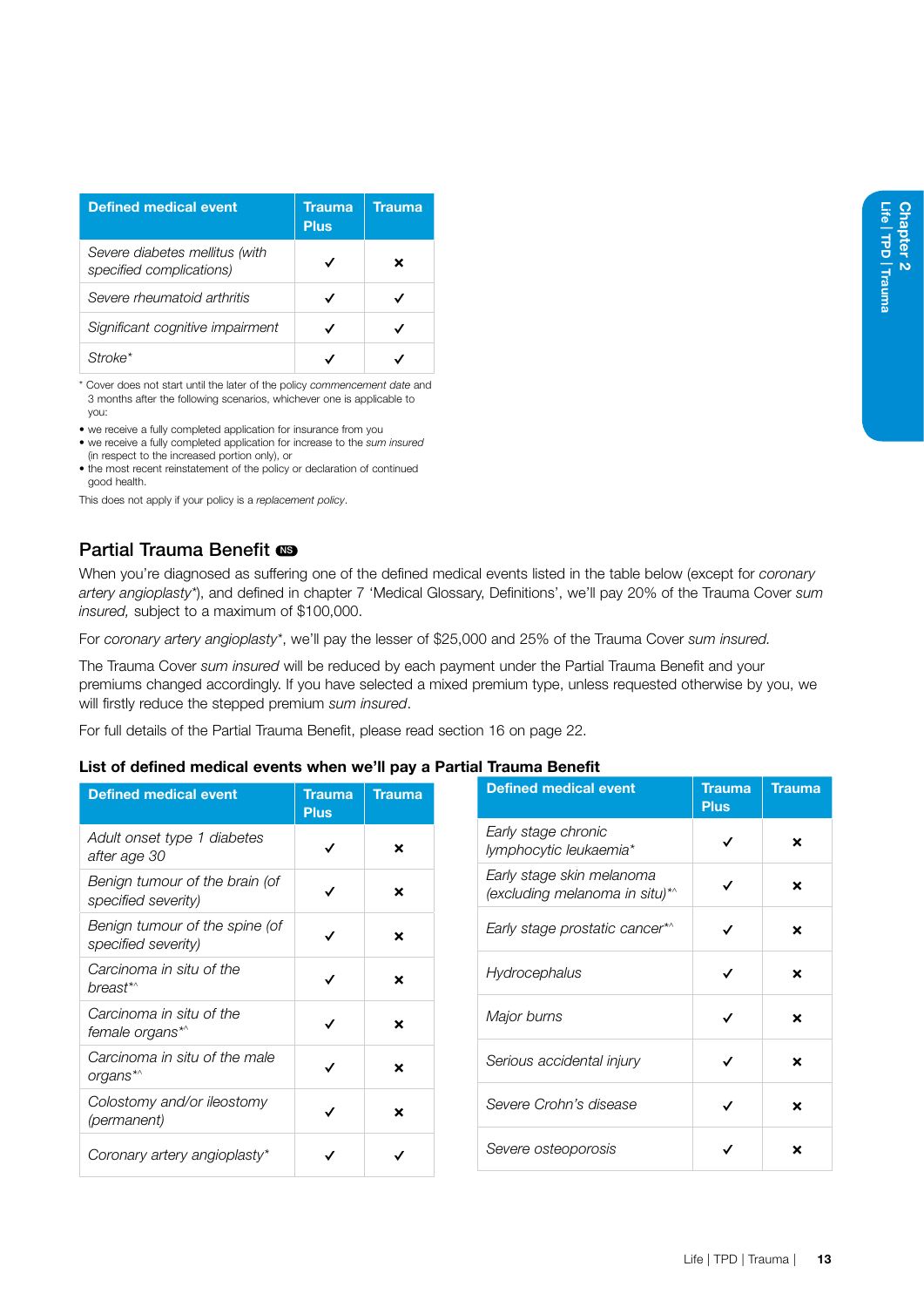| <b>Defined medical event</b>              | Trauma<br><b>Plus</b> | Trauma |
|-------------------------------------------|-----------------------|--------|
| Severe ulcerative colitis                 |                       |        |
| Single loss of limb or eye<br>(permanent) |                       |        |

\* Cover does not start until the later of the policy *commencement date* and 3 months after the following scenarios, whichever one is applicable to you:

• we receive a fully completed application for insurance from you • we receive a fully completed application for increase to the sum insured

- (in respect to the increased portion only), or
- the most recent reinstatement of the policy or declaration of continued good health.

This does not apply if your policy is a *replacement policy*.

^ We'll pay the Partial Trauma Benefit once only for the first of these conditions to occur.

#### Key Features

- Worldwide Cover
- Upgrades to your policy, and change to premiums

#### Times when we won't pay

There are certain situations when we won't pay a benefit. These situations are explained in chapter 5, section 9 on page 69.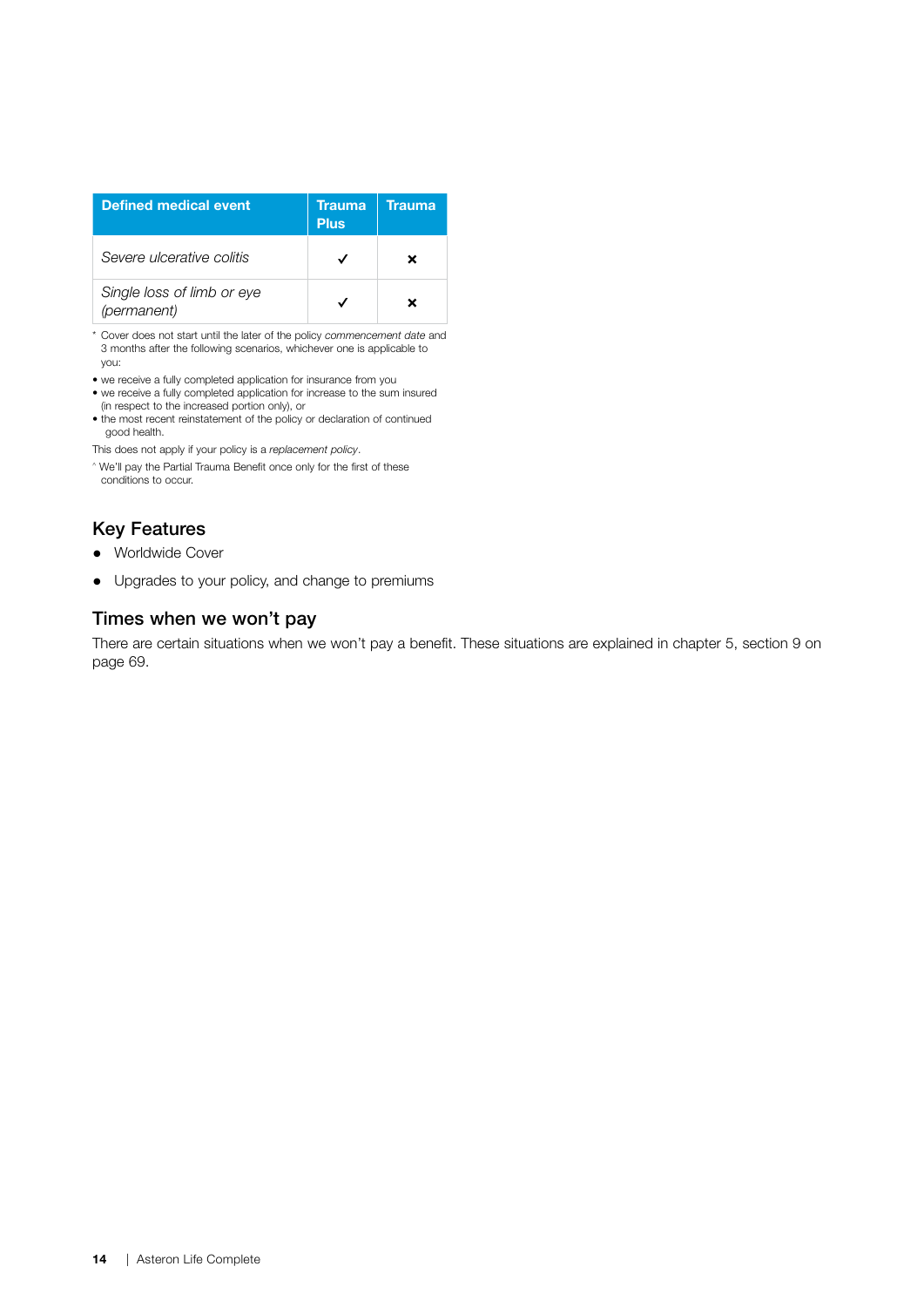### <span id="page-20-1"></span><span id="page-20-0"></span>Life, TPD and Trauma benefits in detail

You've already seen an overview of all the features and benefits of your cover, now it's time to go through these in detail. It's important you read this section of the PDS carefully as it forms a part of your insurance contract.

Please use the coloured icons below to understand which benefit is available on your cover.

| Benefits available under:                                                                              |                           |
|--------------------------------------------------------------------------------------------------------|---------------------------|
| Life Cover                                                                                             | Life                      |
| TPD Stand Alone Cover only                                                                             | <b>TPD Stand Alone</b>    |
| TPD COVer (including TPD Stand Alone Cover and linked TPD Cover<br>unless we have specified otherwise) | <b>TPD</b>                |
| Trauma Stand Alone Cover only                                                                          | <b>Trauma Stand Alone</b> |

Trauma Cover (including Trauma Stand Alone Cover and linked Trauma Cover unless we have specified otherwise) Trauma



#### Built in benefits

This section provides detail about the benefits available under your Life Cover, TPD Cover or Trauma Cover. Some of the benefits offered in this PDS are not available for *superannuation policies*. These benefits are marked with  $\mathbb{S}$ .

Some features may not be available on policies purchased following a claim on your *original policy*. These features are marked with  $\circled{m}$ . For further information, please refer to your original disclosure and policy documents.

#### 1. Automatic Increase CO

| <b>Trauma</b> |  |
|---------------|--|
|               |  |

While your cover is in force, on each anniversary of the *commencement date*, we'll offer to increase the *sum insured* for:

- **Life Cover**
- TPD Cover, and
- Trauma Cover

without any account being taken of your health, occupation or pastimes.

The increase in the *sum insured* offered to you will be the greater of the *indexation factor* and 5%. Premiums will be increased to reflect the increased *sum insured*.

Automatic Increase won't apply if:

- the Premium Freeze Option applies (please refer to section 11)
- the Business Security Option applies (please refer to section 19)
- premiums are being waived because we have paid a benefit under Double TPD or Double Trauma, if applicable (please refer to section 22 and 25)*,* or
- you elect not to accept our offer of an increased *sum insured* by calling our customer service team or providing written notice to us within 30 days of the anniversary of the *commencement date*.

Automatic Increase does not apply to the *sum insured*  for Child Cover and does not apply to the Loyalty Funeral Benefit.

#### 2. Guaranteed Future Insurability CO

You can increase the Life Cover, TPD Cover or Trauma Cover *sum insured* without the need for further medical evidence if:

- any of the increase events in the table on page 16 occur to you
- the *sum insured* for the cover to be increased is at least \$25,000
- you're 55 years of age or less at the *commencement date* of the cover, and
- you're 60 years of age or less when the event occurs,

and the evidence required as described on page 16 is provided.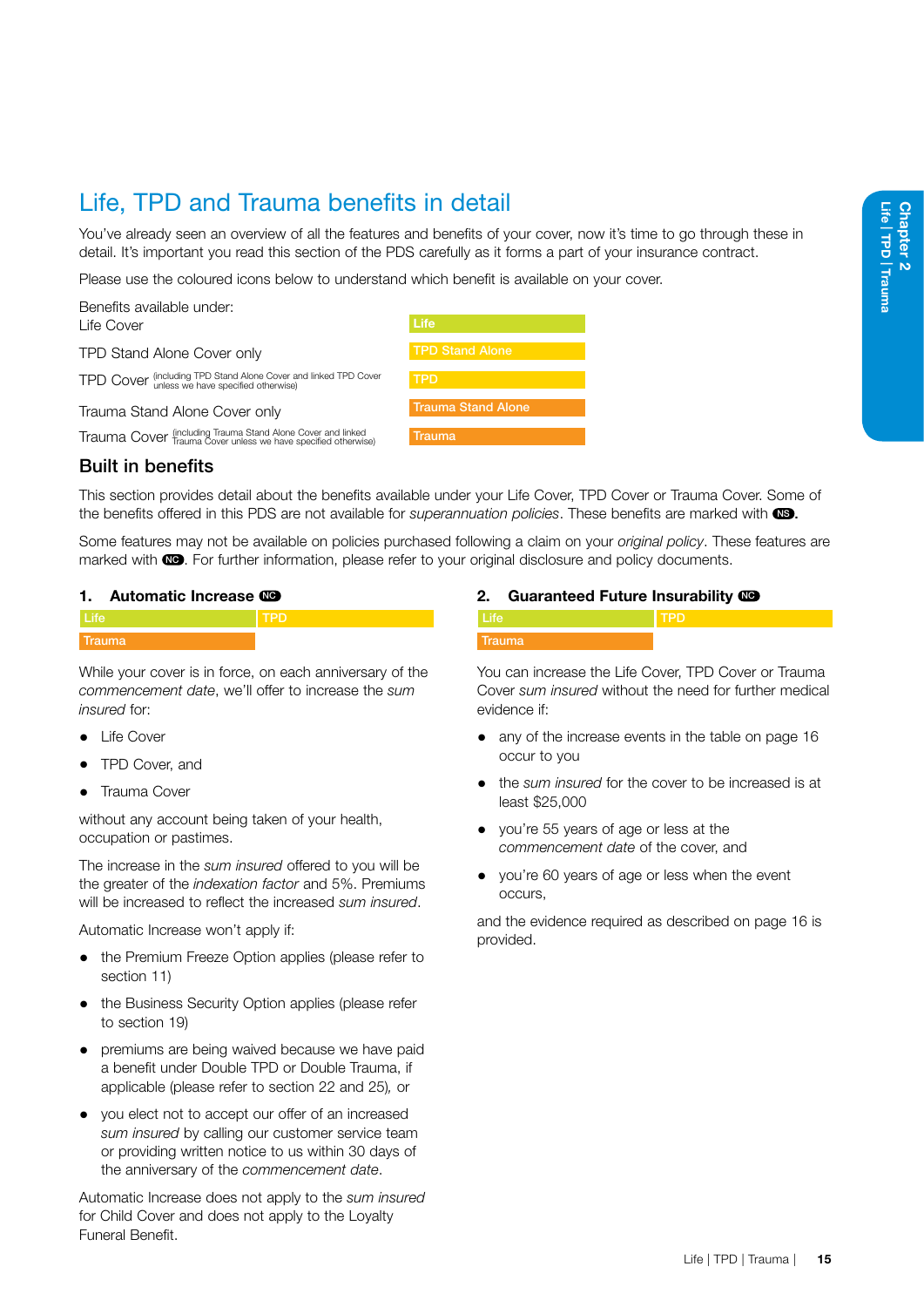| <b>Increase Event</b>                                                                                                                                                     | <b>Evidence Required</b>                                                                                                                                                                                |
|---------------------------------------------------------------------------------------------------------------------------------------------------------------------------|---------------------------------------------------------------------------------------------------------------------------------------------------------------------------------------------------------|
| You get married. <sup>1</sup>                                                                                                                                             | An Australian Court must recognise the marriage as a legal<br>marriage. We'll require a copy of the marriage certificate.                                                                               |
| You have commenced a domestic relationship with a<br>spouse, which continues for 12 months and began within<br>the previous 18 months. <sup>1</sup>                       | We'll require a statutory declaration stating that you're<br>living with a person in a domestic relationship in good faith<br>for 12 months after commencing the relationship.                          |
| You or your spouse gives birth to a child.                                                                                                                                | We'll require a copy of the birth certificate, which must<br>name you or your spouse as a parent.                                                                                                       |
| You or your spouse adopts a child.                                                                                                                                        | We'll require a copy of the adoption certificate, which must<br>name you or your spouse as an adopting parent.                                                                                          |
| You take out or increase a loan secured over your own real<br>estate or business of at least \$25,000.                                                                    | We'll require a copy of the mortgage and loan documents.                                                                                                                                                |
| Your annual salary increases by at least \$5,000.                                                                                                                         | You must give us sufficient evidence of this (for example<br>pay slips or a letter from your employer confirming the<br>salary increase).                                                               |
| You're a working partner or a working director in a<br>business and you increase your financial interest in the<br>business by at least \$25,000.                         | You must give us sufficient evidence of this (for example, a<br>copy of minutes of partners' or directors' meetings<br>confirming the amount and that the change has occurred).                         |
| An increase in your value to a business, where you're a key<br>person to that business and the business owns the policy.                                                  | You must give us sufficient evidence of this (for example<br>pay slips or a letter from your employer confirming the<br>remuneration package increase).                                                 |
| You become a carer for the first time.                                                                                                                                    | A statutory declaration from the person being cared for<br>(dependant), or the dependant's legal representative, or<br>certification from the Guardianship Board, detailing:                            |
|                                                                                                                                                                           | • the nature of the dependency                                                                                                                                                                          |
|                                                                                                                                                                           | • the close personal relationship held with you                                                                                                                                                         |
|                                                                                                                                                                           | • that the dependant permanently resides with you, and                                                                                                                                                  |
|                                                                                                                                                                           | • that you're personally providing financial and domestic<br>(for example bathing and dressing them and cooking for<br>them) support to the dependant.                                                  |
|                                                                                                                                                                           | In addition, we'll require a statement from the dependant's<br>doctor verifying the need for and nature of the care<br>required, and that such care is required for at least 6<br>months.               |
| Every 5th anniversary of the commencement date, if the<br>policy owner has held this policy continuously since that date.                                                 | No evidence is required.                                                                                                                                                                                |
| A change of tax dependency status because you have<br>ceased to have any tax dependants as defined by current<br>tax law (Life Cover through a superannuation arrangement | We'll require a statutory declaration that you no longer<br>have any tax dependants, and that this change in<br>circumstance occurred within the previous 12 months.                                    |
| only).                                                                                                                                                                    | The increase benefit can only be used once for this event.                                                                                                                                              |
|                                                                                                                                                                           | If the policy is converted to a non-superannuation policy,<br>the non-superannuation Life Cover sum insured will be<br>reduced by the amount of increase applied as a result of<br>this increase event. |

<sup>1</sup> If you have a domestic relationship with a *spouse* you then marry you can only increase under one of these increase events, not both.

For Life Cover, Life Cover Super and Trauma Cover, Guaranteed Future Insurability is available for covers where a medical loading of up to 75% applies. For TPD Cover, this feature is only available where standard premium rates apply.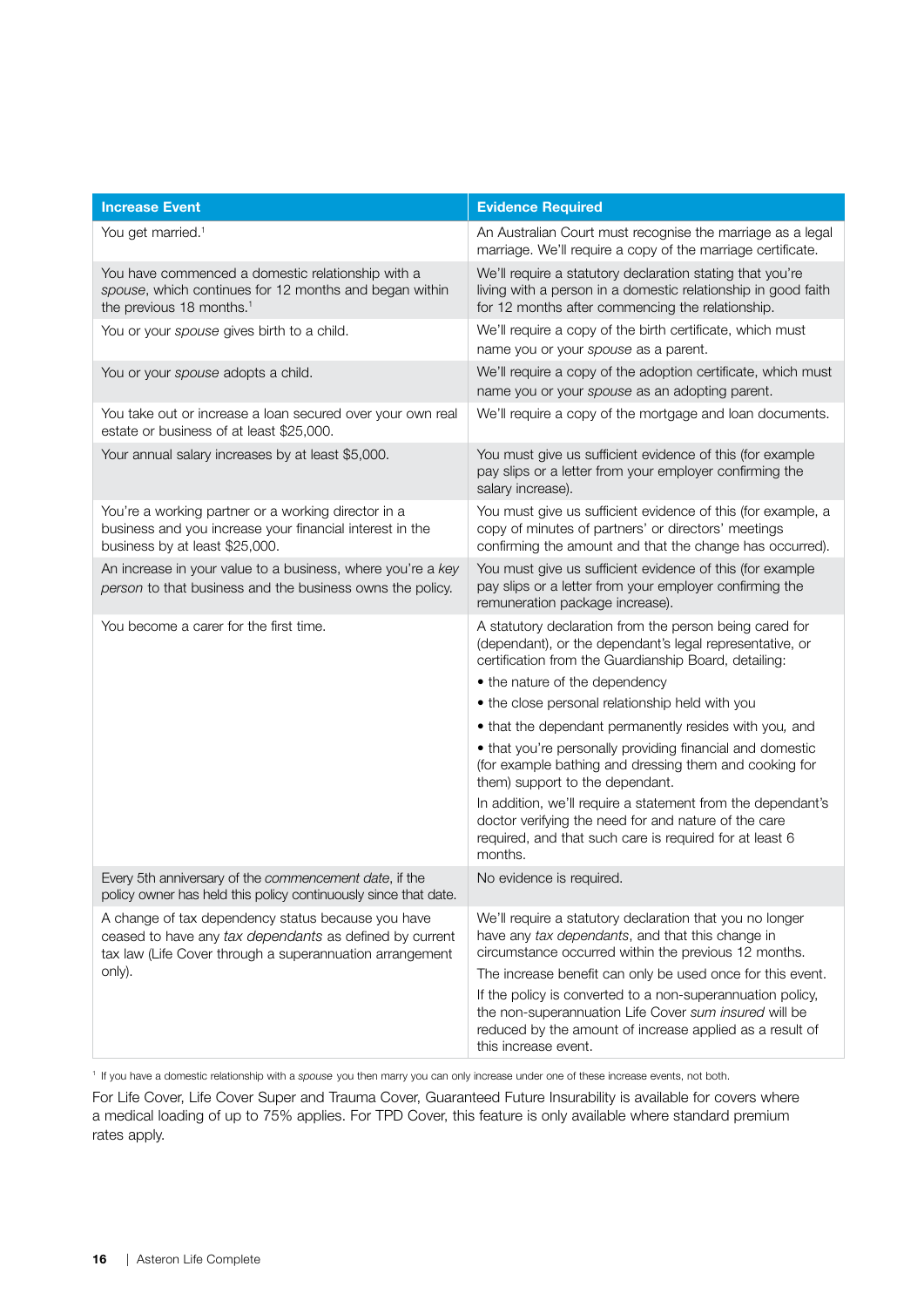#### 2.1 Minimum and maximum increase amounts

The maximum total amount that your cover can increase over the duration of the policy is the lesser of the original Life Cover, TPD Cover or Trauma Cover *sum insured* (as applicable) at the *commencement date* or the current *sum insured.* For example if the Life Cover, TPD Cover or Trauma Cover *sum insured* is \$500,000 at the *commencement date* and the current *sum insured* is \$600,000, the maximum total increase under Guaranteed Future Insurability is \$500,000 across the life of the policy (as long as you don't exceed the maximum *sum insured* for that cover).

The following minimum and maximum limits also applies per increase event:

| <b>Cover</b>      | <b>Life Cover</b>                                                                                                                                                                                                                                                                                                                                                                                                                                                                                                                                                                                                                                                                                 | <b>TPD Cover and Trauma Cover</b>                                                                                                                                                                                                                                                                                                                                                                                                                 |
|-------------------|---------------------------------------------------------------------------------------------------------------------------------------------------------------------------------------------------------------------------------------------------------------------------------------------------------------------------------------------------------------------------------------------------------------------------------------------------------------------------------------------------------------------------------------------------------------------------------------------------------------------------------------------------------------------------------------------------|---------------------------------------------------------------------------------------------------------------------------------------------------------------------------------------------------------------------------------------------------------------------------------------------------------------------------------------------------------------------------------------------------------------------------------------------------|
| Minimum per event | \$25,000                                                                                                                                                                                                                                                                                                                                                                                                                                                                                                                                                                                                                                                                                          | \$25,000                                                                                                                                                                                                                                                                                                                                                                                                                                          |
| Maximum per event | The lesser of:<br>\$200,000<br>50% of the Life Cover sum insured at the<br>commencement date<br>the amount of the new mortgage or the amount of<br>increase in the mortgage (if applicable)<br>5 times your increase in salary (if applicable)<br>5 times the average of the last 3 years consecutive<br>annual increases in the key person's gross<br>remuneration package (if applicable)<br>the actual amount of increase in the financial<br>interest in the business (if applicable), and<br>for Life Cover through a superannuation<br>arrangement only, the increased taxation liability<br>incurred when a superannuation death benefit is<br>paid to non tax dependants (if applicable). | The lesser of:<br>\$200,000<br>25% of the TPD Cover or Trauma<br>Cover sum insured at the<br>commencement date<br>the amount of the new mortgage<br>$\bullet$<br>or the amount of increase in the<br>mortgage (if applicable)<br>5 times your increase in salary (if<br>applicable), and<br>5 times the average of the last 3<br>years, and consecutive annual<br>increases in the key person's<br>gross remuneration package (if<br>applicable). |

#### 2.2 When Guaranteed Future Insurability does not apply

Guaranteed Future Insurability does not apply:

- if you're entitled or intending to make a claim for a benefit under this policy, or we have accepted a claim, or we have paid a benefit under your Asteron Life Complete policy (other than a benefit under Child Cover)
- if the Business Security Option applies (please refer to section 19)
- if premiums are being waived under Double TPD (please refer to section 22) or Double Trauma (please refer to section 25)
- if premiums are being waived under the Waiver of Premium Option (please refer to section 20), or the Waiver of Premium due to Serious Disablement Benefit (please refer to section 8), until the anniversary of the *commencement date* immediately after you're no longer disabled and premium payments recommence
- if the maximum *sum insured* for the cover has been reached (please refer to chapter 5, section 2.2 'How much cover can I apply for')
- for Life Cover, Life Cover Super and Trauma Cover, where a medical loading above 75%, or any 'per mille' loading\*, applies to the cover. A medical exclusion is considered equal to a 50% loading for this purpose, or
- for TPD Cover, where the cover has a medical, occupational or pastime loading and/or exclusion instead of standard rates.

\* an extra premium per \$1,000 of sum insured (per mille loading)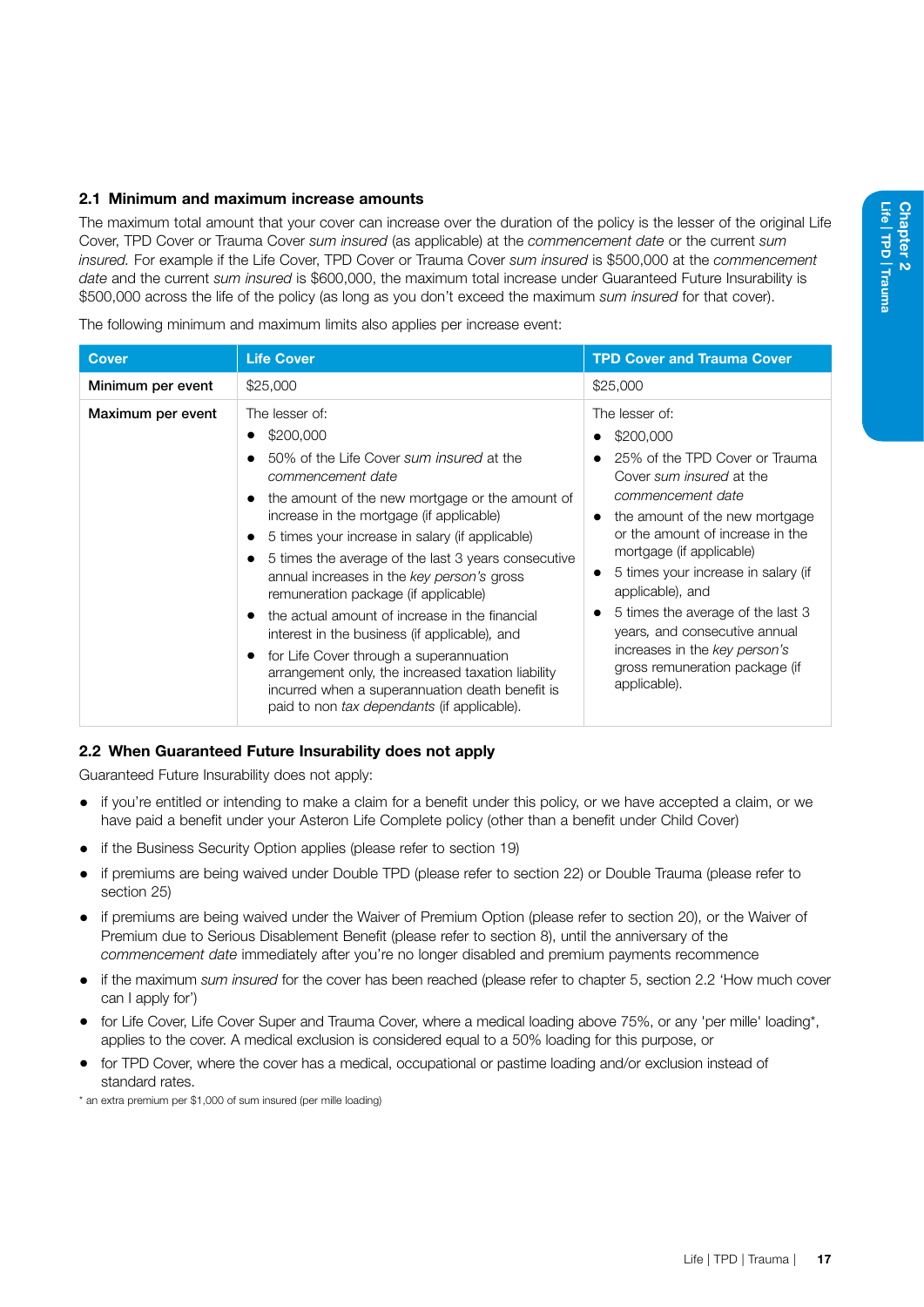#### 2.3 How to exercise Guaranteed Future **Insurability**

You can only exercise an increase under Guaranteed Future Insurability once in any 12 month period.

You can exercise Guaranteed Future Insurability by providing written notice to us (including the evidence required for the event as listed in this section) within:

- 60 days of the increase event*,* or
- 30 days either side of the anniversary of the *commencement date* if the increase event occurred within the previous 12 months.

The premiums will be increased to reflect the increase in cover. The increased *sum insured* applies from the date we confirm to you the new Life Cover, TPD Cover or Trauma Cover *sum insured* in writing, as long as the additional premium has been paid.

#### 2.4 Restrictions on the increased sum insured

Any exclusions, restrictions or loadings that apply on this cover will also apply to the increased portion.

For the first 6 consecutive months after cover for the increase in Life Cover, TPD Cover or Trauma Cover *sum insured* starts:

- any increase amount in excess of \$100,000 for the Life Cover Benefit is only payable in the event of your *accidental death* if the increase is in relation to:
	- a mortgage
	- an increase in your financial interest in a business, or
	- your value to a business where you're a *key person*
- any increase amount for the TPD Benefit in excess of \$25,000 will only be paid for *accidental total and permanent disablement,* and
- any increase amount for the Trauma Benefit in excess of \$25,000 will only be paid as a result of *injury.*

#### 3. Continuation of Cover

| Trauma Stand Alone |  |
|--------------------|--|

#### 3.1 Continuation of Cover for Life Cover Super

In the event that the Life Cover Super and linked TPD Cover (if applicable) under your Asteron Life Complete policy ends and you're no longer eligible to make superannuation contributions, provided cover has not been discontinued due to any of the circumstances referred to in section 26 (apart from not being eligible to make superannuation contributions), you can convert your cover within 30 days, without further

health or financial evidence to a new cover which, in our opinion, is the most comparable to an Asteron Life Complete policy with Life Cover (providing death and terminal illness cover) and linked TPD Cover (if applicable).

The new Life Cover *sum insured* will be the *sum insured* at the time of conversion. If applicable, the linked TPD Cover *sum insured* and TPD definition will be the same as for the linked TPD Cover at the time of conversion.

Premiums will be calculated using the rates then applying for Life Cover and linked TPD Cover (if applicable), increased by any loading factors which applied under your Asteron Life Complete policy.

The terms of the new Life Cover (and linked TPD Cover if applicable) will reflect the terms of the cover issued by us which, in our opinion, most closely resembles the terms of your Asteron Life Complete policy with Life Cover (and linked TPD Cover if applicable).

#### 3.2 Continuation of Cover for TPD

You can apply to continue your TPD Cover on the *any occupation TPD* or *own occupation TPD* definition to age 70 if your occupation class is AA, AP, MP, LP, A1 or A2. To apply you will need to complete an application for continuation of cover, including questions about your continued health, and return it to us. If we accept your application, your TPD Cover will convert to the *modified TPD* definition at age 70.

At age 65, a maximum TPD *sum insured* of \$1,000,000 applies for the *own occupation TPD* and *any occupation TPD* definition, and an overall maximum *sum insured* of \$3,000,000 applies for TPD Cover across all insurance companies.

This option is not available where Split TPD is selected.

#### 3.3 Continuation of Cover for Trauma

If the Trauma Benefit (please refer to section 15) has not become payable before the *expiry date*, you can apply to convert your cover, without further health or financial evidence, to a cover, which in our opinion, is most comparable to our TPD Stand Alone Cover. The TPD definition under the new TPD Cover will be the equivalent of *loss of independent existence (permanent), loss of use of limbs or sight (permanent) and significant cognitive impairment.*

The *sum insured* for the new TPD Cover will be the lesser of:

- the Trauma Cover *sum insured*, at the *expiry date,* and
- \$1,000,000.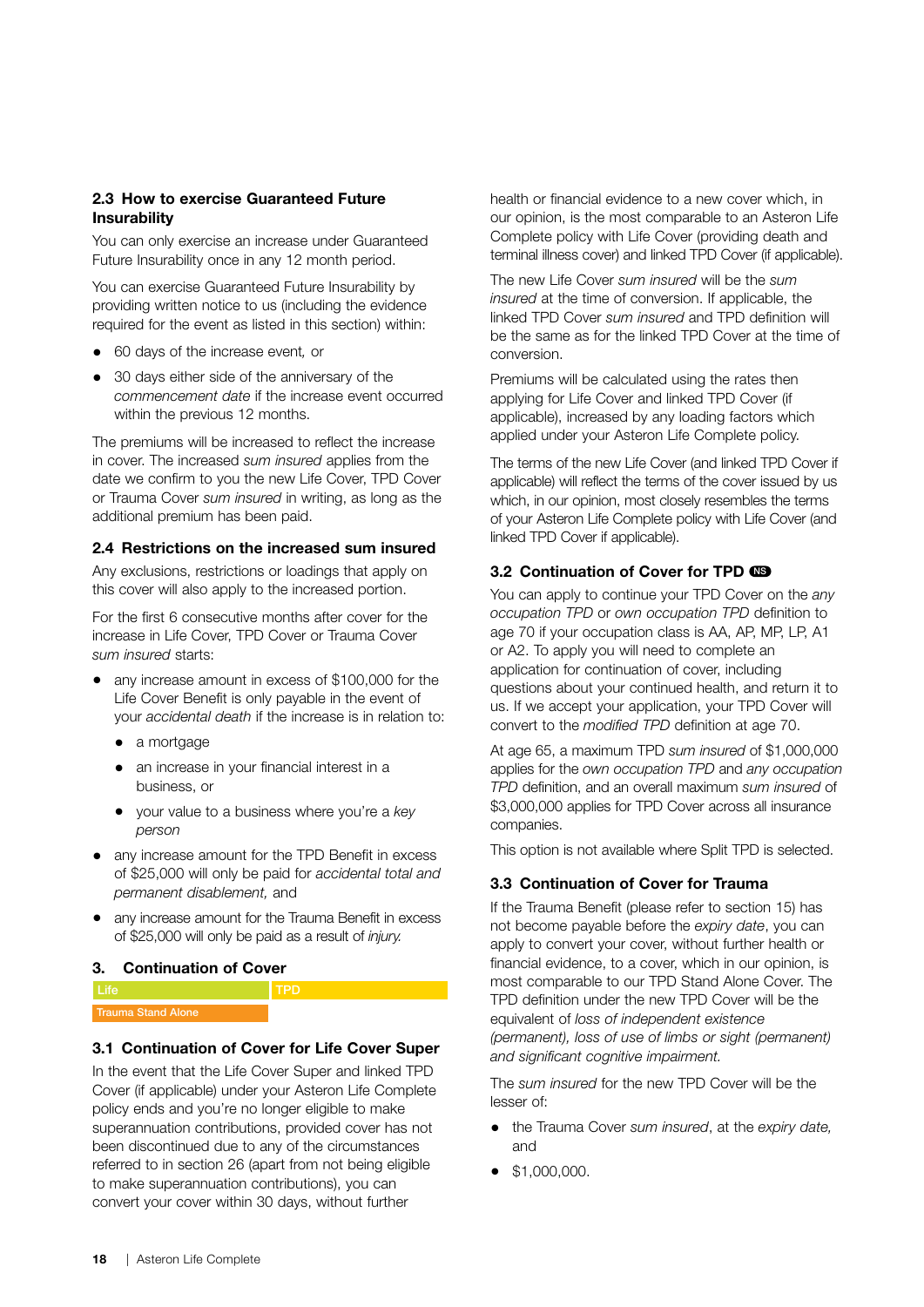Premiums will be calculated using the rates then applying for TPD Stand Alone Cover stepped premiums or the most comparable cover stepped premiums, increased by any loading factors applying under the Trauma Cover.

This benefit is not available if the Business Security Option is applicable to your Trauma Cover (please refer to section 19) and is only available if the Trauma Cover is not linked to Life Cover.

#### <span id="page-24-0"></span>4. Life Cover Benefit

#### **Life**

If you die while covered under Life Cover and we haven't made a payment for the Terminal Illness Benefit (please refer to section 5), we'll pay the Life Cover *sum insured*, less any payments we have made for:

- the TPD Benefit and the Single Loss of Limb or Eye Benefit (if applicable), unless Double TPD applies to your policy
- the Funeral Advancement Benefit (please refer to section 6)*,* or
- the Trauma Benefit and Partial Trauma Benefit (if applicable), unless Double Trauma applies to your policy.

#### 5. Terminal Illness Benefit

If you become *terminally ill* while covered under Life Cover, we'll pay the Life Cover *sum insured* less any payments we have made for:

- the TPD Benefit and the Single Loss of Limb or Eye Benefit (if applicable), unless Double TPD applies to your policy*,* or
- the Trauma Benefit or Partial Trauma Benefit (if applicable), unless Double Trauma applies to your policy.

#### 6. Funeral Advancement Benefit CO

#### **Life**

Whilst covered under Life Cover, we'll provide an advance payment for funeral expenses and other immediate costs:

- in the event of your *accidental death* during the first 3 years after the *commencement date* (or the date the cover was most recently reinstated)*,* and
- thereafter on your death from all causes.

The amount we'll pay is the lesser of \$20,000 and 25% of the Life Cover *sum insured*.

On our receipt of a completed claim form and the original or a certified copy of the Death Certificate, or Medical Certificate of Cause of Death, or other evidence satisfactory to us, the benefit will be paid in accordance with chapter 5, section 7 `Who will receive the benefits of my cover'.

Payment of the Funeral Advancement Benefit is intended to allow prompt payment to assist in meeting funeral expenses and other immediate costs with limited evidentiary requirements. Payment of this benefit does not mean that any other benefit under the policy will be admitted or paid.

The Funeral Advancement Benefit can be claimed at any time before we pay the Life Cover *sum insured*. The Funeral Advancement Benefit need not be claimed but, if claimed, it reduces the Life Cover *sum insured*.

#### 7. Financial Planning Benefit CO

| <b>PERSONAL PROPERTY</b><br>traumat |  |
|-------------------------------------|--|

If we accept and pay a claim because in our opinion:

- you're *totally and permanently disabled* under the TPD Benefit
- you're diagnosed with a defined medical event under the Trauma Benefit
- you're diagnosed as *terminally ill*, or
- vou're deceased.

we'll reimburse the recipient(s) of the benefit for accredited financial planning advice that they obtain.

The maximum amount we'll reimburse is the lesser of:

- \$2,500, and
- 25% of the Life Cover, TPD Cover, or Trauma Cover *sum insured* (as applicable).

If there is more than one recipient of the benefit paid under your cover, each recipient will be entitled to an equal share of the Financial Planning Benefit. For example if there were 5 recipients and the reimbursement amount is \$2,500, each recipient would be entitled to up to \$500.

This benefit is only paid once per life insured.

Financial planning advice must be provided by an accredited financial adviser approved by us. In addition, the Financial Planning Benefit must be claimed within 12 months of receiving the Life Cover Benefit, TPD Benefit, Trauma Benefit or Terminal Illness Benefit payment (as applicable) from us.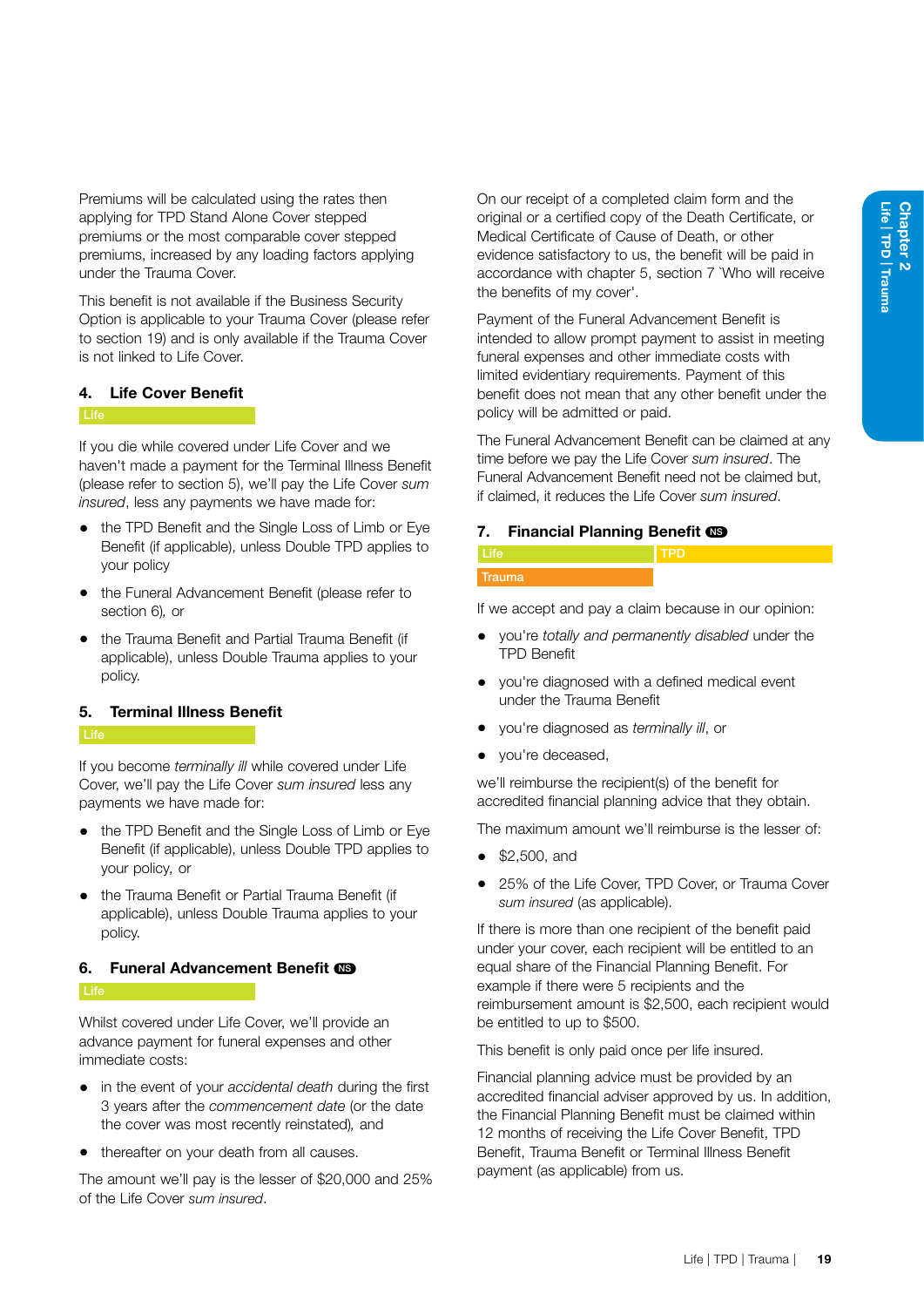The Financial Planning Benefit does not apply to any cost incurred when dealing with the claim or implementation of the financial plan nor do we take any responsibility for the financial advice provided or the implementation of that advice.

In order to apply for the benefit we require the recipient(s) to submit the following:

- a request for reimbursement
- a copy of the detailed invoice that was provided to the recipient showing a breakdown of the services provided including the authorised representative and Australian Financial Services Licence numbers and details (if applicable)*,* and
- a receipt showing how much was paid.

Payment of the Financial Planning Benefit does not reduce the amount of the claim payment or any other benefit payable under your policy.

#### 8. Waiver of Premium due to Serious Disablement **NS**

If you're aged 65 or under and you suffer a *sickness* or *injury* that results in you being constantly and permanently unable to perform at least 2 of the numbered *activities of daily living* without the physical assistance of someone else, we'll waive the requirement for you to pay the premiums for the Life Cover Benefit until the earlier of:

- the date a total of \$2,000 of Life Cover Benefit premiums have been waived
- the date when 2 years' worth of Life Cover premiums have been waived*,* or
- the date cover ends under Life Cover.

If Automatic Increase applies (please refer to section 1) and we're waiving premiums under this benefit, we'll continue to make annual increases to the Life Cover *sum insured*.

If Business Security Option applies to this policy, the option will expire on the date we commence waiving premiums under this benefit.

#### 9. Loyalty Funeral Benefit

#### **Life Life Street (1996)**

If level to age 70 premiums apply to your policy*,* you may be eligible for an additional premium free Life Cover Benefit *sum insured* of \$15,000 called a Loyalty Funeral Benefit.

You will be eligible for this benefit, if after the first 10 consecutive years after the *commencement date* the:

- Life Cover *sum insured* has not reduced below \$200,000 at any time*,* and
- premiums have been continuously paid on a level to age 70 basis.

Once you have qualified for the Loyalty Funeral Benefit, it will continue regardless of any reduction to the Life Cover *sum insured*.

The following conditions also apply to the Loyalty Funeral Benefit:

- it will be paid to the estate of the life insured and is not transferable
- it is payable once per life insured
- it cannot be cancelled or modified by us for any reason and no premiums are payable in relation to the benefit
- any claim made for the payment of this benefit will be assessed based on the claim criteria applicable to a claim made under the Life Cover Benefit (refer to section 4 for more details)*,* and
- Automatic Increase does not apply to the Loyalty Funeral Benefit.

#### 10. Premium and Cover Suspension Benefit

#### **Life Trauma** TPD

You can tell us to suspend premiums and cover under your Life Cover, TPD Cover or Trauma Cover if you're:

- unemployed
- on sabbatical, maternity, paternity or long term leave from work*,* or
- experiencing financial hardship due to your household income for the last 3 months reducing by more than 30% (as compared to the household income over the preceding 3 month period\*).
- \* Not available if financial hardship is as a result of bankruptcy or your business being put in receivership or liquidation.

The Premium and Cover Suspension Benefit is only available if your cover has been continuously in force since the *commencement date* and premiums have been paid for at least the previous 12 consecutive months. We'll suspend premiums and cover for a maximum of 12 months from the time the application is accepted by us in writing.

If cover is suspended, it is not automatically reinstated. Cover may only be reinstated upon application and after we have received the next premium. If you don't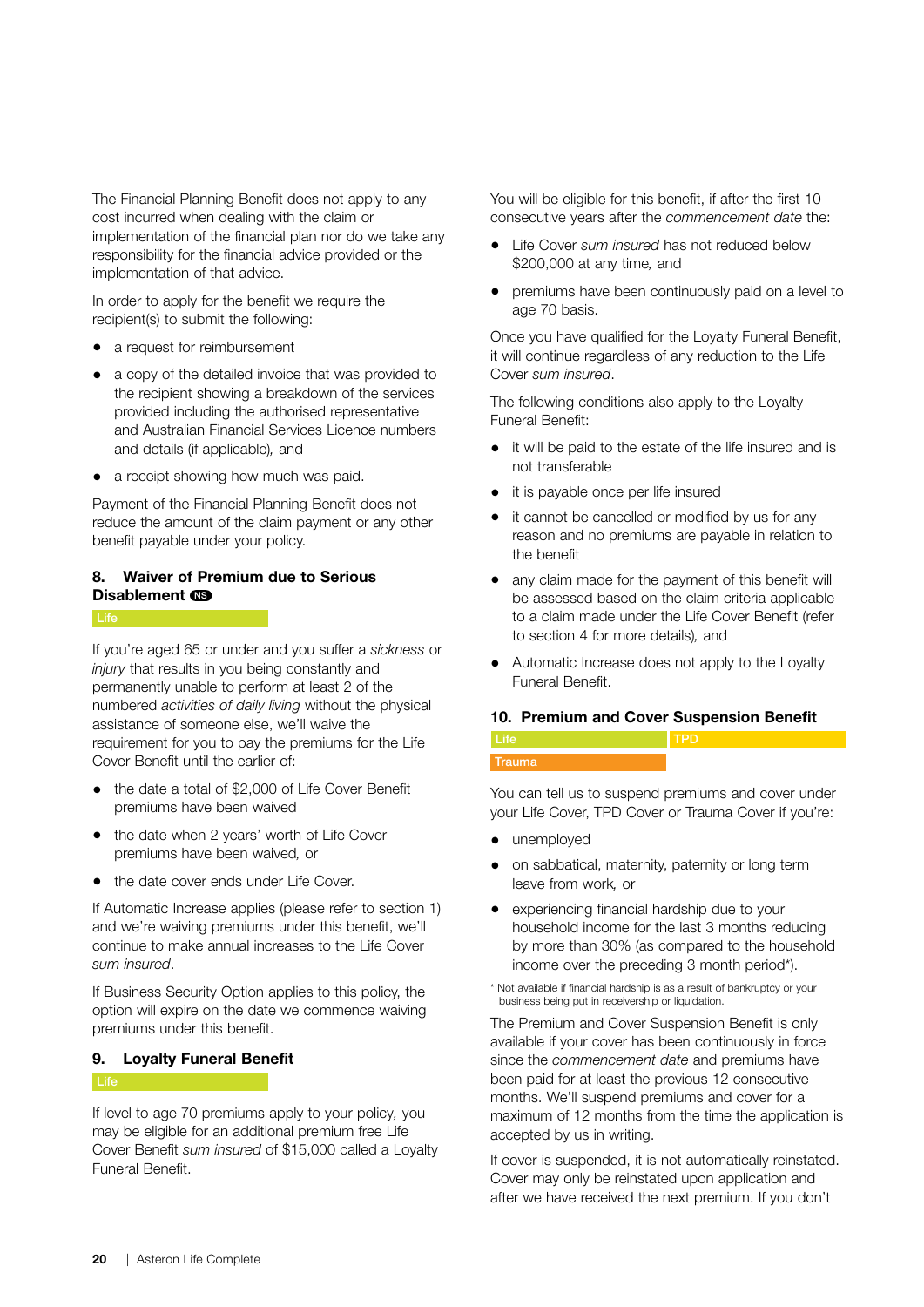apply to reinstate the cover within 12 months, the policy will be cancelled.

If you're suffering from or have symptoms of a *sickness*  or *injury* which developed or became apparent during the period of suspension at the time the cover is reinstated, no benefit is payable for any subsequent claim affected by that symptom, *sickness* or *injury*.

#### <span id="page-26-0"></span>11. Premium Freeze Option



If you're paying premiums on a stepped basis you can notify us to freeze the premium on your Life Cover, TPD Cover or Trauma Cover at any time (this excludes policy fees and government charges).

This means that:

- your future premiums will be fixed at the same amount as at the date of notification
- on that anniversary, and on each anniversary of the *commencement date*, the *sum insured* for this cover adjusts to the amount which can then be purchased for the frozen premium based on:
	- our standard stepped premiums rates for Asteron Life Complete
	- our premiums discounts in accordance with chapter 5, section 10 'Premiums and payment'
	- your sex, occupation, smoking status and any agreed premium loading factors*,* and
	- your age on your next birthday on or after the recalculation.

The Premium Freeze Option does not apply to cover provided under Child Cover (if applicable).

You can notify us to end the premium freeze at any time. The premium freeze will then end on the next policy anniversary of the *commencement date* after we receive the written request.

#### 12. TPD Benefit

If you become *totally and permanently disabled* as a result of a *sickness* or *injury* while you're covered for this benefit, we'll pay the full TPD Cover *sum insured*.

- For TPD Cover linked to Life Cover, we will pay the:
	- Life Cover Benefit instead of the TPD Benefit, if you die, or
	- Terminal Illness Benefit instead of the TPD Benefit if you become *terminally ill* or are *totally*

*and permanently disabled* as a result of a *terminal illness*.

• For TPD Stand Alone Cover, we will only pay the TPD Benefit if you survive at least 14 days from the date of the *sickness* or *injury* which results in you being *totally and permanently disabled*. If you do not survive at least 14 days, we'll pay the Limited Death Benefit.

The TPD definition which applies to the policy will be shown on the schedule and is explained in chapter 7 'Medical Glossary, Definitions'.

The TPD Cover *sum insured* will be reduced by any payments we have made for:

• the Single Loss of Limb or Eye Benefit (please refer to section 13), and

if your TPD Benefit and Trauma Cover (if applicable) are linked to Life Cover:

- the Trauma Cover (please refer to section 15), and
- the Partial Trauma Benefit (please refer to section 16).

### 13. Single Loss of Limb or Eye Benefit CO

We'll pay the Single Loss of Limb or Eye Benefit if you suffer a *single loss of limb or eye (permanent)* and you then survive at least 14 days.

The amount we'll pay is the lesser of:

- 25% of the TPD Cover *sum insured,* and
- \$500,000.

We'll pay the Single Loss of Limb or Eye Benefit only once.

The TPD Cover *sum insured* will be reduced by the Single Loss of Limb or Eye Benefit.

#### 14. Limited Death Benefit

TPD Stand Alone Trauma Stand Alone

If you die or become *terminally ill* while your policy is in force and a TPD Benefit (please refer to section 12) or Trauma Benefit (please refer to section 15) is not payable, we'll pay a Limited Death Benefit. The amount we'll pay is the lesser of \$20,000 and the TPD Cover or Trauma Cover *sum insured* (as applicable).

This benefit is not available if your TPD Cover or Trauma Cover is linked to Life Cover.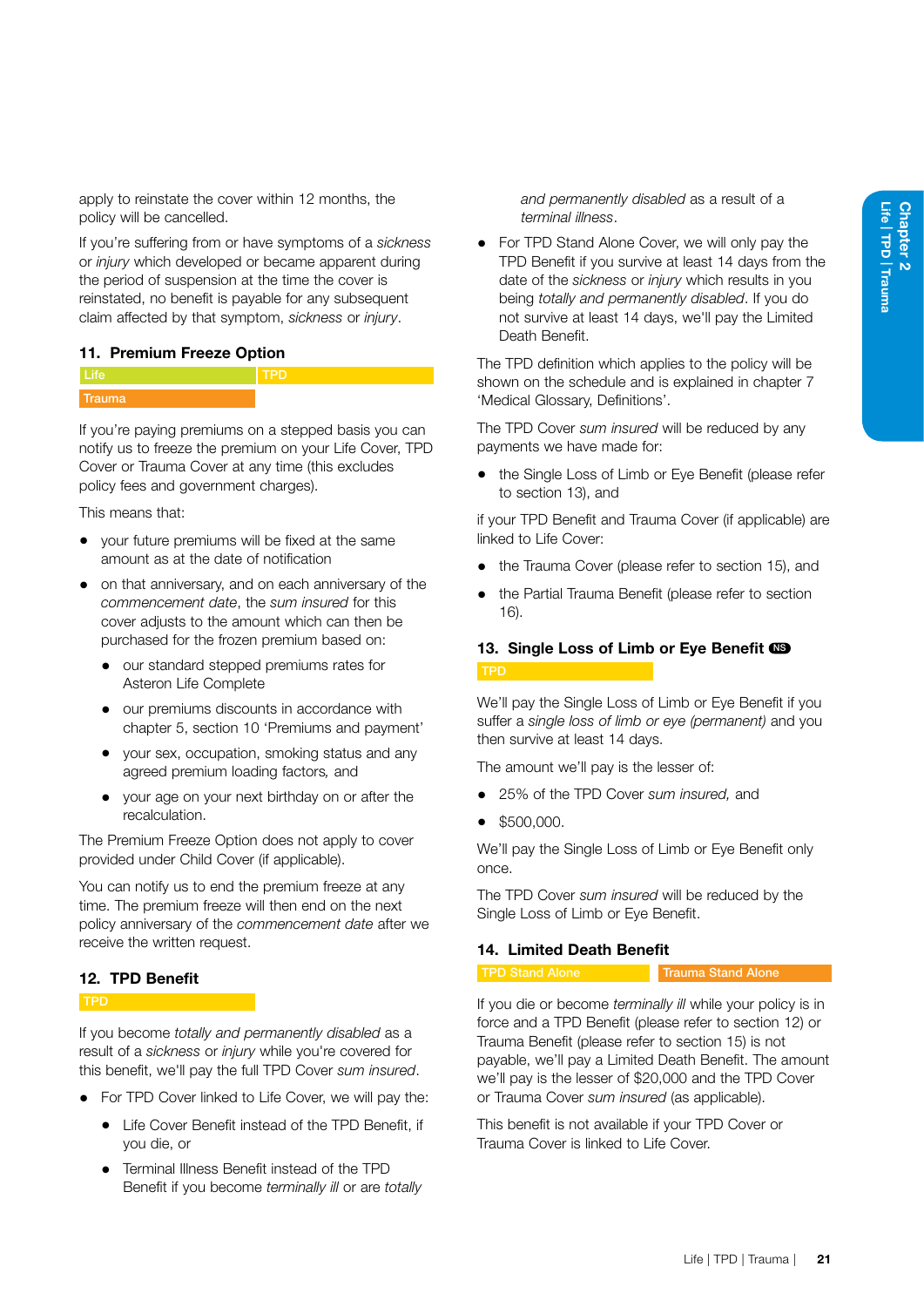#### 15. Trauma Benefit CD

#### **Trauma**

We'll pay the Trauma Cover *sum insured* once only if you suffer one of the medical events listed in the Trauma Benefit defined medical events table on page 12, and you survive at least 14 days from the date of diagnosis or date of the procedure (applies to Trauma Stand Alone Cover only).

The Trauma Cover defined medical events that apply to your policy depend on whether you have selected Trauma or Trauma Plus.

The Trauma Cover *sum insured* will be reduced by any payments we have made for:

• the Partial Trauma Benefit (please refer to section 16), and

if your TPD Cover and Trauma Cover (if applicable) are linked to Life Cover:

- the TPD Benefit (please refer to section 12), and
- the Single Loss of Limb or Eye Benefit (please refer to section 13).

#### 16. Partial Trauma Benefit CO

#### **Trauma**

We'll pay the Partial Trauma Benefit if you suffer one of the defined medical events listed in the Partial Trauma Benefit defined medical events table on page 13 and 14, and you survive at least 14 days from the date of diagnosis or the date of the procedure (applies to Trauma Stand Alone only).

The defined medical events that apply to your policy depend on whether you have selected Trauma or Trauma Plus.

For all conditions other than *coronary artery angioplasty,* the amount we'll pay is 20% of the Trauma Cover *sum insured,* subject to a maximum of \$100,000.

For *coronary artery angioplasty*, the amount we'll pay is the lesser of \$25,000 and 25% of the Trauma Cover *sum insured.* 

We'll pay the Partial Trauma Benefit (other than for *coronary artery angioplasty* - see below for details):

- once for *carcinoma in situ of the breast* or *carcinoma in situ of the female organs* or diagnosis of *early stage prostatic cancer* or *carcinoma in situ of the male organs* or *early stage skin melanoma (excluding melanoma in situ)*
- once for *serious accidental injury,* and
- once for *single loss of limb or eye (permanent).*

We'll pay the Partial Trauma Benefit for *coronary artery angioplasty* for:

- the first *coronary artery angioplasty* procedure to occur after the cover for this procedure starts*,* and
- each subsequent *coronary artery angioplasty*  procedure.

The Trauma Cover *sum insured* will be reduced by each payment of this benefit and premiums changed accordingly.

#### 17. Conversion Benefit CO

TPD Stand Alone Trauma Stand Alone

You can convert part or all of your TPD Stand Alone Cover or Trauma Stand Alone Cover to an Asteron Life Complete policy which includes cover in the event of death if:

- you're not entitled to make a claim and a TPD Benefit or Trauma Benefit (as applicable) has not been paid
- any of the life events in the table below occur to you
- you're aged 40 or under,

and the evidence required as described below is provided.

| <b>Life Event</b>                                                                                                                                                              | <b>Evidence Required</b>                                                                                                                                                                   |
|--------------------------------------------------------------------------------------------------------------------------------------------------------------------------------|--------------------------------------------------------------------------------------------------------------------------------------------------------------------------------------------|
| You get married                                                                                                                                                                | An Australian Court must<br>recognise the marriage as<br>a legal marriage. We'll<br>require a copy of the<br>marriage certificate.                                                         |
| You have commenced a<br>domestic relationship with<br>a spouse, which<br>continues for 12 months.<br>The relationship must<br>have commenced within<br>the previous 18 months. | We'll require a statutory<br>declaration stating that<br>you're living with a person<br>in a domestic relationship<br>in good faith for 12<br>months after commencing<br>the relationship. |
| You or your spouse gives<br>birth to a child.                                                                                                                                  | We'll require a copy of the<br>birth certificate, which<br>must name you or your<br>spouse as a parent.                                                                                    |
| You or your spouse<br>adopts a child.                                                                                                                                          | We'll require a copy of the<br>adoption certificate, which<br>must name you or your<br>spouse as an adopting<br>parent.                                                                    |

If you have TPD Stand Alone Cover, it will be converted to the cover we're issuing at that time, which, in our opinion, is most like our Asteron Life Complete policy with Life Cover and linked TPD Cover. The TPD definition under the new TPD Cover will be the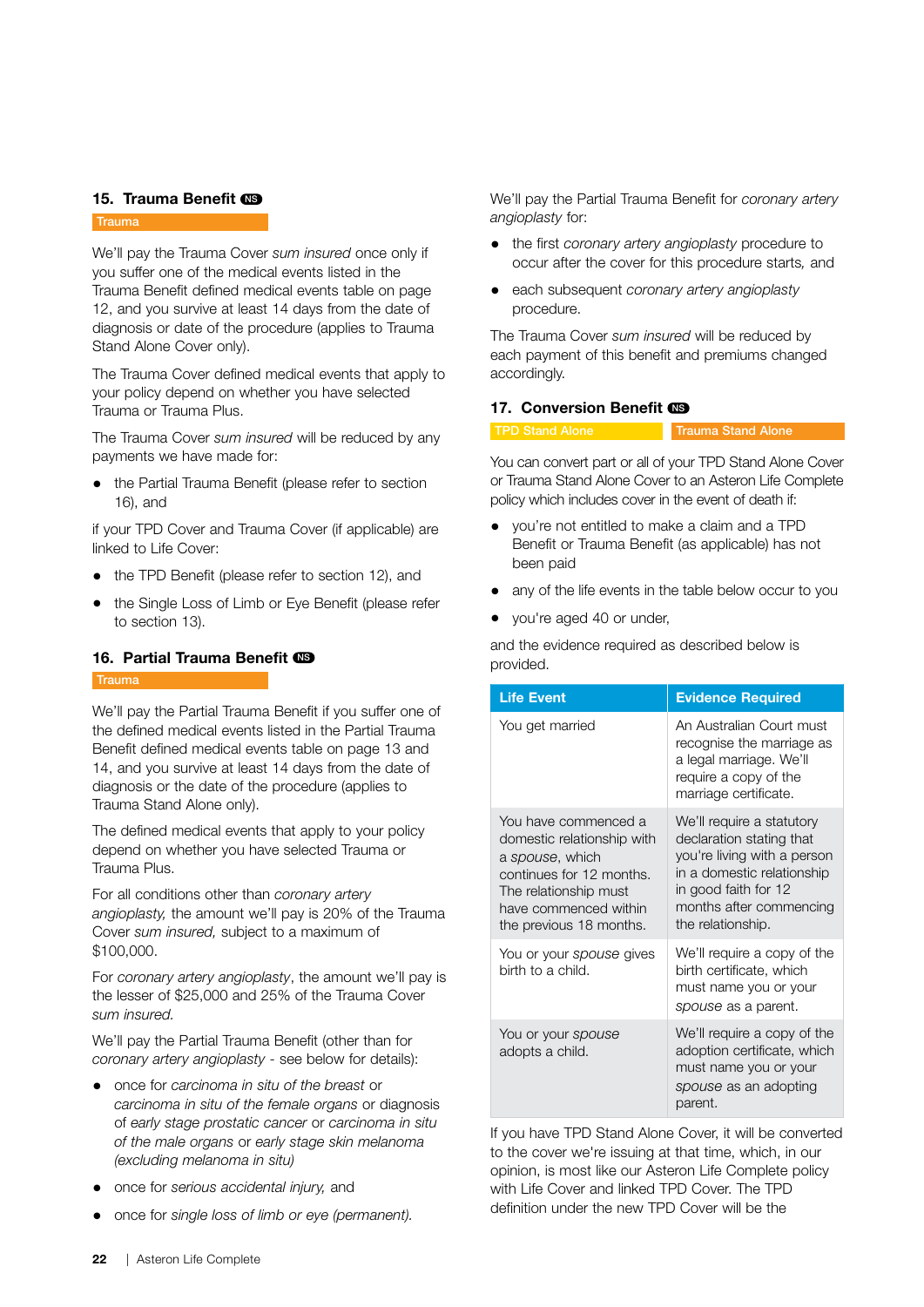equivalent of the TPD definition that applies under the original TPD Stand Alone Cover.

If you have Trauma Stand Alone Cover, it will be converted to the cover we're issuing at that time, which, in our opinion, is most like our Asteron Life Complete policy with Life Cover and linked Trauma Cover. The type of Trauma Cover for the new Trauma Cover will be the equivalent of the cover that applies under the original Trauma Stand Alone.

The new cover can have a Life Cover and linked TPD Cover or linked Trauma Cover (as applicable) *sum insured* up to the same amount as your original TPD Stand Alone Cover or Trauma Stand Alone Cover (as applicable), less the total Life Cover *sum insured* for all in force TAL Life policies at the time of conversion where you're the life insured.

The terms and conditions of, and premiums payable under the new cover will be based on those applicable to a cover we issue at the time you exercise this benefit that, in our opinion, is most comparable to an Asteron Life Complete policy with Life Cover and linked TPD Cover or linked Trauma Cover (as applicable).

#### 17.1 How to exercise the Conversion Benefit

You can exercise this benefit by providing written notice to us (including the evidence required for the life event as listed in this section) within:

- 60 days of the event, or
- 30 days either side of the anniversary of the *commencement date* if the event occurred within the previous 12 months.

We'll write to you within 30 days of the conversion taking place and send you a new schedule. Cover under the new Life Cover (and linked TPD Cover or Trauma Cover if applicable) will commence once we have received the first premium.

This benefit can be exercised once only per policy.

#### 17.2 Restrictions on the new policy

Any exclusions or loadings that applied to the original cover may also apply to the new cover.

For the first 12 consecutive months after the new policy starts cover won't apply for *terminal illness*, and the Life Cover Benefit is only payable in the event of your *accidental death*.

#### 18. Life Cover Buy Back

Trauma

This benefit is not available under Trauma Stand Alone Cover or TPD Stand Alone Cover.

If we have made a payment of the full TPD Cover or Trauma Cover *sum insured* for a linked TPD Benefit or Trauma Benefit, you can take out a new cover which, in our opinion, is most comparable to an Asteron Life Complete policy with Life Cover (death and *terminal illness* cover only) for a *sum insured* equal to the TPD Cover *sum insured* or Trauma Cover *sum insured*  without further medical evidence if:

- the TPD Benefit or Trauma Benefit payment was before the anniversary of the *commencement date*  when you're 65, and
- you're still alive.

Life Cover Buy Back will only be valid for a period of 30 days commencing on the exercise date; that is, 12 months after the later of:

- the date we receive your fully completed claim form\*, and
- the date when you satisfy the criteria for the Trauma Benefit under section 15 or the TPD Benefit under section 12 (as applicable).
- \* a fully completed claim form includes the claim form with all applicable parts and all treating doctor and specialist statements completed.

To exercise this benefit, you can contact us directly in writing (please refer to chapter 5, section 16 'Contacting us and complaints' for our details).

We must receive the completed application form and first premium within this 30 day period. If the option is taken up, the new cover will begin once we have received the first premium and we will send you a new schedule.

Any exclusion or medical, occupational or pastimes loadings that apply to your original Life Cover may also apply to the new Life Cover. The terms and conditions of, and premiums payable under the new cover will generally be based on those applicable to a policy that, in our opinion, is most comparable to an Asteron Life Complete policy with Life Cover we issue at the time you exercise the Life Cover Buy Back. Guaranteed Future Insurability and the Business Security Option do not apply to the new Life Cover.

This benefit is not available if Double TPD or Double Trauma is selected or for a payment under the Single Loss of Limb or Eye Benefit, the Partial Trauma Benefit or if you have the Business Security Option.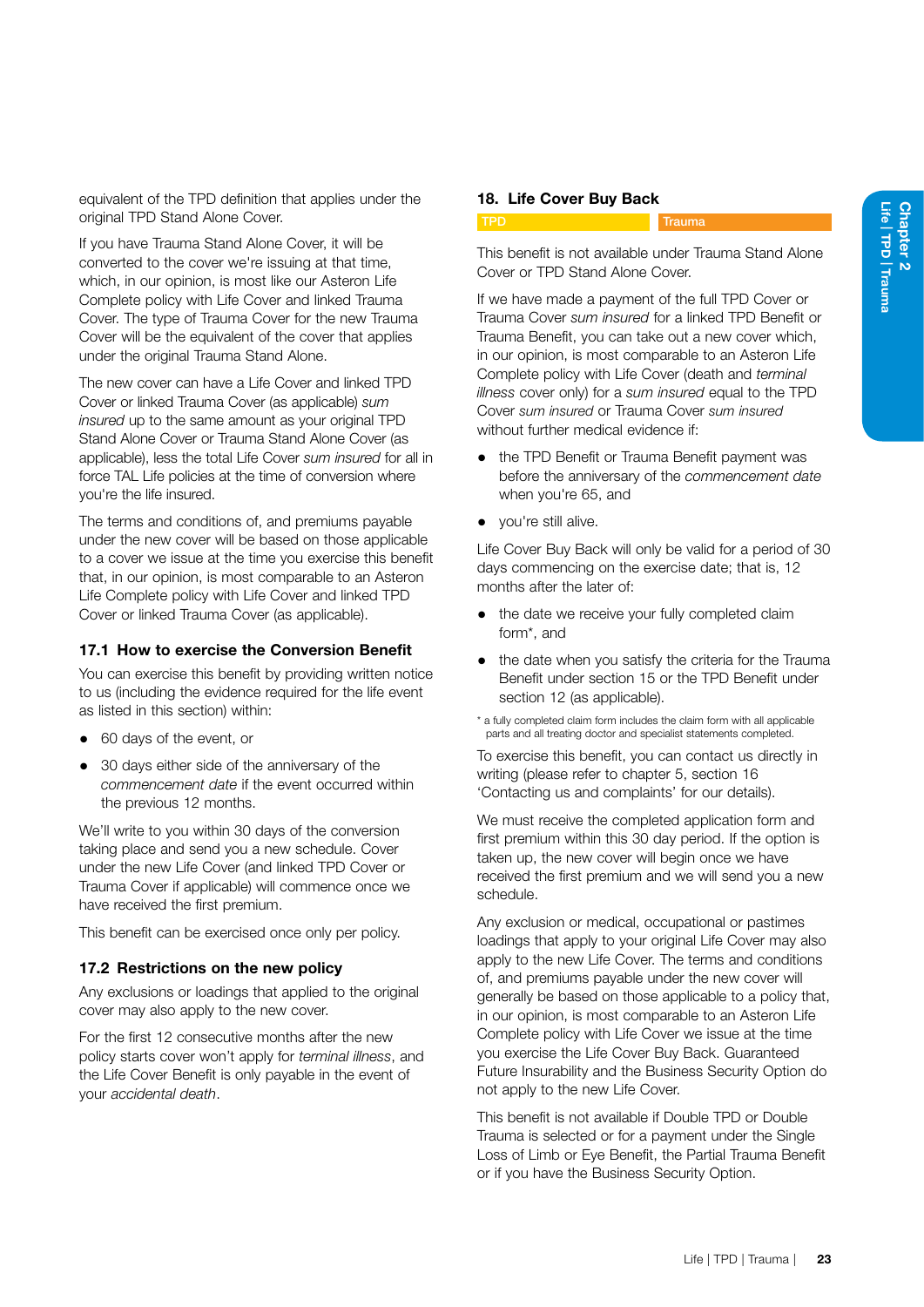#### Optional benefits

This section provides detail about the optional benefits of your cover, if they have been selected.

#### <span id="page-29-0"></span>19. Business Security Option CO

| <b>Premium</b><br><b>Collection Advised</b> | <b>Entry age</b><br>the property that the first part of | <b>Expiry age</b><br>the property that the first party |
|---------------------------------------------|---------------------------------------------------------|--------------------------------------------------------|
| Trauma                                      |                                                         |                                                        |
| Life                                        | <b>TPD</b>                                              |                                                        |
|                                             |                                                         |                                                        |

| <b>Structure</b> | next birthday | next birthday |
|------------------|---------------|---------------|
| Stepped          | 18-62         | 66            |
| Level            | 18-60         | 66            |

If the Business Security Option applies to your Life Cover, TPD Cover or Trauma Cover and your age next birthday is less than 66, you can apply to increase the Life Cover, TPD Cover or Trauma Cover *sum insured*  without the need for further medical evidence, if financial evidence is provided to our reasonable satisfaction.

#### 19.1 Maximum increases on Business Security **Option**

The maximum limit to which the Life Cover, TPD Cover or Trauma Cover *sum insured* can be increased to under the Business Security Option is:

- for Life Cover, the lesser of up to 3 times the Life Cover *sum insured* at the *commencement date* and \$15,000,000
- for the TPD Cover, the lesser of up to 3 times the TPD Cover *sum insured* at the *commencement date* and \$5,000,000, and
- for the Trauma Cover, the lesser of up to 3 times the Trauma Cover *sum insured* at the *commencement date* and \$2,000,000.

For example if your original TPD Cover *sum insured* is \$500,000 the maximum increase available under the Business Security Option is \$1,000,000 bringing your total TPD Cover *sum insured* to \$1,500,000.

All maximum limits refer to the total *sum insured* for cover of a similar type offered under any insurance policy. For example, if you hold a TPD Stand Alone Cover with us and TPD cover with another company, the \$5,000,000 limit applies to the total *sum insured* for TPD insurance across all companies.

#### 19.2 How to exercise the Business Security **Option**

You must apply, in writing, to increase the Life Cover, TPD Cover or Trauma Cover *sum insured*. One increase can be made every 12 months. You must be actively working in your *usual occupation* at the time of application for the increase. The rationale for the increase, and the financial evidence required to substantiate the increase, must be consistent with that nominated in the initial application for the Business Security Option.

- The increase must not exceed the increase in value of the associated business purpose, using the same valuation basis as that used in the initial application for the Business Security Option*.*
- On a policy with Life Cover and linked TPD Cover and/or linked Trauma Cover (as applicable), if the linked TPD Cover or Trauma Cover *sum insured* is being increased, the linked Life Cover *sum insured* must also be increased by at least the same amount.
- If you select 'Loan Cover' as the Business Security Option reason, for the first 6 months after the cover for the increase in Life Cover *sum insured*  starts, the increase in *sum insured* is only payable in the event of:
	- *accidental death*, for the Life Cover Benefit
	- *accidental total and permanent disablement*, for the TPD Benefit, or
	- *injury*, for the Trauma Benefit.

The premiums will be increased to reflect the increase in Life Cover, TPD Cover or Trauma Cover *sum insured*. The increased cover applies from the date we confirm to you the new Life Cover, TPD Cover or Trauma Cover *sum insured* in writing, as long as the additional premium has been paid.

#### 19.3 Expiry of Business Security Option

The Business Security Option must be exercised within 3 years from the *commencement date* of the Business Security Option, otherwise it will expire. Thereafter, the Business Security Option will expire on the earliest of the following:

- the date we receive your written request to cancel the option
- the maximum increase limit for the Life Cover, TPD Cover or Trauma Cover *sum insured* has been reached
- if you're entitled to make a claim or we have paid a claim under this policy (other than for Child Cover, please refer to chapter 4)
- the date we commence waiving premiums under the Waiver of Premium Option (please refer to section 20), or the Waiver of Premium due to Serious Disablement Benefit (please refer to section 8)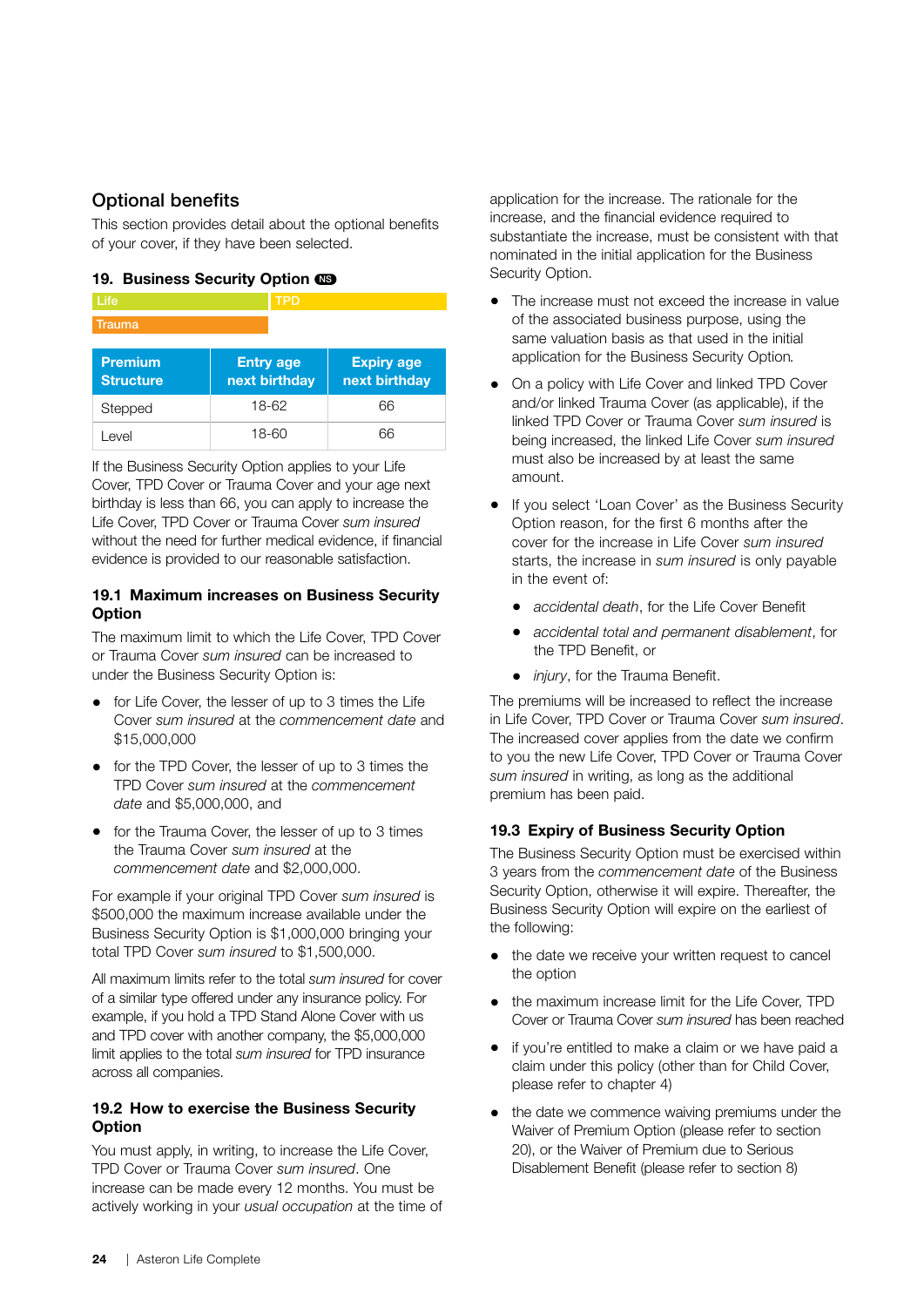- the anniversary of the *commencement date* 3 years after the later of:
	- the last increase under the option we approved*,* and
	- the last reduction in the Life Cover, TPD Cover or Trauma Cover *sum insured* which you requested and we approved
- the date of cancellation of this cover for nonpayment of the premium (please refer to chapter 5, section 10.6 'What happens if the premium isn't paid?')
- the anniversary of the *commencement date* when you're age 65*,* or
- the date of your death.

#### 19.4 Varied terms on the Business Security **Option**

If the Business Security Option applies to your Life Cover, TPD Cover or Trauma Cover, cover is subject to the following restrictions:

- Automatic Increase (please refer section 1) does not apply but will apply on the first anniversary after expiry or cancellation of the Business Security Option provided this cover has not been cancelled for non-payment of the premium (please refer to section chapter 5, section 10.6 'What happens if the premium isn't paid?')
- Double TPD (please refer to section 22) does not apply
- Double Trauma (please refer to section 25) does not apply
- Guaranteed Future Insurability (please refer to section 2) does not apply
- Life Cover Buy Back (please refer to section 18) does not apply
- automatic conversion of the Trauma Stand Alone Cover to TPD Stand Alone Cover at the *expiry date* (please refer to section 3) does not apply
- the Financial Planning Benefit (please refer to section 7) does not apply, and
- the Conversion Benefit (please refer to section 17) does not apply.

#### 20. Waiver of Premium Option



If the Waiver of Premium Option applies to your cover, we'll waive the premiums for any period during which

you're *significantly disabled* and covered for this option, as long as you have been continuously *significantly disabled* for the previous 6 consecutive months.

You must pay premiums for the first 6 months while you're *significantly disabled*, but we'll refund any premiums paid for this period if we accept the Waiver of Premium claim.

We won't waive premiums if your *significant disability* is directly or indirectly caused by an intentional selfinflicted act.

If Business Security Option applies to this policy, the option will expire on the date we commence waiving premiums under this option.

#### 20.1 Automatic increases while we're waiving premiums

If Automatic Increase applies (please refer to section 1) and we're waiving premiums under the Waiver of Premium Option because you're *significantly disabled*, we'll continue to make annual increases to the Life Cover, TPD Cover or Trauma Cover *sum insured* (as applicable).

#### Recurring disablement

If your *significant disablement* recurs for the same or related cause while you're covered for the Waiver of Premium Option, we'll recommence waiving the premiums without requiring you to be *significantly disabled* for a further continuous period of 6 consecutive months.

Your *significant disablement* is recurring if we have waived your premiums because of *significant disablement* and, within 6 consecutive months of your entitlement to waiver of premium ending, you become *significantly disabled* again from the same or related cause.

If there is more than 6 consecutive months between 2 periods of *significant disablement*, we'll treat the later period as a new *significant disablement* even if it is from the same or related cause. This means that a new 6 month eligibility period will apply.

#### 20.2 Recommencement of premiums

You must recommence payment of premiums on the earlier of the date when you're no longer *significantly disabled* or the anniversary of the *commencement date* when you're 65.

When premiums become payable again, the premium will be calculated in accordance with chapter 5, section 10 'Premiums and payment'.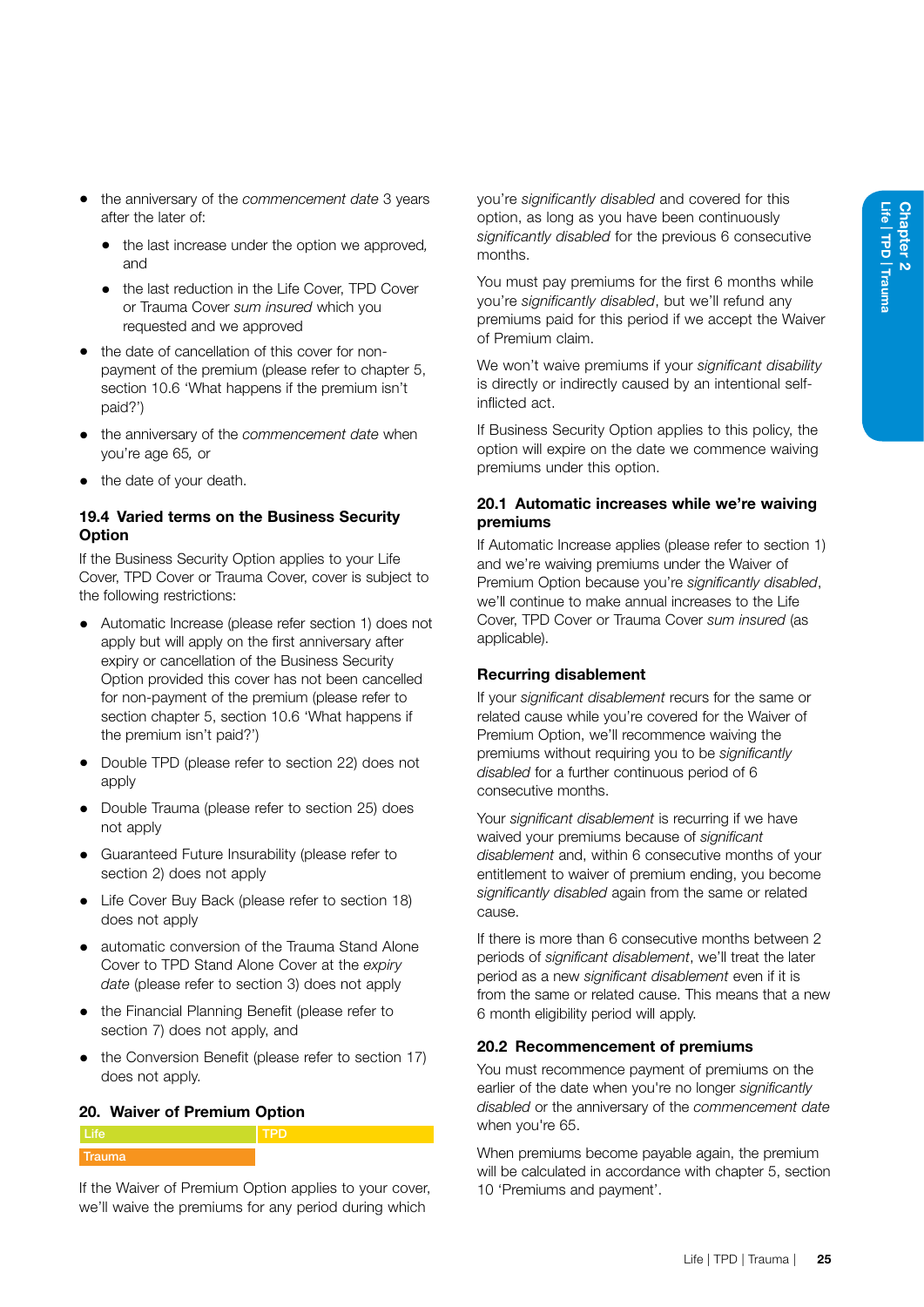#### 20.3 When the Waiver of Premium Option ends

The Waiver of Premium Option ends on the anniversary of the *commencement date* when you're age 65.

#### 21. Healthy Plus Option and Healthy Life Option

These optional discounts are designed to reward healthy lives and are only available on a stepped premium basis. Please refer to the application form to see what information is needed to apply.

The Healthy Plus Option cannot be applied for in conjunction with the Healthy Life Option on the same cover type. These discounts are not available with the Business Security Option.

Please note these discounts are not applied to policies purchased as a result of transactions such as:

- your exercise of a buy back, trauma reinstatement option or continuation option; or
- the cancellation and replacement of an existing policy,

where the discounts were not applied to the *original policy*.

#### <span id="page-31-1"></span>21.1 Healthy Plus Option



If the Healthy Plus Option applies to your policy, a discount will be applied to your Life Cover premium. This discount is provided based on additional health and personal information and other evidence.

To qualify for and maintain the Healthy Plus Option discount, the amount of your Life Cover *sum insured* must continuously remain at or above \$250,000 for the duration of your policy and premiums must be paid on a stepped premium basis.

The discount will decrease by 1% at each policy anniversary and will vary depending on the number of years since:

- the *commencement date* of this option, or
- the most recent reinstatement of the Healthy Plus Option discount.

The original discount is provided based on additional health and personal information and other evidence. Once the discount is applied to your premium, it is

subject to a minimum of 10% regardless of any changes to your health, occupation or pastimes.

You may apply to reinstate the original discount any time prior to the anniversary of the *commencement date* when you're age 55 next birthday. The original discount does not apply until we have confirmed this to you in writing.

#### <span id="page-31-0"></span>21.2 Healthy Life Option



If the Healthy Life Option applies to your policy, a discount will be applied to your Life Cover and / or TPD Cover premium. This discount is provided based on additional health and personal information and other evidence.

To qualify for and maintain the Healthy Life Option discount in relation to:

- Life Cover, the amount of your Life Cover *sum insured* must continuously remain at or above \$250,000 for the duration of your policy and premiums must be paid on a stepped premiums basis
- TPD Cover, the amount of your TPD Cover *sum insured* must continuously remain at or above \$250,000 for the duration of your policy and premiums must be paid on a stepped basis.

#### 22. Double TPD

#### TPD

This benefit is only available if TPD Cover is linked to Life Cover.

If Double TPD applies to your linked TPD Cover, and while you're covered for Double TPD:

- we have paid the TPD Benefit under section 12, and
- you're alive and at least 14 days have passed since the TPD event for which the TPD Benefit was paid,

we will:

- not reduce the Life Cover *sum insured\**, and
- waive all future premiums for the Life Cover *sum insured* equal to the amount of the TPD Benefit payment.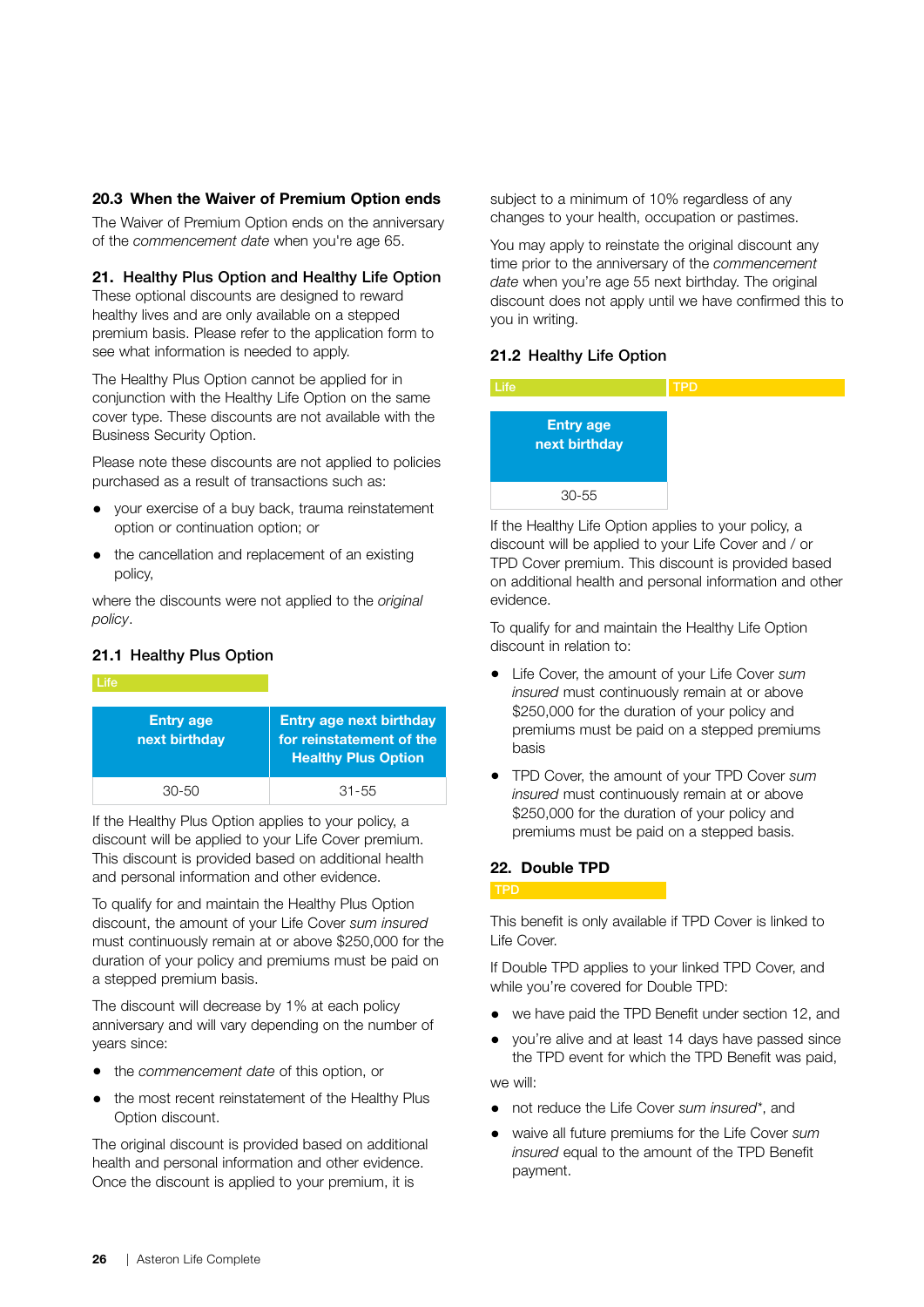We won't waive premiums for the Life Cover *sum insured* above the amount of the TPD Benefit payment, or for any other covers linked to your Life Cover or any other benefits under the policy.

Once we have made a payment under Double TPD, the Life Cover *sum insured* can no longer be increased. Automatic Increase and Guaranteed Future Insurability will no longer apply to the policy.

Double TPD won't apply for a payment made under the Single Loss of Limb or Eye Benefit. However, a payment under the Single Loss of Limb or Eye Benefit will reduce the TPD Cover *sum insured*.

If you have selected both Double TPD and Trauma Cover linked to Life Cover, any payment under Double TPD will reduce the Trauma Cover *sum insured*. Similarly, any payment under the Trauma Benefit including the Partial Trauma Benefit or the Trauma Booster Option will reduce the *sum insured* for Double TPD.

Cover for Double TPD ends on the anniversary of the *commencement date* when you're 65.

\* This won't apply if we have made a payment because you're *terminally ill*.

#### 23. Trauma Booster Option CS **Trauma**

The Trauma Booster Option is only available if you have selected Trauma Plus.

If the Trauma Booster Option applies to your Trauma Cover we'll pay an additional 25% of the Trauma Cover *sum insured* if you suffer:

- *blindness (permanent)*
- *motor neurone disease*
- *muscular dystrophy*
- *paralysis (permanent), or*
- *severe burns.*

The maximum amount we'll pay for the Trauma Benefit under this policy including the boosted amount under this section is \$2,000,000.

If the Trauma Booster Option applies to your Trauma Cover we'll double any payment under the Partial Trauma Benefit. For example, if the Partial Trauma Benefit is \$100,000, we'll double the payment amount to \$200,000. The maximum amount we'll pay for the Partial Trauma Benefit including the boosted amount under this section is \$200,000.

#### 24. Trauma Reinstatement Option CO

#### Trauma

If the Trauma Reinstatement Option applies to your policy, and we have made a Trauma Benefit payment (please refer to section 15) or Partial Trauma Benefit payment (please refer to section 16), you can effect a new Trauma Stand Alone Cover without further medical evidence if:

- the Trauma Benefit or Partial Trauma Benefit payment was before the anniversary of the *commencement date* when you're 65
- the Trauma Benefit or Partial Trauma Benefit payment was made while you're covered for the Trauma Reinstatement Option
- the Trauma Benefit payment was not for:
	- *loss of independent existence (permanent)*
	- *loss of use of limbs or sight (permanent)*
	- *paralysis (permanent), or*
	- *significant cognitive impairment*
- the Partial Trauma Benefit payment was not for *single loss of limb or eye (permanent)* or *serious accidental injury,* and
- you're still alive.

The *sum insured* for the new Trauma Stand Alone Cover will be up to or equal to 100% of the Trauma Cover *sum insured* or Partial Trauma Benefit payment.

The type of trauma cover on the new Trauma Stand Alone Cover will be the equivalent of the type of trauma cover on the original Trauma Cover.

#### 24.1 Exercising the Trauma Reinstatement **Option**

The Trauma Reinstatement Option will only be valid for a period of 30 days commencing on the exercise date; that is, 12 months after the later of:

- the date we receive your fully completed claim form\**,* and
- the date when you satisfy the criteria under the Trauma Benefit (please refer to section 15) or Partial Trauma Benefit (please refer section 16).

\* a fully completed claim form includes the claim form with all applicable parts and all treating doctor and specialist statements completed.

To exercise this benefit, you can contact us directly in writing (please refer to chapter 5, section 16 'Contacting us and complaints' for our details).

We must receive the completed application form and first premium within this 30 day period. If the option is taken up, the new cover will begin once we have received the first premium and we'll send you a new schedule.

Any exclusions, restrictions, special terms or conditions or medical, occupational or pastimes loadings that apply to this policy may also apply to the new policy. The terms and conditions of, and premiums payable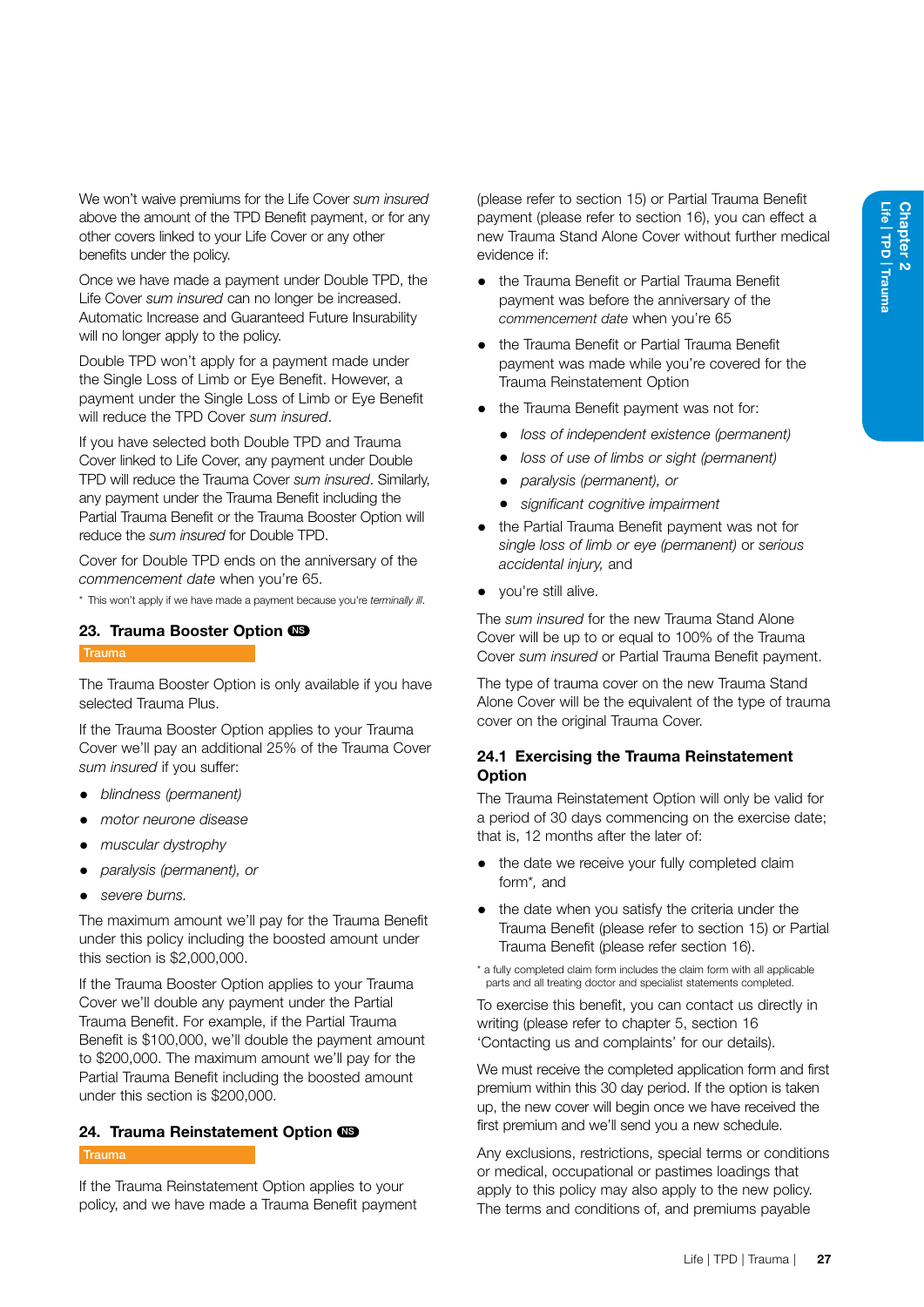under the new cover will generally be based on those applicable to a cover that, in our opinion, is most comparable to the Trauma Cover we issue at the time you take up the Trauma Reinstatement Option.

#### 24.2 Restrictions on Reinstated Benefits

The new Trauma Stand Alone Cover will be subject to the following restrictions:

- automatic conversion of the Trauma Stand Alone Cover to a TPD Stand Alone Cover at the *expiry date* (please refer to section 3) won't apply
- Guaranteed Future Insurability (please refer to section 2) won't apply
- the Waiver of Premium Option won't be available (please refer to section 20) and if premiums were being waived under the Waiver of Premium Option for this cover, the waiver won't apply to the new Trauma Stand Alone Cover
- the Trauma Reinstatement Option won't be available (please refer to section 24)
- Automatic Increase (please refer section 1) does not apply
- the Financial Planning Benefit (please refer to section 7) does not apply
- the Conversion Benefit (please refer to section 17) does not apply, and
- the Business Security Option (please refer to section 19) does not apply.

We won't pay a claim for the Trauma Benefit or the Partial Trauma Benefit (Reinstated Benefits) under the new Trauma Stand Alone Cover if:

- the date of diagnosis of one of the defined medical events, or the circumstances/symptoms leading to the diagnosis of one of the defined medical events (please refer to sections 15 and 16, first occurs:
	- before you exercise the Trauma Reinstatement Option, and
	- before we receive your completed application form and first premium
- the defined medical event (please refer to sections 15 and 16) is the same defined medical event (please refer to sections 15 and 16), or is directly or indirectly caused by or related to the defined medical event (please refer to sections 15 and 16), for which the original Trauma Benefit or Partial Trauma Benefit was paid
- the defined medical event is *loss of independent existence (permanent), loss of use of limbs or sight (permanent) or significant cognitive impairment*
- the defined medical event is *severe diabetes mellitus (with specified complications)* or *adult onset type 1 diabetes* after age 30 where the original Trauma Benefit or Partial Trauma Benefit payment was for a heart condition\*, *stroke, chronic kidney failure (undergoing regular dialysis)* or *chronic liver failure (resulting in permanent symptoms)*
- the defined medical event is a heart condition\* and the original Trauma Benefit or Partial Trauma Benefit payment was also for a heart condition\*
- the defined medical event is a heart condition\*, *stroke, chronic kidney failure (undergoing regular dialysis)* or *chronic liver failure (resulting in permanent symptoms)* and the original Trauma Benefit payment was for *severe diabetes mellitus (with specified complications)*
- the defined medical event is a *stroke* or *paralysis (permanent)* (directly or indirectly resulting from a *stroke*) and the original Trauma Benefit or Partial Trauma Benefit payment was for a heart condition\*, or
- the defined medical event is a heart condition\*. *stroke, chronic kidney failure (undergoing regular dialysis)* or *chronic liver failure (resulting in permanent symptoms)* and the original Partial Trauma Benefit payment was for *adult onset type 1 diabetes after age 30*.
- \* In the above paragraph, heart condition means any of the following defined medical events: *cardiomyopathy with permanent impairment (of specified severity), coronary artery angioplasty, coronary artery angioplasty – triple vessel, coronary artery bypass surgery, heart attack (of specified severity), heart surgery (open), out of hospital cardiac arrest, primary pulmonary hypertension, repair or replacement of aorta, repair or replacement of aorta (excluding intra-arterial and non-surgical techniques), repair or replacement of valves (via open heart surgery).*

The type of trauma cover on the new Trauma Stand Alone Cover will be the equivalent of the type of trauma cover on the original Trauma Cover and the other terms of the new modified Trauma Stand Alone Cover will be the same as those offered under our Trauma Stand Alone Cover at that time.

#### 25. Double Trauma CB

#### **Trauma**

This benefit is only available if Trauma Cover is linked to Life Cover.

If Double Trauma applies to your Trauma Cover, and while you're covered for Double Trauma:

- we have paid the Trauma Benefit under section 15*,* and
- you're alive and at least 14 days have passed since the defined medical event for which the benefit was paid,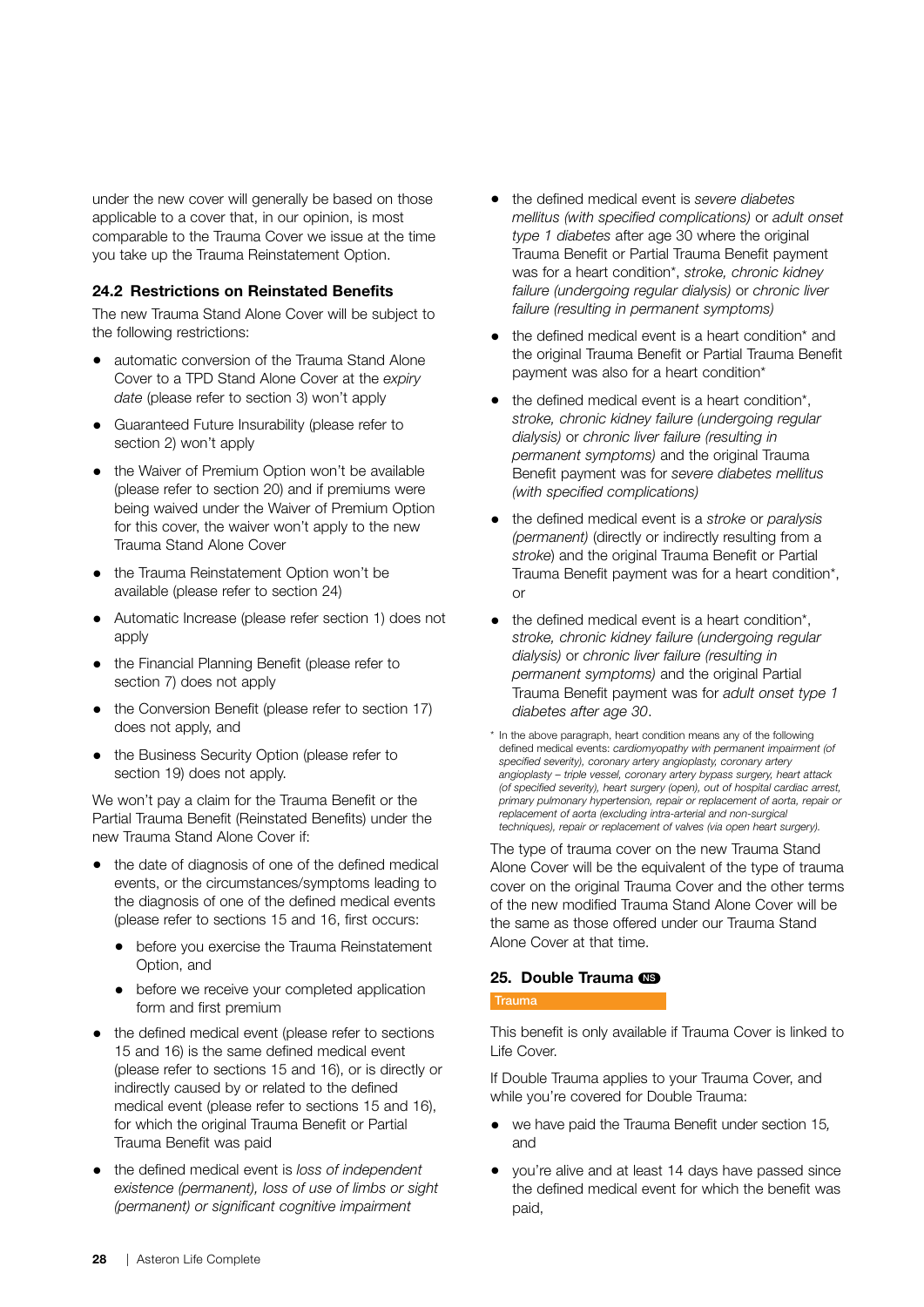we will:

- not reduce the Life Cover *sum insured\** and
- waive all future premiums for the Life Cover *sum insured* equal to the amount of the Trauma Cover *sum insured* (except for any booster payment made under section 23).

We won't waive premiums for the Life Cover *sum insured* above the amount of the Trauma Cover *sum insured*, or for any other rider benefits under your Life Cover policy.

Once we have made a payment under Double Trauma, the Life Cover *sum insured* can no longer be increased. Automatic Increase and Guaranteed Future Insurability will no longer apply to the Life Cover.

Double Trauma won't apply for any payments made under the Partial Trauma Benefit. However, any payments for the Partial Trauma Benefit will reduce the Trauma Cover *sum insured*.

If you have selected both Double Trauma and TPD Cover linked to the same Life Cover, any payment under Double Trauma will reduce the linked TPD Cover *sum insured*. Similarly, any payment under the linked TPD Benefit including the Single Loss of Limb or Eye Benefit will reduce the linked Trauma Cover *sum insured* for Double Trauma.

Cover for Double Trauma ends on the anniversary of the *commencement date* when you're 65.

\* This won't apply if we have made a payment because you're *terminally ill*.

#### 26. When cover ends

| яш<br>н |  |
|---------|--|

Your cover will end on the earliest of:

- the date we receive your written request to cancel the cover or policy\*
- the date of cancellation of the policy for nonpayment of the premium (please refer to chapter 5, section 10.6 'What happens if the premium isn't paid?')\*
- the date of full payment of the Life Cover, TPD Cover or Trauma Cover *sum insured* for the Life Cover Benefit, the Terminal Illness Benefit, the TPD Benefit or the Trauma Benefit (as applicable)\*
- the date the Life Cover, TPD Cover or Trauma Cover *sum insured* is reduced to nil because we have made a payment under Life Cover, TPD Cover (including Split TPD) or Trauma Cover (as applicable)\*
- the date the TPD Cover *sum insured* is reduced to nil because we have made a payment under Split TPD or the date that one Split TPD policy lapses due to non-payment of premium or cancellation (please refer to chapter 5, section 1.5 'Split TPD')
- for Life Cover Super, the date you're no longer eligible to make superannuation contributions (or have them made on your behalf)
- the date that we confirm in writing that the full Life Cover, Trauma Cover or TPD Cover *sum insured*  under your policy has been converted to a new policy under a continuation option (as per section 3)
- the benefit *expiry date*
- the date your policy ends, or
- <span id="page-34-0"></span>the date of your death.
- \* For Life Cover, if you're entitled to the Loyalty Funeral Benefit after having already met the eligibility criteria (refer to section 9), you will be entitled to be issued with a policy with Life Cover equal to the Loyalty Funeral Benefit *sum insured*.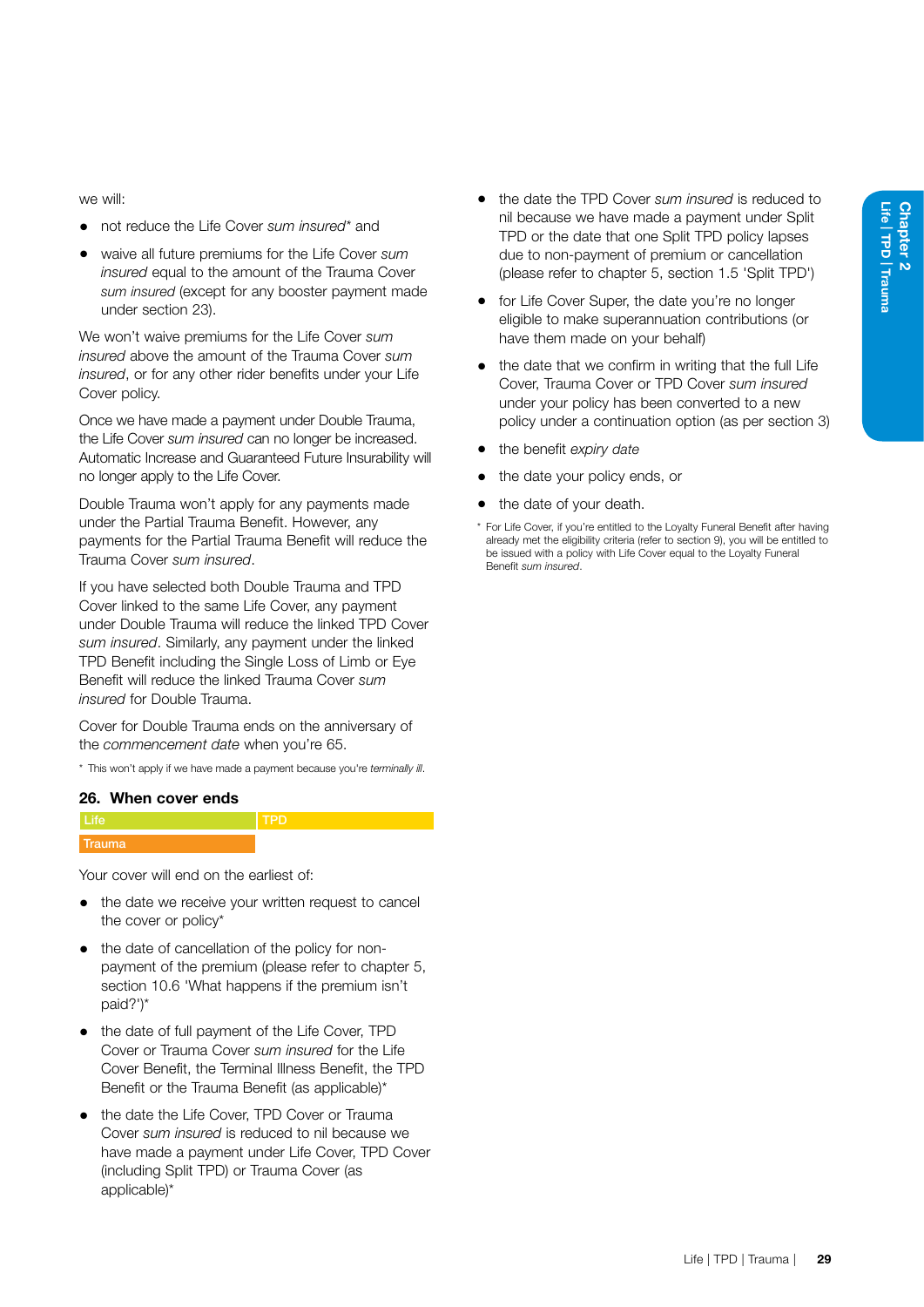# <span id="page-35-0"></span>Chapter 3

Income Protection Business Expenses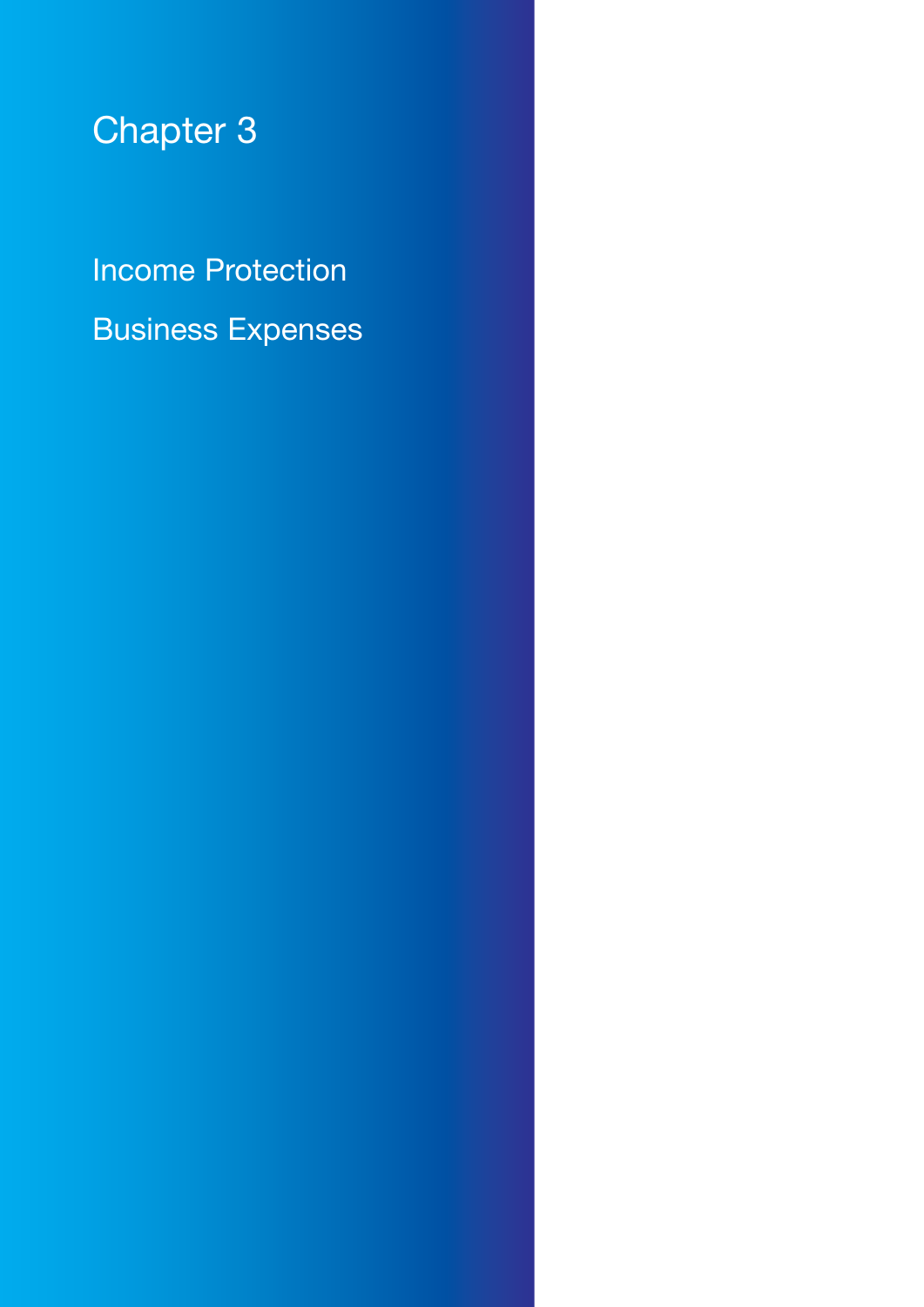# Income Protection, Business Expenses

## Selecting your level of cover

## Safeguarding your income when you need it most

We all rely on our income to cover our day-to-day expenses. And in most cases, if you're ill and can't work for a short period of time you have access to sick leave to get you by.

But sometimes, illness or injury takes an extended period to recover from and you may need to take time off work for longer than any paid leave can cover. Or, if you're a business owner, the impact of you not working means you also have ongoing business expenses to cover on top of your wage.

That's where having Income Protection and Business Expenses Covers can help. Both pay you a *monthly benefit* if you're *disabled* and are unable to work due to *sickness* or *injury*.

For each cover, there are options which you can apply for at an extra cost. Your financial adviser can help you determine which type of cover will suit your personal needs best.

## **Eligibility**

#### How much cover can I have?

You can apply for a maximum\* *Total Monthly Benefit* of up to \$60,000 for Income Protection Covers and Business Expenses Cover (individually).

For Income Protection Covers, the maximum total benefit you can insure at application is:

| <b>Monthly income</b> | <b>Annual income</b>  |
|-----------------------|-----------------------|
| • 75% of your first   | • 75% of your first   |
| \$26,667 of monthly   | \$320,000 of annual   |
| income                | income                |
| 50% of the next       | 50% of the next       |
| \$20,000 of monthly   | \$240,000 of annual   |
| income, and           | income, and           |
| 20% of the balance of | 20% of the balance of |
| monthly income.       | annual income.        |

\* Maximum level includes insurance cover of a similar type offered under another insurance policy issued by any insurer including us.

In addition, the following conditions apply:

- Cover above a *Total Monthly Benefit* of \$40,000 is only available to occupation classes AP, LP, MP and selected AA occupations, subject to eligibility.
- A 2 year *benefit period* will apply to any cover above \$30,000.

If you select the SuperSaver Option the way we calculate your *Total Monthly Benefit* will change. This is explained in section 39 on page [54](#page-59-0).

Income Protection Covers are only available if you work at least 20 hours per week. Business Expenses Cover is only available if you work at least 30 hours per week.

## Waiting and benefit period

The *waiting period* and *benefit period* which you select at application will determine when a claim is payable and the maximum length of time it can be paid.

The *waiting period* is the period of time that must elapse before we'll pay a claim. Payments are made monthly in arrears after the end of the *waiting period.* For example, if your *waiting period* is 30 days we'll make the first payment after 60 days.

The *benefit period* is the maximum period of time for which we'll pay a benefit whilst you're *disabled*.

## Waiting period for Income Protection Covers

You can choose the following *waiting period*s when applying for Income Protection Covers:

- 14 days
- 30 days
- 60 days
- 90 days
- 1 year, or
- 2 years.

The 14 day *waiting period* isn't available if your occupation class is C or S.

## Waiting period for Business Expenses Cover

You can choose the following *waiting period*s when applying for Business Expenses Cover:

- 14 days
- 30 days
- 60 days, or
- 90 days.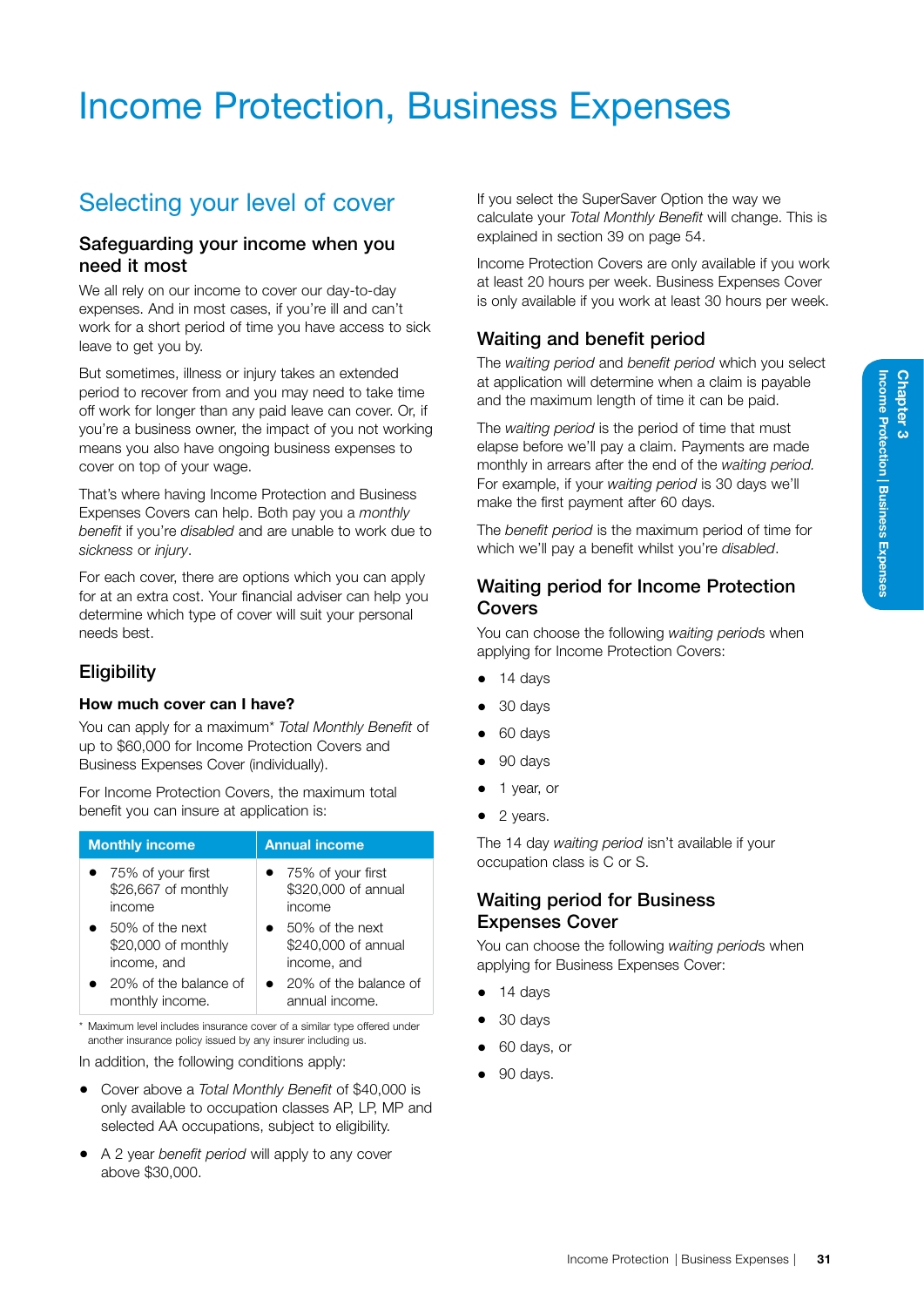## Benefit period for Income Protection Covers

You can select a 2 years, 5 years, to age 65 or to age 70 *benefit period* for all cover types except Accident Only Cover. Availability also depends on your occupation class and conditions may apply. Please see availability below. Your adviser can let you know which *benefit period* is most suitable for your needs.

| <b>Benefit Period Availability for</b> |                          | <b>Benefit Period</b> |              |               |        |  |
|----------------------------------------|--------------------------|-----------------------|--------------|---------------|--------|--|
| different occupation classes           |                          | 2 years               | 5 years      | <b>Age 65</b> | Age 70 |  |
|                                        | AA, AP, LP,<br>MP and A1 |                       | $\checkmark$ |               | M      |  |
| Occupation<br>category                 | A <sub>2</sub> and B     |                       | ✓            |               | ×      |  |
|                                        | C and S                  |                       | ✓            | ×             | ×      |  |

Please note:

- *Benefit period* to age 70 is not available for Income Protection Accident Only Cover.
- In addition, the following conditions apply for a *benefit period* to age 70:
	- some benefits and options are not payable after age 65 (see section 41 on page 55 for more details), and
	- for any claim arising after age 65, assessment will be based on an indemnity basis only.

## Benefit period for Business Expenses Cover

All Business Expenses Cover have a benefit period of 12 months. If you're still *disabled* at the end of the *benefit period*, and we haven't paid 12 times the Business Expenses *monthly benefit*, we may extend your *benefit period* by up to 6 months. This is explained further in section 7.3 on page 44.

## Payments whilst overseas

The benefits we'll pay if you're *disabled* outside Australia and New Zealand depend on the cover you've selected and your occupation class as explained in the table below.

| <b>Cover</b>                                                                         | <b>Payment whilst overseas</b>                                                                                                                                                                                                                             |  |
|--------------------------------------------------------------------------------------|------------------------------------------------------------------------------------------------------------------------------------------------------------------------------------------------------------------------------------------------------------|--|
| <b>Income Protection Plus Cover</b><br>(occupation classes AA, AP, LP, MP, A1 or A2) | If you're <i>disabled</i> outside Australia and New Zealand and are entitled to receive<br>payments from us, and in our reasonable opinion can still meet our claim                                                                                        |  |
| <b>Income Protection Cover</b><br>(occupation classes AA, AP, LP, MP, A1 or A2)      | requirements (explained in chapter 5, section 15 'Making a claim'), you'll<br>continue to receive payments whilst you remain outside Australia and New                                                                                                     |  |
| <b>Business Expenses Cover</b>                                                       | Zealand.                                                                                                                                                                                                                                                   |  |
| Income Protection Plus Cover<br>(occupation classes B, C and S)                      | If you're <i>disabled</i> outside Australia and New Zealand and are entitled to receive<br>payments from us, and in our opinion can still meet our claim requirements<br>(explained in chapter 5, section 15 'Making a claim'), you'll continue to receive |  |
| Income Protection Cover<br>(occupation classes B, C and S)                           | payments for up to 3 months while you remain outside Australia and New<br>Zealand.                                                                                                                                                                         |  |
|                                                                                      | Benefits will recommence without a new waiting period when you return to<br>Australia or New Zealand if:                                                                                                                                                   |  |
|                                                                                      | your <i>disablement</i> has been continuous since we ceased payments                                                                                                                                                                                       |  |
| Income Protection - Accident Only<br>Cover                                           | • you're still <i>disabled</i> from the same cause when you return to Australia or<br>New Zealand, and                                                                                                                                                     |  |
|                                                                                      | • you're otherwise entitled to receive payments for that <i>disablement</i> under<br>the policy.                                                                                                                                                           |  |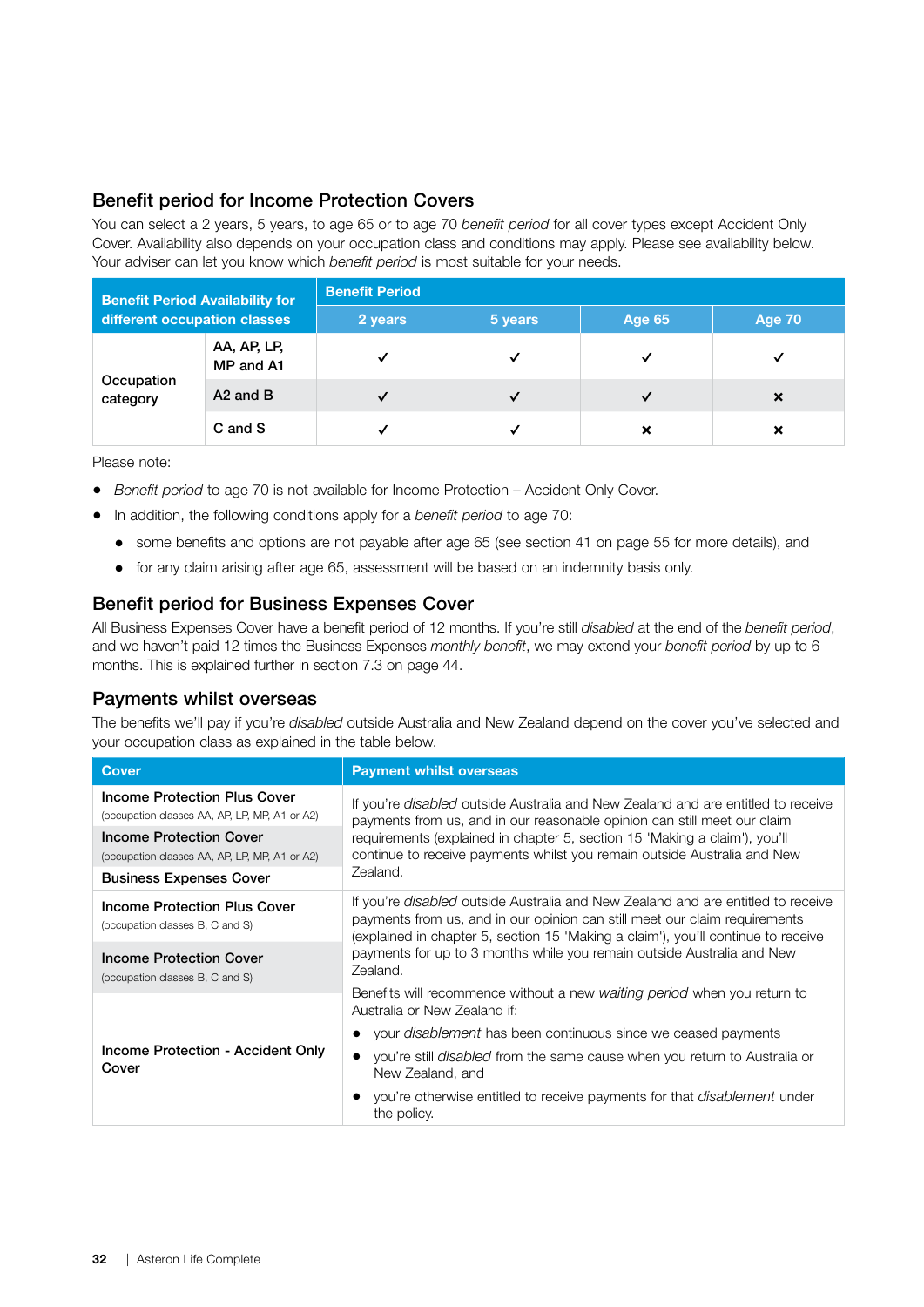## Payment whilst unemployed

If your cover is provided under an Income Protection *superannuation policy*, and you become *unemployed* while the Income Protection cover is in force, we may not be able to pay any Income Protection benefit. There are important considerations regarding having insurance through a superannuation fund. If your employment situation changes, please speak to your adviser about the appropriateness of having, or continuing to have, insurance benefits through superannuation.

## Income Protection for medical professionals

We understand the nature of your profession exposes you to unique risks that require specific benefits. Income Protection Plus Cover and Income Protection Cover have a number of built-in benefits tailored to protect you against these professional risks.

The following benefits only apply if we have classified your occupation as MP. To understand the full terms and conditions, please ensure you read the 'Income Protection and Business Expenses benefits in detail' section on pages 40 to [55](#page-60-0) of this PDS carefully, and talk to your financial adviser about how they apply to you.

## Blood borne diseases

If you're diagnosed with HIV or Hepatitis B or C, we'll deem you to be *totally disabled* or *partially disabled* if your income is reduced as a result your condition and you meet our requirements, as explained in section 20 on page [48](#page-53-0).

## Additional lump sum payment for blood borne diseases

In addition to the total or partial disability benefit, our Needlestick and Medical Hazards Benefit will provide

a lump sum payment of 50 times the *Total Monthly Benefit* in the event you're infected with HIV or Hepatitis B or C, during the course of performing your regular duties. This means you're covered for needlestick injuries, airborne particles like bone dust, sprays and splashes.

Income Protection Plus Cover has a number of built-in benefits which help to protect you against the particular occupational risks you face as a Medical Professional.

## Becoming disabled while you're overseas

We understand that your job can take you overseas for fellowship years, special placements and career development. If you're overseas and become *disabled*, our Overseas Assist Benefit will reimburse up to \$10,000 for you and your immediate family members to return to Australia. This is explained in section 24 on page [51.](#page-56-0)

## Recognising the challenges you face being self-employed

If you're self-employed you face additional challenges if you become *disabled*. While you're on claim for total disability we'll reimburse up to \$10,000 in business coaching or consulting expenses under the Business Rehabilitation Benefit to help your business cope with you being out of action. This is explained in section 34 on page [53.](#page-58-0)

Once you're back on your feet your business may not be at the same capacity it was and your income may be reduced for a period of time. We recognise this so if you've been *totally disabled* for 6 months or more and you return to full-time work, we'll pay you an additional amount equal to your *Total Monthly Benefit* under the Return to Business Benefit. This is explained in section 35 on page [53](#page-58-1).

| <b>Built in benefits for medical professionals</b> | <b>Income</b><br><b>Protection</b><br><b>Plus Cover</b> | <b>Income</b><br><b>Protection</b><br><b>Cover</b> | <b>Benefit in</b><br>detail on<br>page |
|----------------------------------------------------|---------------------------------------------------------|----------------------------------------------------|----------------------------------------|
| Blood borne diseases <b>NS</b>                     | ✓                                                       |                                                    | 48                                     |
| Needlestick and Medical Hazards Benefit CS         | $\checkmark$                                            |                                                    | 51                                     |
| Return to Business Benefit (S)                     |                                                         |                                                    | 53                                     |
| <b>Business Rehabilitation Benefit CIS</b>         | $\checkmark$                                            | $\boldsymbol{\mathsf{x}}$                          | 53                                     |
| <b>Overseas Assist Benefit CB</b>                  |                                                         |                                                    | 51                                     |

\* This benefit is available as part of the Extras Package Option.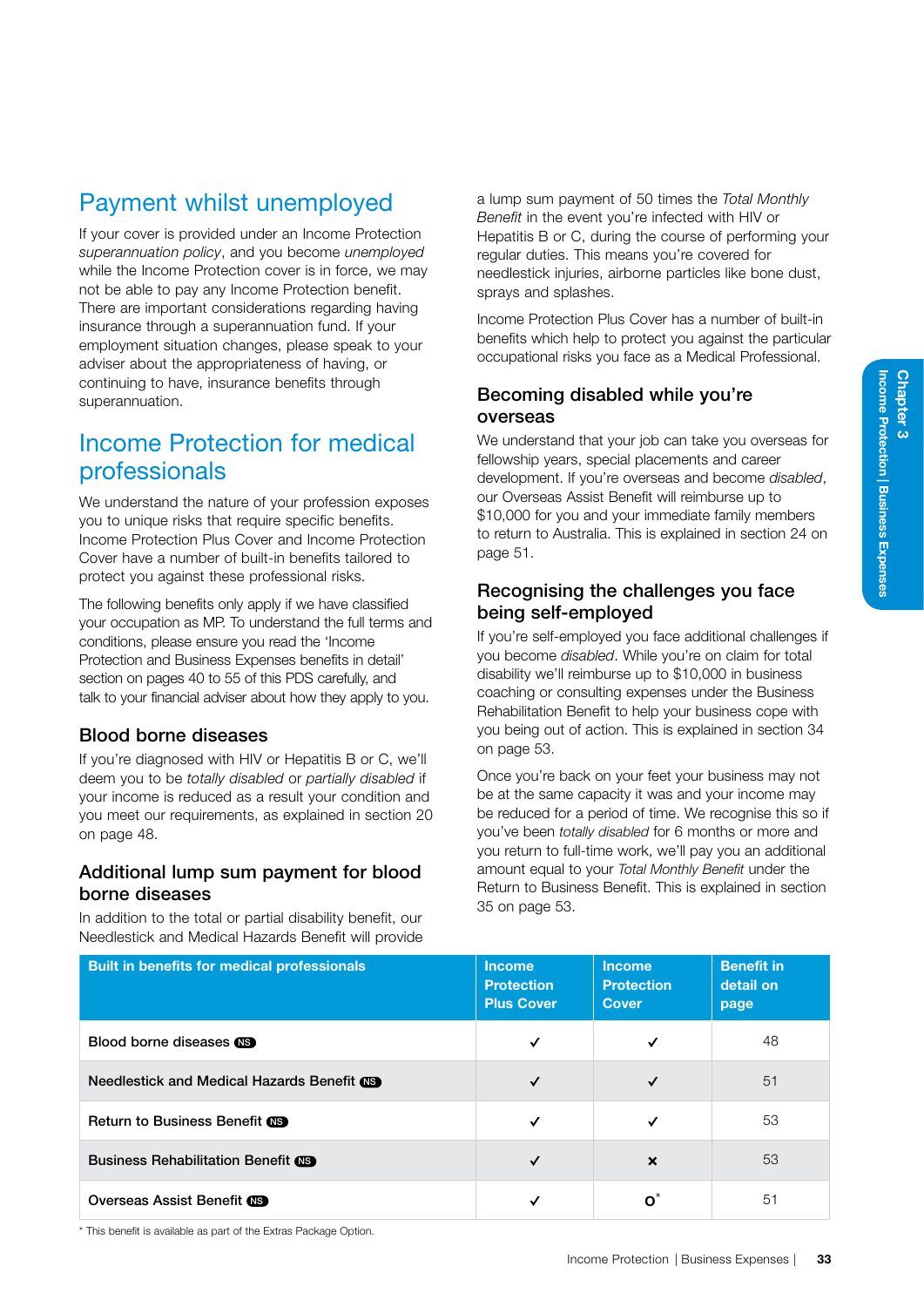## Income Protection Covers

## Making sure your bills get paid

We all like getting paid regularly, and as our responsibilities grow we begin to rely more and more on that income to pay the bills, the mortgage, and all our other day-to-day expenses. So what happens if you're sick or injured and can't work?

Income Protection Covers pays a *monthly benefit* if you become *disabled* and are unable to work due to *sickness\** or *injury*.

There are 3 types of Income Protection cover:

- 1. Income Protection Plus Cover
- 2. Income Protection Cover+
- 3. Income Protection Accident Only Cover

Your financial adviser can help you decide which cover is most suitable for your needs.

- \* Cover for *sickness* is not available on Income Protection Accident Only Cover
- <sup>+</sup> Only Income Protection Cover can be provided through *superannuation policies*. Benefits which are not available under *superannuation policies* are marked with  $\overline{\text{NS}}$

## Built in and optional benefits

Your Income Protection Cover will have a number of built in benefits, and additional options which you can choose to include. A summary of these are set out in the tables below.

When reading the tables below please note:

- $\checkmark$  This symbol represents benefits built in to the cover.
- **o** This symbol represents optional additional benefits which can be applied for an additional cost.
- **x** This symbol represents benefits not available.

Some of the benefits offered in this PDS are not available for *superannuation policies*. These benefits are marked with  $\overline{\text{NS}}$ .

Your level of cover and the definitions which apply to your policy depend on if you've chosen Income Protection Plus Cover, Income Protection Cover or Income Protection – Accident Only Cover. To understand the full terms and conditions, please ensure you read the 'Income Protection and Business Expenses benefits in detail' section on pages 40 to [55](#page-60-0) of this PDS carefully, and talk to your financial adviser about how they apply to you.

| <b>Benefit type</b>                            | What does it do?                                                                                                                                                                                                                                           | <b>Income</b><br><b>Protection</b><br><b>Plus Cover</b> | <b>Income</b><br><b>Protection</b><br><b>Cover</b> | <b>Income</b><br><b>Protection</b><br>- Accident<br><b>Only Cover</b> | <b>Benefit in</b><br>detail on<br>page |
|------------------------------------------------|------------------------------------------------------------------------------------------------------------------------------------------------------------------------------------------------------------------------------------------------------------|---------------------------------------------------------|----------------------------------------------------|-----------------------------------------------------------------------|----------------------------------------|
| <b>Totally Disabled</b><br><b>Benefit</b>      | Pays a monthly benefit if you're totally<br>disabled after the waiting period as a result<br>of sickness* or injury.                                                                                                                                       | ✓                                                       | $\checkmark$                                       | ✓                                                                     | 41                                     |
| Partially<br><b>Disabled</b><br><b>Benefit</b> | Pays a monthly benefit if you're partially<br>disabled after the waiting period as a result<br>of sickness* or injury.                                                                                                                                     |                                                         | $\checkmark$                                       |                                                                       | 42                                     |
| <b>Death Benefit</b>                           | If you die or become terminally ill, we'll pay<br>a benefit equal to the following multiple of<br>the monthly benefit.                                                                                                                                     | 6 times                                                 | 3 times                                            | 3 times                                                               | 44                                     |
| Recurring<br><b>Disability</b>                 | If we have paid the Totally Disabled Benefit<br>or Partially Disabled Benefit and you suffer<br>from the same or a related sickness* or<br><i>injury</i> within a specified period, we'll<br>recommence payments without applying a<br>new waiting period. |                                                         | $\checkmark$                                       | ✓                                                                     | 45                                     |
| Premium<br><b>Waiver Benefit</b>               | If we're paying you a benefit because<br>you're disabled, we'll waive the premiums<br>payable under the policy.                                                                                                                                            |                                                         | ✓                                                  |                                                                       | 46                                     |

\*Cover for *sickness* is not available on Income Protection – Accident Only Cover.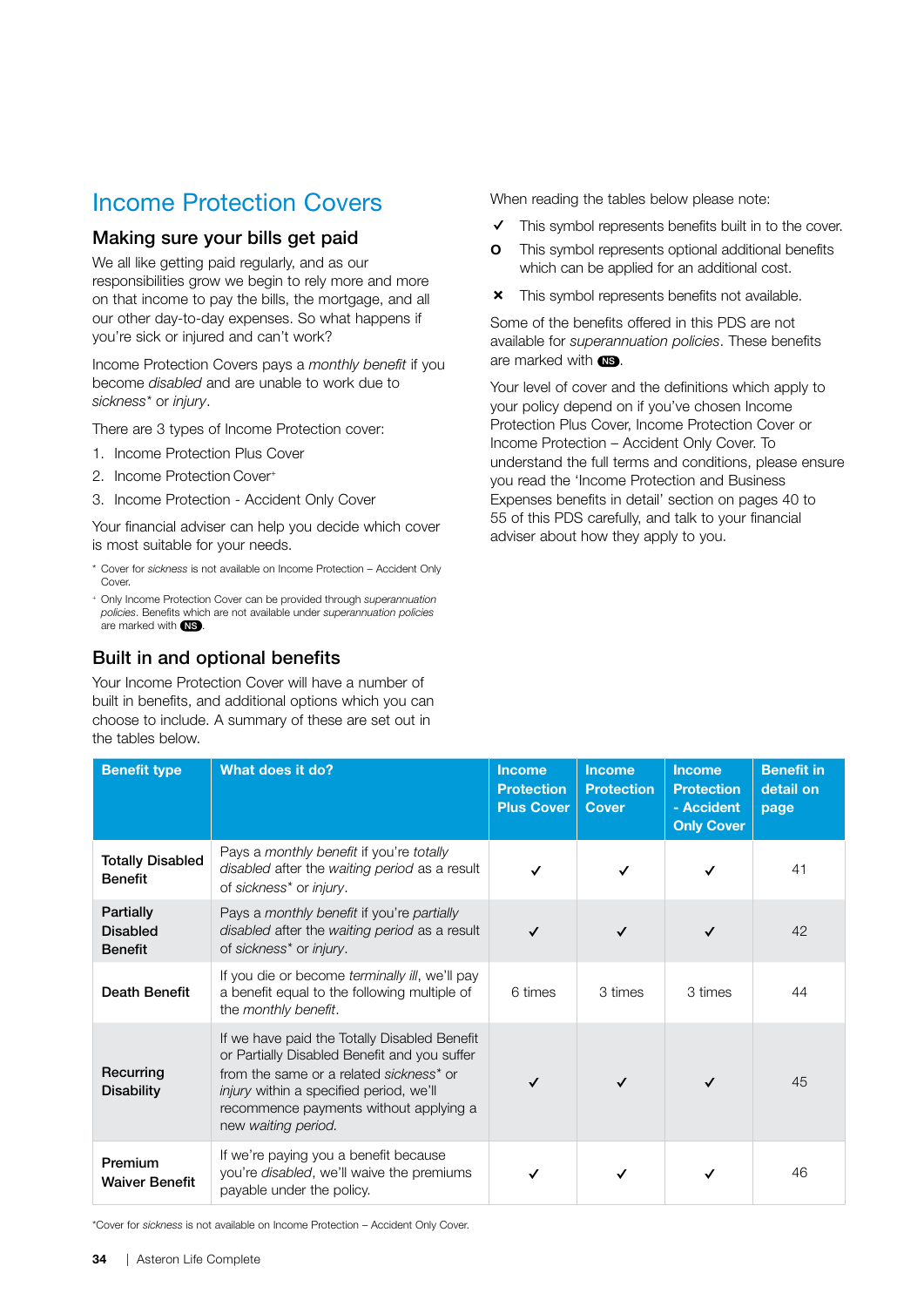| <b>Benefit type</b>                                   | What does it do?                                                                                                                                                                                                          | <b>Income</b><br><b>Protection</b><br><b>Plus Cover</b> | <b>Income</b><br><b>Protection</b><br><b>Cover</b> | <b>Income</b><br><b>Protection</b><br>- Accident<br><b>Only Cover</b> | <b>Benefit in</b><br>detail on<br>page |
|-------------------------------------------------------|---------------------------------------------------------------------------------------------------------------------------------------------------------------------------------------------------------------------------|---------------------------------------------------------|----------------------------------------------------|-----------------------------------------------------------------------|----------------------------------------|
| Premium and<br>Cover<br>Suspension<br><b>Benefit</b>  | You can apply to suspend your premiums<br>and cover for up to 12 months if you<br>experience financial hardship, are<br>unemployed, or are on sabbatical,<br>maternity, paternity or long-term leave from<br>work.        | ✓                                                       | $\checkmark$                                       | $\checkmark$                                                          | 46                                     |
| Pregnancy<br>Premium<br>Waiver                        | We'll waive premiums for up to 6 months if<br>you become pregnant while your policy is in<br>force.                                                                                                                       | ✓                                                       | $\checkmark$                                       | $\checkmark$                                                          | 46                                     |
| Concurrent<br><b>Disability</b>                       | If you're entitled to claim for more than one<br>benefit because you're suffering from 2 or<br>more concurrent disabilities, payments will<br>be made for the condition that entitles you<br>to the highest benefit.      | ✓                                                       | $\checkmark$                                       | $\checkmark$                                                          | 47                                     |
| <b>Waiting Period</b><br>Conversion                   | You can reduce your waiting period if your<br>existing insurance from your employer or<br>superannuation no longer applies.                                                                                               | ✓                                                       | $\checkmark$                                       | ✓                                                                     | 47                                     |
| Temporary<br><b>Extended</b><br><b>Waiting Period</b> | You can temporarily reduce your premium<br>by temporarily extending your waiting<br>period.                                                                                                                               | ✓                                                       | ✓                                                  | $\checkmark$                                                          | 47                                     |
| Elective<br><b>Surgery Benefit</b><br><b>NB</b>       | Cover for elective surgery if you transplant<br>part of your body to someone else or<br>improve your appearance under the advice<br>of a registered doctor.                                                               | ✓                                                       | $\checkmark$                                       | $\pmb{\times}$                                                        | 45                                     |
| <b>AIDS Cover</b>                                     | Cover for disability through AIDS related<br>illness.                                                                                                                                                                     | $\checkmark$                                            | $\checkmark$                                       | $\pmb{\times}$                                                        | 44                                     |
| Specific Injury<br>Benefit <b>NS</b>                  | If you suffer one of a list of specified<br>injuries, we'll pay the Totally Disabled<br>Benefit for a specified payment period<br>without applying the waiting period.                                                    | ✓                                                       | $\mathbf{o}$                                       | $\pmb{\times}$                                                        | 47                                     |
| <b>Crisis Benefit</b><br>(NS)                         | If you suffer one of the defined medical<br>events listed on page 50, we'll treat you<br>as if you're totally disabled and pay the<br>Totally Disabled Benefit for up to 6 months<br>without applying the waiting period. |                                                         | O                                                  | ×                                                                     | 49                                     |
| Overseas<br><b>Assist Benefit</b><br>(NS)             | If you become disabled overseas, and are<br>entitled to receive payments, we'll<br>reimburse up to \$10,000 for you and your<br>immediate family members to return to<br>Australia.                                       |                                                         | O                                                  | ×                                                                     | 51                                     |
| Accommodation<br>Benefit <b>CB</b>                    | If you're bed confined more than 100km<br>from home as a result of being totally<br>disabled, we'll reimburse accommodation<br>costs for a family member to stay with you.                                                | ✓                                                       | $\mathbf{o}$                                       | $\pmb{\times}$                                                        | 51                                     |
| <b>Bed</b><br>Confinement<br>Benefit <b>CB</b>        | If you're bed confined for more than 72<br>consecutive hours as a result of being<br>totally disabled, we'll pay 1/30th of the<br>Total Monthly Benefit for each day you're<br>bed confined during the waiting period.    | ✓                                                       | O                                                  | ×                                                                     | 51                                     |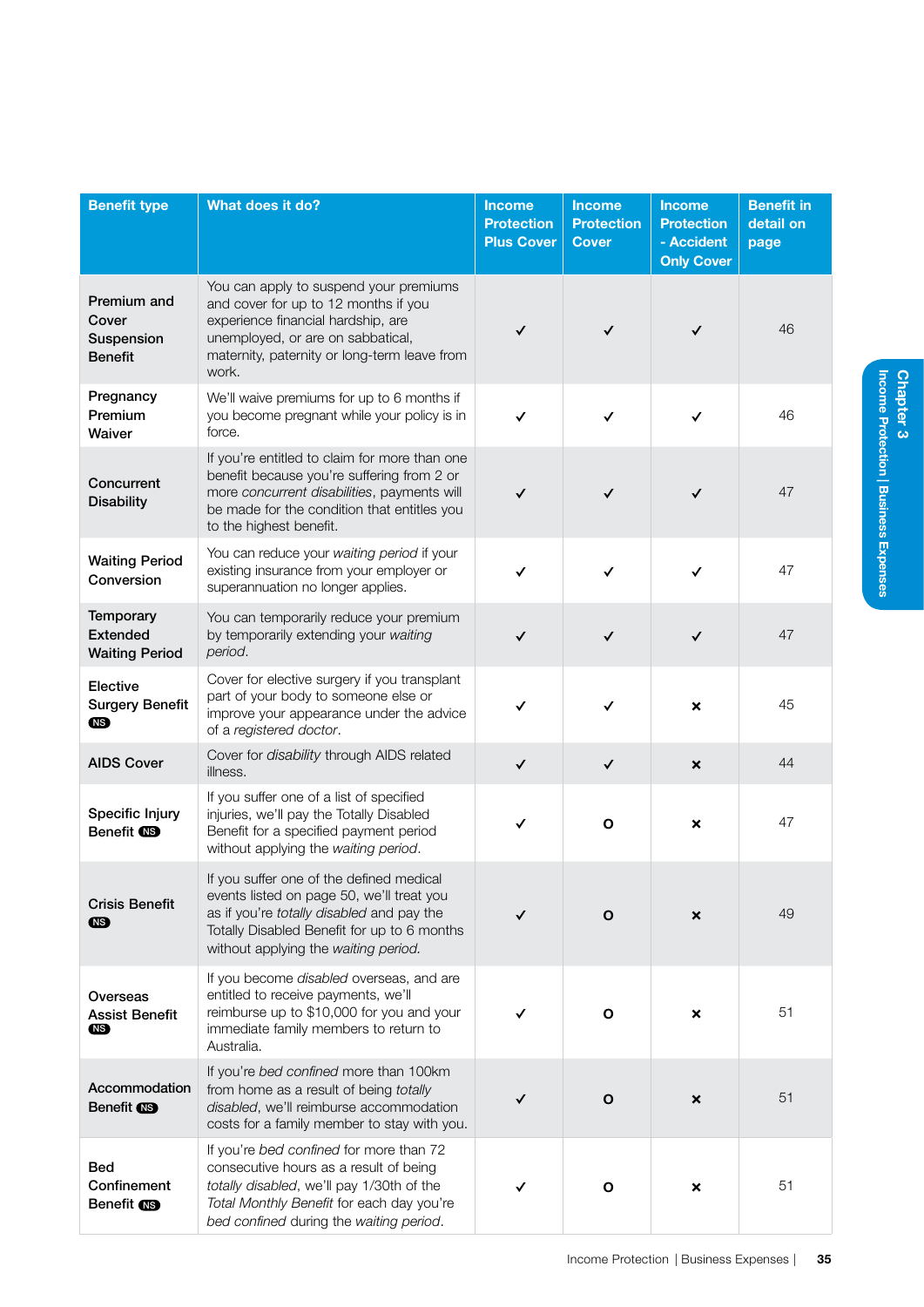| <b>Benefit type</b>                             | <b>What does it do?</b>                                                                                                                                                                                   | <b>Income</b><br><b>Protection</b><br><b>Plus Cover</b> | <b>Income</b><br><b>Protection</b><br><b>Cover</b> | <b>Income</b><br><b>Protection</b><br>- Accident<br><b>Only Cover</b> | <b>Benefit in</b><br>detail on<br>page |
|-------------------------------------------------|-----------------------------------------------------------------------------------------------------------------------------------------------------------------------------------------------------------|---------------------------------------------------------|----------------------------------------------------|-----------------------------------------------------------------------|----------------------------------------|
| <b>Family Assist</b><br>Benefit <b>NB</b>       | If we have paid the Totally Disabled Benefit<br>for 30 consecutive days and you continue<br>to be totally disabled, we'll pay for either a<br>family member or a registered nurse to<br>care for you.     | ✓                                                       | $\mathbf{o}$                                       | $\boldsymbol{\mathsf{x}}$                                             | 51                                     |
| Transportation<br>Benefit <b>NB</b>             | If you become either totally disabled or<br>partially disabled and require emergency<br>transportation within Australia, we'll<br>reimburse the cost of the transportation.                               | ✓                                                       | $\mathbf{o}$                                       | $\boldsymbol{\mathsf{x}}$                                             | 52                                     |
| Childcare<br>Reimbursement<br>Benefit <b>CB</b> | If you're totally disabled and require<br>additional childcare assistance, we'll<br>reimburse the child care fees incurred as a<br>result of your sickness or injury.                                     | ✓                                                       | $\mathbf{o}$                                       | ×                                                                     | 52                                     |
| Unemployment<br>Benefit <b>OB</b>               | Allows you to waive your premiums for up<br>to 6 months if you become involuntarily<br>unemployed.                                                                                                        | ✓                                                       | $\mathbf{o}$                                       | $\boldsymbol{\mathsf{x}}$                                             | 52                                     |
| Increasing<br><b>Claim Option</b>               | While you're receiving payments, we'll<br>increase the Total Monthly Benefit at each<br>anniversary of the commencement date.                                                                             | $\mathbf{o}$                                            | $\mathbf{o}$                                       | $\mathbf O$                                                           | 45                                     |
| Day 1 Accident<br>Option                        | If you're totally disabled for more than 72<br>consecutive hours due to an injury, we'll<br>pay 1/30th of the Total Monthly Benefit for<br>each day you're totally disabled during the<br>waiting period. | $\mathbf{o}$                                            | $\mathbf{o}$                                       | $\mathbf{o}$                                                          | 54                                     |
| <b>Child Cover</b><br>œ                         | Pays the Child Cover sum insured if the<br>insured child dies, suffers a terminal illness,<br>or suffers one of the defined medical<br>events listed on page 57.                                          | $\mathbf{o}$                                            | $\mathbf{o}$                                       | $\pmb{\times}$                                                        | 57                                     |
| <b>Booster Option</b><br>(NS)                   | Boosts the monthly benefit for either:<br>the Crisis Benefit payment period, or<br>a prescribed period of Totally Disabled<br>or Partially Disabled benefit payments.                                     | $\mathbf{o}$                                            | O                                                  | ×                                                                     | 54                                     |
| <b>SuperSaver</b><br>Option                     | You can apply to insure an additional 5%<br>of your monthly income for superannuation<br>contributions.                                                                                                   | $\mathbf{o}$                                            | $\mathbf{o}$                                       | $\pmb{\times}$                                                        | 54                                     |
| Split Income<br>Protection<br>Option            | If you have applied for Income Protection<br>cover owned through a superannuation<br>policy, this option allows you to access<br>benefits which are not available through<br>the superannuation policy.   | O                                                       | O                                                  | ×                                                                     | 55                                     |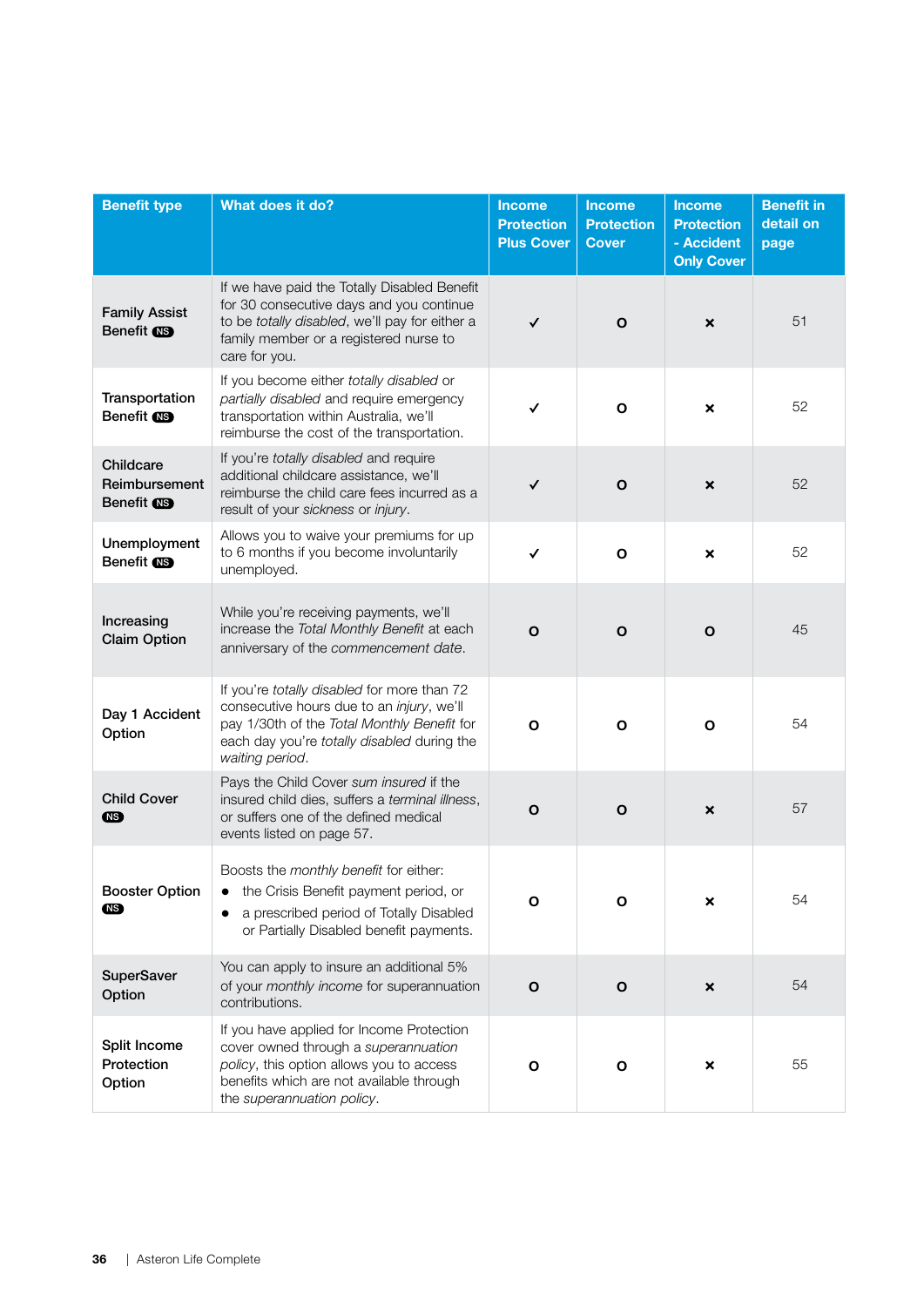We want to help you get your life back on track after illness or injury. That's why we have made sure your Income Protection Cover includes built in rehabilitation benefits to give you a helping hand on the road to recovery.

The benefits available to you will depend on the cover you've selected as shown in the table below.

| <b>Benefit type</b>                                    | What does it do?                                                                                                                                                   | <b>Income</b><br><b>Protection</b><br><b>Plus Cover</b> | <b>Income</b><br><b>Protection</b><br><b>Cover</b> | <b>Income</b><br><b>Protection</b><br>- Accident<br><b>Only Cover</b> | <b>Benefit in</b><br>detail on<br>page |
|--------------------------------------------------------|--------------------------------------------------------------------------------------------------------------------------------------------------------------------|---------------------------------------------------------|----------------------------------------------------|-----------------------------------------------------------------------|----------------------------------------|
| Rehabilitation<br><b>Benefit</b>                       | We'll reimburse retraining and rehabilitation<br>fees if you're <i>totally disabled</i> or <i>partially</i><br>disabled.                                           | ✓                                                       | ✓                                                  |                                                                       | 52                                     |
| <b>Return to Work</b><br>Benefit (NS)                  | We'll pay this benefit if you return to full<br>time work immediately after we have paid<br>the Totally Disabled Benefit for 6 months or<br>more.                  |                                                         | ✓                                                  | $\boldsymbol{\mathsf{x}}$                                             | 53                                     |
| Return to<br><b>Business</b><br>Benefit <b>NS</b>      | We'll pay this benefit if you return to full<br>time work in your business immediately<br>after we have paid the Totally Disabled<br>Benefit for 6 months or more. |                                                         | ✓                                                  | $\boldsymbol{\mathsf{x}}$                                             | 53                                     |
| <b>Business</b><br>Rehabilitation<br>Benefit <b>NS</b> | If you're self-employed and are <i>totally</i><br>disabled or partially disabled, we'll<br>reimburse business coaching or consulting<br>fees.                      |                                                         | $\boldsymbol{\mathsf{x}}$                          | $\boldsymbol{\mathsf{x}}$                                             | 53                                     |

## Agreed Value or Indemnity

The *monthly benefit* amount we'll pay under the Totally Disabled Benefit depends on whether you select Agreed Value or Indemnity.

## Agreed Value CS

Under Agreed Value, the *monthly benefit* is the amount we agree on when we accept your application including any increases under Automatic Increase*,* regardless of any subsequent rise or fall in your income.

This is explained in more detail in section 4 on page [41.](#page-46-0)

Agreed Value is not available for *superannuation policies,* unless it is selected through the nonsuperannuation policy issued under the Split Income Protection Option, as explained on page [55](#page-60-1).

Agreed Value is also not available unless Income Protection Cover applied and Agreed Value was selected under your *original policy*.

## Indemnity

If Indemnity is selected, the *monthly benefit* will be:

• the lesser of the *monthly benefit* as shown in your schedule including any increases under Automatic Increase*,* and the total of:

- 75% of your first \$26,667 of monthly *predisability income*
- 50% of the next \$20,000 of monthly *predisability income,* and
- 20% of the balance of monthly *pre-disability income.*

This is explained in more detail in section 5 on page [42](#page-47-1).

## Key features

- Worldwide Cover
- Automatic Increase
- Upgrades to your policy, and change to premiums
- Guaranteed Future Insurability
- Payments Whilst Overseas

## Times when we won't pay

There are certain situations when we won't pay a benefit. These situations are explained in chapter 5, section 9 on page 69.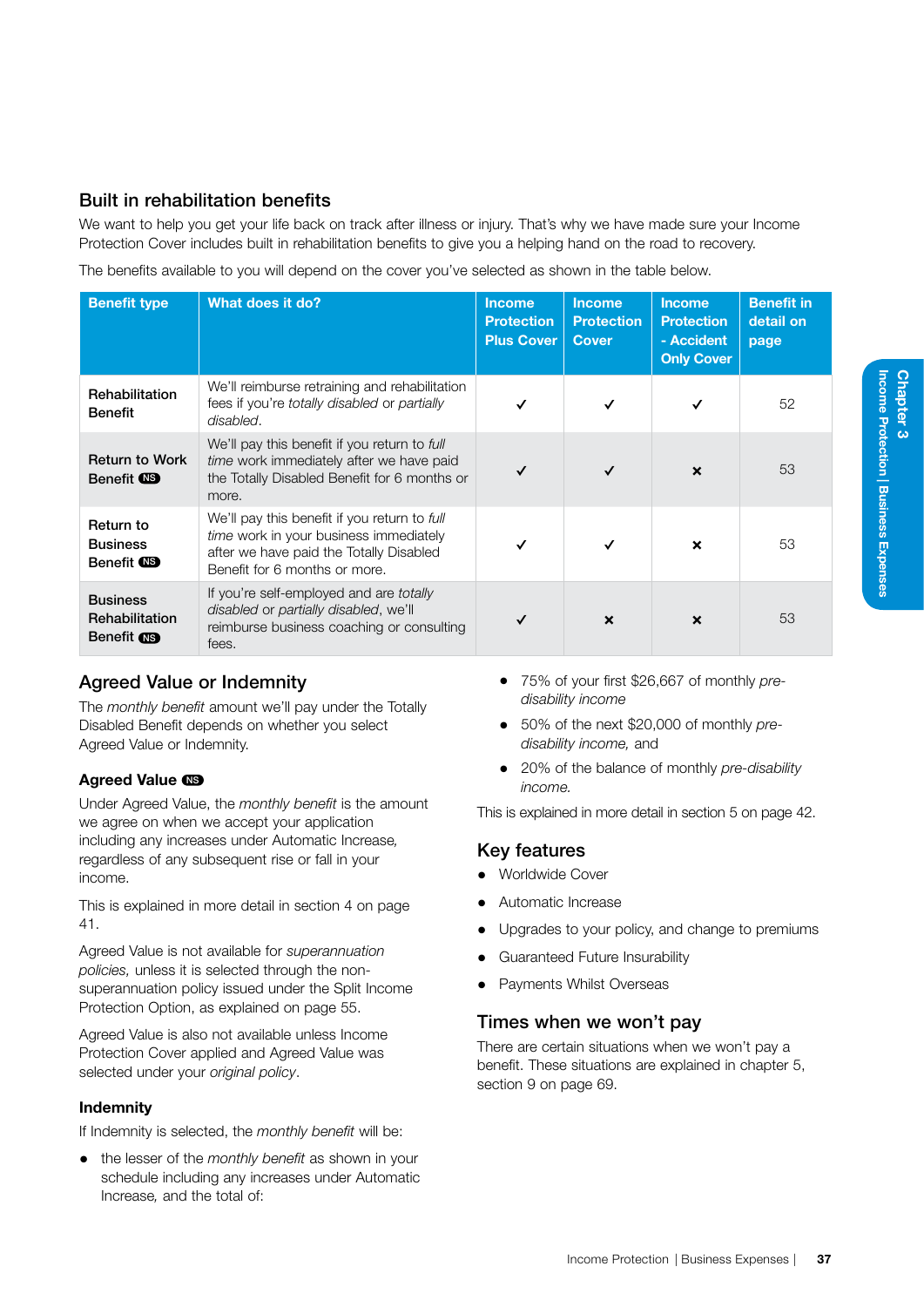## Business Expenses Cover  $\bullet$

## Keeping your business running

In the same way Income Protection gives you the peace of mind that your personal expenses would be covered if you were sick, Business Expenses Cover offers business owners the financial assurance that if you become *disabled* and can't work, your fixed business expenses would be covered too.

It reimburses costs up to a *monthly benefit* for Allowable Business Expenses*,* which includes things like rent, electricity, water and insurance—so you're able to focus on recuperating rather than worrying about your business.

Business Expenses is not available to *superannuation policies*.

## Built in benefits

Business Expenses Cover has a number of built in benefits which are automatically included in your policy. A summary of these are set out in the tables below. To understand the full terms and conditions, please ensure you read the 'Income Protection and Business Expenses benefits in detail' section on pages 40 to [55](#page-60-0) of this PDS carefully, and please talk to your financial adviser about how they apply to you.

| <b>Built in benefits</b>                              | What does it do?                                                                                                                                                                                                     | <b>Benefit in</b><br>detail on<br>page |
|-------------------------------------------------------|----------------------------------------------------------------------------------------------------------------------------------------------------------------------------------------------------------------------|----------------------------------------|
| <b>Business Expenses</b><br><b>Benefit</b>            | We'll pay the Business Expenses Benefit if you're totally disabled or partially<br>disabled.                                                                                                                         | 43                                     |
| <b>Death Benefit</b>                                  | If you die or become terminally ill, we'll pay a benefit equal to 3 times the<br>Business Expenses monthly benefit.                                                                                                  | 44                                     |
| <b>Premium and Cover</b><br><b>Suspension Benefit</b> | You can apply to suspend your premiums and cover for up to 12 months if you<br>experience financial hardship, are unemployed, or are on sabbatical, maternity,<br>paternity or long-term leave from work.            | 46                                     |
| <b>Recurring Disability</b>                           | If we have paid the Business Expenses Benefit and you suffer from the same or<br>a related sickness or injury within a specified period, we'll recommence<br>payments without applying a new waiting period.         | 45                                     |
| <b>Elective Surgery</b>                               | Cover for elective surgery if you transplant part of your body to someone else or<br>improve your appearance under the advice of a registered doctor.                                                                | 45                                     |
| <b>Concurrent Disability</b>                          | If you're entitled to claim for more than one benefit because you're suffering<br>from 2 or more concurrent disabilities, payments will be made for the condition<br>that entitles you to the highest benefit.       | 47                                     |
| Specific Injury<br><b>Benefit</b>                     | If you suffer one of a list of specified injuries, we'll pay the Totally Disabled<br>Benefit for a specified payment period without apply the waiting period.                                                        | 47                                     |
| <b>Blood Borne</b><br><b>Diseases</b>                 | Cover for blood-borne diseases (HIV and Hepatitis B and C) if you're a health<br>care professional.                                                                                                                  | 48                                     |
| <b>Crisis Benefit</b>                                 | If you suffer one of the defined medical events listed on page 50, we'll treat<br>you as if you're totally disabled and pay the Business Expenses Benefit for up<br>to 2 months without applying the waiting period. | 49                                     |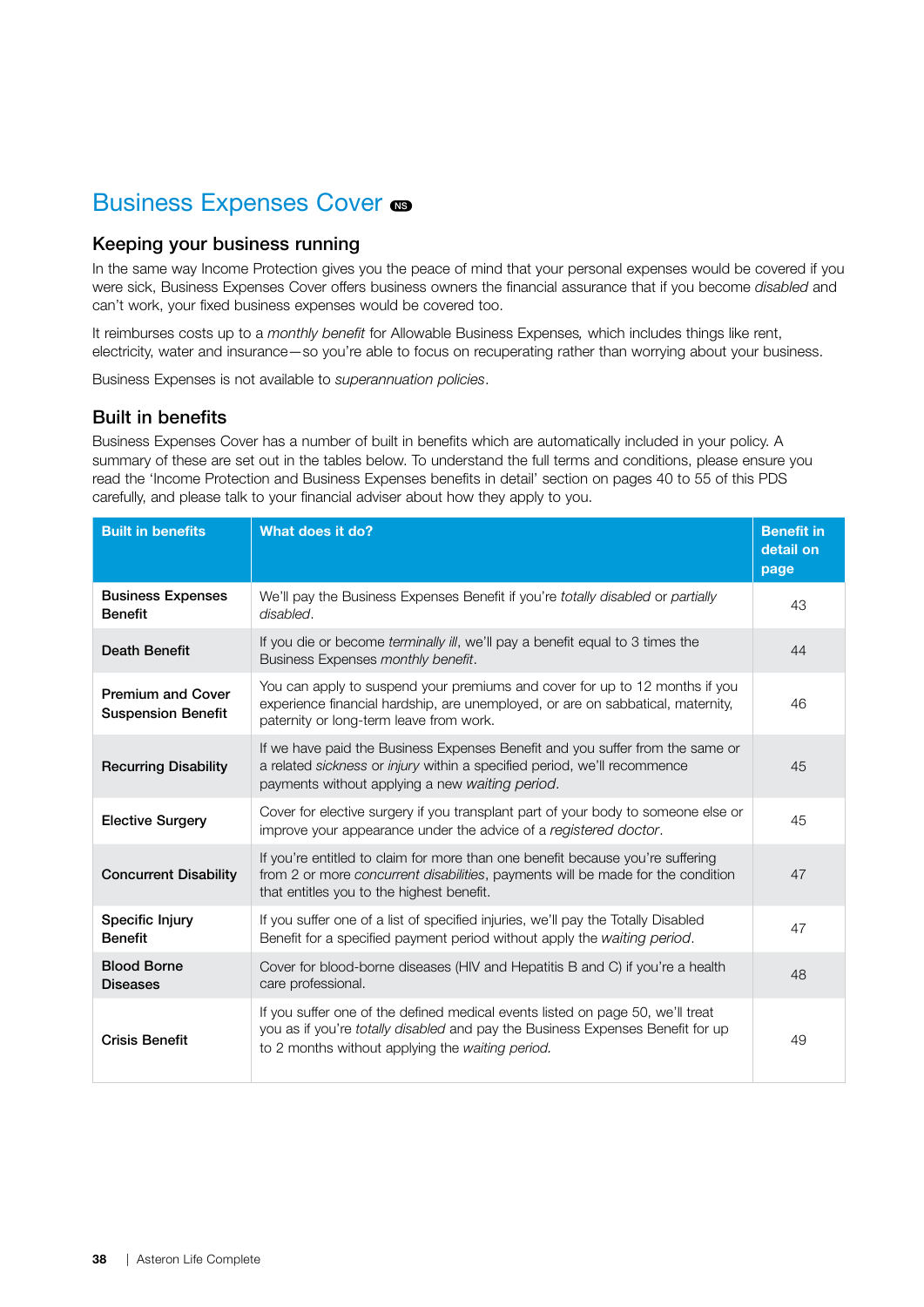## What are Allowable Business Expenses?

Allowable Business Expenses include your share of those business expenses listed below plus any others which we specifically approve. Whether they're allowable may also depend on whether your office is the same as, or separate to your residential address.

- Rent or interest/fees on a loan to finance a premises
- Insurance of a property (e.g. fire)
- Property rates/taxes
- Security costs
- Repairs and maintenance
- Fixed line telephone
- Gas
- **Electricity**
- Water
- Mobile telephone
- Cleaning and laundry
- Lease or financing costs (excluding payments attributable to the initial cost) on equipment excluding any taxi or truck which can and will be let out to generate income
- Car lease (excluding taxi)
- Registration and insurance of vehicles and equipment
- Repairs and maintenance of equipment
- Salaries of employees who don't generate any business income
- Payroll tax on the above salaries
- Superannuation in respect of the above salaries (Superannuation Guarantee Charge amounts only)
- Regular advertising costs
- Accounting and auditing fees
- Bank fees/charges and account transaction taxes
- Interest/fees on loan to finance the business
- Professional association dues and subscriptions
- Business insurance (e.g. public liability)
- Postage
- Net cost of a locum (a suitably qualified replacement for you whose sales, income or billings are less than the cost to employ them)\*.
- \* If the gross sales, income or billings generated by the locum during that month exceed the fees incurred by the locum, we won't reduce any benefit payable because of these excess amounts.

For example, if the locum fees in a month were \$2,500 and gross billings generated by the locum were \$1,500, then the \$1,000 net cost of the locum is an eligible business expense.

However, if the locum fees were \$2,500 and gross billings generated were \$3,000 (i.e. a \$500 profit), there would be no net cost of the locum and in addition we wouldn't reduce eligible business expenses by the profit.

#### Allowable Business Expenses do not include:

- salaries, fees or drawings and related costs paid to or for:
	- you, or
	- any member of your family unless they were a bona fide employee and were employed at least 30 days before you became *disabled*
- repayments of loan principal
- costs of equipment, books, fittings, fixtures, furniture, goods, implements, merchandise, stock or any other items of capital nature
- expenses met or reimbursed under other insurance that were not disclosed to us at the time you applied for the policy, or
- depreciation expenses.

## Key features

- Worldwide Cover
- Automatic Increase
- Upgrades to your policy, and change to premiums
- Payments Whilst Overseas

## Times when we won't pay

There are certain situations when we won't pay a benefit. These situations are explained in chapter 5, section 9 on page 69.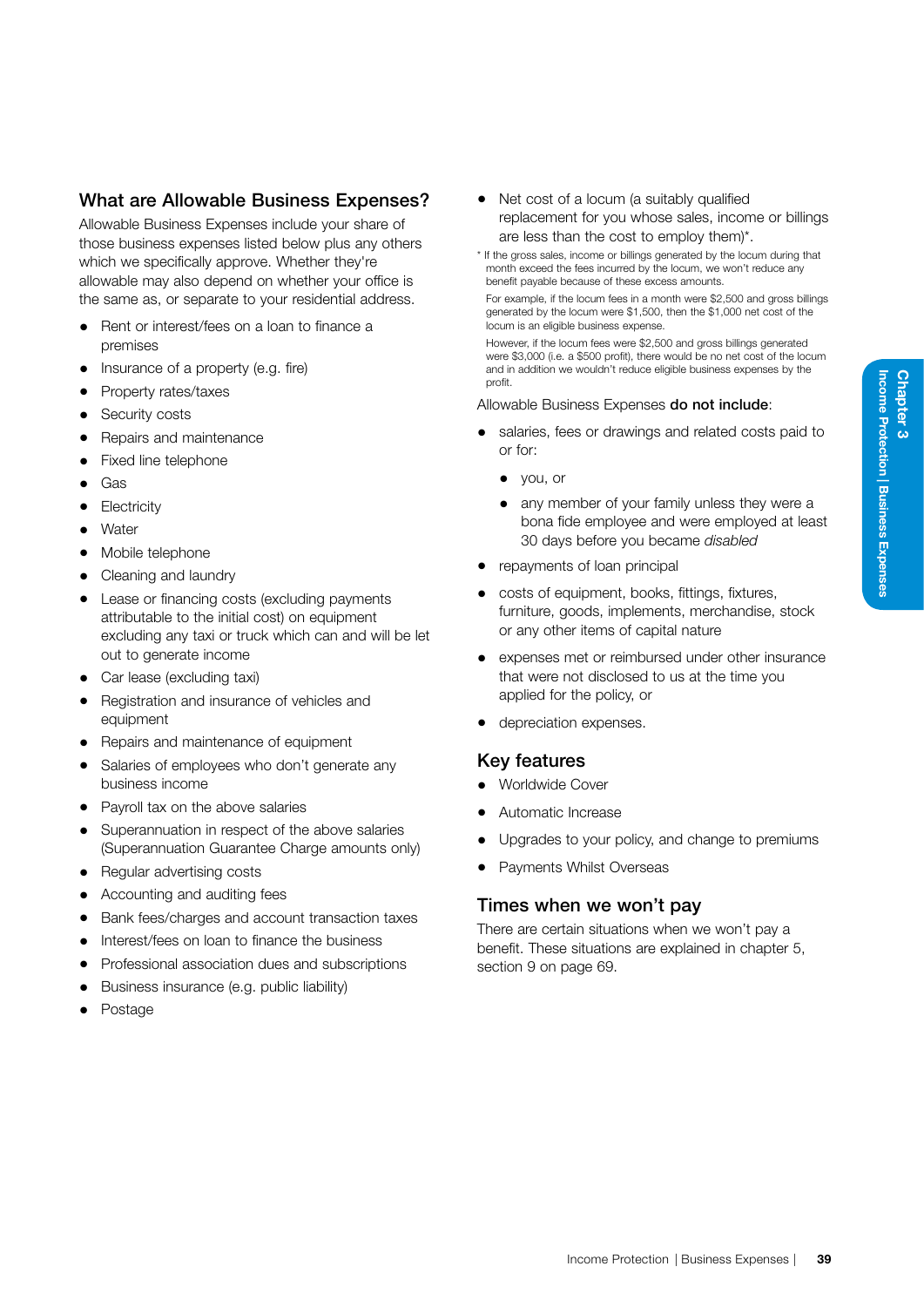## Income Protection and Business Expenses benefits in detail

You've already seen an overview of all the features and benefits of your cover, now it's time to go through these in detail. It's important you read this section of the PDS carefully as it forms a part of your insurance contract.

Please use the coloured icons below to understand which benefit is available on your cover.

Benefits available under:

Income Protection Plus Cover Income Protection Plus

Income Protection Cover Income Protection

Income Protection - Accident Only Cover Accident Only

Business Expenses Cover Business Expenses

## Benefits under your policy

This section provides detail about the benefits available under your Income Protection Covers and Business Expenses Cover.

## 1. Automatic Increase

| <b>Income Protection Plus</b> | <b>Income Protection</b> |
|-------------------------------|--------------------------|
| <b>Accident Only</b>          | <b>Business Expenses</b> |

On each anniversary of the *commencement date* while this policy is in force*,* we'll offer to increase the *Total Monthly Benefit* without taking into account your age or any changes to your health, occupation or pastimes.

The increase in the *Total Monthly Benefit* offered to you will be the greater of the *indexation factor* and 3%. Premiums will be increased to reflect the increased *Total Monthly Benefit*.

Automatic Increase won't apply if:

- you're receiving payments from us under this cover, or
- you elect not to accept our offer of an increased *Total Monthly Benefit* by calling our customer service team or providing written notice to us within 30 days of the anniversary of the *commencement date*.

If Indemnity applies to your cover, you should consider whether the increased cover is, or will be required.

## 2. Guaranteed Future Insurability

**Income Protection Plus** Accident Only Income Protection

You can apply to increase the *Total Monthly Benefit*  each year by providing written notice to us within 30 days of the anniversary of the *commencement date*, without needing to provide further medical evidence if:

- you're under age 55
- no benefit has been received or is payable under this policy*,* and
- premiums are not being waived.

If you select cover on an Agreed Value basis, we'll require financial evidence to support the increased *Total Monthly Benefit*.

The maximum increase is the lesser of:

- 10% of the *Total Monthly Benefit* at the *commencement date* of this policy
- \$1,000 per month*,* and
- the difference between the *Total Monthly Benefit*  and \$20,000.

The total of all increases in the *Total Monthly Benefit*, under this benefit, cannot exceed the original *Total Monthly Benefit* at the *commencement date*.

This benefit is not available, or ceases to be available if:

- the *Total Monthly Benefit* is equal to or greater than \$20,000
- you're entitled to make a claim, or we have accepted a claim under this policy, or
- a medical loading greater than 75% applies to the policy. A medical exclusion is considered equal to a 50% loading for this purpose.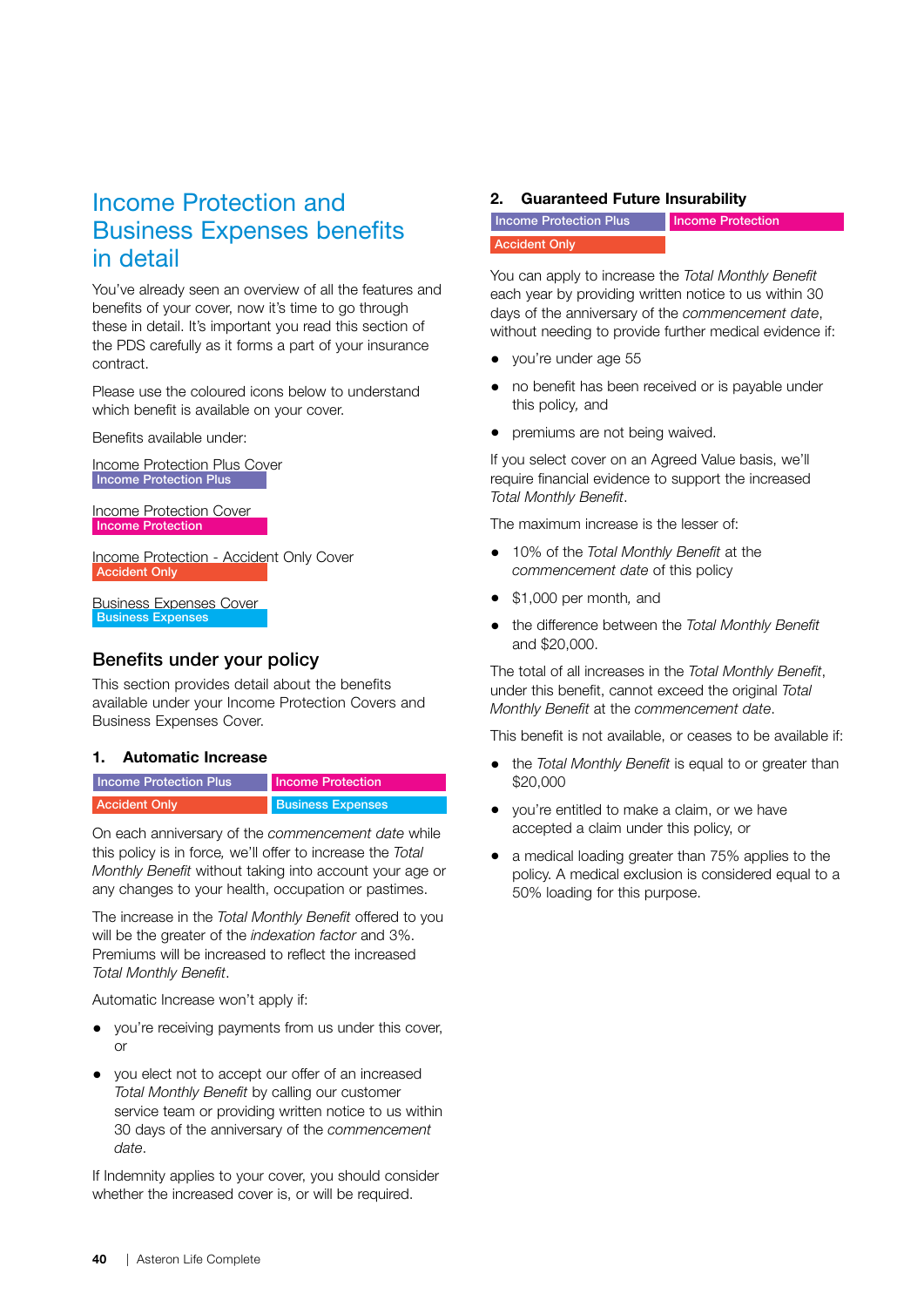## 3. Totally Disabled Benefit

|                      | <b>Income Protection Plus</b> |  |
|----------------------|-------------------------------|--|
| <b>Accident Only</b> |                               |  |

Income Protection

We'll pay the *Total Monthly Benefit* after the end of the *waiting period* if solely due to *sickness+* or *injury* while covered under this policy, you're *totally disabled* and you've been:

| <b>Income Protection Plus</b><br><b>Cover</b>                                                                                                                                                                                                                                                                                                                                                                                                                                                                                                                                                              | <b>Income Protection</b><br><b>Cover</b>                                                                                                                                                                                                                                                                                                       |
|------------------------------------------------------------------------------------------------------------------------------------------------------------------------------------------------------------------------------------------------------------------------------------------------------------------------------------------------------------------------------------------------------------------------------------------------------------------------------------------------------------------------------------------------------------------------------------------------------------|------------------------------------------------------------------------------------------------------------------------------------------------------------------------------------------------------------------------------------------------------------------------------------------------------------------------------------------------|
|                                                                                                                                                                                                                                                                                                                                                                                                                                                                                                                                                                                                            | <b>Income Protection -</b><br><b>Accident Only Cover+</b>                                                                                                                                                                                                                                                                                      |
| If your occupation class is<br>AA, AP, LP, MP, A1 or A2:<br>disabled for the entire<br>waiting period and<br>continuously disabled<br>since the end of the<br>waiting period (unless<br>your <i>disablement</i> is a<br>recurring disability).<br>If your occupation class is<br>B, C or S:<br>continuously totally<br>disabled for at least 7<br>consecutive days<br>during the waiting<br>period<br>continuously disabled<br>for the balance of the<br>waiting period, and<br>continuously disabled<br>since the end of the<br>waiting period (unless<br>your disablement is a<br>recurring disability). | totally disabled and<br>not working in any<br>gainful occupation for<br>14 of the first 19 days<br>during the waiting<br>period<br>continuously disabled<br>for the balance of the<br>waiting period, and<br>continuously disabled<br>since the end of the<br>waiting period (unless<br>your <i>disablement</i> is a<br>recurring disability). |

Payments accrue from the first day after the end of the *waiting period* for each period you're *totally disabled,*  and are made monthly in arrears.

<sup>+</sup> For Income Protection – Accident Only Cover, cover for *sickness* is not available. The Totally Disabled Benefit will only be paid if your *disability* is solely and directly as a result of an *injury*.

## 3.1 When payment of the Totally Disabled Benefit ends

Payment of the Totally Disabled Benefit ends at the first of the following events:

- the date you're no longer *totally disabled*
- the end of the *benefit period,* and
- the date cover ends under this policy (please refer to section 41).

The amount we'll pay depends on whether you have selected Agreed Value or Indemnity.

## <span id="page-46-0"></span>4. Agreed Value **IS**

Income Protection Plus Accident Only

Income Protection

If the policy is an Agreed Value contract, the *monthly benefit* and the *SuperSaver monthly benefit* refer to:

- the amounts accepted at application and shown in your schedule regardless of any subsequent rise or fall in your income*,* or
- the amounts adjusted in accordance with the terms and conditions of this policy, or by agreement between you and us.
- \* Benefits may be adjusted at claim time if income disclosed at application cannot be financially supported.

Agreed Value is not available for *superannuation policies,* unless it is selected through the nonsuperannuation policy issued under the Split Income Protection Option, as explained on page [55.](#page-60-1)

Agreed Value is also not available on policies purchased as a result of the cancellation and replacement of an existing policy, where Agreed Value was not selected on the original policy.

## 4.1 Endorsed Agreed Value CS

| <b>Income Protection Plus</b> | Income Protection |
|-------------------------------|-------------------|
| <b>Accident Only</b>          |                   |

If you provide evidence of your income for the last 2 financial years when applying for insurance to support the *Total Monthly Benefit*, (including any increases in the *Total Monthly Benefit* you apply for and we confirm in writing), the cover will be endorsed and you won't need to provide any further proof of income to support the *Total Monthly Benefit* if we're making payments under the Totally Disabled Benefit.

Your *Total Monthly Benefit* payable under the Totally Disabled Benefit will be subject to a minimum of:

- the amount stated in your schedule as the *Total Monthly Benefit*
- any increases under Automatic Increase
- any increases to the *Total Monthly Benefit*  confirmed by us in writing*,* and
- less any reductions to the *Total Monthly Benefit*  confirmed by us in writing, and
- less any relevant adjustments as specified under section 36.

Endorsed Agree Value is not available for *superannuation policies* unless it is selected through the non-superannuation policy issued under the Split Income Protection Option, as explained on page [55.](#page-60-1)

Endorsed Agreed Value is also not available on policies purchased as a result of the cancellation and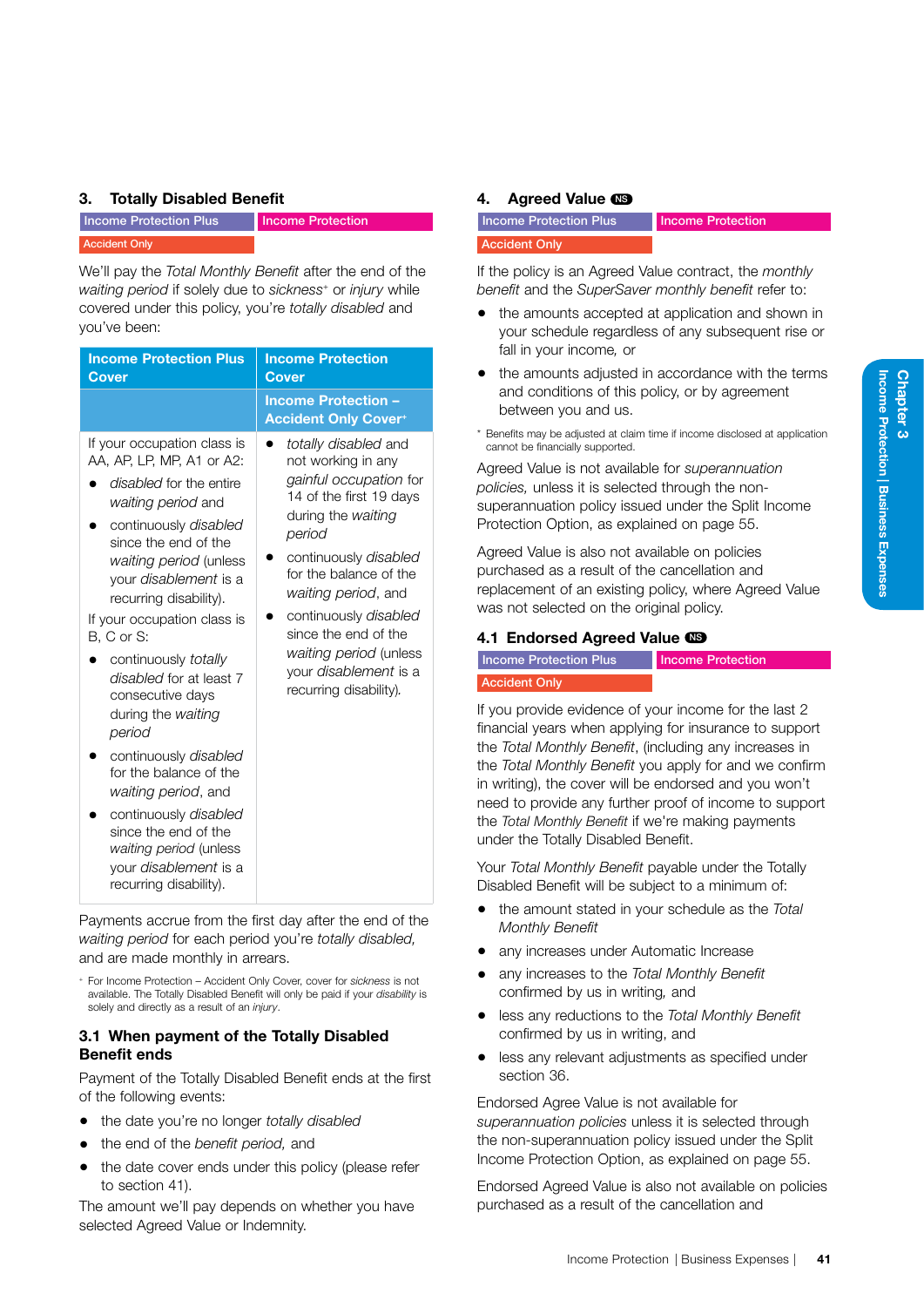replacement of an existing policy, where Endorsed Agreed Value was not selected on the *original policy*.

## <span id="page-47-1"></span>5. Indemnity

#### **Income Protection Plus** Income Protection

Accident Only

If Indemnity is selected, the *monthly benefit* will be the lesser of:

- the amount referred to in section 3 above*,* and
- the total of:
	- 75% of the first \$26,667 of *pre-disability income*
	- 50% of the next \$20,000 of *pre-disability income,* and
	- 20% of the balance of *pre-disability income.*

If the SuperSaver Option (please refer to section 39) applies, the *SuperSaver monthly benefit* used to determine the amount payable will be the lesser of:

- the *SuperSaver monthly benefit,* and
- 5% of your *pre-disability income.*

Indemnity is only available under the Split Income Protection Option if Income Protection Plus has been selected.

#### <span id="page-47-0"></span>6. Partially Disabled Benefit

| Income Protection Plus | Income Protection |
|------------------------|-------------------|
| <b>Accident Only</b>   |                   |

## 6.1 Payment of the Partially Disabled Benefit

We'll pay the Partially Disabled Benefit after the end of the *waiting period* if solely due to *sickness+* or *injury* while covered under this policy, you're *partially disabled* and you have been:

| <b>Income Protection Plus</b><br><b>Cover</b>                                                                                                                                                                                                                                                                                                                                                                                                                                                                                                                                                                        | <b>Income Protection</b><br><b>Cover</b>                                                                                                                                                                                                                                                                                                                           |  |
|----------------------------------------------------------------------------------------------------------------------------------------------------------------------------------------------------------------------------------------------------------------------------------------------------------------------------------------------------------------------------------------------------------------------------------------------------------------------------------------------------------------------------------------------------------------------------------------------------------------------|--------------------------------------------------------------------------------------------------------------------------------------------------------------------------------------------------------------------------------------------------------------------------------------------------------------------------------------------------------------------|--|
|                                                                                                                                                                                                                                                                                                                                                                                                                                                                                                                                                                                                                      | <b>Income Protection</b><br>- Accident Only<br>Cover <sup>+</sup>                                                                                                                                                                                                                                                                                                  |  |
| If your occupation class is AA, AP,<br>LP. MP. A1 or A2:<br>disabled for the entire waiting<br>period, and<br>continuously disabled since<br>the end of the waiting period,<br>(unless your <i>disablement</i> is a<br>recurring disability).<br>If your occupation class is B, C or<br>S:<br>continuously totally disabled<br>for at least 7 consecutive<br>days during the waiting<br>period*,<br>continuously <i>disabled</i> for the<br>balance of the waiting period,<br>and<br>continuously disabled since<br>the end of the waiting period,<br>(unless your <i>disablement</i> is a<br>recurring disability). | totally disabled<br>and haven't been<br>working in any<br>gainful<br>occupation for 14<br>of the first 19 days<br>during the waiting<br>period<br>continuously<br>disabled for the<br>balance of the<br>waiting period,<br>and<br>continuously<br>disabled since the<br>end of the waiting<br>period (unless<br>your disablement<br>is a recurring<br>disability). |  |

Payments accrue from the first day after the end of the *waiting period* for each period you're *partially disabled*, and are made monthly in arrears.

\* We'll waive the criteria if, in our opinion, you will be permanently *partially disabled* or *partially disabled* for at least 12 consecutive months.

<sup>+</sup> For Income Protection – Accident Only Cover, cover for *sickness* is not available. The Partially Disabled Benefit will only be paid if your *disability* is solely and directly as a result of an *injury*.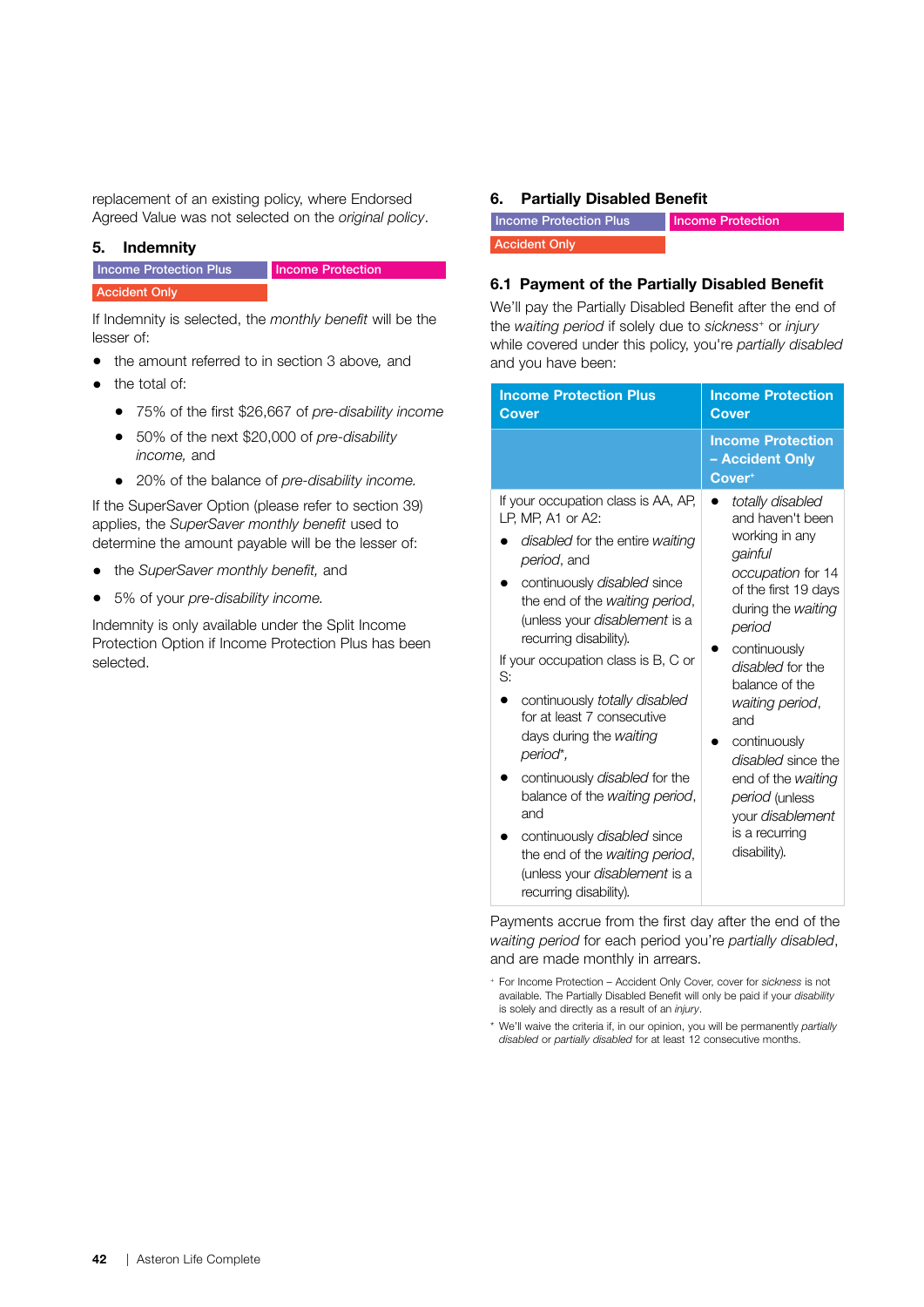## Calculation of the Partially Disabled Benefit

If you're *partially disabled*, the Partially Disabled Benefit will be calculated using the following formula:

 $(A - B) \times C$ 

A

A = *pre-disability income*

- B = *monthly income* while *partially disabled*
- C = *Total Monthly Benefit*

If your *monthly income* while *partially disabled* is negative, we'll treat it as zero.

If your occupation class is AA, AP, LP, MP, A1 or A2 and you're continuously *disabled* for the first 3 consecutive months immediately after the end of the *waiting period,*  and 'B' is less than or equal to 20% of 'A', we'll pay the *Total Monthly Benefit* for the first 3 months.

For all occupation classes, if there is a delay between the time you generated your *monthly income* and when you actually receive it, we'll deem the income to have been received in the month you actually generated the income and this will form the basis of our calculation of 'B'.

If you're *partially disabled* and you're not working to your capability as a result of causes other than *sickness\** or *injury* and this situation continues for at least 2 months, then 'B' will be calculated based on what you could reasonably be expected to earn if you were working to the extent of your capability. In determining what you could reasonably be expected to earn if you were working to the extent of your capability, we'll take into account available medical evidence (including the opinion of your *registered doctor*) and any other relevant considerations directly related to your medical condition (including information provided by you).

If we're making *monthly benefit* payments and intend to adjust future payments due to a change in how we calculate 'B', we'll notify you 30 days prior to this taking place.

If you're unable to perform the *important income producing duties* of your *usual occupation* for more than 10 hours per week, we won't change how we calculate 'B'.

If you were working *part-time* in your *usual occupation*  during the 12 consecutive months immediately before your *disability* started, and you're unable to perform the *important income producing duties* of your *usual occupation* for more than 5 hours per week, we won't change how we calculate 'B'.

\* Cover for *sickness* is not available for Income Protection – Accident Only **Cover.** 

## 6.2 When payment of the Partially Disabled Benefit ends

Payment of the Partially Disabled Benefit ends at the first of the following events:

- the date you're no longer *partially disabled*
- the end of the *benefit period*, or
- the date cover ends under this policy (please refer to section 41).

## <span id="page-48-0"></span>7. Business Expenses Benefit CS

Business Expenses

## 7.1 Payment of the Business Expenses Benefit if you are totally disabled

We'll pay the Business Expenses Benefit after the end of the *waiting period* if solely due to *sickness* or *injury* while covered under this policy, you're *totally disabled* and you have been:

If your occupation class is AA, AP, LP, MP, A1 or A2:

- *disabled* for the entire *waiting period,* and
- continuously *disabled* since the end of the *waiting period*, (unless your *disablement* is a recurring disability).

If your occupation class is B or C:

- continuously *totally disabled* for at least 7 consecutive days during the *waiting period*
- continuously *disabled* for the balance of the *waiting period*, and
- continuously *disabled* since the end of the *waiting period* (unless your *disablement* is a recurring disability)*.*

Payments accrue from the first day after the end of the *waiting period* of each period you're *totally disabled*, and are made monthly in arrears.

The amount payable while you're *totally disabled* is the lesser of:

- the Business Expenses *monthly benefit,* and
- the allowable business expenses incurred for the applicable month.

We'll pay the first 2 months of claim payments without requiring evidence of expenses incurred during that time. If these guaranteed payments exceed the actual *allowable business expenses* in the first 2 months, we reserve the right to reduce future payments by the amount of the overpayment.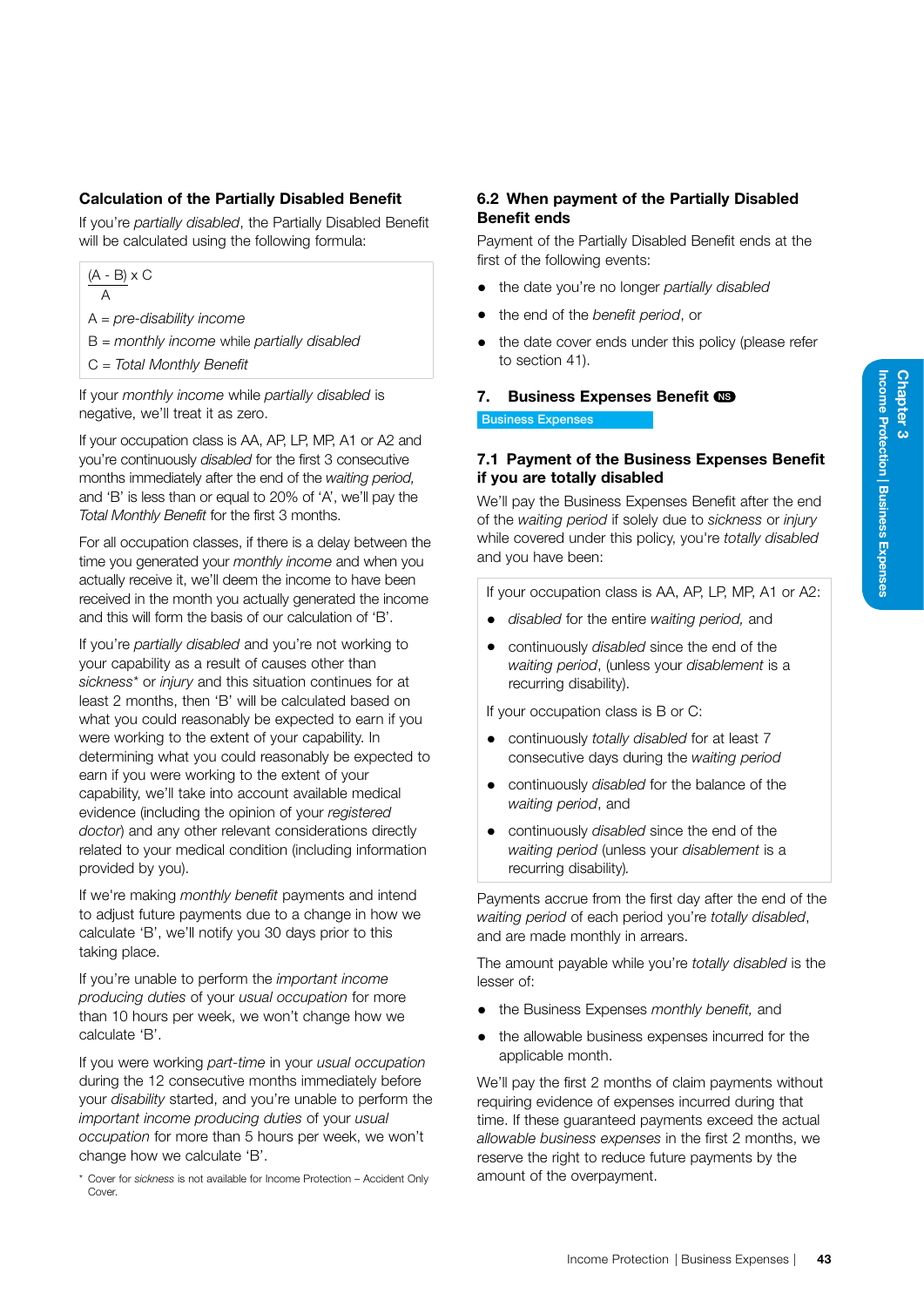If the benefit payable while you're *totally disabled* is payable for less than one month, the amount payable will be calculated as 1/30th of the amount payable for a full month for each day you're *totally disabled*.

## 7.2 Payment of the Business Expenses Benefit if you are partially disabled

We'll pay the Business Expenses Benefit after the end of the *waiting period* if solely due to *sickness* or *injury* while covered under this policy, you're *partially disabled* and you have been:

If your occupation class is AA, AP, LP, MP, A1 or A2:

- *disabled* for the entire *waiting period*, and
- continuously *disabled* since the end of the *waiting period* (unless your *disablement* is a recurring disability)*.*

If your occupation class is B or C:

- continuously *totally disabled* for at least 7 consecutive days during the *waiting period*\*
- continuously *disabled* for the balance of the *waiting period*, and
- continuously *disabled* since the end of the *waiting period*, (unless your *disablement* is a recurring disability)*.*
- \* We'll waive the criteria if, in our opinion, you will be permanently *partially disabled* or *partially disabled* for at least 12 consecutive months.

Payments accrue from the first day of each period during which you're *partially disabled* after the end of the *waiting period* and are made monthly in arrears.

The amount payable while you're *partially disabled* will be calculated using the following formula:

 $A - B \times C$ 

A

Where:

A = *pre-disability business income*

B = your share of *business income* during the applicable month (before any benefit is payable under this policy)

C = the lesser of the *monthly benefit* and the *allowable business expenses* incurred for the applicable month

If 'B' is negative in a month, we'll treat 'B' as zero. If the benefit payable while you're *partially disabled* is payable for less than one month, the amount payable will be calculated as 1/30th of the amount payable for a full month for each day you're *partially disabled*.

#### 7.3 When the Business Expenses Benefit ends

Payment of the Business Expenses Benefit ends when the first of the following occurs:

- you're no longer *totally disabled* or *partially disabled* (as applicable)
- unless the *benefit period* is extended in accordance with this section, the end of the *benefit period*, and
- the date cover ends under this policy (please refer to section 41).

If you're *totally disabled* at the end of the *benefit period,* you can agree to extend the *benefit period,* if in our opinion you continue to be *totally disabled*, until the first of the following occurs:

- we have paid 12 times the *monthly benefit*
- the expiration of a further 6 months, or
- the date cover ends under this policy (please refer to section 41).

#### <span id="page-49-1"></span>8. AIDS Cover

**Income Protection Plus Income Protection** 

If you become *disabled* through an AIDS related illness while your policy is in force, and a benefit would otherwise have been payable, we'll pay the Totally Disabled Benefit (please refer to section 3) and Partially Disabled Benefit (please refer to section 6), as applicable.

#### <span id="page-49-0"></span>9. Death Benefit

| Income Protection Plus | Income Protection        |  |
|------------------------|--------------------------|--|
| <b>Accident Only</b>   | <b>Business Expenses</b> |  |

We'll pay a Death Benefit if you become *terminally ill* or die while covered under the Income Protection Covers or Business Expenses Cover.

For Income Protection – Accident Only Cover, the Death Benefit is only payable for *accidental death.*

The amount we'll pay is 3 times the *Total Monthly Benefit*. For Income Protection Plus Cover, we'll double the payment amount to a total of 6 times the *Total Monthly Benefit.*

A maximum payment of \$60,000 applies to the Death Benefit for a life insured across all Income Protection Covers with us.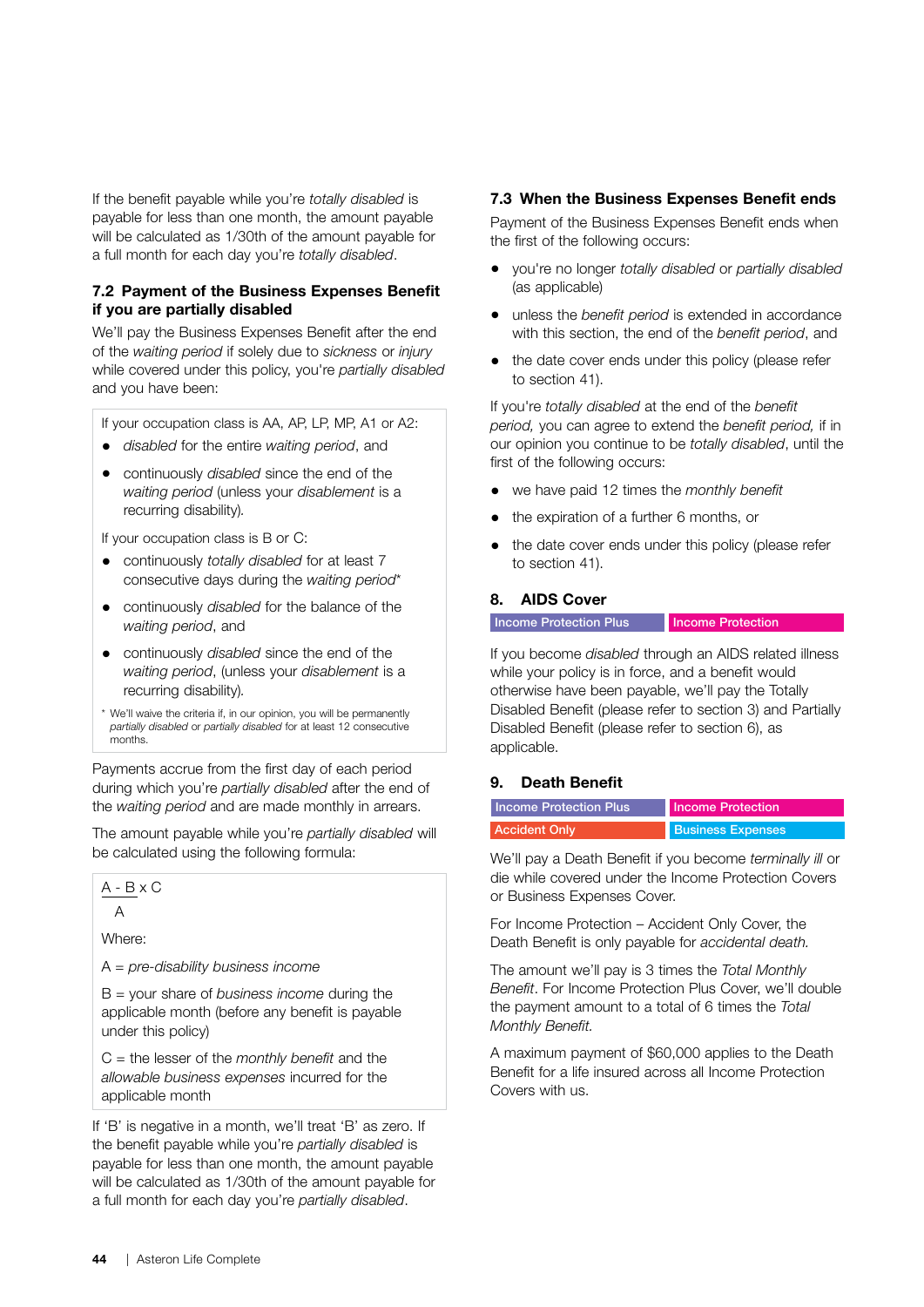#### <span id="page-50-2"></span>10. Increasing Claim Option

Income Protection Plus Accident Only

Income Protection

The Increasing Claim Option is an optional benefit at an additional cost if you select Income Protection Cover.

If the Increasing Claim Option applies to your cover (as shown in your schedule) and you're receiving monthly benefit payments, we'll increase the *Total Monthly Benefit* at each anniversary of the *commencement date* by the *indexation factor* (the Pregnancy Premium Waiver Benefit and the Unemployment Benefit are not considered to be payments for this purpose).

When you're no longer *disabled*, we won't reduce the indexed *Total Monthly Benefit* unless you request the reduction in writing. The revised premium for the *Total Monthly Benefit* will be determined in accordance with chapter 5, section 10 'Premiums and payment'.

#### <span id="page-50-0"></span>11. Recurring Disability

## 11.1 Recurring Disability - Income Protection Covers

Income Protection Plus Accident Only Income Protection

If you suffer from the same or a related *sickness\** or *injury* within:

- 6 months of *disability* claim payments ending if the *benefit period* is 5 years or less*,* or
- 12 months of *disability* claim payments ending if the *benefit period* is longer than 5 years,

we'll consider your *disablement* as being recurring.

If we consider you to have a recurring disability and it occurs whilst this cover is still in force, we'll recommence payments of the *Total Monthly Benefit*  without applying a new *waiting period* but payments will only be made for any remaining part of the *benefit period*. The *benefit period* is reduced by the previous periods for which we paid benefits for the *disablement*  and each recurrence of the *disablement*.

If the *benefit period* is 5 years or less, and payments have been made for the full *benefit period*, you must return to *full-time* work for at least 6 consecutive months and perform all of the *important income producing duties* of your *usual occupation* without restriction before becoming eligible to submit a new claim for the same or a related *sickness\** or *injury*. A new *waiting period* and *benefit period* will then apply.

\* Cover for *sickness* is not available for Income Protection – Accident Only Cover

## 11.2 Recurring Disability - Business Expenses Cover C<sub>B</sub>

#### Business Expenses

If you suffer from the same or a related *sickness* or *injury* within 6 months of *disability* claim payments ending we'll consider your *disablement* as being recurring.

If we consider you to have a recurring disability and it occurs whilst this cover is still in force, we'll recommence payments of the Business Expenses Benefit (refer to section 7) without a new *waiting period*, but payments will only be made for any remaining part of the *benefit period*. The *benefit period*  is reduced by the previous periods for which we paid benefits for the *disablement* and each recurrence of the *disablement*.

If we have made payments for the full *benefit period*, you must return to *full-time* work for at least 6 consecutive months and perform all of the *important business income producing duties* of your *usual occupation* without restriction before becoming eligible to submit a new claim for the same or a related *sickness* or *injury*. A new *waiting period* and *benefit period* will then apply.

#### <span id="page-50-1"></span>12. Elective Surgery Benefit CO

| <b>Income Protection Plus</b> | Income Protec |
|-------------------------------|---------------|
| <b>Business Expenses</b>      |               |

We'll pay the Totally Disabled Benefit or Partially Disabled Benefit (as applicable) if, on the advice of a *registered doctor*, you have elective surgery to:

tion

- transplant part of your body to someone else*,* or
- improve your appearance,

where the applicable benefit would otherwise have been payable except that your *disability* was due to the surgery, rather than a *sickness* or *injury*.

The Elective Surgery Benefit won't apply if your elective surgery to improve your appearance took place within 6 months of:

- the *commencement date*
- an increase in the *Total Monthly Benefit,* but only in respect of the increased portion*,* or
- the most recent reinstatement of this cover.

This benefit is not available for *superannuation policies*.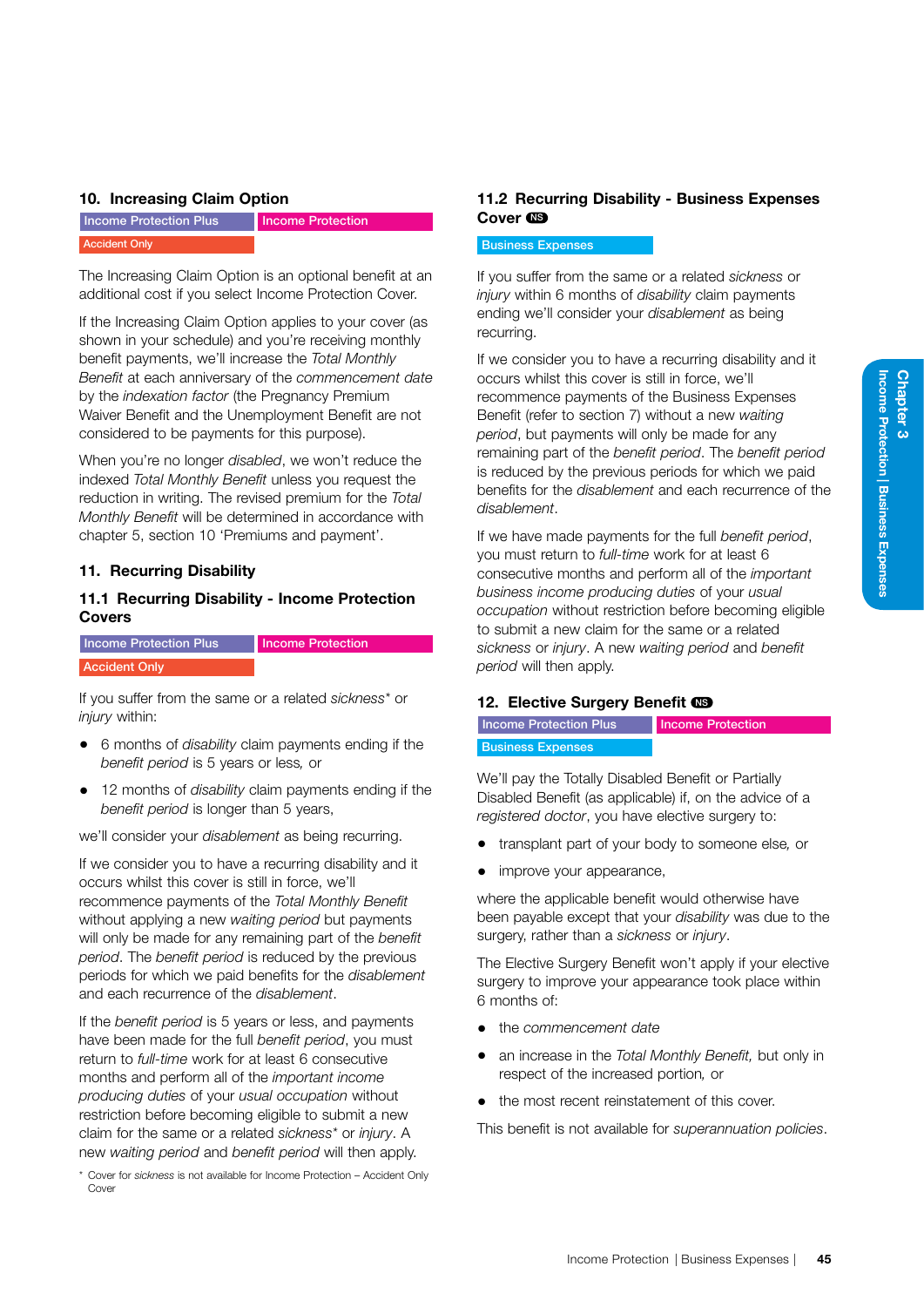#### <span id="page-51-0"></span>13. Premium Waiver Benefit

| <b>Income Protection Plus</b> | Income Protection        |
|-------------------------------|--------------------------|
| <b>Accident Only</b>          | <b>Business Expenses</b> |

#### For Income Protection Plus Cover only:

If you're *disabled* and are receiving a benefit for that *disability* from us under this cover, the premiums payable under the Income Protection Plus Cover will be waived until you're no longer *disabled,* even if the *benefit period* expires earlier.

If you have selected the Split Income Protection Option with Income Protection Plus Cover, the above will apply to both your non-superannuation policy, and your *superannuation policy* whilst both policies are in force, if this benefit falls due. If cover ends under either policy, any remaining in force policy will be subject to standard terms as described in this section.

## For all other policies:

If you're *disabled* and are receiving the payments for that *disability* from us under this cover, the premiums payable for the cover will be waived until the first of the following occurs:

• the date you're no longer *disabled,* or

• the date that you're not entitled to receive payments for that *disablement* under this policy.

Premium Waiver Benefit will apply during the payment period for the Crisis Benefit (if applicable, please refer to section 21) or the Specific Injury Benefit (please refer to section 19). Otherwise, the Premium Waiver Benefit is backdated to the first day of the *waiting period*, if a benefit is payable after the end of the *waiting period.*

Premiums referable to the *waiting period* will be refunded with the first payment from us. When premiums become payable again, the premium will be calculated in accordance with chapter 5, section 10 'Premiums and payment'.

## <span id="page-51-1"></span>14. Premium and Cover Suspension Benefit

| <b>Income Protection Plus</b> | <b>Income Protection</b> |
|-------------------------------|--------------------------|
| <b>Accident Only</b>          | <b>Business Expenses</b> |

You can suspend premiums and cover under your Income Protection Covers and Business Expenses Cover if you're:

- *unemployed*
- on sabbatical, maternity, paternity or long term leave from work*,* or
- experiencing financial hardship due to your household income for the last 3 months reducing

by more than 30% (as compared to the household income over the preceding 3 month period\*).

• The Premium and Cover Suspension Benefit is only available if your cover has been continuously in force since the *commencement date* and premiums have been paid for at least the previous 12 consecutive months. We'll suspend premiums and cover for a maximum of 12 months from the time the application is accepted by us in writing.

If cover is suspended, it is not automatically reinstated. Cover may only be reinstated upon application and after we have received the next premium. If you do not apply to reinstate the cover within 12 months, the policy will be cancelled.

If you're suffering from or have symptoms of a *sickness*^ or *injury* which developed or became apparent during the period of suspension at the time the cover is reinstated, no benefit is payable for any subsequent claim affected by that symptom, *sickness*^ or *injury*.

- Not available if financial hardship is as a result of bankruptcy or your business being put in receivership or liquidation.
- ^ Cover for *sickness* is not available for Income Protection Accident Only Cover

## <span id="page-51-2"></span>15. Pregnancy Premium Waiver

Income Protection Plus Income Protection

#### Accident Only

If you become pregnant while this cover is in force but not within 6 months of:

- the *commencement date,* or
- the most recent reinstatement of this policy*,* and

you're not working in a *gainful occupation,* we'll waive the premiums for up to 6 months at any stage you select provided this period:

- begins no earlier than the start of your second trimester*,* and
- finishes no later than 6 months from the date of birth of your child.

Cover continues during the period that premiums are being waived under this benefit.

You must notify us in writing when you wish to waive premiums under this benefit and provide us with a certificate of your pregnancy from a *registered doctor.*

Unless cover has otherwise ceased under section 41, this benefit will cease when a total of 6 months of premiums, including any premiums waived during an earlier pregnancy, have been waived.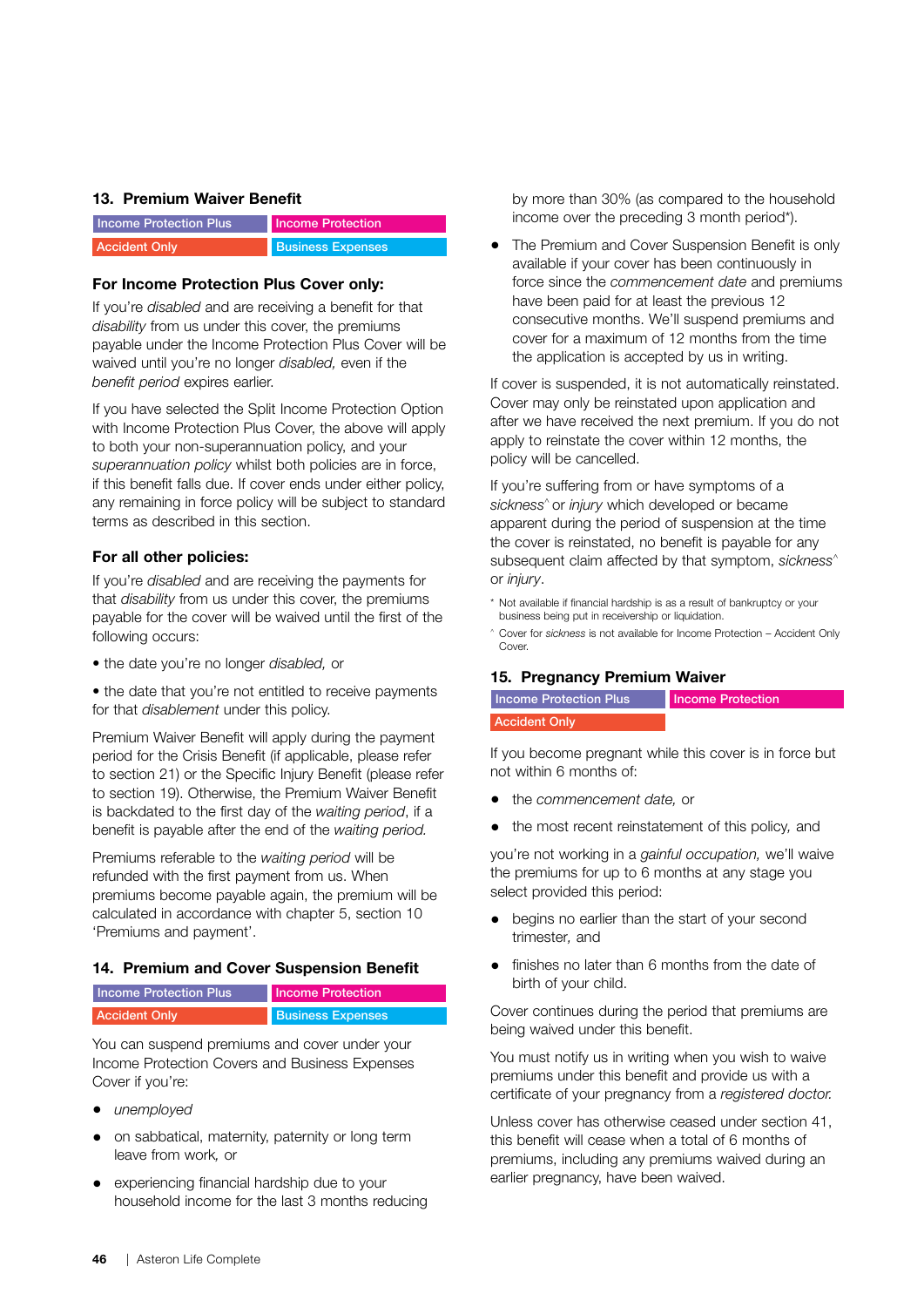## <span id="page-52-0"></span>16. Concurrent Disability

| <b>Income Protection Plus</b> | <b>Income Protection</b> |
|-------------------------------|--------------------------|
| <b>Accident Only</b>          | <b>Business Expenses</b> |

If you suffer from a *concurrent disability*, and are eligible for more than one payment for the Totally Disabled Benefit or Partially Disabled Benefit (whichever is applicable), payment will only be made for the condition that entitles you to the highest benefit. We won't pay for more than one benefit at the same time.

## 17. Waiting Period Conversion

| Income Protection Plus | <b>Income Protection</b> |
|------------------------|--------------------------|
| <b>Accident Only</b>   |                          |

If a 2 year *waiting period* applies to your cover and you have comparable insurance cover provided by an employer or superannuation fund, you may apply to reduce your *waiting period* to 30, 60 or 90 days should that cover no longer apply.

You must apply within 30 days of your previous cover ceasing to apply and evidence of the previous cover must be supplied.

## <span id="page-52-1"></span>18. Temporary Extended Waiting Period

| <b>Income Protection Plus</b> | Income Protection |
|-------------------------------|-------------------|
| <b>Accident Only</b>          |                   |

If a 30 day *waiting period* applies to your cover, you can elect to increase the *waiting period* to 60 or 90 days for a period of up to 13 months.

The *waiting period* can be reduced back to 30 days without the need for further underwriting during this time. You must contact us in order to apply to reinstate the original *waiting period* before the end of this 13 month period.

The application to increase the *waiting period* and subsequently reinstate the original *waiting period* can be made only once during the lifetime of your cover.

## 18.1 Limitations

If you apply to extend the *waiting period* under the Temporary Extended Waiting Period, and then subsequently apply to reinstate the original *waiting period*, the cover will be subject to the following limitations:

- The Day 1 Accident Option (if applicable) will no longer apply to the cover if the application to increase the *waiting period* is accepted, and won't be reinstated if the *waiting period* is subsequently decreased to the original *waiting period*.
- No decrease in the *waiting period* will be accepted where you're entitled to benefit under the policy, whether on claim or not.
- The original *waiting period* won't apply for any claim where the *sickness\**, *injury*, condition or related symptom occurred during the period where:
	- the *waiting period* was increased, and
	- symptoms existed that would cause a reasonable and prudent person to seek a diagnosis, care or treatment from a *registered doctor*, or other healthcare professional, or
	- medical advice or treatment was recommended by, or received from, a *registered doctor*, or other health care professional.

Any claim resulting from the above will be subject to the increased *waiting period* which was applied for and accepted by us.

\* Cover for *sickness* is not available for Income Protection – Accident Only Cover

## <span id="page-52-2"></span>19. Specific Injury Benefit CS

| <b>Income Protection Plus</b> | Income Protection |
|-------------------------------|-------------------|
| <b>Business Expenses</b>      |                   |

The Specific Injury Benefit is available if you choose a 14, 30, 60 or 90 day *waiting period*.

The Specific Injury Benefit is an optional benefit at an additional cost if you select Income Protection Cover.

If you suffer a listed specific injury while covered under this benefit, we'll treat you as if you're *totally disabled*  and make payments for the applicable payment period shown in the table below for each cover, but not beyond the date that the cover ends (please refer to section 41)*.* We'll do this without applying the *waiting period*. The waiting period applies to all other benefit payments unless specified.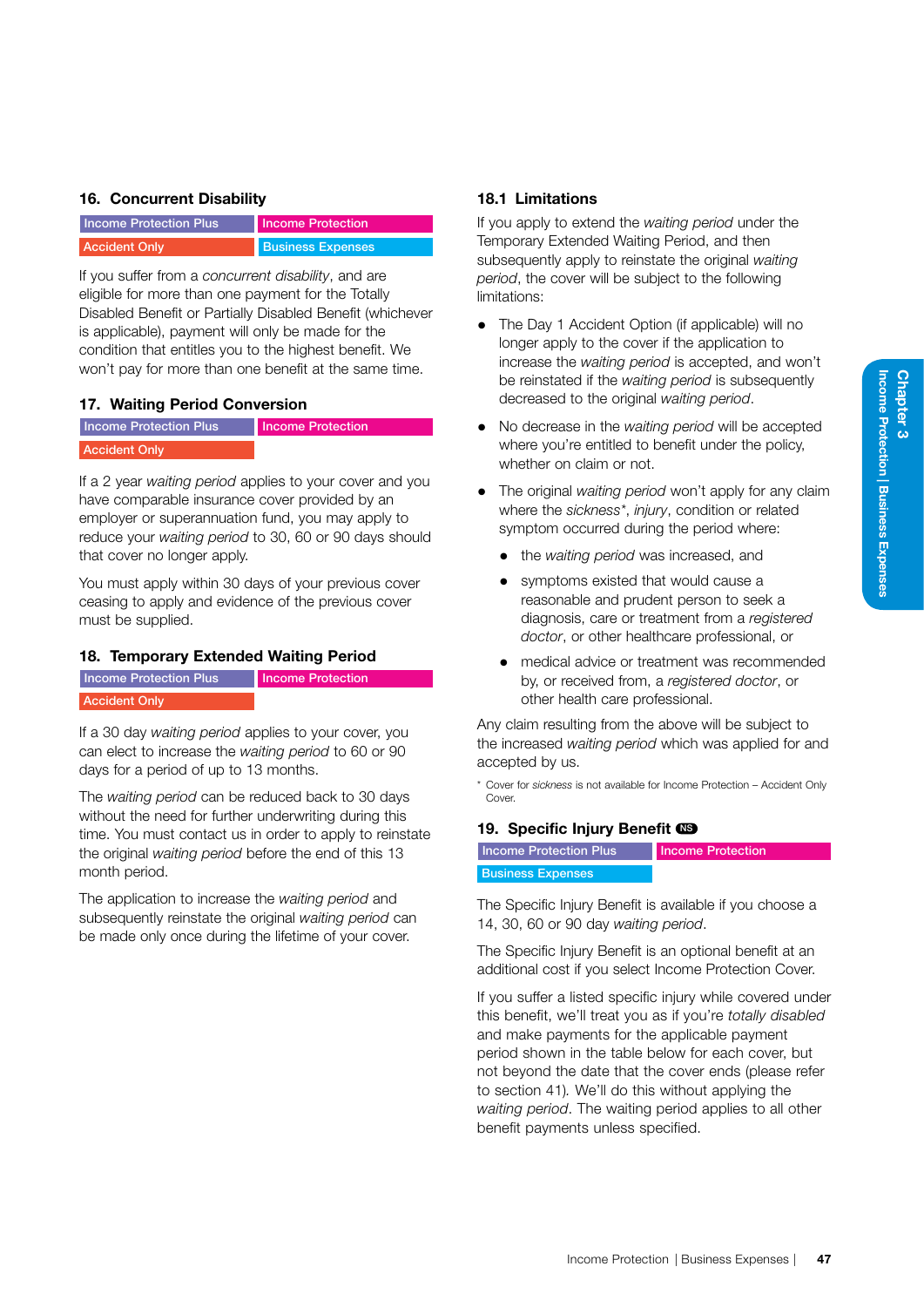| <b>Specific injury</b>                                                                 | <b>Income</b><br><b>Protection</b><br><b>Plus Cover</b><br>and<br><b>Income</b><br><b>Protection</b><br><b>Cover</b> | <b>Business</b><br><b>Expenses</b><br><b>Cover</b> |
|----------------------------------------------------------------------------------------|----------------------------------------------------------------------------------------------------------------------|----------------------------------------------------|
| Paralysis                                                                              | 60 months                                                                                                            | 12 months                                          |
| Total and permanent loss of use of:                                                    |                                                                                                                      |                                                    |
| Both hands or both feet                                                                | 24 months                                                                                                            | 6 months                                           |
| Sight in both eyes                                                                     | 24 months                                                                                                            | 6 months                                           |
| One hand and one foot                                                                  | 24 months                                                                                                            | 6 months                                           |
| One hand and sight in<br>one eye                                                       | 24 months                                                                                                            | 6 months                                           |
| One foot and sight in<br>one eye                                                       | 24 months                                                                                                            | 6 months                                           |
| One arm or one leg                                                                     | 18 months                                                                                                            | 2 months                                           |
| One hand or one foot or<br>sight in one eye                                            | 12 months                                                                                                            | 2 months                                           |
| Thumb and one index<br>finger of the same hand                                         | 6 months                                                                                                             | 1 month                                            |
| A fracture, requiring immobilisation of your:                                          |                                                                                                                      |                                                    |
| Upper leg - femur                                                                      | 3 months                                                                                                             | 1 month                                            |
| Pelvis, except coccyx                                                                  | 3 months                                                                                                             | 1 month                                            |
| Skull, except bones of<br>the nose or face                                             | 2 months                                                                                                             | 1 month                                            |
| Jaw                                                                                    | 2 months                                                                                                             | 1 month                                            |
| Upper arm                                                                              | 2 months                                                                                                             | 1 month                                            |
| Elbow                                                                                  | 2 months                                                                                                             | 1 month                                            |
| Shoulder blade                                                                         | 2 months                                                                                                             | 1 month                                            |
| Lower leg - tibia and<br>fibula (excluding knee<br>cap, foot, ankle, heel<br>and toes) | 2 months                                                                                                             | 1 month                                            |
| Ankle (excluding heel,<br>foot and toes)                                               | 2 months                                                                                                             | 1 month                                            |
| Knee cap                                                                               | 2 months                                                                                                             | 1 month                                            |
| Foot (excluding ankle,<br>heel and toes)                                               | 1 month                                                                                                              | 1 month                                            |
| Heel (excluding ankle,<br>foot and toes)                                               | 1 month                                                                                                              | 1 month                                            |
| Lower arm (excluding<br>elbow, wrist, hand,<br>thumb and fingers)                      | 1 month                                                                                                              | 1 month                                            |
| Hand (excluding thumb<br>and fingers)                                                  | 1 month                                                                                                              | 1 month                                            |

| A fracture, requiring immobilisation of your: |         |         |
|-----------------------------------------------|---------|---------|
| Wrist (excluding hand,<br>thumb and fingers)  | 1 month | 1 month |
| Collar bone                                   | 1 month | 1 month |

If you suffer from more than one specific injury at the same time, we'll only pay for the specific injury with the longest payment period.

You can choose to have this benefit paid either as:

- Monthly payments of the *Total Monthly Benefit* in advance. If you die before the end of the payment period, we'll pay the remainder of the monthly payments up to the next anniversary of when your claim commenced and the Death Benefit*.*
- Lump sum payment(s) of up to 12 monthly payments at any one time, calculated by multiplying the *Total Monthly Benefit* by the number of applicable monthly payments. If we have paid a lump sum and you die before the end of the payment period, we'll pay the Death Benefit.

The Specific Injury Benefit won't be paid in conjunction with any other payment under this cover. If the Specific Injury Benefit and the Crisis Benefit (if applicable, refer to section 21) are payable at the same time, the higher benefit, but not both, will be payable. At the end of your payment period, your eligibility for any other benefits will be determined under the appropriate terms of this cover.

## <span id="page-53-0"></span>20. Blood Borne Diseases CD

| <b>Income Protection Plus</b> | Income Protection |
|-------------------------------|-------------------|
| <b>Business Expenses</b>      |                   |
|                               |                   |

If we have classified your occupation as MP and you're diagnosed with HIV or Hepatitis B or C, then the 3 scenarios below may apply to you. In these scenarios you must notify the relevant governing body of your condition.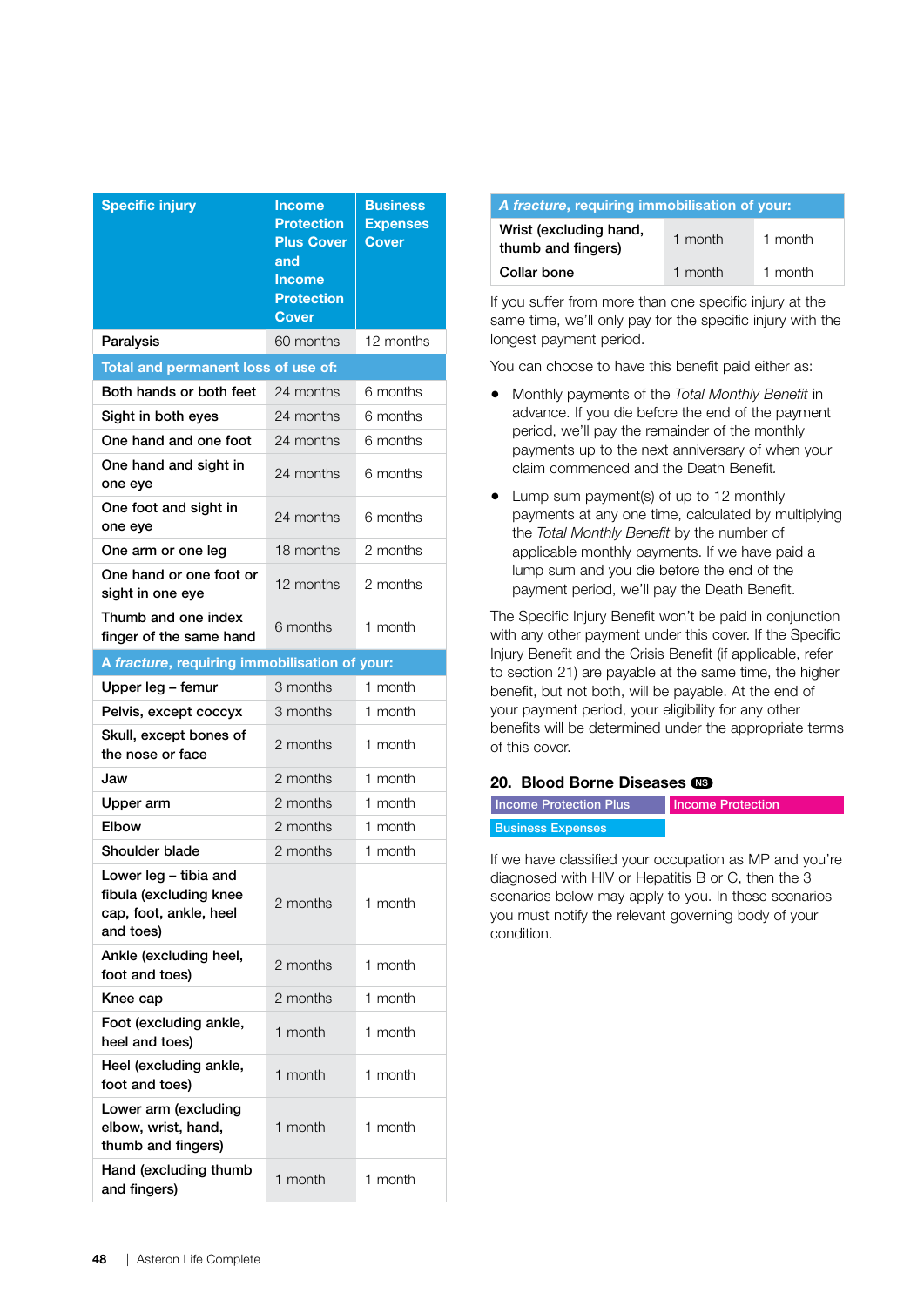| <b>Scenario</b>                                                                                                                            | <b>Possible consequence</b>                                                                                                                                                                                                                                                                                                                               |
|--------------------------------------------------------------------------------------------------------------------------------------------|-----------------------------------------------------------------------------------------------------------------------------------------------------------------------------------------------------------------------------------------------------------------------------------------------------------------------------------------------------------|
| You elect to disclose<br>your condition to your<br>patients.                                                                               | Some of your patients<br>may decide to seek<br>medical treatment<br>elsewhere. It could also<br>be difficult for you to<br>attract new patients. With<br>a reduction in the number<br>of patients, your income<br>may be reduced.                                                                                                                         |
| You choose to cease<br>performing 'exposure<br>prone' procedures as<br>defined by the relevant<br>governing body.                          | You could continue<br>performing other duties<br>that are not considered to<br>be 'exposure prone'<br>procedures (e.g.<br>consulting work or<br>lecturing). In such cases,<br>if a high percentage of<br>your income was<br>generated from<br>performing 'exposure<br>prone' procedures, then it<br>is likely that your income<br>will be reduced.        |
| Your governing body<br>advises you to cease<br>performing 'exposure<br>prone' procedures, as<br>defined by the relevant<br>governing body. | You may elect to continue<br>performing other duties<br>that are not considered to<br>be 'exposure prone'<br>procedures (e.g.<br>consulting work or<br>lecturing). In such cases,<br>if a high percentage of<br>your income was<br>generated from<br>performing 'exposure<br>prone' procedures, then it<br>is likely that your income<br>will be reduced. |

We'll deem that you're either unable to perform one or more of the *important income producing duties* of your *usual occupation*, or you're unable to perform the *important income producing duties* of your *usual occupation* for more than 10 hours^ per week.

If you're not working more than 10 hours^ in any *gainful occupation* and satisfy all other conditions of being *totally disabled*, payment of the Totally Disabled Benefit (if applicable, please refer to section 3) or the Business Expenses Benefit (if applicable, please refer to section 7) will commence at the end of the *waiting period*.

If the Day 1 Accident Option applies to your policy, payment for the Totally Disabled Benefit will commence from the day you first notified the relevant governing body of your medical condition. Payment will be made in arrears after diagnosis of HIV or Hepatitis B or C.

Should you continue working more than 10^ hours per week and your *monthly income* is less than your *predisability income*, and you satisfy all other conditions of being *partially disabled*, payments will be based on you being *partially disabled.*

^ If you were working *part-time* in your *usual occupation* during the 12 consecutive months immediately before your *disability* started, we will replace '10 hours' with '5 hours' for the purpose of determining if you meet our condition for Blood Borne Diseases.

## 20.1 Limitations

We won't deem you to be disabled as a result of:

- Hepatitis B or C, where a cure for Hepatitis B or C has become available prior to your infection*,* and
- HIV, where a cure for HIV or Acquired Immune Deficiency Syndrome (AIDS) has become available prior to your infection or prior to the onset of your AIDS.

#### <span id="page-54-0"></span>21. Crisis Benefit CD

| <b>Income Protection Plus</b> | <b>Income Protection</b> |
|-------------------------------|--------------------------|
| <b>Business Expenses</b>      |                          |

The Crisis Benefit is available if you choose a 14, 30, 60 or 90 day *waiting period*.

The Crisis Benefit is an optional benefit at an additional cost if you select Income Protection Cover.

If you suffer from a defined medical event listed below while covered for this benefit, we'll treat you as if you're *totally disabled* for the period shown below, but not beyond the period that cover under this policy ends. We'll do this without applying the *waiting period* even if you're working\*.

\* The waiting period applies to all other benefit payments unless specified.

| <b>Duration of Payments</b> |                                                     |                                                    |  |  |
|-----------------------------|-----------------------------------------------------|----------------------------------------------------|--|--|
| <b>Waiting Period</b>       | <b>Income</b><br><b>Protection</b><br><b>Covers</b> | <b>Business</b><br><b>Expenses</b><br><b>Cover</b> |  |  |
| 14 or 30 days               | 6 months                                            | 2 months                                           |  |  |
| 60 days                     | 4 months                                            | 1 month                                            |  |  |
| 90 days                     | 3 months                                            | 1 month                                            |  |  |
| 1 or 2 years                | N/A                                                 | N/A                                                |  |  |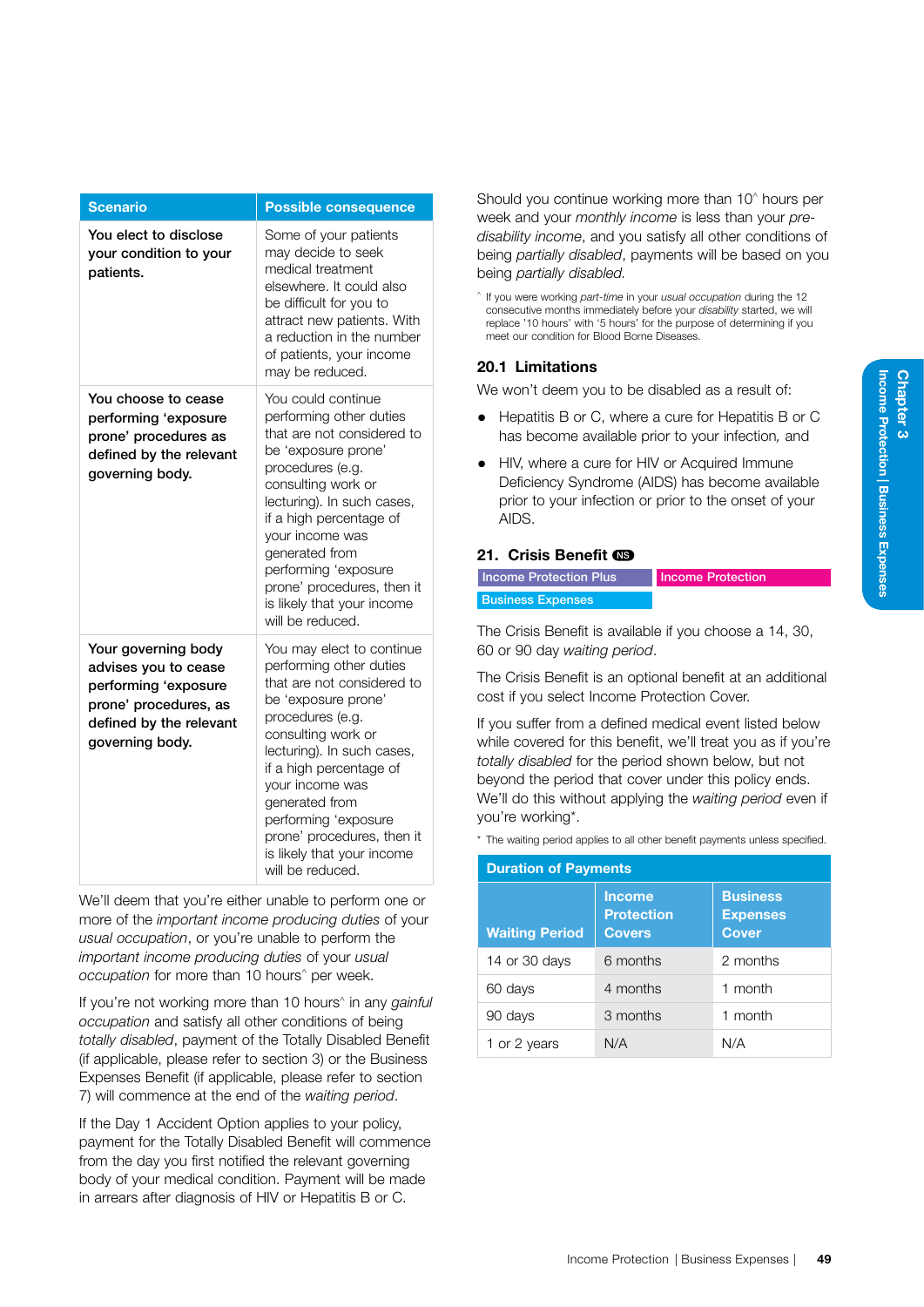#### Crisis Benefit medical events

- *Aplastic anaemia (requiring treatment)*
- *Benign tumour of the brain with specified permanent impairment*
- *Benign tumour of the spine with specified permanent impairment*
- *Blindness (permanent)*
- *Cancer (of specified criteria)\**
- *Cardiomyopathy with permanent impairment (of specified severity)*
- *Chronic kidney failure (undergoing regular dialysis)*
- *Chronic liver failure (resulting in permanent symptoms)*
- *Chronic lung failure (on permanent oxygen therapy)*
- *Coma (of specified severity)*
- *Coronary artery angioplasty triple vessel\**
- *Coronary artery bypass surgery\**
- *Creutzfeldt-Jakob Disease*
- *Deafness*
- *Dementia including Alzheimer's disease with permanent impairment (of specified severity)*
- *Encephalitis resulting in permanent impairment (of specified severity)*
- *Heart attack (of specified severity)\**
- *Heart surgery (open)\**
- *Hepatitis B or C-occupationally acquired*
- *HIV-occupationally acquired*
- *Intensive care (requiring 10 days of continuous tracheal intubation)*
- *Loss of independent existence (permanent)*
- *Loss of use of limbs or sight (permanent)*
- *Loss of speech (permanent)*
- *Major head trauma resulting in permanent impairment (of specified severity)*
- *Major organ transplant (of specified organs)*
- *Medically acquired HIV (contracted from a medical procedure or operation)*
- *Meningitis resulting in permanent impairment (of specified severity)*
- *Motor neurone disease*
- *Multiple sclerosis (with persistent neurological abnormalities)*
- *Muscular dystrophy*

#### Crisis Benefit medical events

- *Out of hospital cardiac arrest\**
- *Paralysis (permanent)*
- *Parkinson's disease (degenerative idiopathic)*
- *Primary pulmonary hypertension*
- *Repair or replacement of aorta (excluding intraarterial and non-surgical techniques)\**
- *Repair or replacement of valves (via open heart surgery)\**
- *Severe burns*
- *Severe rheumatoid arthritis*
- *Significant cognitive impairment*
- *Stroke\**

\* Cover does not start until the later of the policy *commencement date* and 3 months after the following scenarios, whichever one is applicable to you:

- we receive a fully completed application for insurance from you • we receive a fully completed application for an increase to the *sum*
- *insured* (in respect to the increased portion only), or
- the most recent reinstatement of the policy or declaration of continued good health.
- This does not apply if your policy is a *replacement policy*.

This benefit won't be paid in conjunction with the:

- Total Disability Benefit (please refer to section 3),
- Partial Disability Benefit (please refer to section 6),
- Boosted Total Disability or Partial Disability benefits paid via the Booster Option (please refer to section 38),
- Needlestick and Medical Hazards Benefit (please refer to section 22) or
- Specific Injury Benefit (please refer to section 19).

You can choose to have this benefit paid either as:

- monthly payments of the *Total Monthly Benefit* in advance. If you die before the end of the payment period, we'll pay the remainder of the monthly payments and the Death Benefit, or
- a single payment calculated by multiplying the *Total Monthly Benefit* by the number of applicable monthly payments. If you die before the end of the payment period, we'll pay the Death Benefit.

If you suffer from another condition under this benefit during the payment period, payment for the earlier condition will cease and a new payment period (adjusted by deducting any advance payments made in respect of the earlier condition) will commence in respect to the subsequent condition.

If the Crisis Benefit and Specific Injury Benefit (please refer to section 19) are payable at the same time, the higher benefit, but not both, will be payable.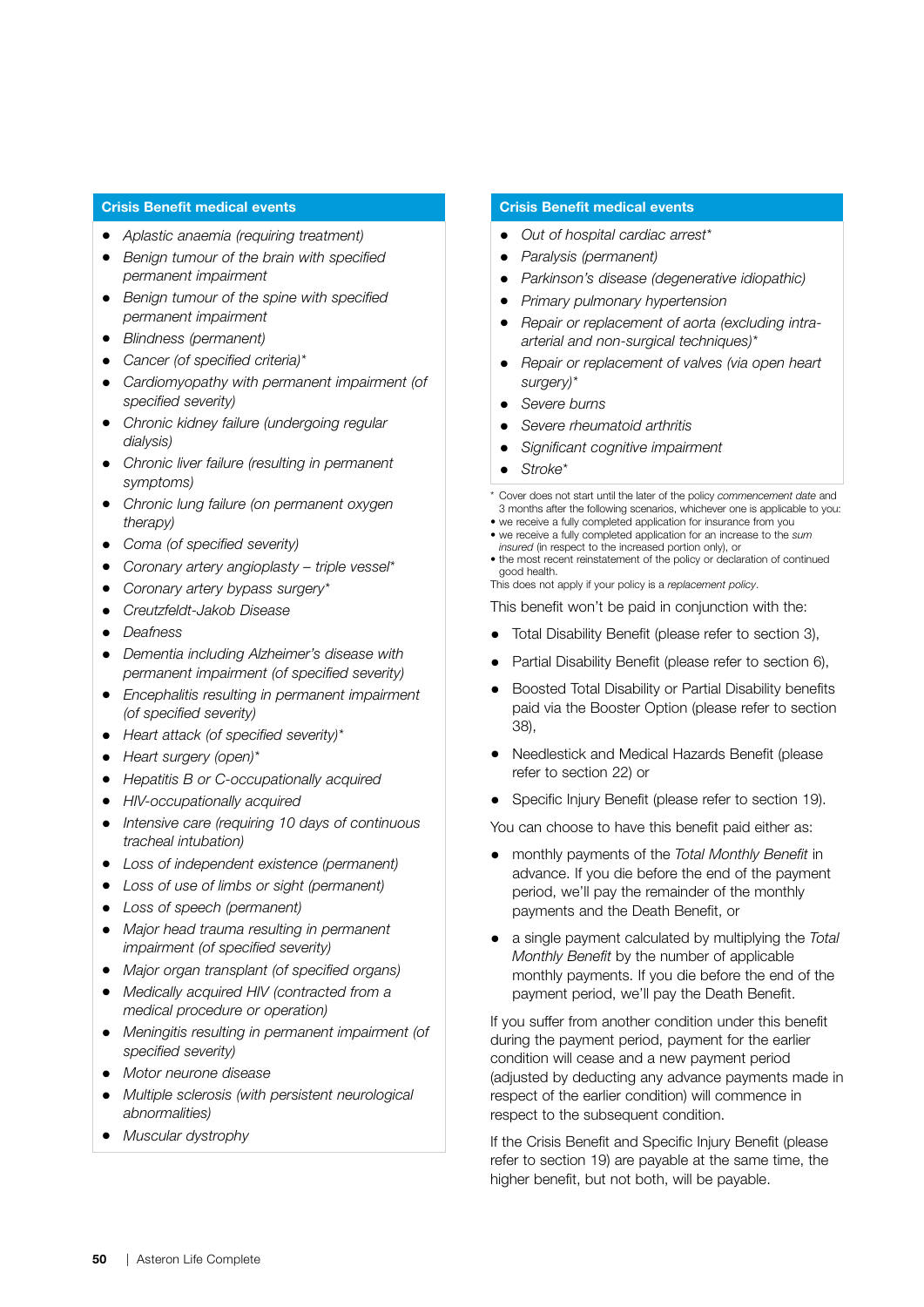| Business Expenses

## <span id="page-56-1"></span>22. Needlestick and Medical Hazards Benefit CO

Income Protection Plus Income Protection

If we have classified your occupation as MP, we'll pay 50 times the *Total Monthly Benefit* if you're diagnosed with *HIV – occupationally acquired* or *Hepatitis B or C – occupationally acquired* whilst working in your *usual occupation*. This payment is subject to a maximum of \$1,000,000 per life insured across all Asteron Life Complete policies.

If this benefit is payable, we won't pay the Crisis Benefit for the same condition.

Any Life Cover, TPD Cover, Trauma Cover or comparable cover payable in the event of *HIV – occupationally acquired* will be limited to \$3,000,000 across all TAL Life policies.

## 23. Extras Package Option CS

#### Income Protection

If you have Income Protection Cover, benefits 24 – 30 below only apply if the Extras Package Option has been selected. This is an optional package of benefits available at an additional cost.

## <span id="page-56-0"></span>24. Overseas Assist Benefit CD

#### Income Protection Plus **Income Protection**

If you're overseas and become *disabled* and are entitled to receive payments from us, we'll reimburse reasonable expenses for you and your immediate family members to return to either your home address or a medical facility in Australia.

We'll reimburse up to \$10,000 in respect of the Overseas Assist Benefit over the life of this cover. You must advise us in advance of your return journey to Australia. Payment will be made after appropriate evidence is received.

This benefit won't apply:

- if your journey overseas before becoming *disabled*  was taken against the advice of a health care professional*,* or
- for expenses covered by any other insurance policy for example, travel insurance.

## <span id="page-56-2"></span>25. Accommodation Benefit CB

Income Protection Plus Income Protection

If you're *bed confined* as a result of being *totally disabled* and:

• you became *totally disabled* more than 100km from your usual place of residence*,* or

• on the advice of a *registered doctor*, you travel to a place more than 100km from your usual place of residence,

we'll reimburse actual accommodation costs directly incurred by an immediate family member accommodated near where you're *bed confined.* 

We'll reimburse up to \$250 per day for a maximum of 30 days in any 12 month period, less amounts that are otherwise reimbursed. Payments will be made monthly in arrears after the terms of this benefit are met.

## <span id="page-56-3"></span>26. Bed Confinement Benefit CS

**Income Protection Plus Income Protection** 

If you're *bed confined* for more than 72 consecutive hours as a result of being *totally disabled* during the *waiting period*, we'll pay 1/30th of the *Total Monthly Benefit* for each day (including the first 72 consecutive hours) you're *bed confined* during the *waiting period*, for up to 90 days.

If you become *bed confined* as a result of suffering a recurring disability (please refer to section 11), any further benefits will be determined after taking into account the benefits already paid under this benefit. Payments will be made monthly in arrears if the terms of this benefit are met.

The Bed Confinement Benefit won't be paid in conjunction with any other payment under this cover.

## <span id="page-56-4"></span>27. Family Assist Benefit CO

#### **Income Protection Plus Income Protection**

If we have paid the Totally Disabled Benefit for at least 30 consecutive days and you continue to be *totally disabled* and need someone to look after you at home, we'll pay for either:

- an immediate family member who was in a *full-time*, *gainful occupation* immediately before you became *totally disabled* to cease all paid employment to care for you*,* or
- a registered nurse (who is not an immediate family member) to care for you at home at least 3 times per week.

We'll pay the lesser of:

- \$3,000 a month*,* and
- the *Total Monthly Benefit*,

for up to 6 months over the life of this cover.

Payments will accrue from the first day the requirements of this benefit are met and they'll be made monthly in arrears.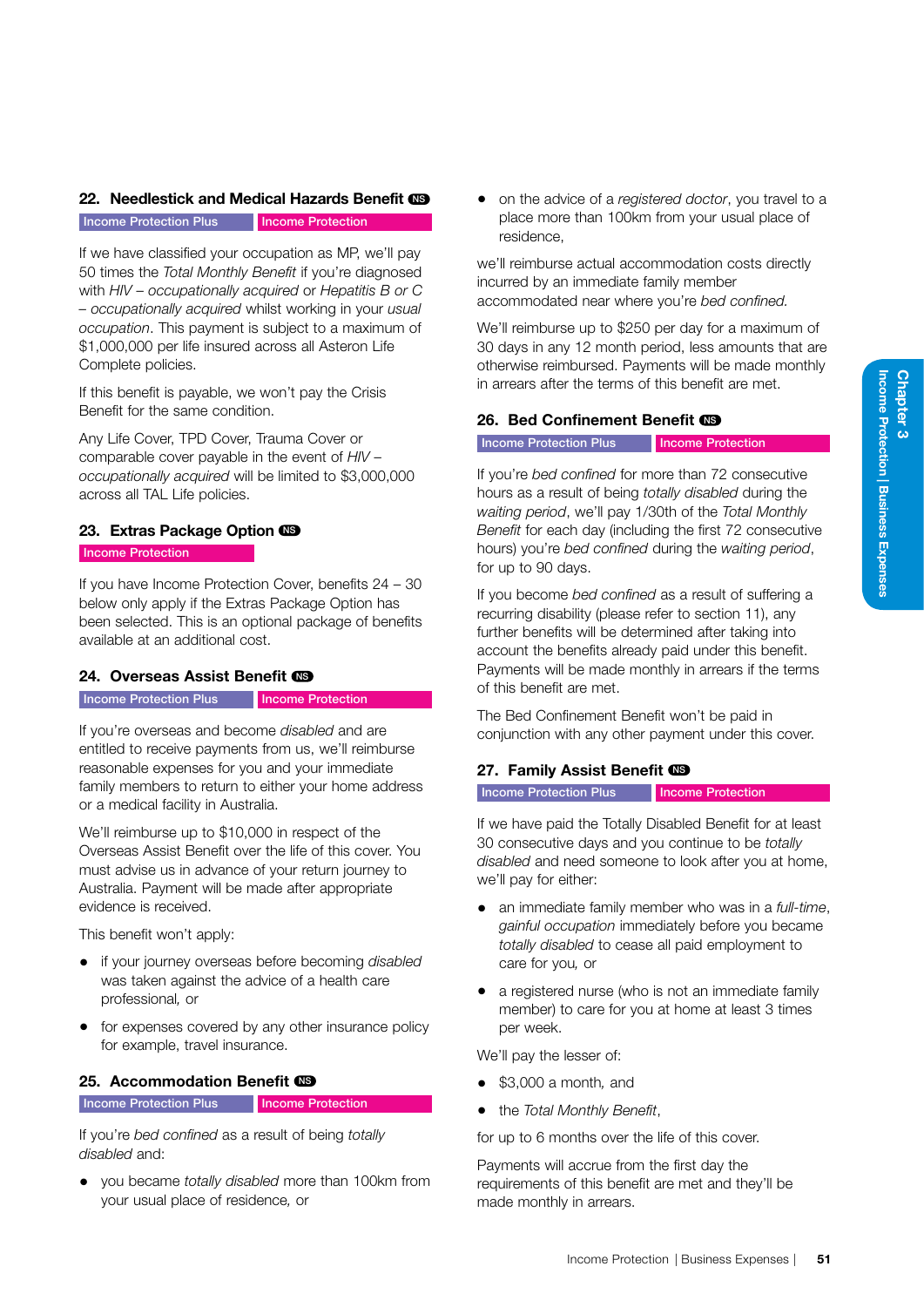#### 28. Transportation Benefit CS

Income Protection Plus Income Protection

If, while covered under this policy, you become *disabled* and require emergency transportation (other than by ambulance) within Australia, we'll reimburse the actual costs directly incurred for your transportation, other than expenses for services which are regulated by the National Health Act, 1958 (Commonwealth) and expenses otherwise reimbursed.

We'll pay up to 3 times the *Total Monthly Benefit*.

This benefit is payable only once in any 12 month period. Payments will be made when the requirements of this Transportation Benefit are met and after sufficient evidence is received.

#### <span id="page-57-0"></span>29. Childcare Reimbursement Benefit (

Income Protection Plus Income Protection

If you're *totally disabled* and require additional childcare assistance solely as a result of your *sickness* or *injury*, we'll reimburse you for the additional childcare fees incurred as a result of your *sickness* or *injury* and which cannot be recovered from any other source. The amount payable will be in addition to the disability benefit payable and will be the lesser of:

- 5% of the *Monthly benefit*
- \$500 per month*,* or
- the additional childcare costs, less amounts reimbursed from elsewhere.

Payments will be made monthly in arrears after the terms of this benefit are met. This benefit is payable for a maximum of 6 months over the life of the cover. Each child must be under the age of 12 at the time when childcare costs are incurred unless the child has special needs which require additional assistance. Evidence must be supplied each month that the childcare costs to be reimbursed are from a licensed external childcare provider. Only childcare costs which are incurred in addition to pre-disability childcare arrangements are covered under this benefit.

## 30. Unemployment Benefit CS

Income Protection Plus Income Protection

If, while covered under Income Protection Plus Cover, you become involuntarily *unemployed* for reasons other than you being *disabled* and:

- you have registered with an accredited employment agency*,* and
- the unemployment did not occur within 6 months of:
- the *commencement date,* or
- the most recent reinstatement of this policy,

we'll waive the daily proportion of premiums for this cover monthly in arrears, from the first day of unemployment.

Cover continues during the period premiums are being waived under this benefit.

Unless cover has otherwise ceased under section 41, this benefit will cease on the earlier of:

- the date you're no longer *unemployed,* or
- the date a total of 6 months premium, including the premium waived during any earlier periods of unemployment, has been waived.

#### 31. Locum Cover

#### Business Expenses

If you employ a suitably qualified replacement ('locum') for you while you're *disabled*, the net cost of the locum is an allowable business expense.

The net cost of the locum in a month is the amount by which the fees incurred for the locum during that month exceed the gross sales, income or billings generated by the locum during that month.

## <span id="page-57-1"></span>32. Rehabilitation Benefit

| Income Protection Plus | Income Protection |
|------------------------|-------------------|
| <b>Accident Only</b>   |                   |

To assist you to return to a *gainful occupation* and help you recover, we'll reimburse you for any retraining or rehabilitation expenses, up to 12 times the *Total Monthly Benefit*, if:

- we agree to your retraining or rehabilitation expenses before they're incurred
- these expenses are incurred while we're making payments for *disablement,* and
- they're not being otherwise reimbursed.

Reimbursement will commence on the first day you meet the terms of this benefit and will be made monthly in arrears.

Retraining and rehabilitation expenses may include Government sponsored or approved rehabilitation program fees, vocational training expenses, travel expenses and special equipment.

If you're suffering from a recurring disability (please refer to section 11), we'll only reimburse expenses up to the remainder (if any) of the 12 months potential payment under this benefit. If you suffer from a new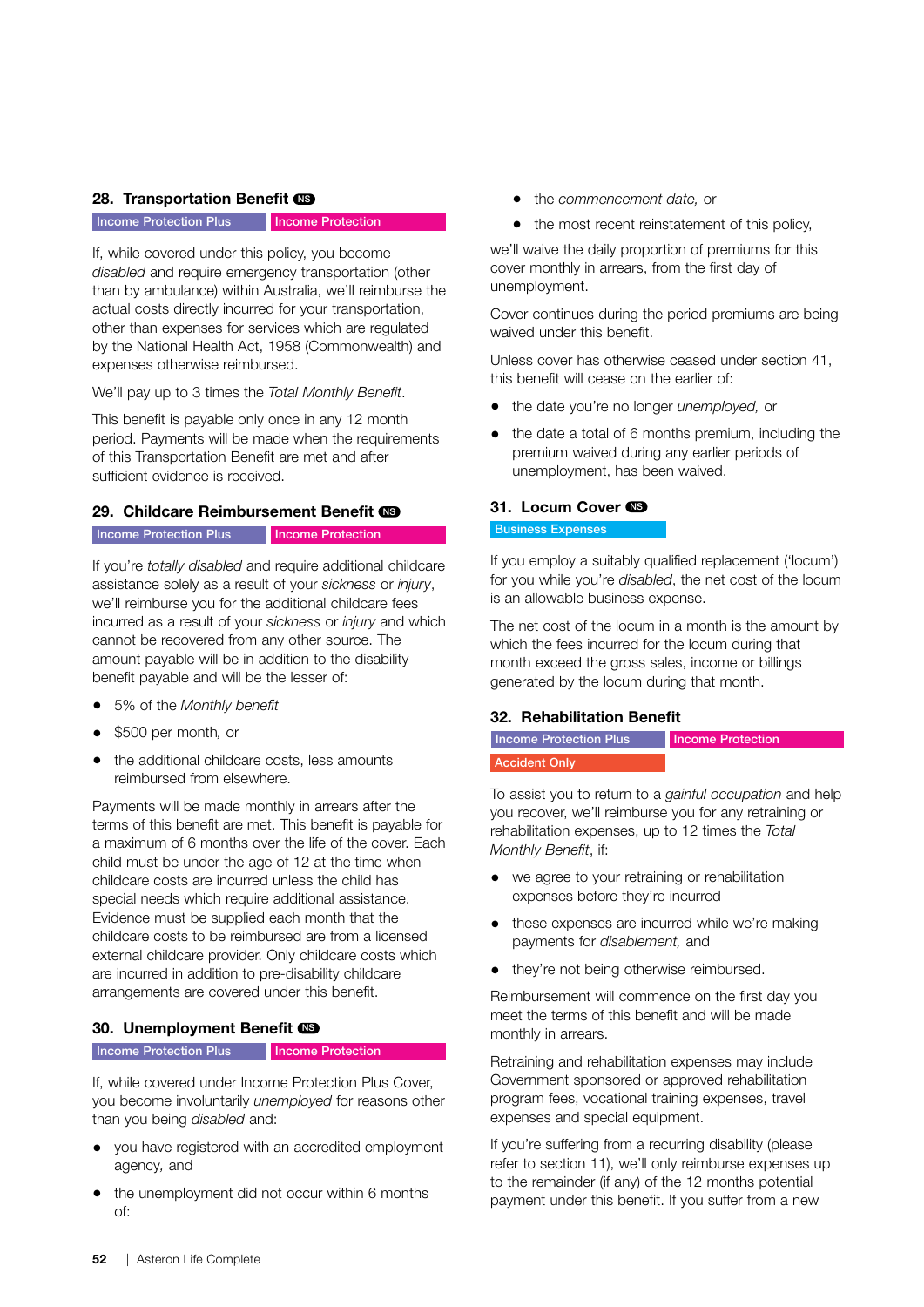*disablement*, a new maximum payment under this benefit will apply.

If your policy is a *superannuation policy*, we'll reimburse the rehabilitation service provider directly. This means it's not received by or released from the Trustee, nor is the benefit paid directly to you and is therefore different to how we pay a Totally Disabled Benefit or a Partially Disabled Benefit (as applicable) under the cover.

#### <span id="page-58-2"></span>33. Return to Work Benefit CO

Income Protection Plus Income Protection

If you have been *totally disabled*, we'll pay an amount equal to the *Total Monthly Benefit* if:

- we have continuously paid the Totally Disabled Benefit for more than 6 months, and
- you return to *full-time* work immediately after payments have ceased.

This benefit is limited to a maximum payment amount of \$20,000, and will only be paid once for the life of the cover. This benefit won't be paid in conjunction with the Return to Business Benefit.

## <span id="page-58-0"></span>34. Business Rehabilitation Benefit CO

**Income Protection Plus** 

To assist you with the structure and ongoing running of your business, we'll reimburse you for any business coaching or consulting expenses, up to 3 times the *Total Monthly Benefit* (with a total maximum of \$10,000), if:

- we agree to your business coaching or consulting expenses before they're incurred
- these expenses are incurred while we're making payments for *disablement,* and
- they're not being otherwise reimbursed.

Reimbursement will commence on the first day you meet the terms of this benefit and will be made monthly in arrears. A maximum of \$10,000 is payable for this benefit over the life of the cover.

#### <span id="page-58-1"></span>35. Return to Business Benefit CS

Income Protection Plus Income Protection

If you're self-employed and have been *totally disabled*, we'll pay an amount equal to the *Total Monthly Benefit* if:

• we have continuously paid the Totally Disabled Benefit for more than 6 months, and

• you return to *full-time* work within your own business or professional practice immediately after payments have ceased.

This benefit is limited to a maximum payment amount of \$20,000, and will only be paid once for the life of the cover. This benefit won't be paid in conjunction with the Return to Work Benefit.

#### 36. When we'll limit the Monthly Benefit

#### Income Protection Plus Accident Only Income Protection

There are some circumstances when we'll limit the amount we pay under the Totally Disabled Benefit, Partially Disabled Benefit and Day 1 Accident Option (if applicable).

For all occupations, the amount we pay will be recalculated if you receive other payments in relation to the *sickness*\* or *injury* causing your *disablement* by way of other disability, group, sickness or accident insurance cover, including cover under a mortgage replacement policy or through a superannuation fund that were not disclosed to us at the time you applied for the cover.

If your occupation class is A1, A2, B, C or S, in addition to the above, the amount we pay will also be recalculated if you receive other payments in relation to the *sickness*\* or *injury* causing your *disablement* by way of any payments from workers' compensation schemes, social security, accident compensation schemes and other statutory insurances payable for loss of income.

If your cover is provided via a *superannuation policy*, in addition to the above, the amount we pay will also be recalculated if you receive other payments in relation to the *sickness*\* or *injury* causing your disablement by way of any paid sick leave from your employer.

If any of the payments listed above are received in the form of a lump sum then, if all or a part of that lump sum is a payment in compensation for loss of earnings, we'll convert that part of the compensation for loss of earnings to income on the basis of 1% of the loss of earnings component for each month that we pay the benefit, for a maximum of 8 years. The balance of the lump sum, if any, won't be offset.

We'll recalculate the 'benefit' so that the amount we pay, when added to your *monthly income* and the other payments to be taken into account, is no more than the greater of:

• 75% of your *pre-disability income* (or 80% of your *pre-disability income* if the SuperSaver Option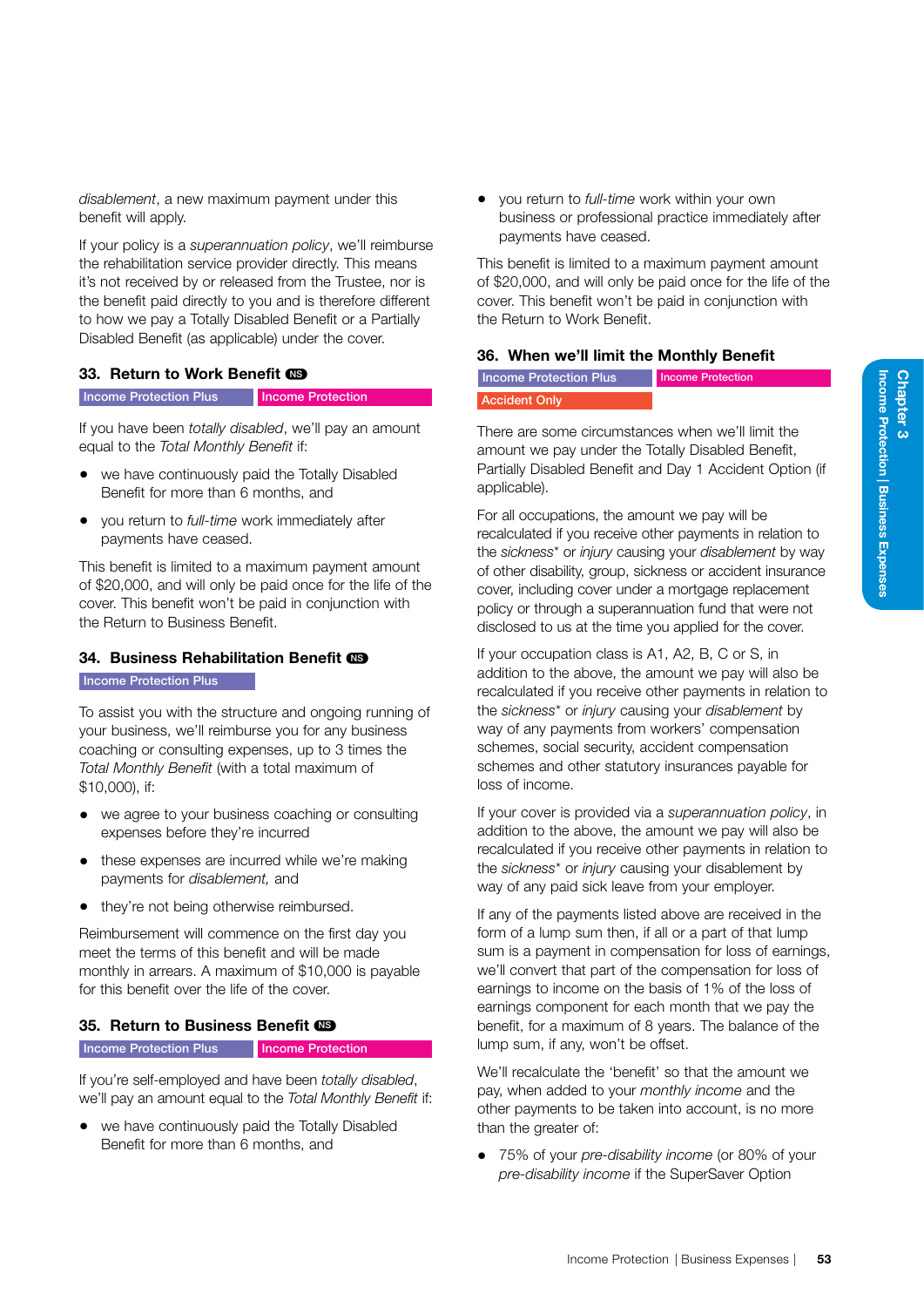applies) where the Totally Disabled Benefit or Day 1 Accident Option is payable, or 100% of your *predisability income* where the Partially Disabled Benefit is payable*,* and

the benefit otherwise payable.

If the Totally Disabled Benefit is being paid under section 3 and you're working for 10 hours<sup>^</sup> or less per week in a *gainful occupation*, your *monthly income* attributable to such work won't be included in your *monthly benefit* under this section.

- ^ If you were working *part-time* in your *usual occupation* during the 12 consecutive months immediately before your *disability* started, we will replace '10 hours' with '5 hours' for the purpose of recalculating the benefit under this section.
- \* Cover for *sickness* is not available for Income Protection Accident Only Cover

## <span id="page-59-1"></span>37. Day 1 Accident Option



If you choose a *waiting period* of either 14 or 30 days you can apply for the Day 1 Accident Option.

If as a result of *injury*, you're continuously *totally disabled* for longer than 3 consecutive days from the day you first seek medical advice for your injury, we'll pay 1/30th of the *Total Monthly Benefit* for each day of your *waiting period* that you're continuously *totally disabled* from day 1, less any payments made under the Bed Confinement Benefit (please refer to section 26), Specific Injury Benefit (please refer to section 19) or Crisis Benefit (please refer to section 21).

This option is not available if we have classified your occupation as S. Your financial adviser can provide you with more information about occupation classes.

A payment under the Day 1 Accident Option won't be paid in conjunction with any other payment under this cover.

#### <span id="page-59-2"></span>38. Booster Option CS

**Income Protection Plus Income Protection** 

If the Booster Option applies to your cover and either the Totally Disabled Benefit or Partially Disabled Benefit is payable while you're covered for this option, we'll pay an additional 1/3 of the *monthly benefit* otherwise payable for the first 3 months. Please see pages 41 – 43 for when these benefits are paid.

If the Crisis Benefit applies to your cover and we pay you the Crisis Benefit, we'll boost it by an additional 1/3 for the relevant period. Please see page [49](#page-54-0) for information about when the Crisis Benefit is paid and the duration of payments.

You cannot boost both the Crisis Benefit and the Total Disability or Partial Disability benefits for the same cause of disablement.

If you suffer from a new disablement while you're covered for the Booster Option, the Booster Option will apply again. If you suffer from a recurring disability (please refer to section 11) while you're covered for the Booster Option, we'll recommence payments under the Booster Option until 3 months payment in total have been made.

#### <span id="page-59-0"></span>39. SuperSaver Option

#### **Income Protection Plus** Income Protection

If your cover is Agreed Value, and:

- you're *totally disabled,* we'll pay the *SuperSaver monthly benefit* stated in the schedule*,* or
- you're *partially disabled,* we'll pay the same proportion of the *SuperSaver monthly benefit* as we're paying for the *monthly benefit* (please refer to section 6).

If Indemnity applies to your cover, and:

- you're *totally disabled,* we'll pay the lesser of the *SuperSaver monthly benefit* stated in the schedule and 5% of your *pre-disability income*, or
- you're *partially disabled,* we'll pay the same proportion of the *SuperSaver monthly benefit* as we're paying for the *monthly benefit* (please refer to section 6).

In addition, we'll also pay the *SuperSaver* monthly benefit if we're making payments under this cover for the:

- Death Benefit (please refer to section 9)
- Return to Work Benefit (please refer to section 33)
- Return to Business Benefit (please refer to section 35)
- Needlestick and Medical Hazards Benefit (please refer to section 22)
- Specific Injury Benefit (please refer to section 19)
- Bed Confinement Benefit (please refer to section 26)
- Crisis Benefit (please refer to section 21), or
- Day 1 Accident Option (please refer to section 37).

*SuperSaver monthly benefit* payments will be paid to your nominated superannuation fund.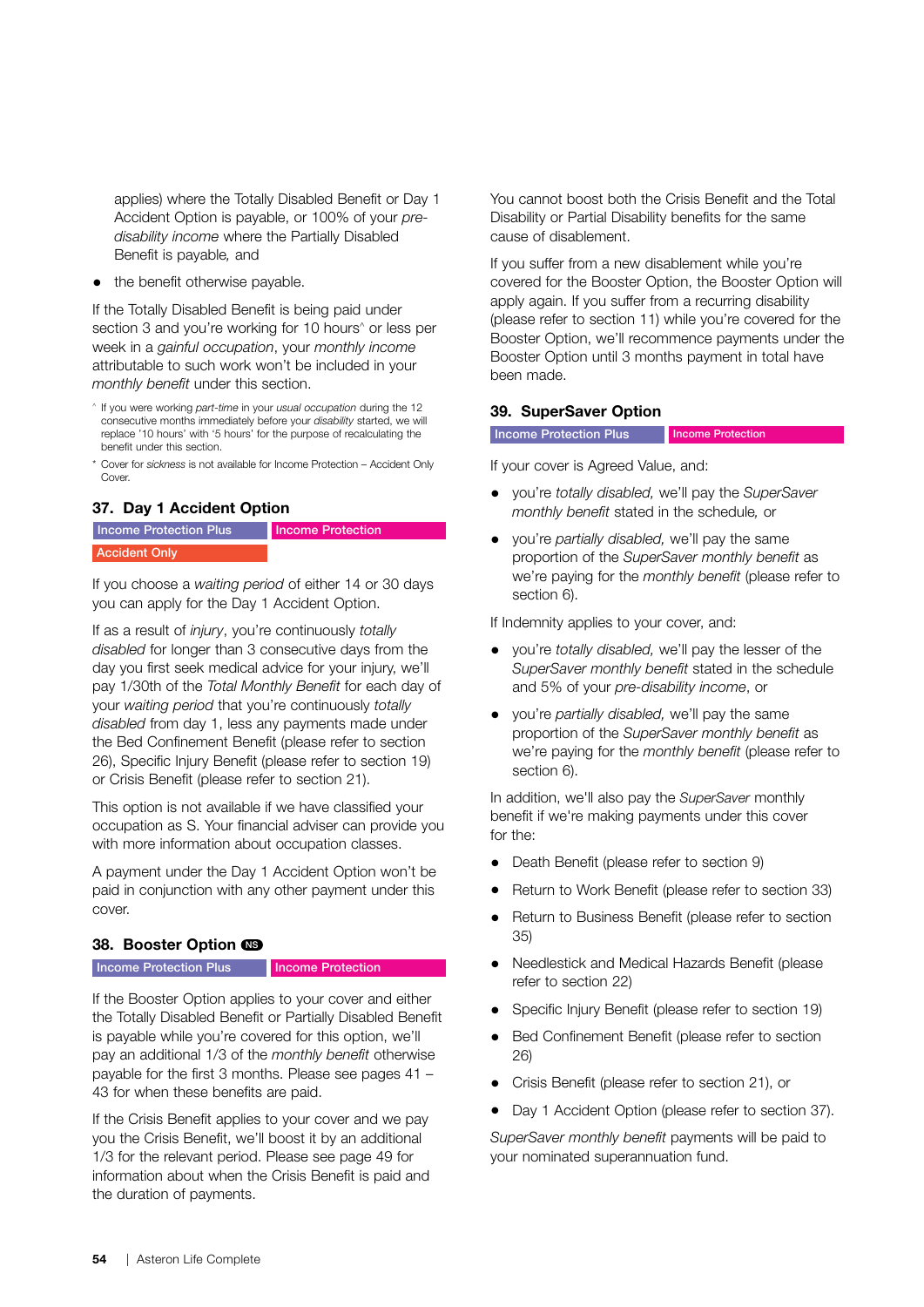Automatic Increase (please refer to section 1) and Increasing Claim Option (please refer to section 10) apply to the SuperSaver Option.

#### <span id="page-60-1"></span>40. Split Income Protection Option

#### Income Protection Plus Income Protection

The Split Income Protection Option is available if you have applied for Income Protection cover owned through a *superannuation policy*.

If the Split Income Protection Option applies to your policy, we will issue you an additional, nonsuperannuation policy, that provides you access to Income Protection or Income Protection Plus benefits not available to *superannuation policies*. These benefits are highlighted in this chapter with the  $\bullet$  symbol.

Please refer to page [60](#page-65-0) for more detail on ownership structures for non-superannuation policies.

Your *superannuation policy* will always be an Indemnity contract type, whereas the following contract types are available to the non-superannuation policy:

| <b>Split Income</b><br><b>Protection</b><br><b>Type</b> | <b>Agreed</b><br><b>Value</b> | <b>Endorsed</b><br><b>Agreed</b><br><b>Value</b> | <b>Indemnity</b> |
|---------------------------------------------------------|-------------------------------|--------------------------------------------------|------------------|
| Income<br>Protection                                    |                               |                                                  | ×                |
| Income<br>Protection<br>Plus                            |                               |                                                  |                  |

Please refer to page [41](#page-46-0) for more detail on Agreed Value, Endorsed Agreed Value and Indemnity.

More detail on the Split Income Protection Option is in section 1.6 on page [62.](#page-67-0)

#### 41. When cover ends

| <b>Income Protection Plus</b> | <b>Income Protection</b> |
|-------------------------------|--------------------------|
| <b>Accident Only</b>          | <b>Business Expenses</b> |

All cover ends on the earliest of:

- the date you permanently leave the workforce other than because of *disablement* where benefits are still payable under this cover
- the date we receive your written request to cancel this cover or policy
- the date of cancellation of this policy for nonpayment of premiums (please refer to chapter 5, section 10.6 'What happens if the premium isn't paid?')
- the date on which all benefit entitlements under this cover end
- the date your policy ends
- the *expiry date* for the cover
- the date of your death
- the date you turn 65, unless a *benefit period* to age 70 applies to your cover in which case, only the following benefits will apply until the date you turn 70:
	- Totally Disabled Benefit (please refer to section 3)
	- Partially Disabled Benefit (please refer to section 6)
	- AIDS Cover (please refer to section 8)
	- Recurring Disability (please refer to section 11)
	- Death Benefit (please refer to section 9)
	- Premium and Cover Suspension Benefit (please refer to section 14)
	- Blood Borne Diseases (please refer to section 20), and
	- Needlestick and Medical Hazards Benefit (please refer to section 22).

<span id="page-60-0"></span>Cover also ends under the Split Income Protection Option's non-superannuation policy on the date that cover ends for the Split Income Protection Option's *superannuation policy*.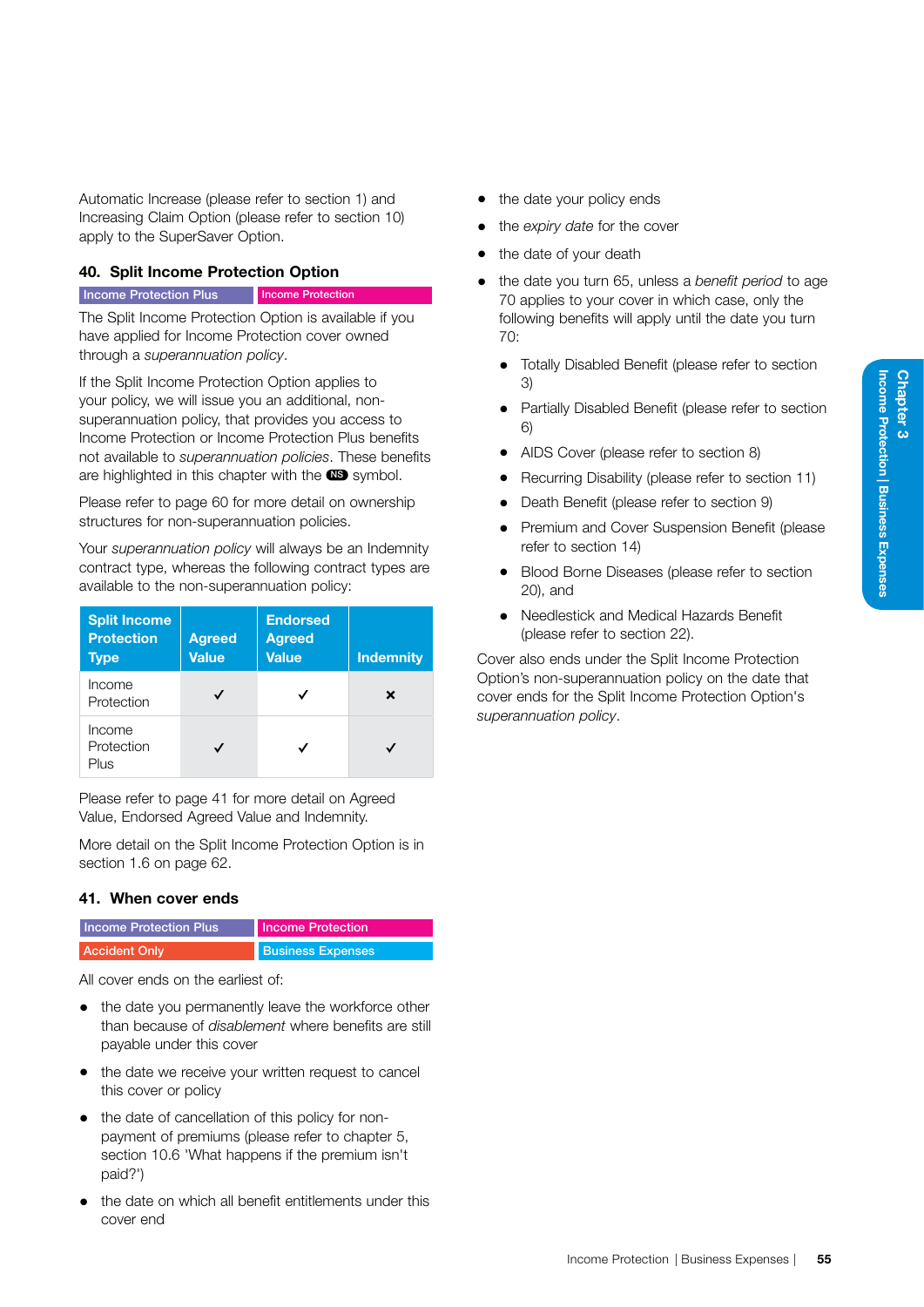# Chapter 4

# Child Cover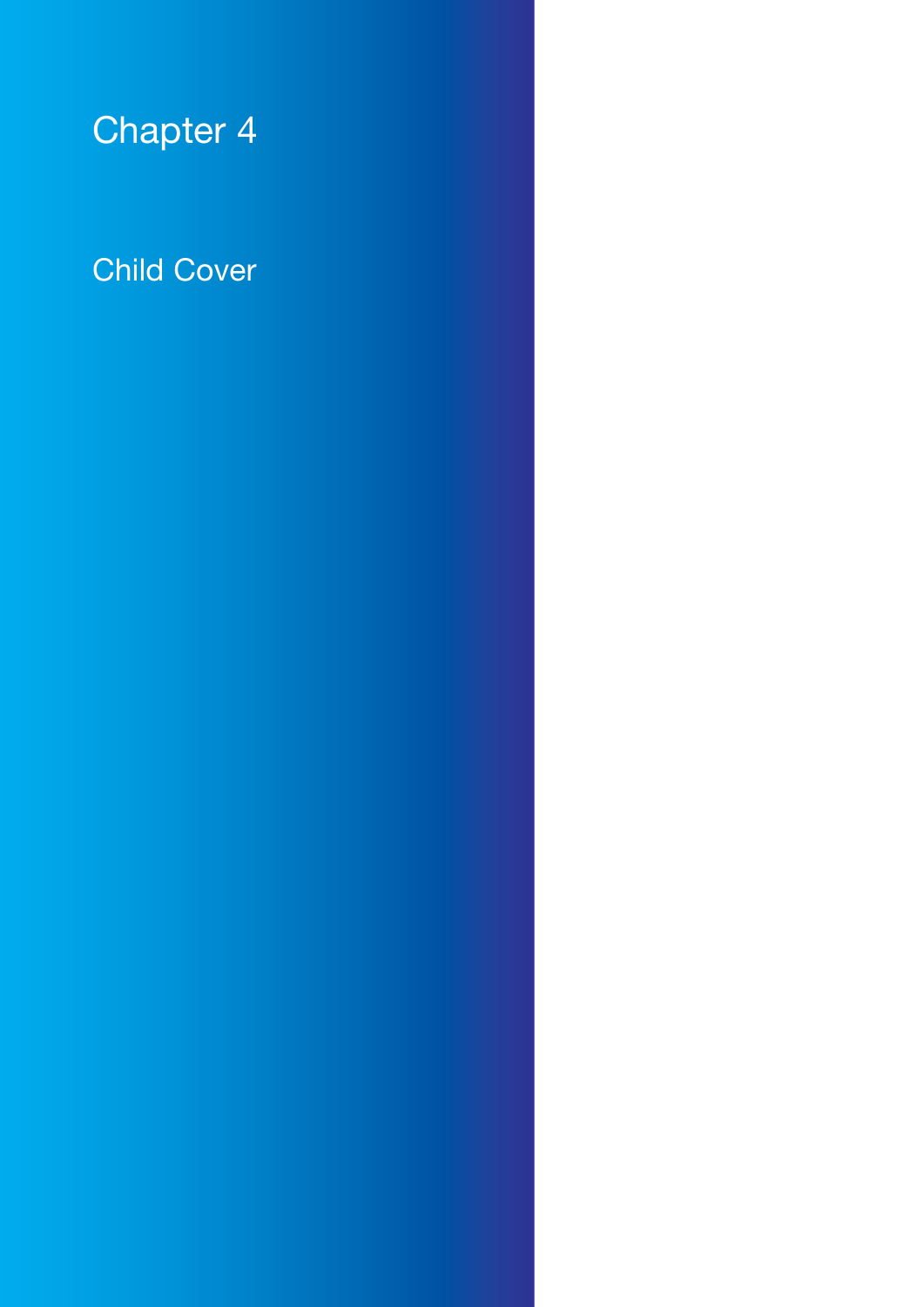# Child Cover

# Child Cover benefits in detail

## Built in benefits

This section provides detail about the benefits available under Child Cover. Child Cover is not available for *superannuation policies*.

## <span id="page-62-1"></span>1. Child Cover CO

If Child Cover applies for an insured child on your policy, we'll pay the Child Cover *sum insured* if the insured child:

- is *terminally ill* or dies while covered under Child Cover*,* or
- is diagnosed as suffering one of the defined medical events listed below.

## <span id="page-62-0"></span>List of defined medical events when we'll pay the Child Cover *sum insured*

- *Benign tumour of the brain with specified permanent impairment*
- *Benign tumour of the spine with specified permanent impairment*
- *Blindness (permanent)*
- *Brain damage with permanent impairment (of specified severity)*
- *Cancer (of specified criteria) Child cover\**
- *Cardiomyopathy with permanent impairment (of specified severity)*
- *Chronic kidney failure (undergoing regular dialysis)*
- *Deafness*
- *Encephalitis resulting in permanent impairment (of specified severity)*
- *Intensive care (requiring 10 days of continuous tracheal intubation)*
- *Loss of use of limbs or sight (permanent)*
- *Loss of speech (permanent)*
- *Major head trauma resulting in permanent impairment (of specified severity)*
- *Major organ transplant (of specified organs)*
- *Meningitis resulting in permanent impairment (of specified severity)*
- *Paralysis (permanent)*
- *Severe burns*
- *Stroke\**

\* Cover does not start until the later of the policy *commencement date* and 3 months after the following scenarios, whichever one is applicable to you:

- we receive a fully completed application for insurance from you
- we receive a fully completed application for increase to the *sum insured* (in respect to the increased portion only), or
- the most recent reinstatement of the policy or declaration of continued good heath.

This does not apply if your policy is a *replacement policy*.

We'll pay the Child Cover *sum insured* for the insured child once only.

Automatic Increase (please refer to chapter 2, section 1) does not apply to Child Cover.

## 2. Partial Child Cover Benefit

If Child Cover applies for an insured child on your policy, we'll pay \$10,000 if the insured child suffers a *serious accidental injury* or *single loss of limb or eye (permanent)* while covered under Child Cover. We'll only pay the Partial Child Cover Benefit in respect of each insured child:

- once for *serious accidental injury*, and
- once for *single loss of limb or eye (permanent)*.

The Child Cover *sum insured* for an insured child will be reduced by the amount paid for *serious accidental injury* or *single loss of limb or eye (permanent)* and the premium may change accordingly.

If the Child Cover *sum insured* is reduced to nil, cover under Child Cover ends.

## 3. Guaranteed Future Insurability

You can increase the Child Cover *sum insured* for an insured child by \$10,000 at a time, without the need for further medical evidence when the insured child turns:

- 6
- $10$
- 14*,* or
- 18.

We'll require a certified copy of the insured child's birth certificate or passport.

Guaranteed Future Insurability does not apply if you've made a claim or are entitled to make a claim for the insured child under Child Cover.

The total of all increases to the Child Cover *sum insured* for the insured child under Guaranteed Future Insurability can't exceed the *sum insured* for that insured child at the *commencement date*. The maximum the *sum insured* can be increased to for the insured child is \$200,000.

You can only exercise Guaranteed Future Insurability by writing to us (including the proof of age) within:

- 60 days of the insured child's relevant birthday*,* or
- 30 days either side of an anniversary of the *commencement date* if the insured child's relevant birthday occurred within the previous 12 months.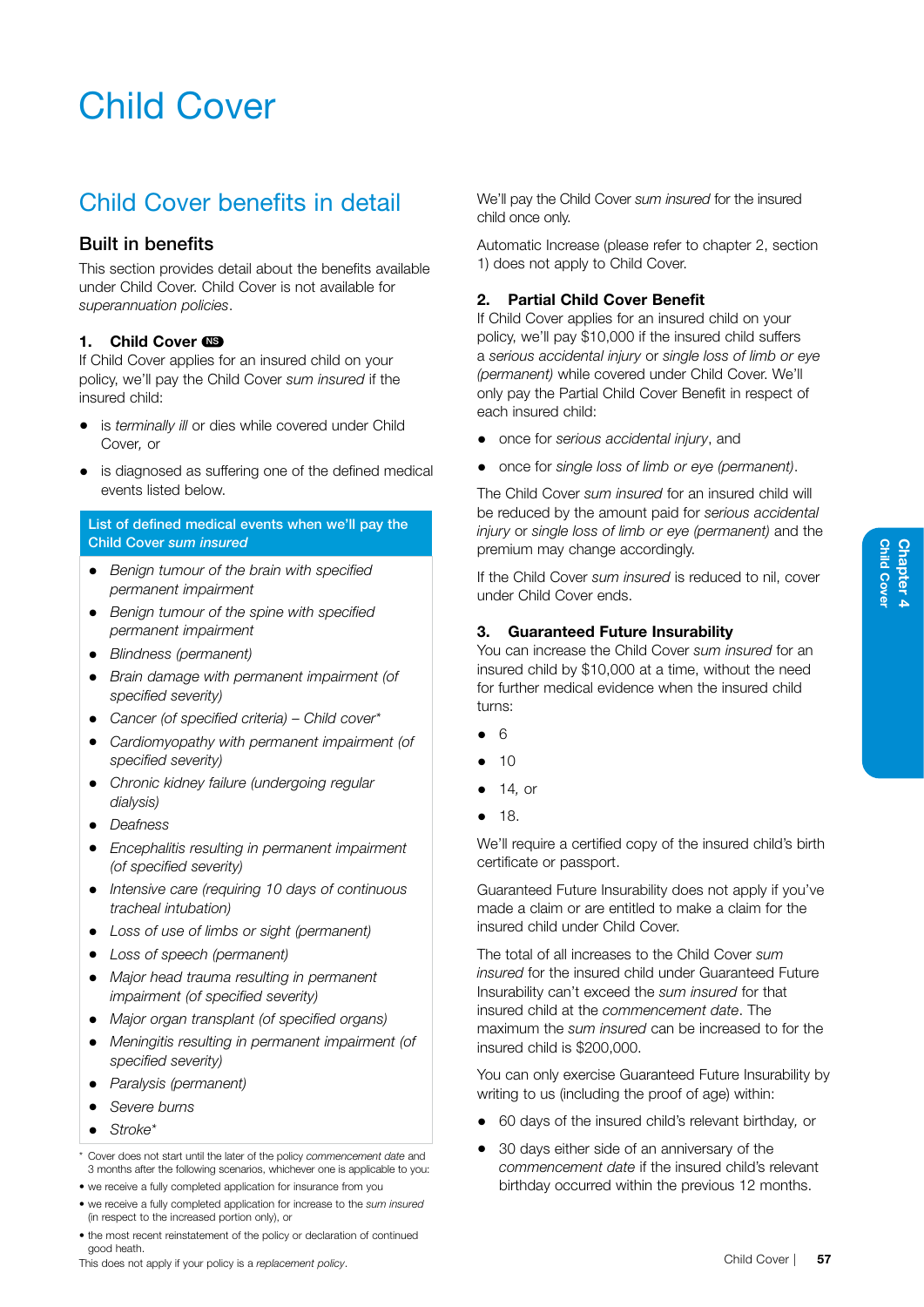The premiums will be increased to reflect the increase in *sum insured*. The increased *sum insured* applies from the date we confirm to you the new Child Cover *sum insured* in writing, as long as the additional premium has been paid.

#### <span id="page-63-0"></span>4. New Policy Option

From the insured child's 18th birthday and before the expiry of Child Cover (please refer to section 5), if no amount has become payable under section 1 or section 2 for the insured child, you can purchase a new policy with Life Cover and linked Trauma Cover, or a Trauma Stand Alone Cover from us with the child as the insured person without further medical evidence. The policy that you can buy will be the policy which, in our opinion, is most comparable to our Asteron Life Complete policy with Trauma Stand Alone Cover or Life Cover with linked Trauma Cover. Trauma Plus Cover isn't available under this option.

The *sum insured* for the new Cover will be the same Child Cover *sum insured* for the insured child as at the date when Child Cover ends. Premiums will be calculated using the rates applying at that time for the new policy, increased by any loading factors which applied under this cover for the insured child.

To exercise the New Policy Option, you must make a written application for this New Policy Option from the insured child's 18th birthday or within 30 days of the expiry of Child Cover. We must receive the completed application form and first premium within this period.

We'll send you a new schedule. Cover under the new policy will commence when we receive the first premium.

## 5. When Child Cover ends

Cover for each insured child under this option ends on the earliest of:

- the date we have paid the full Child Cover *sum insured* for that insured child
- the date we receive your written request to cancel Child Cover
- the *expiry date* for Child Cover for that insured child
- the date Child Cover is converted to a Trauma Stand Alone Cover or Life Cover with linked Trauma Cover
- the date the insured child dies*,* and
- the date the policy ends unless the Child Cover is transferred to another Asteron Life Complete policy.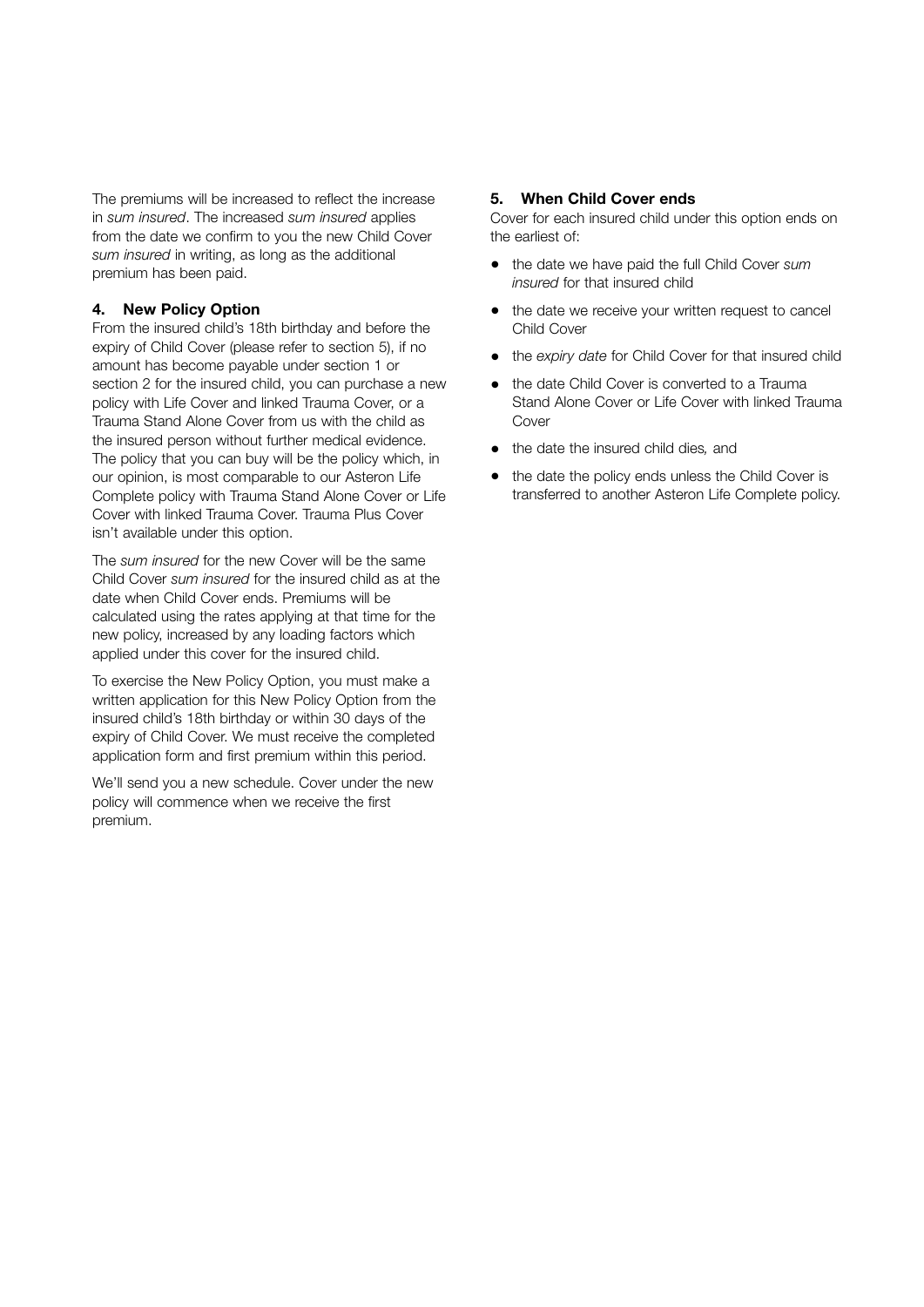# Chapter 5

About Asteron Life **Complete**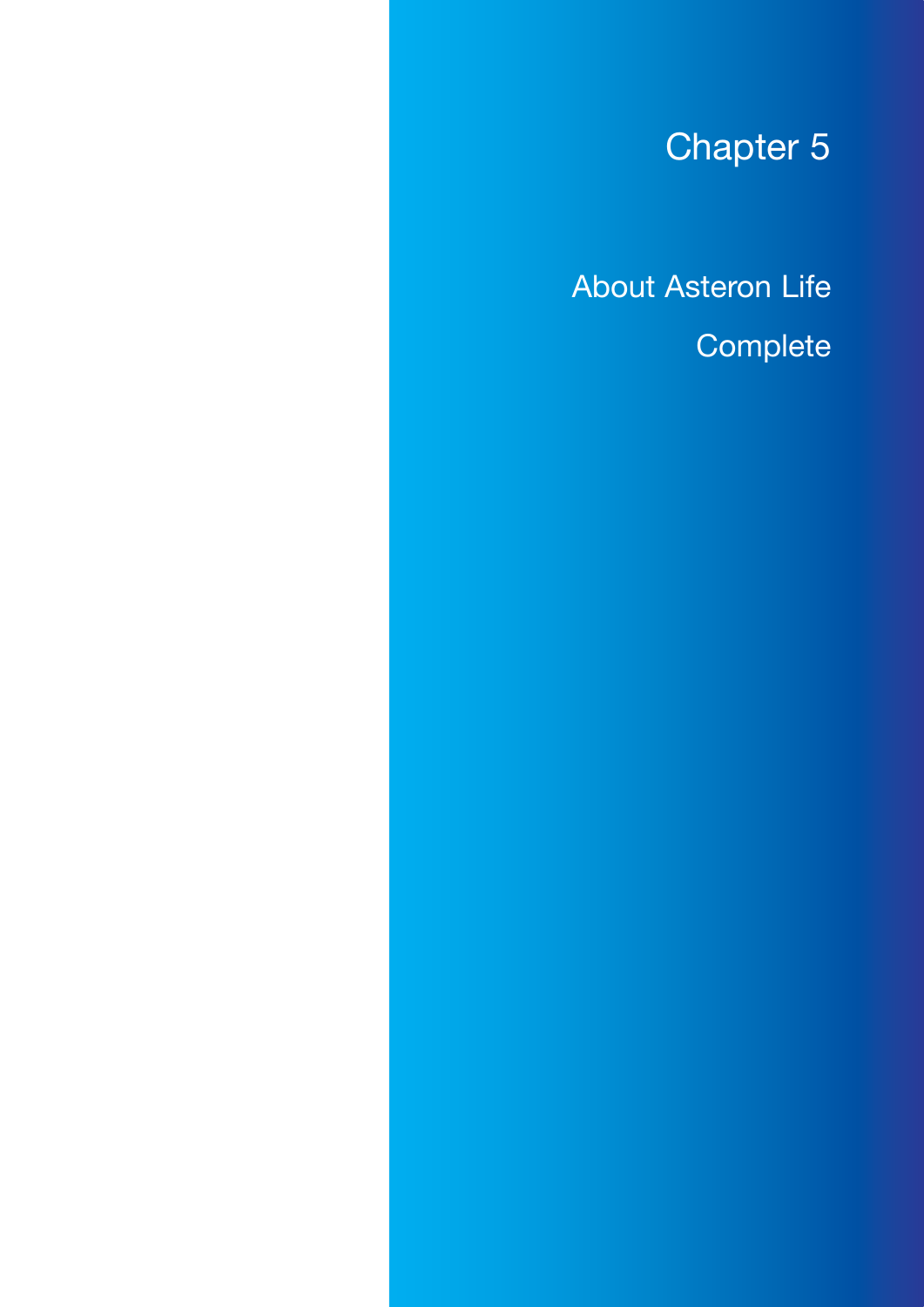# About Asteron Life Complete

## <span id="page-65-0"></span>1. Ownership and structure

Asteron Life Complete can be set up in a way that best suits your needs. You have a choice of ownership structures and linking options which gives you flexibility to design your cover to suit your needs.

## 1.1 Ownership options

The table below shows the ownership structures available for each cover.

| <b>Ownership</b>           |                                                            | <b>Cover</b>                |                                  |                               |                                                          |                                                    |
|----------------------------|------------------------------------------------------------|-----------------------------|----------------------------------|-------------------------------|----------------------------------------------------------|----------------------------------------------------|
|                            |                                                            | <b>Life</b><br><b>Cover</b> | <b>TPD</b><br>Cover <sup>^</sup> | <b>Trauma</b><br><b>Cover</b> | <b>Income</b><br><b>Protection</b><br>Cover <sup>^</sup> | <b>Business</b><br><b>Expenses</b><br><b>Cover</b> |
|                            | Self owned                                                 | $\checkmark$                | $\checkmark$                     | $\checkmark$                  | ✓                                                        | ✓                                                  |
|                            | Another individual                                         | $\checkmark$                | $\checkmark$                     | $\checkmark$                  | $\boldsymbol{\mathsf{x}}$                                | $\boldsymbol{\mathsf{x}}$                          |
|                            | Joint ownership                                            | $\checkmark$                | ✓                                | $\checkmark$                  | $\boldsymbol{\mathsf{x}}$                                | $\boldsymbol{\mathsf{x}}$                          |
|                            | Family trust (which the insured<br>controls)               | $\checkmark$                | ✓                                | $\checkmark$                  | ✓                                                        | ✓                                                  |
| Non-superannuation         | Family trust (which the insured<br>does not control)       | $\checkmark$                | $\checkmark$                     | $\checkmark$                  | $\boldsymbol{\mathsf{x}}$                                | $\boldsymbol{\mathsf{x}}$                          |
|                            | Company (which the insured<br>controls)                    | $\checkmark$                | ✓                                | $\checkmark$                  | ✓                                                        | ✓                                                  |
|                            | Company (which the insured does<br>not control)            | $\checkmark$                | ✓                                | $\checkmark$                  | $\boldsymbol{\mathsf{x}}$                                | $\boldsymbol{\mathsf{x}}$                          |
| Superannuation<br>policies | SPSL Limited (Trustee for the<br><b>SPSL Master Trust)</b> | $\checkmark$                | ✓                                | $\boldsymbol{\mathsf{x}}$     | ✓                                                        | $\boldsymbol{\mathsf{x}}$                          |
|                            | Trustee of a self-managed<br>superannuation fund           | ✓                           |                                  | $\boldsymbol{\mathsf{x}}$     |                                                          | ×                                                  |

^ If the Split Income Protection Option or Split TPD is selected, a non-superannuation policy will be issued, linked with your *superannuation policy*.

#### 1.2 Insurance purchased by a superannuation fund other than the SPSL Master Trust

The Asteron Life Complete product can be purchased by the trustee of a self managed superannuation fund or a small APRA fund.

The trustee of that fund is solely responsible for ensuring that they have received independent financial and taxation advice about their ability to purchase an Asteron Life Complete policy. All payments will be made to the trustee of the superannuation fund.

We strongly recommend that the trustee specifically requests advice in relation to the tax deductibility of premiums, the impact of the sole purpose test requirements of the Superannuation Industry (Supervision) Act 1993 (SIS) on the purchase of insurance products and information regarding the release of any insurance payments received by the trustee from the insurer.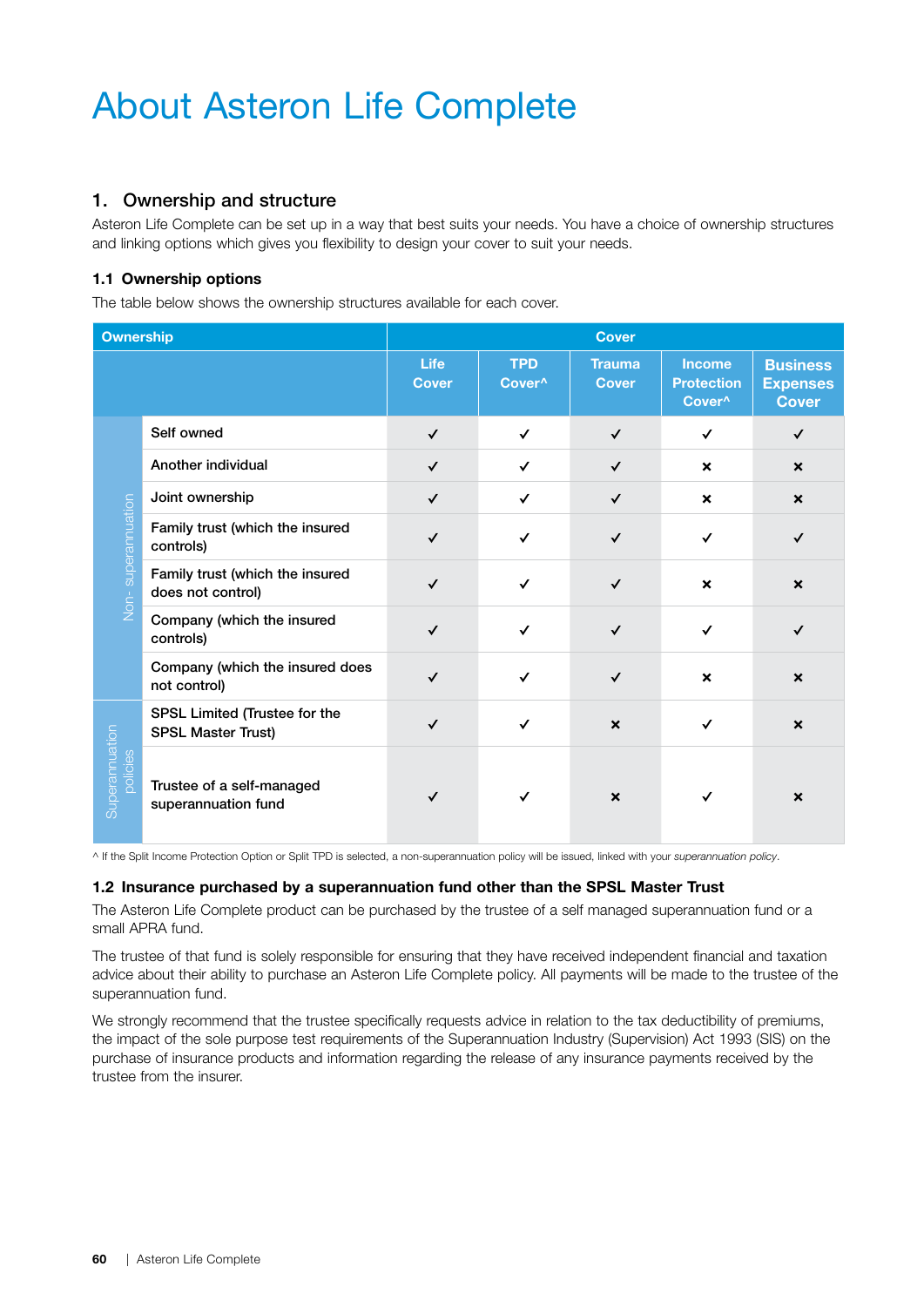#### 1.3 Linking options

TPD Cover and Trauma Cover can be linked to Life Cover under the same policy, or over 2 policies with the same life insured.

- If we make a payment on a linked cover, we'll reduce the *sum insured* on all other linked cover by the amount of the payment (excludes Child Cover).
- The *sum insured* for any linked TPD Cover or Trauma Cover cannot exceed the Life Cover *sum insured*. If the Life Cover *sum insured* is reduced, we'll also reduce the TPD Cover and Trauma Cover *sum insured* if required so that they're no greater than the Life Cover *sum insured*.
- If Life Cover is cancelled, we'll cancel any cover linked to that Life Cover.

## Flexible Policy Linking and Split TPD



## 1.4 Flexible Policy Linking

You can link covers over 2 policies if the life insured is the same person. For example, covers on a policy held under superannuation can be linked to a policy outside of superannuation.

TPD Cover and/or Trauma Cover linked to Life Cover through Flexible Policy Linking are referred to in the schedule as Flexible Linked TPD and Flexible Linked Trauma respectively.

## 1.5 Split TPD

This is available on Life Cover held inside superannuation.

On an Asteron Life Complete policy with Life Cover, if you add linked TPD Cover, Split TPD allows part of your TPD Cover to be held outside superannuation.

We'll issue you 2 policies under this option:

- The first policy is owned by the trustee of a superannuation fund. This is where the Life Cover and the part of your TPD Cover which meets the Superannuation Industry (Supervision) Act 1993 (Cth) (SIS) definition of permanent incapacity, defined as *Split TPD any occupation*, will be held.
- The second policy is owned by a non-superannuation entity like an individual, company or family trust. As this policy is outside superannuation, the *Split TPD own occupation* definition will apply to this part of your TPD Cover.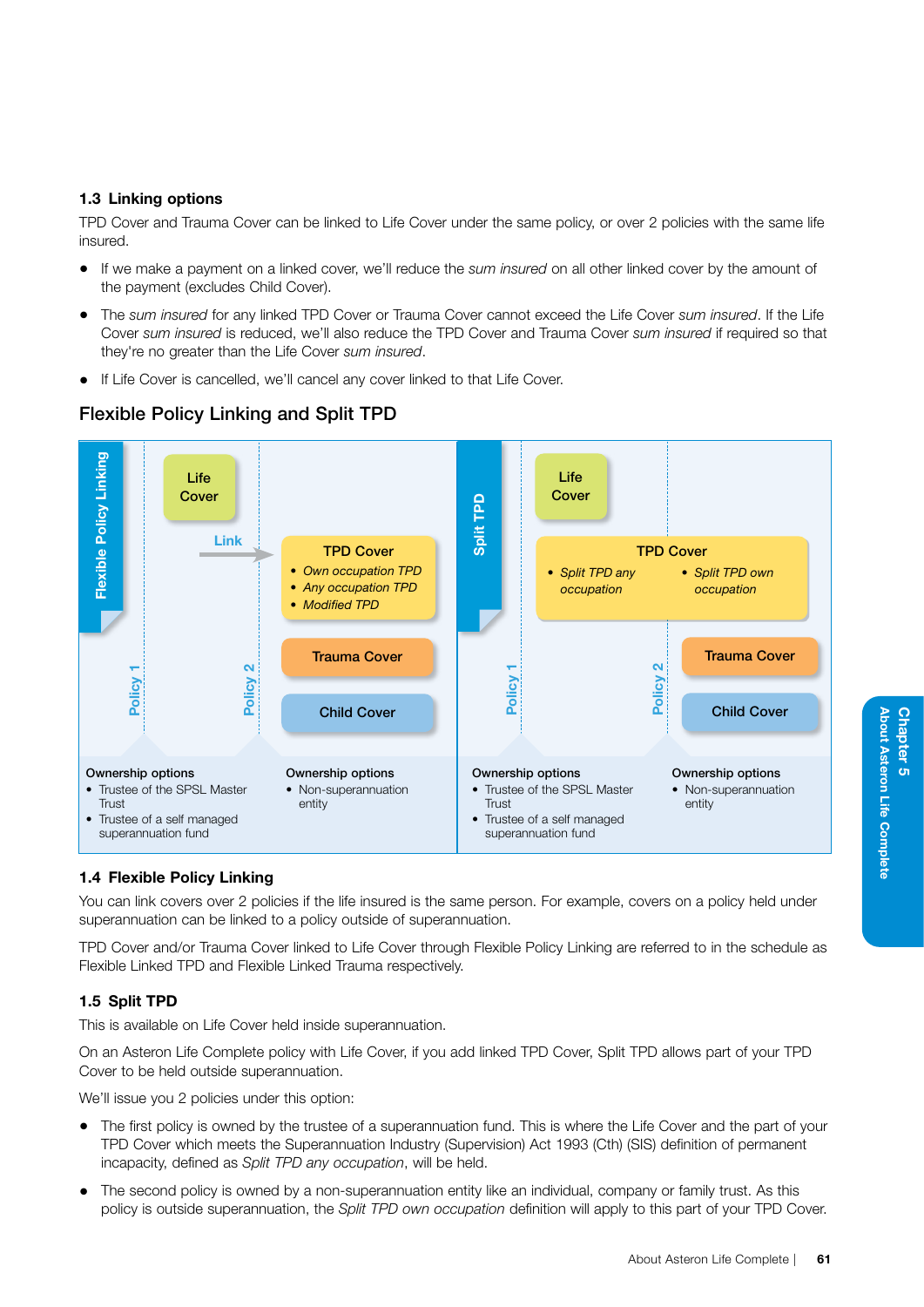## 1.5.1 Policy alterations

The TPD Cover *sum insured* on both policies must always be the same. A TPD Cover payment under one policy will reduce the TPD *sum insured* of the TPD Cover under the other linked policy as well as reducing the *sum insured* of any other linked covers under the 2 policies. That is, a TPD Cover will only be paid once under Split TPD or Flexible Policy Linking. Moreover, payment of the linked TPD Benefit will reduce the sum insured for any linked Trauma Cover as well as the Life Cover under the policy.

Any alteration to the TPD Cover on one policy must be applied to both policies. In the event the TPD Cover is cancelled on one of the policies, whether it is because you have requested the cancellation in writing, or due to nonpayment of premiums, the cover under the other policy will end immediately.

#### 1.5.2 Benefit at age 65

If Split TPD is selected, the TPD Cover will convert to the *modified TPD* definition at the anniversary of the policy *commencement date* when you're 65. This TPD Cover with the *modified TPD* definition will be held under the nonsuperannuation policy. The TPD Cover under the superannuation policy will end at the anniversary of the *commencement date* when you're 65.

#### 1.5.3 In the event of a claim

In the event of a claim for TPD Cover where Split TPD is selected, the claim will first be assessed under the *Split TPD any occupation* definition. If we determine a claim is payable, the benefit will be paid to the Trustee of the SPSL Master Trust or the trustee of the self-managed superannuation fund (as applicable). The release of the benefit from the superannuation fund to the member will then be decided by the trustee and be subject to the governing rules of the superannuation fund and superannuation and related taxation laws current at the time of payment.

If we determine that your disablement won't meet the *Split TPD any occupation* definition, we'll then assess the TPD claim under the *Split TPD own occupation* definition. If we determine a claim is payable, the benefit will be paid to the owner of the non-superannuation policy.

#### <span id="page-67-0"></span>1.6 Split Income Protection

You will be issued 2 policies under this option; a non-superannuation policy and a *superannuation policy*. These polices work together as one. The diagram below highlights key differences between the two policies.

#### 1.6.1 Policy alterations

The policies share one *Total Monthly Benefit*, one *waiting period* and one *benefit period*. If you change either of these features, the change will apply to both policies. If you increase or reduce the *monthly benefit* or *Total Monthly Benefit*, accept Automatic Increase, change the premium frequency or suspend premium payments under any option available, the change will apply to both policies.

#### 1.6.2 In the event of a claim

In the event that a claim is payable and the Split Income Protection Option applies to your cover, the total amount paid under the two policies will not be more than that payable under an equivalent individual non-superannuation policy.

We will assess whether you're eligible for a benefit through your non-superannuation policy and also your *superannuation policy*.

Benefits payable under your non-superannuation policy will be paid to the policy owner. If we determine a claim is payable under your *superannuation policy*, the benefit will be paid to the Trustee of the SPSL Master Trust or the trustee of the self-managed superannuation fund (as applicable). Benefits paid via this policy are subject to the governing rules of the superannuation fund and related taxation laws current at the time of payment.

There are some benefits that may be available through your non-superannuation policy that are paid during the *waiting period*, for example, the Specific Injury Benefit and the Crisis Benefit. During the period that these benefits are payable, you won't be paid a *monthly benefit* or *SuperSaver Monthly Benefit* (if applicable) through the *superannuation policy*.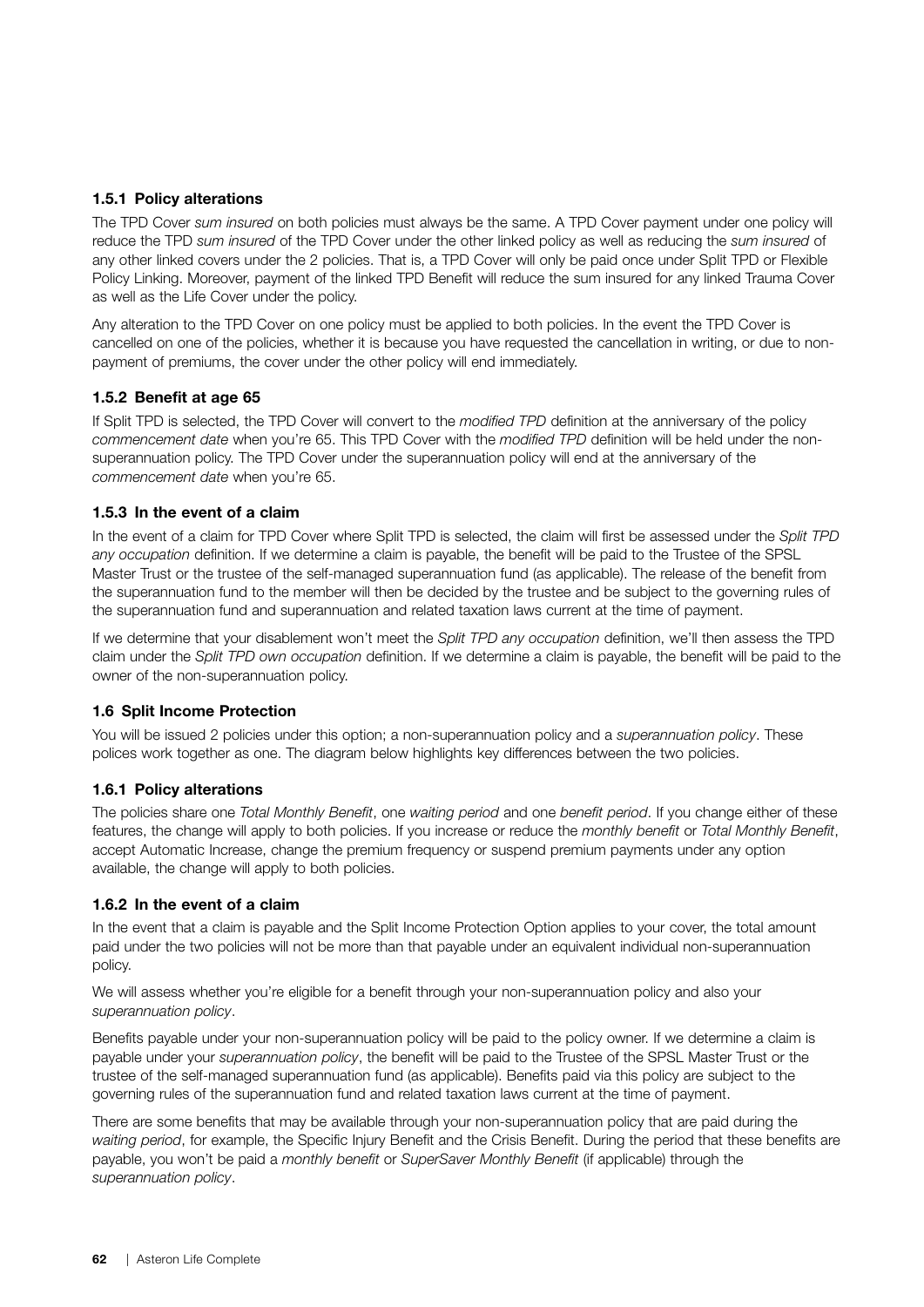#### Entitlement to a benefit

There may be circumstances where you do not have an entitlement to a benefit under the *superannuation policy*, but are eligible for a claim payment under the non-superannuation policy. In these circumstances, we will pay the benefit through the non-superannuation policy. This includes any relevant top up of the Total Disablement Benefit or Partial Disablement Benefit.

The Trustee will review all determinations that a member is not eligible for a benefit through the *superannuation policy*. While these decisions are being reviewed, any eligible benefits will continue to be paid through the nonsuperannuation policy.

If it is determined that you have an entitlement under the *superannuation policy*, any relevant benefit payments will then commence under this policy and the equivalent payments will cease under the non-superannuation policy.

The *benefit period* for payment of benefits under the *superannuation policy* will be reduced by any period for which we paid a benefit under the non-superannuation policy.

#### Superannuation policy **Superannuation policy** Non-superannuation Non-superannuation Benefits paid to the relevant trustee for Benefits paid to the non-superannuation release policy owner policy Income Protection Plus Agreed Value, Endorsed Agreed Value or Indemnity Income Protection Indemnity only Income Protection Agreed Value or Endorsed Agreed Value only Any Agreed Value or Endorsed Indemnity portions of the Totally Agreed Value amounts are paid via this Disabled Benefit, Partially Disabled policy (as applicable), as well as any Benefit and if applicable the SuperSaver benefits not payable through the Option are paid via this policy *superannuation policy* Only the **benefits available through** Additional benefits are owned under *superannuation policies* are owned this policy (as applicable) (e.g. Specific under this policy Injury Benefit and Crisis Benefit) Policy 2 Policy Can be cancelled without affecting the If cancelled, both policies will cease s*uperannuation policy* • 1 x Monthly Benefit • 1 x Waiting Period • 1 x Benefit Period • 1 x Policy Fee

#### 1.6.3 Key differences between Split Income Protection policies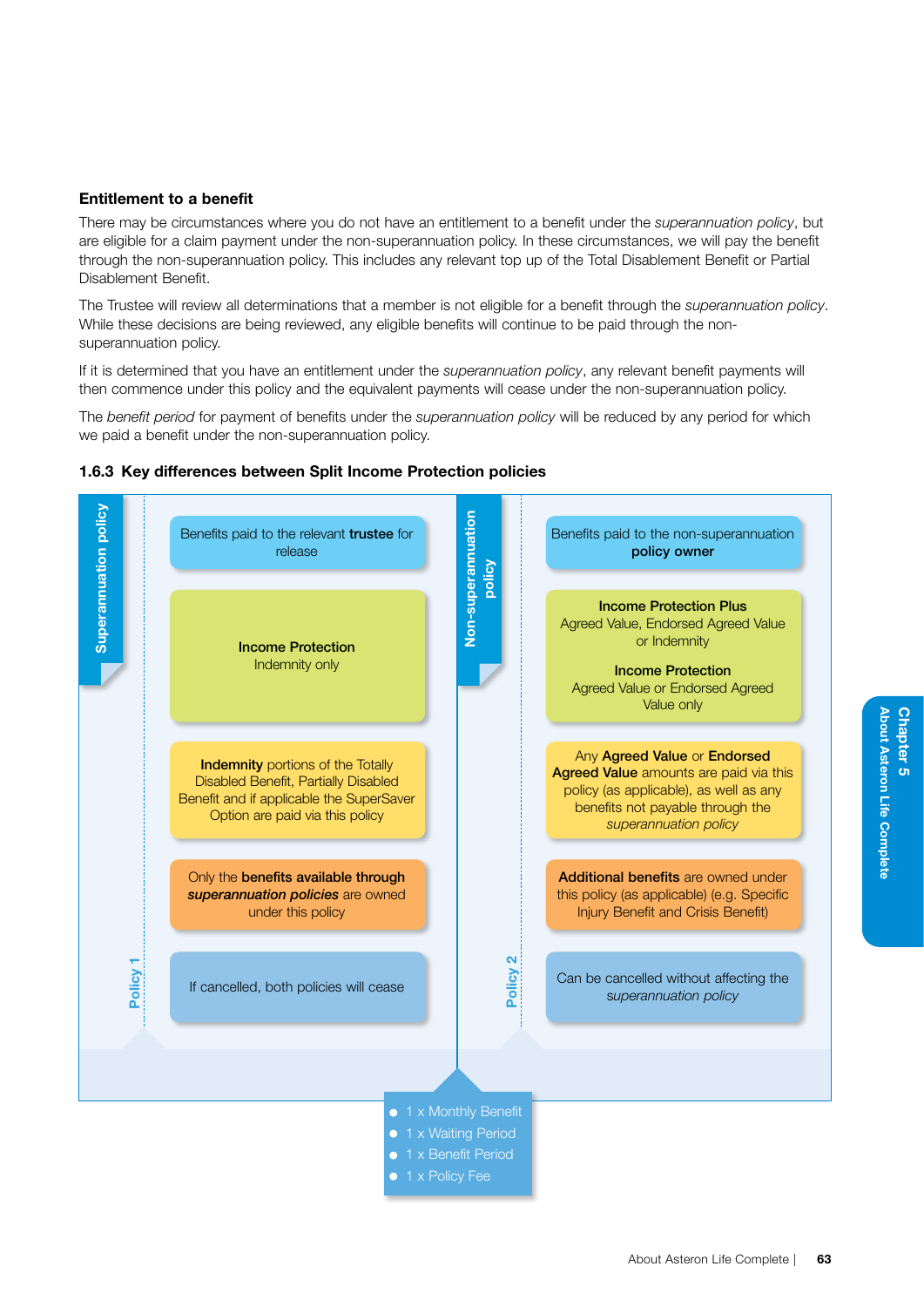## 2. Eligibility

## 2.1 What age can I apply for cover?

When choosing the type of cover you want, it's important to know each cover has entry age limits and expiry ages:

| <b>Cover</b>             | <b>Premium structure</b> | <b>Entry age next birthday</b> | <b>Expiry age next birthday</b><br>(on the policy anniversary) |
|--------------------------|--------------------------|--------------------------------|----------------------------------------------------------------|
| <b>Life Cover</b>        | Stepped                  | 18-75                          | 100                                                            |
|                          | Level                    | 18-60                          | 100                                                            |
| <b>Life Cover</b>        | Stepped                  | 18-65                          | 75                                                             |
| Super                    | Level                    | 18-60                          | 75                                                             |
| TPD Cover <sup>1</sup>   | Stepped                  | 18-62                          | 100                                                            |
|                          | Level                    | 18-60                          | 100                                                            |
| <b>Trauma Cover</b>      | Stepped                  | 18-65                          | 75                                                             |
|                          | Level                    | 18-60                          | 75                                                             |
| <b>Income Protection</b> | Stepped                  | 18-62                          | 65                                                             |
| Cover <sup>2</sup>       | Level                    | 18-60                          | 65                                                             |
| <b>Business Expenses</b> | Stepped                  | 18-60                          | 65                                                             |
| Cover                    | Level                    | 18-60                          | 65                                                             |
| <b>Child Cover</b>       | Level                    | $3 - 21$                       | $22^{3}$                                                       |

<sup>1</sup> If you choose Split TPD, the *expiry age* is 66 next birthday. If your TPD Cover is linked to Life Cover Super, the expiry age is 75 next birthday.

2 The following applies for all Income Protection Covers:

• For ages next birthday 61-62, cover is only available to occupation classes AA, AP, LP and MP only and a maximum *Total Monthly Benefit* of \$30,000 applies.

• If *benefit period* to age 70 is chosen, the *expiry age* is 70 next birthday.

<sup>3</sup> Can be converted to an individual policy from age 19 next birthday (explained under chapter 4, section 4 'New Policy Option' on page [58\)](#page-63-0).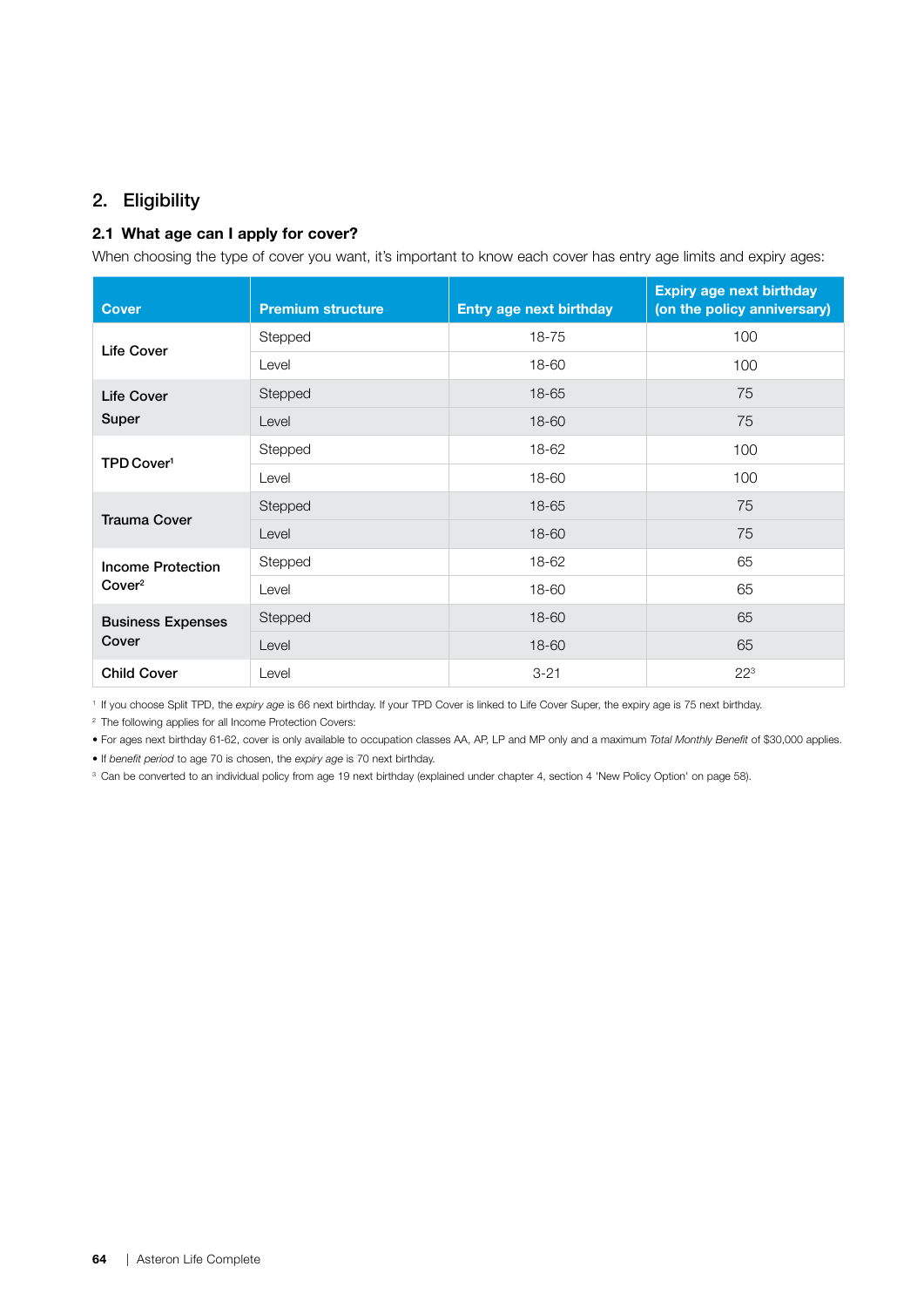## 2.2 How much cover can I apply for?

Each type of cover has a minimum and maximum level of cover you can choose at application:

| <b>Cover</b>                   |                      |                                                                                                                   |
|--------------------------------|----------------------|-------------------------------------------------------------------------------------------------------------------|
| Life Cover                     | Minimum              | Subject to minimum premiums                                                                                       |
|                                | Maximum              | No maximum                                                                                                        |
| <b>TPD Cover</b>               | Minimum              | Subject to minimum premiums                                                                                       |
|                                | Maximum <sup>4</sup> | \$5,000,0001                                                                                                      |
| <b>Trauma Cover</b>            | Minimum              | Subject to minimum premiums                                                                                       |
|                                | Maximum <sup>4</sup> | \$2,000,000                                                                                                       |
| <b>Child Cover</b>             | Minimum              | $$10,000^2$                                                                                                       |
|                                | Maximum <sup>5</sup> | \$200,000                                                                                                         |
|                                | Minimum              | Subject to minimum premiums                                                                                       |
| <b>Income Protection Cover</b> | Maximum <sup>4</sup> | \$60,000 <sup>3</sup> for occupation classes AA,<br>LP, MP, AP<br>\$40,000 <sup>3</sup> for all other occupations |
| <b>Business Expenses Cover</b> | Minimum              | Subject to minimum premiums                                                                                       |
|                                | Maximum <sup>4</sup> | \$60,000                                                                                                          |

<sup>1</sup> The maximum limit of \$5,000,000 is available to occupations classes AA, AP, MP, LP, A1 and A2 only. A maximum limit of \$3,000,000 is available for occupation classes B, C and S.

<sup>2</sup> Includes \$10,000 premium-free cover.

<sup>3</sup> For cover over \$30,000, a 2 year *benefit period* applies.

<sup>4</sup> The maximum level of cover includes insurance of a similar type offered under any other insurance policy issued by any insurer.

<sup>5</sup> The maximum includes cover across all policies with us.

## 3. How to apply

To apply for the Asteron Life Complete policy, after you have received a quotation from us or your adviser, you must complete the relevant application form provided by us or your adviser, and return it to us.

You can make an application for the Asteron Life Complete product described in this PDS if you are or were previously insured under an *original policy*:

- that is being replaced with a new Asteron Life Complete policy; or
- under which you are repurchasing cover as a new Asteron Life Complete policy.

This includes where you:

- exercise a buy back, or reinstatement option under your *original policy*; or
- exercise a continuation or conversion option; or
- make a change to the policy owner which requires the *original policy* to be cancelled and a new policy to be issued in its place.

## 4. Cooling off period

## 4.1 Contacting us during the cooling off period

After we have accepted your application and issued the schedule, there is a period of time in which you may cancel the policy and obtain a refund of the premium and other charges you have paid (other than any Government taxes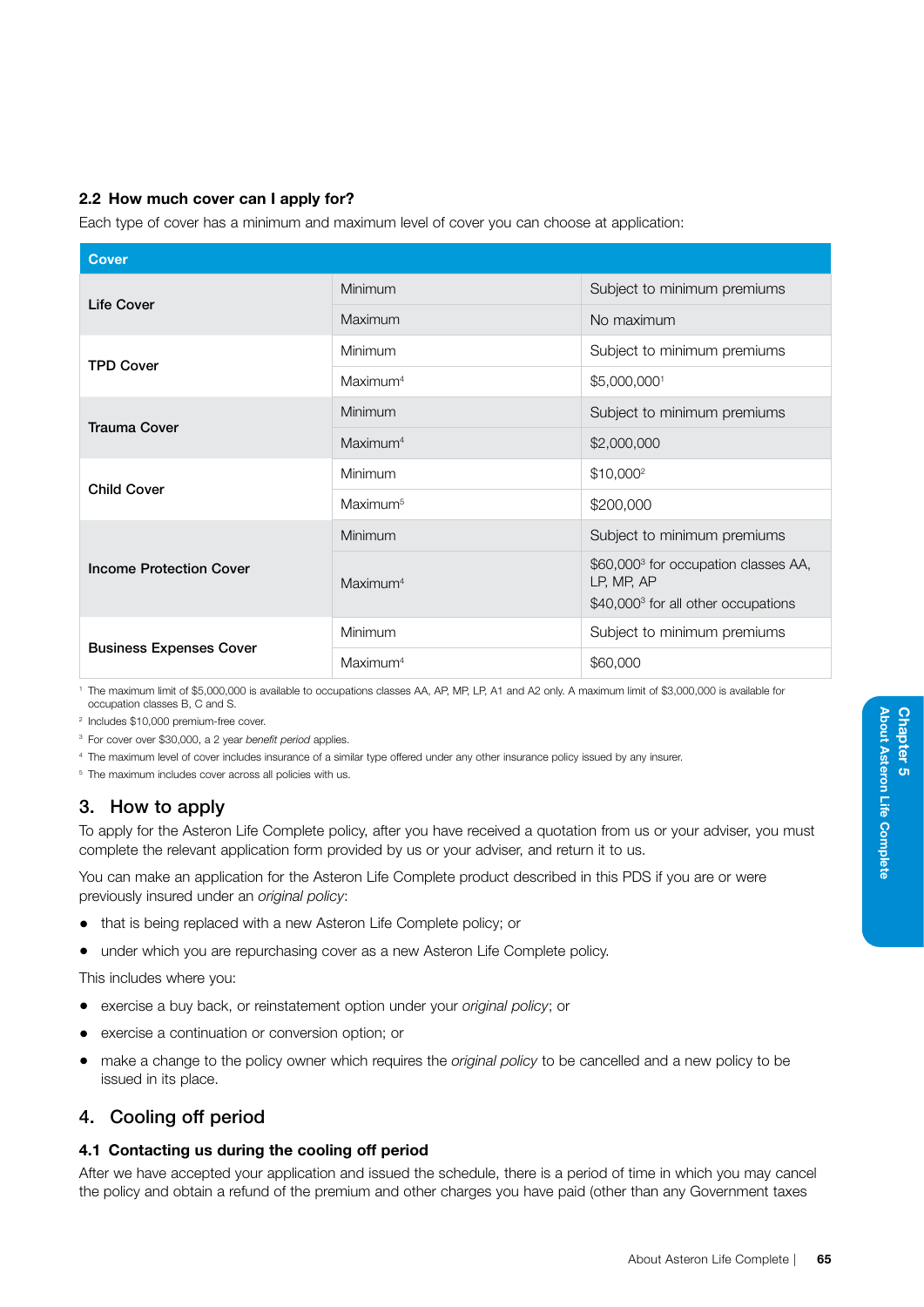and charges for which we're unable to obtain a refund). This is known as the 'cooling off' period.

Your 'cooling off' rights work in the following way:

- The 'cooling off' period is 30 days and commences from the date we issue the schedule.
- Your 'cooling off' rights won't apply if there has been any claim during the 'cooling off' period.

If you decide to cancel the policy in the 'cooling off' period, you must send a signed written request to cancel the policy to us at TAL Life, GPO Box 68, Sydney, NSW 2001.

#### 4.2 Contacting the Trustee during the cooling off period

If the Trustee, SPSL Limited, has purchased an Asteron Life Complete policy on your behalf, you have 30 days from the date we confirm your membership of the Fund to cancel your membership and request that the Trustee cancel the Asteron Life Complete policy. This is known as the 'cooling off' period.

Any amount in the Fund that is subject to preservation will be repaid by way of transfer to another complying superannuation fund. You must make a nomination in writing of a complying superannuation fund no later than one month after notifying the Trustee of your decision to cancel the membership. The right is exercised on receipt by the Trustee of your nomination.

Your 'cooling off' rights work in the following way:

- The 'cooling off' period is 30 days and commences from the date we issue the schedule to the Trustee.
- Your 'cooling off' rights won't apply if there has been a claim under the policy.

If you decide to cancel the policy or membership of the Fund in the 'cooling off' period, you must send a signed written request to us to cancel the policy to us at TAL Life, GPO Box 68, Sydney, NSW 2001.

## 5. Your duty when applying for an Asteron Life Complete policy

When you apply for an Asteron Life Complete policy, you have a duty concerning the information you provide to us.

Before you are issued with an Asteron Life Complete policy, you will have a duty to take reasonable care not to make a misrepresentation to us before the policy is entered into.

If you are issued with an Asteron Life Complete Policy and you subsequently wish to extend or reinstate your Policy, or vary it (other than automatic variations or variations which reduce a sum insured or remove or reduce cover, benefits or features), you will have a duty to take reasonable care not to make a misrepresentation to us before the extension, reinstatement or variation is entered into.

More information about the duty to take reasonable care not to make a misrepresentation is set out on the following page.

Where an underwriting assessment was conducted in respect of an *original policy*, unless we tell you otherwise, we will also rely on the representations and disclosures made, and your compliance with the duty that applied at the time that *original policy* was issued (including varied, extended or reinstated), in deciding whether to issue an Asteron Life Complete Policy. The duty that applied will depend on the date that the *original policy* was entered into. More information about these duties is set out below.

We will only issue an Asteron Life Complete Policy if you complied with the duty that applied at the time the *original policy* was issued (including varied, extended, or reinstated), and the *original policy* would have been provided on the terms that it was. If you did not comply with the applicable duty, and the *original policy* would not have been issued at all or on the same terms, we may be able to avoid or vary the amount of cover or terms of your Asteron Life Complete Policy.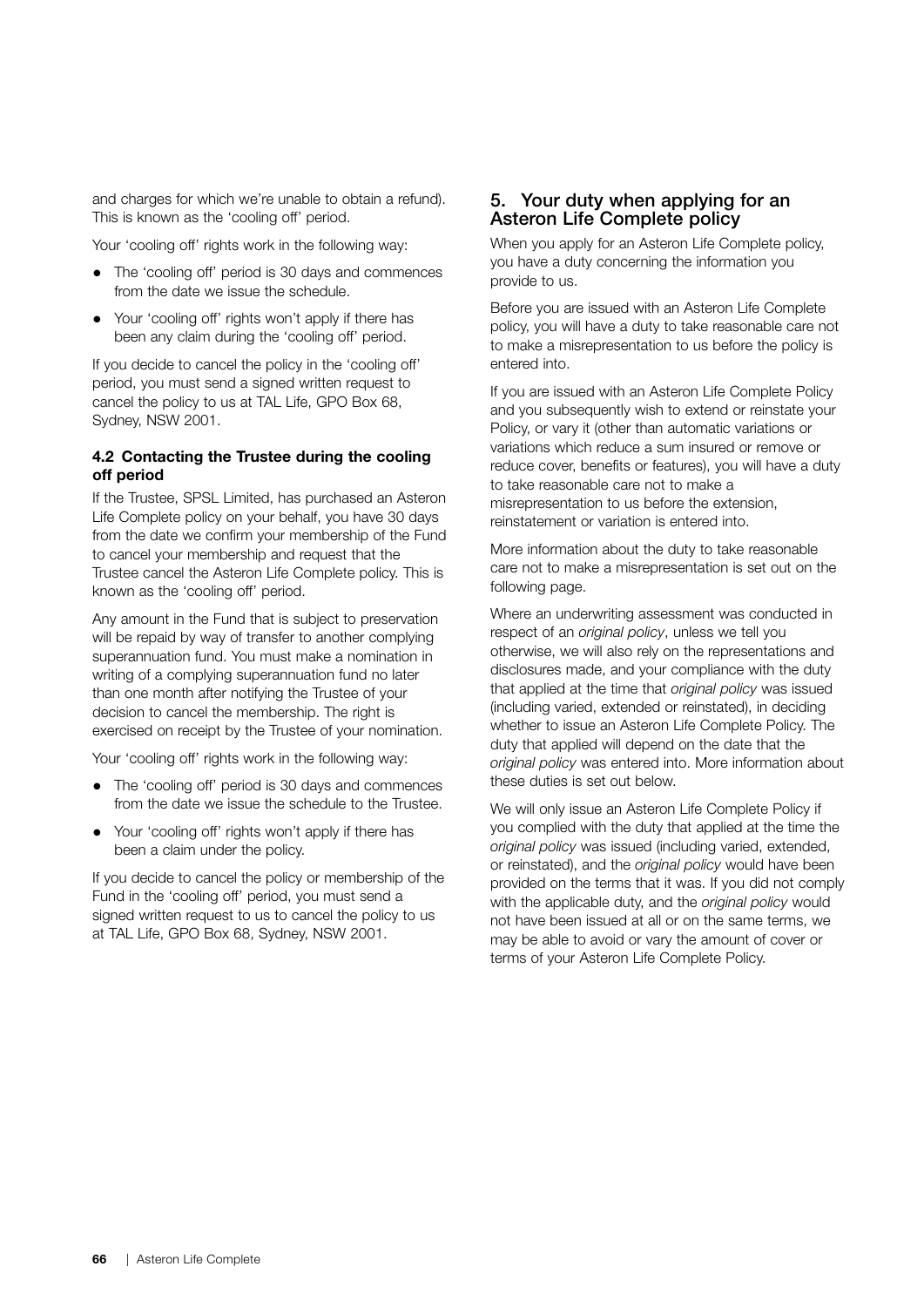| The duty of disclosure                                                                                                                                                                         | The duty to take reasonable care not to make a<br>misrepresentation                                                                                                                                                                                                                        |
|------------------------------------------------------------------------------------------------------------------------------------------------------------------------------------------------|--------------------------------------------------------------------------------------------------------------------------------------------------------------------------------------------------------------------------------------------------------------------------------------------|
| Policies to which the duty of disclosure applies<br>The duty of disclosure applied when entering into,<br>extending, varying, or reinstating a policy issued by us prior<br>to 1 October 2021. | Policies to which the duty to take reasonable care not<br>to make a misrepresentation applies<br>The duty to take reasonable care not to make a<br>misrepresentation applies when entering into, extending,<br>varying or reinstating a policy issued by us on or after<br>1 October 2021. |
|                                                                                                                                                                                                | If your application is for a new policy and your application is<br>accepted, the policy will be a consumer insurance contract.                                                                                                                                                             |

#### Policies to which both duties apply

If a policy issued by us was originally entered into before 1 October 2021, and is varied on or after that date by agreement between you and us to increase the sum insured in respect of one or more of the life insureds or provide one or more additional kinds of insurance covers (other than automatic variations), then to the extent of the variation:

- the policy will be treated as though it were entered into on or after 1 October 2021;
- the policy will be treated as a consumer insurance contract; and
- the duty to take reasonable care not to make a misrepresentation will apply to the policy.

However, the duty of disclosure will continue to apply to those parts of the policy that were entered into prior to 1 October 2021.

| An explanation of the duty of disclosure                     | An explanation of the duty to take reasonable care not<br>to make a misrepresentation                                |  |
|--------------------------------------------------------------|----------------------------------------------------------------------------------------------------------------------|--|
| Before you enter into a life insurance contract, you have a  |                                                                                                                      |  |
| duty to tell us anything that you know, or could reasonably  | When applying for insurance, there is a legal duty to take                                                           |  |
| be expected to know, that may affect our decision to         | reasonable care not to make a misrepresentation to the                                                               |  |
| insure you and on what terms.                                | insurer.                                                                                                             |  |
| For the purposes of the Duty of Disclosure, 'you' includes   | A misrepresentation is a false answer, an answer that is                                                             |  |
| both the policy owner and the life insured. You have this    | only partially true, or an answer which does not fairly reflect                                                      |  |
| duty until the contract is entered into.                     | the truth.                                                                                                           |  |
| You have the same duty before you extend, vary or            | This duty also applies when extending or making changes                                                              |  |
| reinstate the contract.                                      | to existing insurance, and reinstating insurance.                                                                    |  |
| You do not need to tell us anything that:                    | If the duty is not met                                                                                               |  |
| • reduces the risk we insure you for; or                     | If the duty is not met, this can have serious impacts on your                                                        |  |
| • is common knowledge; or                                    | insurance. Your cover could be avoided (treated as if it never                                                       |  |
| we know or should know as an insurer; or                     | existed), or its terms may be changed. This may also result<br>in a claim being declined or a benefit being reduced. |  |
| • we waive your duty to tell us about.                       | Please note that there may be circumstances where we                                                                 |  |
| If the insurance is for the life of another person and that  | later investigate whether the information given to us was                                                            |  |
| person does not tell us everything he or she should have,    | true. For example, we may do this when a claim is made.                                                              |  |
| this may be treated as a failure by you to tell us something |                                                                                                                      |  |
| that you must tell us.                                       |                                                                                                                      |  |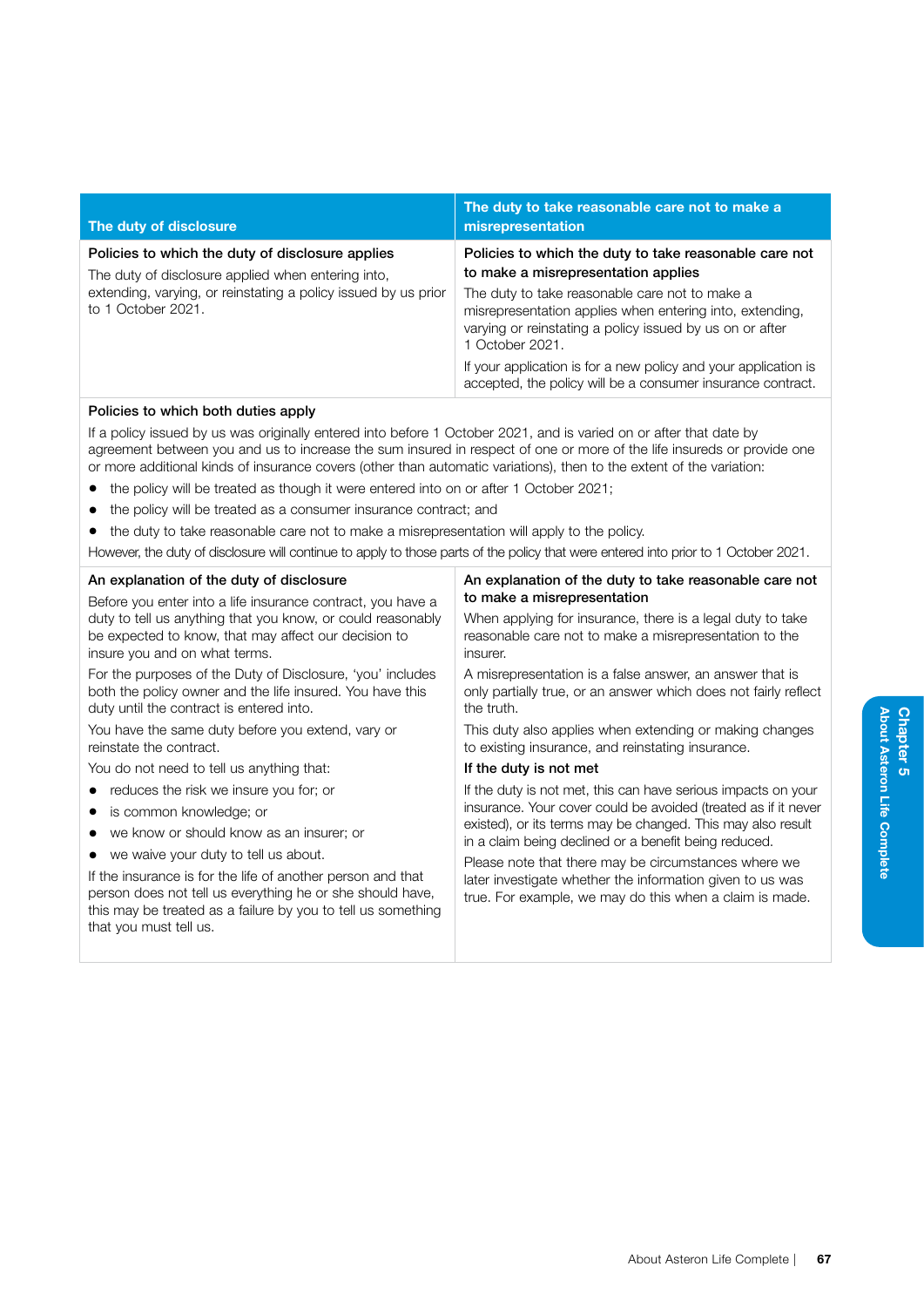| The duty of disclosure                                                                                                                                                                                                                                                                                                                                                                                                                                                                                                                                                                                                                                                                                                                                                                                                                                                                                                                                                                                                                                                                                                                                                                                                                                                                                                                                                                                                           | The duty to take reasonable care not to make a<br>misrepresentation                                                                                                                                                                                                                                                                                                                                                                                                                                                                                                                                                                                                                                                                                                                                                                                                                                                                                                                                                                                                                                                                                                                                 |
|----------------------------------------------------------------------------------------------------------------------------------------------------------------------------------------------------------------------------------------------------------------------------------------------------------------------------------------------------------------------------------------------------------------------------------------------------------------------------------------------------------------------------------------------------------------------------------------------------------------------------------------------------------------------------------------------------------------------------------------------------------------------------------------------------------------------------------------------------------------------------------------------------------------------------------------------------------------------------------------------------------------------------------------------------------------------------------------------------------------------------------------------------------------------------------------------------------------------------------------------------------------------------------------------------------------------------------------------------------------------------------------------------------------------------------|-----------------------------------------------------------------------------------------------------------------------------------------------------------------------------------------------------------------------------------------------------------------------------------------------------------------------------------------------------------------------------------------------------------------------------------------------------------------------------------------------------------------------------------------------------------------------------------------------------------------------------------------------------------------------------------------------------------------------------------------------------------------------------------------------------------------------------------------------------------------------------------------------------------------------------------------------------------------------------------------------------------------------------------------------------------------------------------------------------------------------------------------------------------------------------------------------------|
| If you did not tell us something<br>In exercising the following rights, we may consider whether<br>different types of cover can constitute separate contracts<br>of life insurance. If they do, we may apply the following<br>rights separately to each type of cover.<br>If you do not tell us anything you are required to, and we<br>would not have insured you on the same terms if you had<br>told us, we may avoid the contract within 3 years of<br>entering into it.<br>If we choose not to avoid the contract, we may, at any time,<br>reduce the amount you have been insured for. This would be<br>worked out using a formula that takes into account the<br>premium that would have been payable if you had told us<br>everything you should have. However, if the contract has a<br>surrender value, or provides cover on death, we may only<br>exercise this right within 3 years of entering into the contract.<br>If we choose not to avoid the contract or reduce the amount<br>you have been insured for, we may, at any time vary the<br>contract in a way that places us in the same position we<br>would have been in if you had told us everything you should<br>have. However, this right does not apply if the contract has<br>a surrender value or provides cover on death.<br>If your failure to tell us is fraudulent, we may refuse to pay<br>a claim and treat the contract as if it never existed. | What can we do if the duty is not met?<br>If you do not take reasonable care not to make a<br>misrepresentation, there are different remedies that may be<br>available to us. These are set out in the <i>Insurance Contracts</i><br>Act 1984 (Cth). These are intended to put us in the position<br>we would have been in if the duty had been met.<br>For example, we may:<br>avoid the cover (treat it as if it never existed);<br>vary the amount of the cover; or<br>vary the terms of the cover.<br>Whether we can exercise one of these remedies depends<br>on a number of factors, including:<br>whether reasonable care was taken not to make a<br>misrepresentation. This depends on all of the relevant<br>circumstances;<br>what we would have done if the duty had been met -<br>$\bullet$<br>for example, whether we would have offered cover, and<br>if so, on what terms;<br>whether the misrepresentation was fraudulent; and<br>$\bullet$<br>in some cases, how long it has been since the cover<br>started.<br>Before we exercise any of these remedies, we will explain<br>our reasons, how to respond and provide further<br>information, and what you can do if you disagree. |
| 6. When does my cover start?                                                                                                                                                                                                                                                                                                                                                                                                                                                                                                                                                                                                                                                                                                                                                                                                                                                                                                                                                                                                                                                                                                                                                                                                                                                                                                                                                                                                     | beneficiary is under the age of 18, a trust deed may be<br>$\alpha$ and the contract of the contract of the contract of the contract of the contract of the contract of the contract of the contract of the contract of the contract of the contract of the contract of the contract of the                                                                                                                                                                                                                                                                                                                                                                                                                                                                                                                                                                                                                                                                                                                                                                                                                                                                                                         |

If we accept your application, your cover starts when you've paid the first premium<sup>1</sup>, and we have sent you a schedule confirming your cover.

You can change or cancel your cover within your 30 day cooling off period. For more information about this please refer to section 4.

<sup>1</sup> For approved Superannuation Platforms or Investment Platforms or super funds only, if you're using a rollover transaction to fund your initial premium, we'll provide you with Limited Acceptance for a maximum of 30 days (explained in section 14.5 'Limited Acceptance') of your policy.

# 7. Who will receive the benefits of my cover?

We'll pay all benefits to the policy owner unless we specify otherwise in this PDS.

If you die, we'll pay any benefits to your personal legal representative or a person we're authorised to pay under the relevant law. If you have Life Cover, TPD Stand Alone Cover or Trauma Stand Alone Cover and the policy is self-owned, you can nominate beneficiaries to receive any death benefits payable rather than having them paid to your estate. We'll pay any benefit payable as a consequence of your death in accordance with that nomination. Where a nominated

beneficiary is under the age of 18, a trust deed may be required so the benefit can be held for them in trust.

For Life Cover and Income Protection Cover through a superannuation arrangement, we'll pay any benefits to the trustee or in accordance with the trustee's direction. The benefits will form part of your superannuation entitlements and can only be released in accordance with the relevant law. Please refer to chapter 6, section 8 'Release conditions' for more information on release conditions.

# 8. Policy expiry

Your policy will end on the earliest of:

- the date we receive your written request to cancel the policy\*
- the date of cancellation of the policy for non payment of the premium (please refer to section 10.6 'What happens if the premium isn't paid?')\*
- the date of reduction of the *sum insured* for all Life Cover, TPD Cover and Trauma Cover to nil\*
- the date of reduction of the *monthly benefit* to nil, and
- the date of your death.
- \* For Life Cover, if you're entitled to the Loyalty Funeral Benefit after having already met the eligibility criteria (refer to chapter 2, section 9 'Loyalty Funeral Benefit'), you will still be entitled to the Loyalty Funeral Benefit after the events above. All other benefits no longer apply.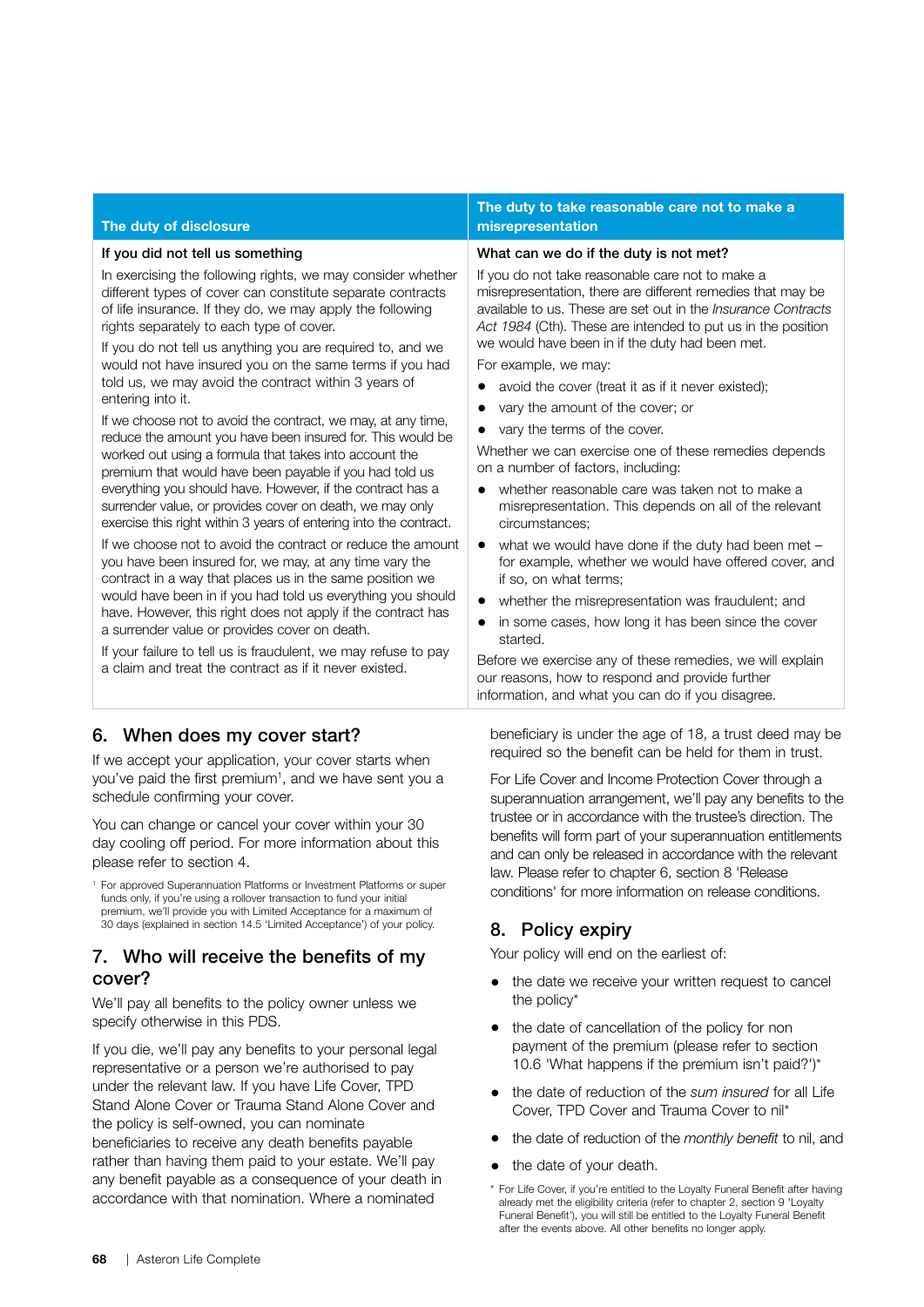# 9. Times when we won't pay

Just as it's important to understand all of the benefits you receive under your policy, it's also important you understand the events that are not covered—the times when we won't pay a benefit to you.

Sometimes, we may also need to offer you insurance on varied terms because of factors unique to you, for example, your health conditions or your occupation. If this is the case, we'll tell you at the time you apply for insurance.

Where a policy is issued as a result of you entering into a transaction such as change of ownership, buy back, trauma reinstatement, continuation option or the cancellation and replacement of an existing policy, any additional exclusions, restrictions, special terms or conditions or medical, occupational or pastimes loadings, that applied to the *original policy* will also apply to the new policy, unless we tell you otherwise.

In the tables below we have listed the events that are not covered under your policy. If you have any questions relating to these events, make sure you talk to your financial adviser or call our customer service team on 1800 221 727.

#### Life Cover Benefit and death benefits under TPD Cover, Trauma Cover and Child Cover

We won't pay a benefit on death if death is caused directly or indirectly by an intentional self-inflicted act within 13 months of:

- the *commencement date* of cover
- an increase to the Life Cover, TPD Cover, Trauma Cover or Child Cover *sum insured* (in respect of the increased portion only)*,* or
- the most recent reinstatement of the cover\*.

This exclusion does not apply to you or an insured child if the death cover under a cover replaces death cover under another cover on that person's life that has been continuously in place longer than 13 months.

\*This exclusion does not apply to the Loyalty Funeral Benefit if you've already met the eligibility criteria for it. Please refer to chapter 2, section 9 'Loyalty Funeral Benefit' for more details.

## TPD Cover

The TPD Benefit won't be paid if TPD is caused directly or indirectly by an intentional self-inflicted act.

#### Income Protection Covers and Business Expenses Cover

A benefit won't be paid, if the event giving rise to the claim is caused directly or indirectly by:

- *a war or an act of war*, whether or not war has been declared (this exclusion does not apply to the Death Benefit)
- an intentional self-inflicted act
- your voluntary participation in any *criminal activity*
- pregnancy unless you're continuously *totally disabled* for longer than 90 days. Even if you're continuously *totally disabled* for longer than 90 days, benefits won't commence prior to the date your pregnancy finishes, or
- miscarriage or childbirth unless you're continuously *totally disabled* for longer than 90 days. We won't apply this 90 days period if your schedule states that a longer *waiting period* applies to your Income Protection Covers or Business Expenses Cover.

We won't pay for any period while you're incarcerated.

Where your Income Protection cover is provided under a *superannuation policy*, we won't pay a benefit if the event giving rise to the claim occurs during a period you are *unemployed*.

#### Needlestick and Medical Hazards Benefit under Income Protection Cover and Income Protection Plus Cover

We won't pay a benefit, if *Hepatitis B or C – occupationally acquired* or *HIV – occupationally acquired* was caused directly or indirectly by an intentional self-inflicted act.

Cover for the Needlestick and Medical Hazards Benefit won't apply to:

- *Hepatitis B or C occupationally acquired* where a cure for Hepatitis B or C has become available prior to the accident or malicious act giving rise to the claim*,* or
- *Medically acquired HIV (contracted from a medical procedure or operation)*, where a cure for HIV or Acquired Immune Deficiency Syndrome (AIDS) has become available prior to the accident or malicious act giving rise to the claim.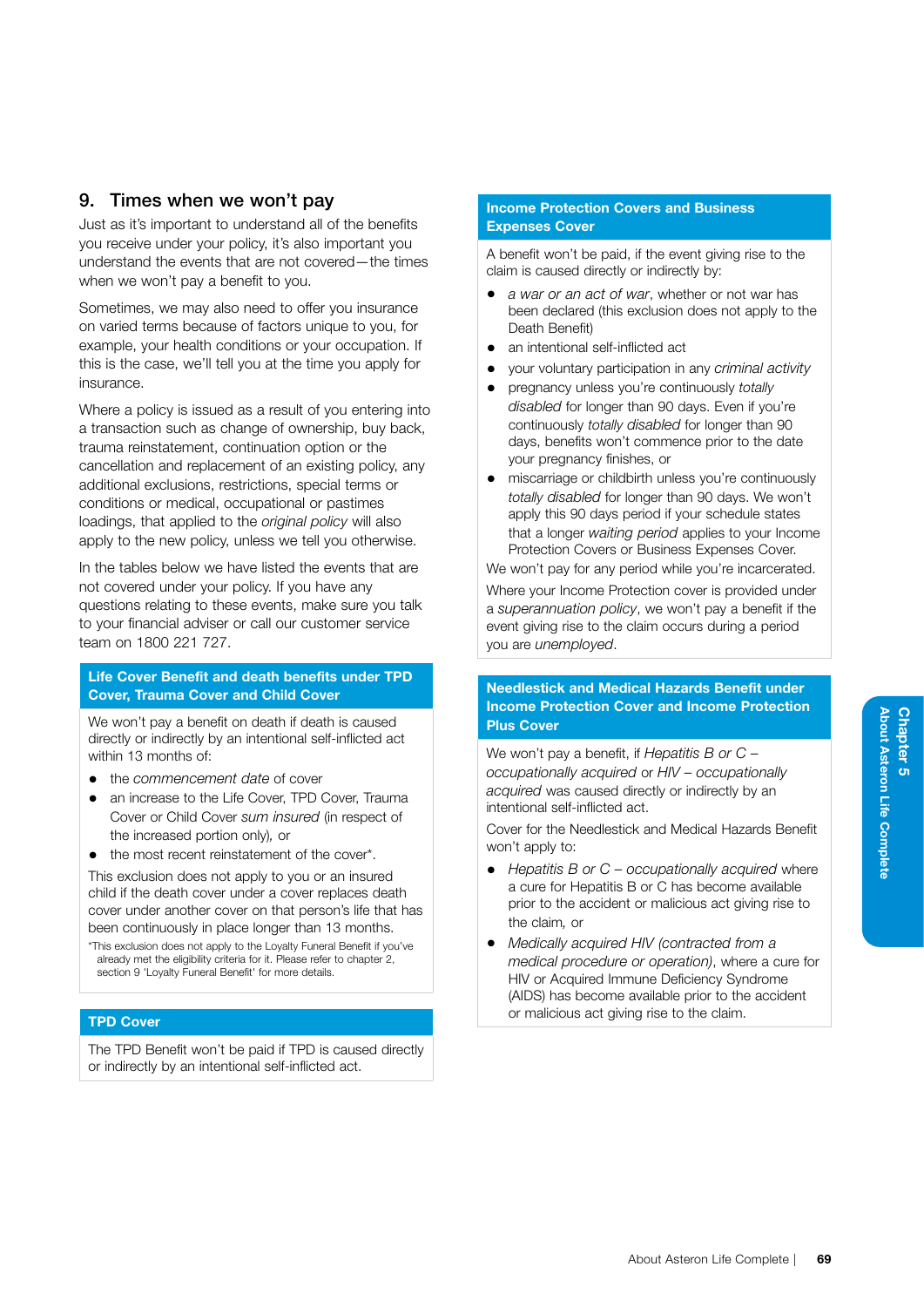## Trauma Benefit, Partial Trauma Benefit, Crisis Benefit, Specific Injury Benefit and Child Cover

We will not pay a benefit if prior to the date cover for the claimed medical event started:

- symptoms relating to the claimed medical event existed that would cause a reasonable person to seek diagnosis, care or treatment from a *registered doctor*, or
- medical advice or treatment in relation to the claimed medical event was recommended or received from a *registered doctor*.

## Trauma Cover and the Crisis Benefit under Income Protection Covers and Business Expenses Cover

We won't pay a benefit if the event (excluding death) giving rise to the claim was caused directly or indirectly by an intentional self-inflicted act.

Cover for the Trauma Benefit, the Crisis Benefit under Income Protection Covers and Business Expenses Cover won't apply to:

- *Medically acquired HIV (contracted from a medical procedure or operation)*, where a cure for HIV or Acquired Immune Deficiency Syndrome (AIDS) has become available prior to the medical procedure giving rise to the claim, or
- *HIV occupationally acquired*, where a cure for HIV or Acquired Immune Deficiency Syndrome (AIDS) has become available prior to the accident or malicious act giving rise to the claim.
- *Hepatitis B or C occupationally acquired* where a cure for Hepatitis B or C has become available prior to the accident or malicious act giving rise to the claim.

#### Child Cover

We won't pay a benefit if the event giving rise to the claim (including death) was caused directly or indirectly by:

- a congenital condition*,* or
- the intentional act of the policy owner or person who will otherwise be entitled to the benefit payable.

# 10. Premiums and payment

The total amount you'll pay under an Asteron Life Complete policy will change each year in line with changes in the policy fee (increased in accordance with the *indexation factor*) and government taxes or charges not included in the premium rates.

Your premium pays for your insurance cover, government fees and charges (if any) and administration costs.

The premium payable depends on a number of factors including level of cover, age, sex, smoking status, occupation, health and lifestyle.

#### 10.1 Premium structure options – level, stepped or mixed

You can choose to structure your premiums and the way you pay it, depending on your needs.

#### Level premium

Level premiums are calculated based on your age at the start of the cover under this policy document, unless we tell you otherwise. On Life Cover (including any linked TPD Cover or Trauma Cover), you can select either level to age 65 or level to age 70. On all other covers, level premiums are to age 65.

Level premiums will remain the same until age 65 or 70 (as applicable) unless:

- you change the payment frequency
- the amount you're insured for changes
- we change the standard level premium rates in accordance with section 10.3
- premium discounts no longer apply in accordance with section 10.3*,* or
- you request other policy alterations which are agreed to by us.

If there's an increase in the amount you're insured for, we'll increase the policy premium and notify you.

The increase in policy premium will be based on:

- our standard level premium rates for Asteron Life Complete applying at the time of recalculation
- our premium discounts in accordance with section  $10.3$
- your sex, occupation, smoking status and any agreed premium loading factors at the *commencement date*
- the increase in the amount you're insured for*,* and
- your age on your next birthday on or after the increase.

If cover has not ceased, level to age 65 or level to age 70 premiums will revert to Stepped premium rates on the Policy anniversary date immediately preceding your 66th or 71st birthday (as applicable).

If there are any increases to your cover during the life of your policy, including any voluntary increases that you apply for and automatic increases under Automatic Increase, the premiums for the increased cover will be calculated based on your age at the time cover for the increased amount starts.

#### Stepped premium

Stepped premiums are recalculated (and will usually increase) on every policy anniversary based on:

• our standard stepped premium rates for Asteron Life Complete applying at the time of recalculation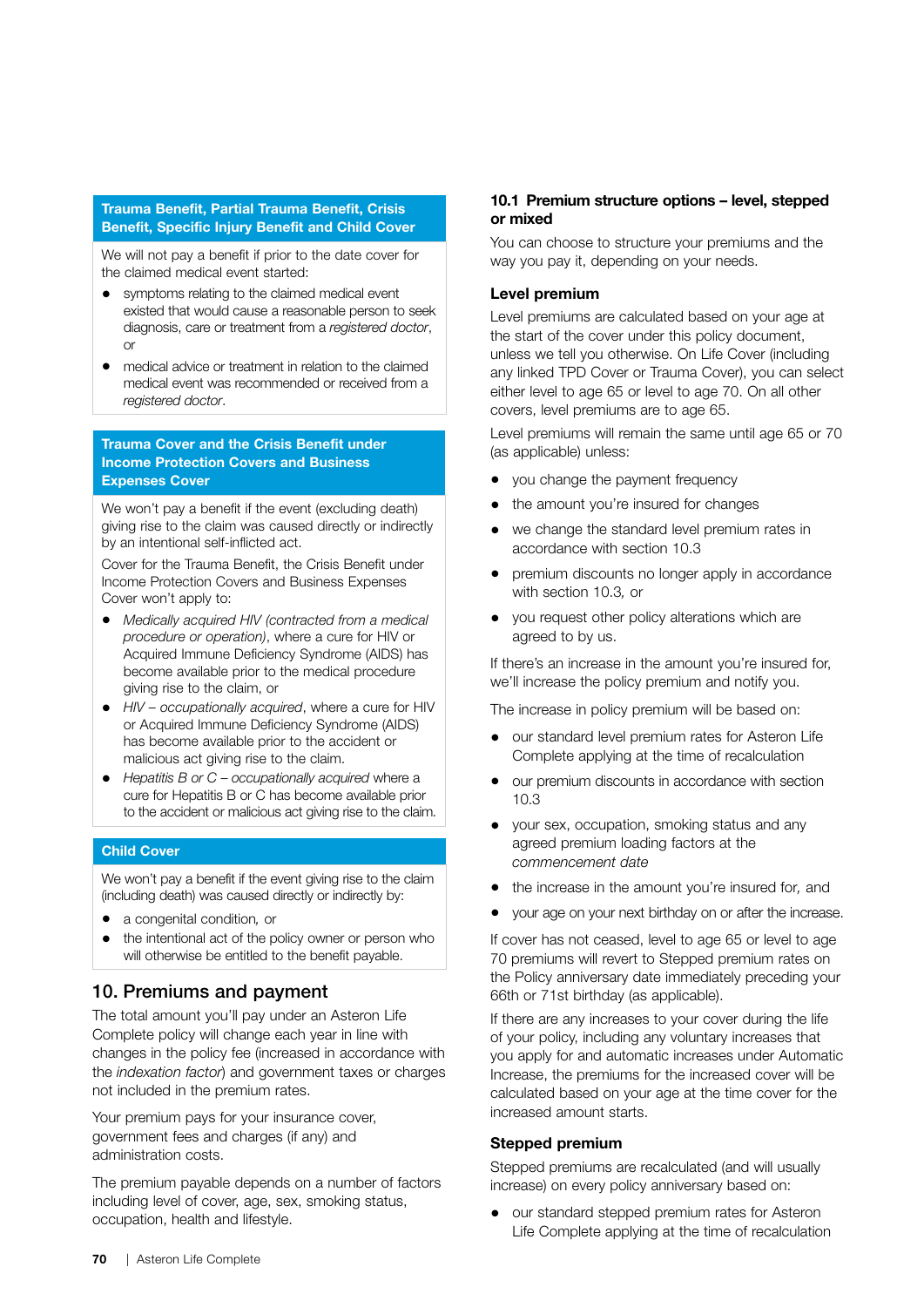- our premium discounts in accordance with section 10.3
- your sex, occupation, smoking status and any agreed premium loading factors at the *commencement date*
- the amount you're insured for*,* and
- your age on your next birthday on or after the recalculation.

#### Mixed premium

Mixed premium is a mixture of stepped premium and level to age 65 premium, or stepped premium and level to age 70 premium on the same policy.

At claim time, if you receive a benefit payment, and your sum insured is reduced by the amount of the payment, we will reduce the stepped portion of your mixed premium first unless you request otherwise.

## Can I change my premium structure?

Switches from level to stepped premiums can be made at any time unless otherwise specified.

If you switch from stepped to level premiums the level premiums will be subject to the rates applicable to your age at the time the replacement policy commences.

#### Your premium illustration

The amount payable when the cover starts will be set out in a premium illustration that we can provide.

If the first premium is paid with the application, we'll deposit the money in a trust account while we're assessing the application. We retain the interest we earn on this account.

#### 10.2 How to pay your premiums

You can pay premiums via different methods and frequencies. Please see the table below.

| <b>Premium</b><br>frequency                    | Yearly | Half-<br>yearly <sup>1</sup> | Quarterly <sup>1</sup> | Monthly <sup>1</sup> |
|------------------------------------------------|--------|------------------------------|------------------------|----------------------|
| Money<br>order or<br>cheque                    | ✓      | ✓                            | ✓                      | ×                    |
| Direct debit                                   | ✓      | ✓                            | ✓                      | ✓                    |
| Credit card                                    | ✓      | ✓                            | ✓                      | Via direct<br>debit  |
| <b>BPAY</b><br>For renewal<br>premiums<br>only | ✓      | ✓                            | ✓                      | ×                    |



- Premiums may increase if the payment frequency is half-yearly, quarterly or monthly.
- <sup>2</sup> Available for Life Cover Super, linked TPD Super and Income Protection Cover Super via approved providers only. Payment frequencies are only available if approved by the provider. Please speak to your financial adviser for full details.

You may change your method of payment or payment frequencies as listed above if premium payments are up to date, by providing a request to us.

You must pay premiums in advance on or before the due date. The due date is:

- the same date in the month the premium is payable as the *commencement date,* or
- if the *commencement date* is the 29th, 30th, or 31st and there is no such date in the month the premium is payable, the due date is the last day of that month.

If we have been asked to debit premium payments from a financial institution account or credit card, we'll do this on a business day. As this may not always be the due date, you should maintain sufficient credit on the business day after the due date.

#### 10.3 When premiums may change

In addition to variations due to a stepped premium basis, premiums may vary if:

- we're requested to change the benefits or options under the policy
- we're requested to change the level of cover for any of the benefits or options under the policy
- we're requested to change the premium payment frequency on the policy
- premium discounts no longer apply (e.g. you no longer hold multiple policies with us), or
- we review and change the premium rates.

#### Changes to premium discounts

If a discount applies to your policy because:

- you have multiple covers*,* and/or
- of the total *sum insured* or *monthly benefit* amount*,*

and any of the covers which entitled you to the discount are subsequently cancelled, reduced, withdrawn or end, then the discount may cease to apply from that date and the premium on any remaining policies will be changed accordingly.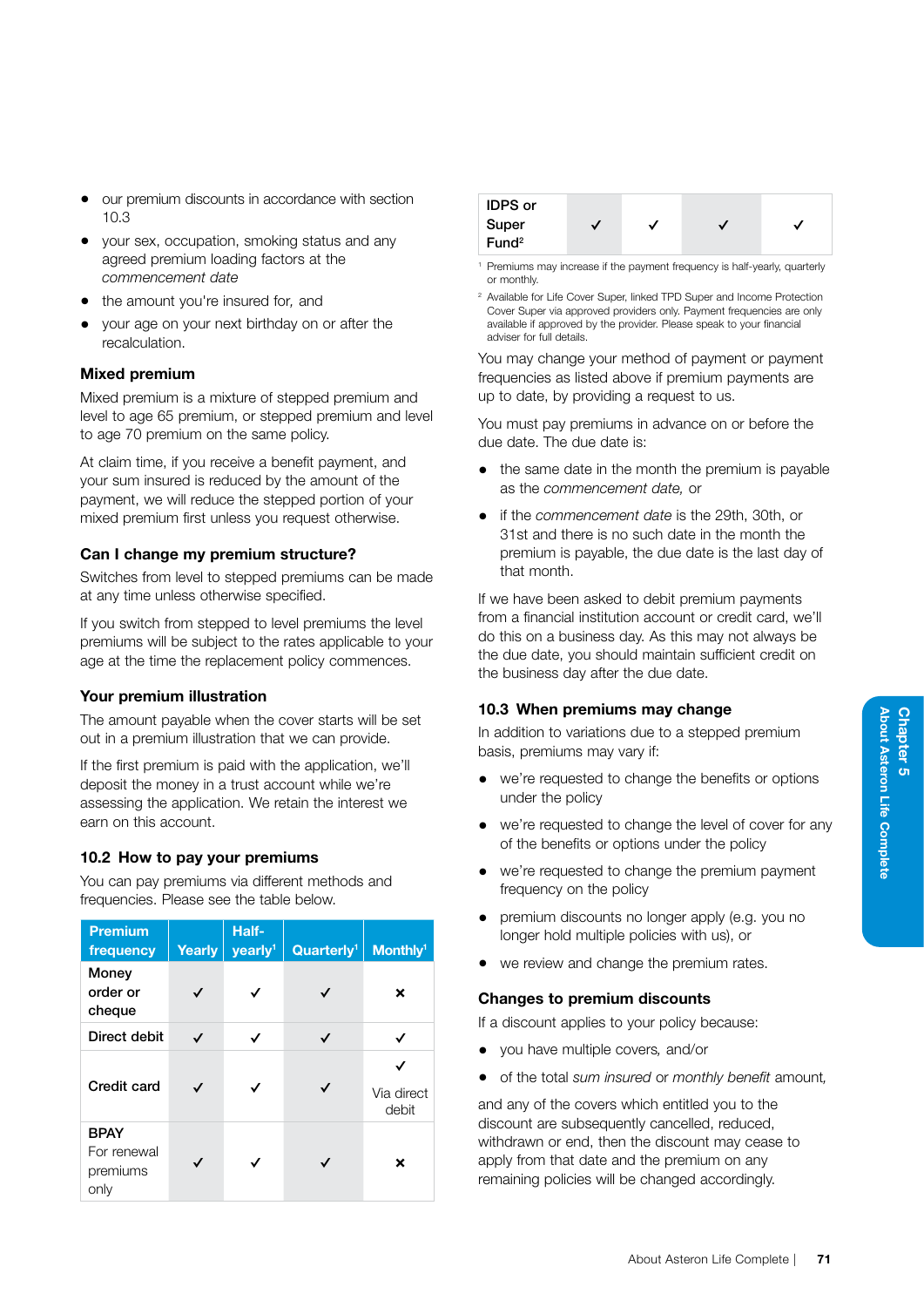#### 10.4 We may review the premium rates

We may review any of our standard premium rates, for any of our policies, at any time and as a result premiums may increase or decrease. We guarantee any change in the premium rates will not apply before the first anniversary of your policy *commencement date*. Any changes to the standard premium rates will apply to all policies in that group, an individual policy cannot be singled out for an increase. Any additional loadings which we agreed upon with you will continue to apply.

We will act reasonably when making decisions to change our premium rates or policy fees and will only make changes to the extent that it is reasonably necessary to protect our legitimate business interests.

If your premiums increase, you will always have the option to reduce the premium by reducing your cover, subject to any minimum premiums or sum insured applicable to your policy.

You will also always have the right to cancel your cover, at any time and for any reason, including a premium increase.

#### 10.5 Are there any minimum premiums?

The minimum premiums for each life insured is as follows:

| Minimum premiums (including the policy fee* and<br>stamp duty if applicable) |       |  |
|------------------------------------------------------------------------------|-------|--|
| Yearly                                                                       | \$250 |  |
| Half-yearly                                                                  | \$125 |  |
| Quarterly                                                                    | \$65  |  |
| Monthly                                                                      |       |  |

\* If the policy fee is waived, the minimum premiums will still apply.

#### 10.6 What happens if the premium isn't paid?

We may cancel your policy if the premium is not paid.

If a payment is missed, we'll send a notice to you (if you're the policy owner or a member of the Fund) at the address last advised to us specifying the date on which all cover will cease if the full amount outstanding to that date is not paid. If payment is not made by that date we'll cancel the policy and provide written notice of cancellation.

We may (but are not obliged to) offer reinstatement of your cancelled policy in limited circumstances. This is subject to our approval and your payment of outstanding premiums. Any reinstatement offered by us may be subject to other terms and conditions, and we will inform you of any such terms at the time this option is offered.

If your application for reinstatement is accepted, any exclusion and qualifying periods must be served again from the date of reinstatement, pursuant to the terms of the PDS.

If reinstatement is not available or your application for reinstatement is declined and you wish to have insurance cover again, you will need to apply for a new policy.

Where level premiums apply to this policy, we base any change in the policy premium under this section on your age next birthday when this policy was issued. However, if you have increased the *sum insured* or *Total Monthly Benefit*, we base the policy premium for the increase on your age next birthday when the change was made. Any premium loading factors agreed upon will still apply.

Any change to our standard rates will apply to you from the policy anniversary after the rate change.

#### 10.7 Policy fee information

A policy fee will be charged to contribute towards the costs of fixed expenses incurred by us to assess and administer the policy. The policy fee is payable in addition to the premium. Depending on the payment frequency you choose, a policy fee will be payable as follows:

The policy fee stated in this PDS has been set at 1st April 2022 and will be increased each year in line with the *indexation factor*. This is notice of the indexation increases for the purposes of the Corporations Act.

The policy fee applying when cover under this policy commences will be stated in the schedule.

We recognise that expenses may overlap when more than one policy is being applied for at the same time, on the same insured person. In these circumstances we may waive the policy fee on one or more policies.

## 10.8 Healthy Plus Option and Healthy Life **Option**

A discount may be applied to the premium for your Life Cover Benefit if the Healthy Plus Option applies. A discount may be applied to the premium of your Life Cover and / or TPD Cover if the Healthy Life Option applies.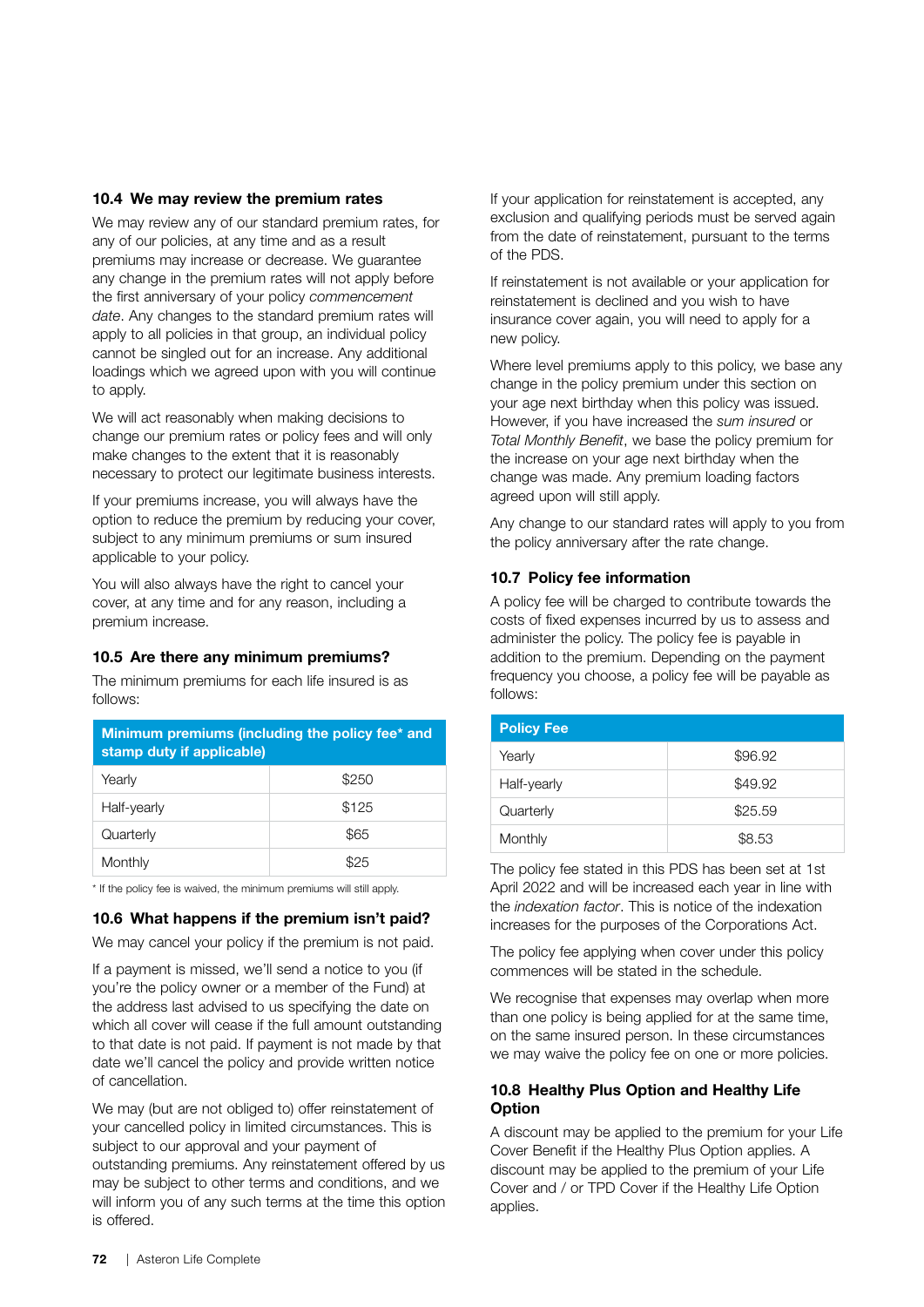About Asteron Life Complete

Chapter 5<br>About Asteron Life Complete

Chapter 5

More information regarding these options is available in chapter 2, section 21 'Healthy Plus Option and Healthy Life Option'. You can't apply for the Healthy Plus Option in conjunction with the Healthy Life Option on the same cover type.

# 10.9 Government taxes and charges

We'll pass onto the policy owner any government taxes and charges (such as stamp duty) which we incur in relation to this policy and which are not included in the premium rates.

# Stamp duty information

Stamp duty is a government fee that may be charged in addition to the premium. The stamp duty payable is based on the state where you reside. The rate of stamp duty varies from state to state. You may also be required to pay any new or increased government taxes and charges. These taxes and charges are outside of our control.

# Goods and Services Tax (GST)

Currently GST is not charged on life insurance premiums.

# 10.10 What we pay your financial adviser

Your financial adviser may be paid a commission by us for your policy. This commission is allowed for in the premium payable by you. In addition to this commission, we may make payments to Australian Financial Services Licensees based on commercial arrangements.

You may negotiate a fee-for-service with your adviser and we can facilitate the collection and payment of this fee on your behalf.

Your financial adviser will provide details of the benefits he or she will receive if we issue you a policy in the Financial Services Guide and, if applicable, the Statement of Advice that he or she will give to you.

# 11. Taxation

The following information on taxation is based on the tax laws and rulings at the issue date of this PDS, the continuance of these laws and our interpretation of them.

These are general statements only, which highlight the possible tax implications associated with:

- the payment of premiums, and
- the receipt of benefits.

Individual circumstances may be quite different*,* therefore we strongly recommend that you consult a taxation adviser in regards to your own personal position.

Information about the tax treatment of premium contributions and benefits paid from the SPSL Master Trust is explained in chapter 6, section 9 'Tax'.

The tax treatment of premiums and benefits for insurance held outside super are explained below.

| <b>Benefit type</b>                                  | <b>Tax treatment</b><br>of premiums | <b>Tax treatment</b><br>of benefits                |
|------------------------------------------------------|-------------------------------------|----------------------------------------------------|
| Death benefits                                       | Generally not<br>deductible         | Generally not<br>assessable<br>income <sup>*</sup> |
| Total &<br>Permanent<br>Disability (TPD)<br>benefits | Generally not<br>deductible         | Generally not<br>assessable<br>income <sup>*</sup> |
| Trauma benefits                                      | Generally not<br>deductible         | Generally not<br>assessable<br>income*             |
| Income<br>Protection<br>benefits                     | Generally<br>deductible             | Generally treated<br>as assessable<br>income       |
| <b>Business</b><br><b>Expenses</b><br>benefits       | Generally<br>deductible             | Generally treated<br>as assessable<br>income       |

\* Capital gains tax may apply in some situations.

# 12. Privacy statement

## Your privacy and our information handling practices

We understand that the privacy of your information is important to you and we respect the confidentiality of the information that you provide to us.

In this Privacy section, all references to "We/Us/Our" means TAL Life and its related bodies corporate.

The way in which we collect, use and disclose your personal and sensitive information (together 'personal information') is explained in our Privacy Policy available using this link [www.tal.com.au/privacy](http://www.tal.com.au/privacy-policy)[policy](http://www.tal.com.au/privacy-policy). Alternatively, we would be pleased to provide a copy of this free of charge on request.

Our Privacy Policy contains details about the following (amongst other things):

- the kinds of personal information that we collect and hold;
- how we collect and hold personal information (including sensitive information such as health and lifestyle information);
- the purposes for which we collect, hold, use and disclose personal information (including sensitive information);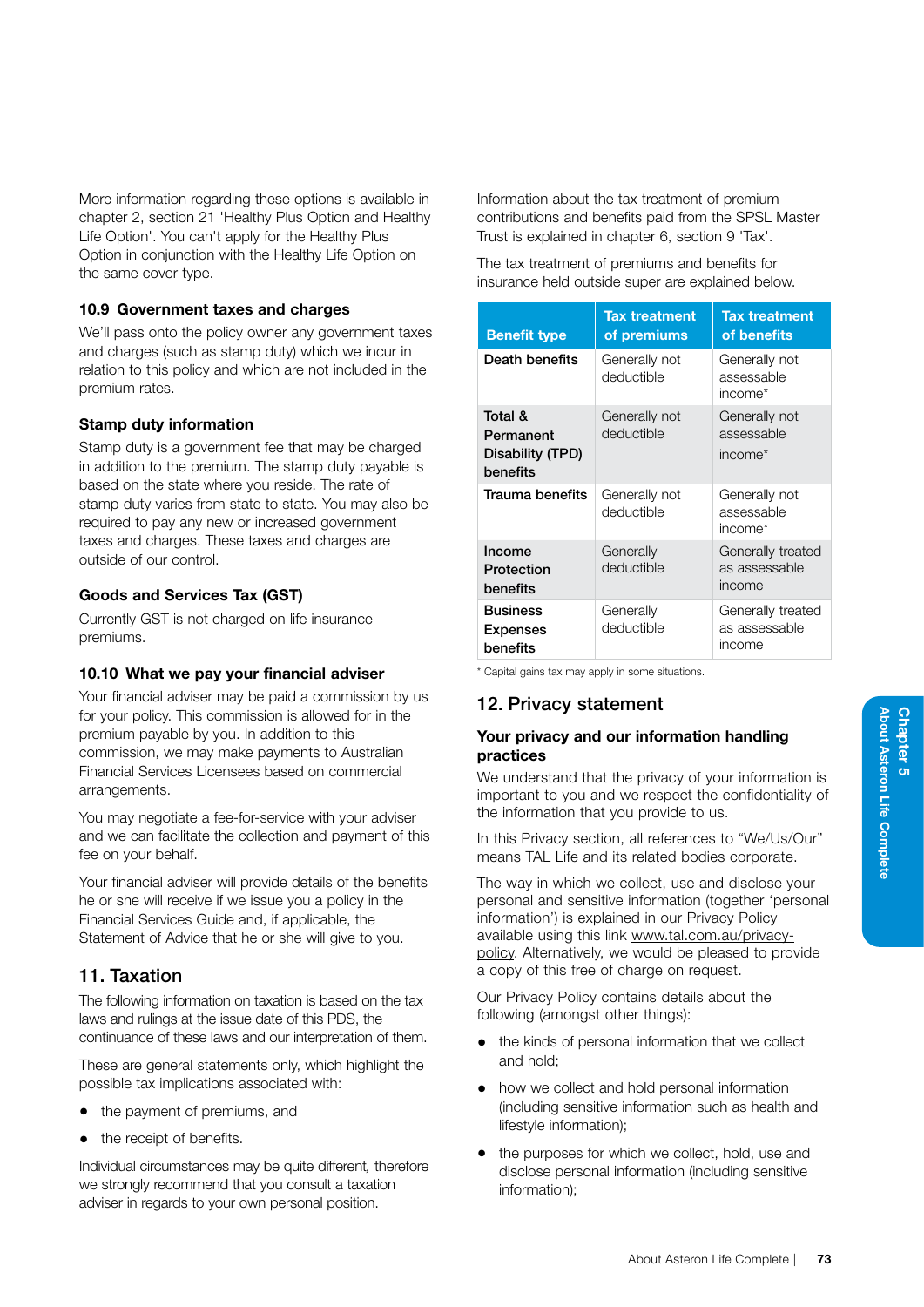- how our customers may access personal information about them which is held by us and how they can ask for a correction;
- our approach to direct marketing and how you can opt out of receiving direct marketing communications; and
- how we deal with any complaints that our customers may have regarding privacy issues.

Our information handling practices are based on relevant privacy laws and regulations, including, but not limited to the Privacy Act 1988 (Cth) and the 13 Australian Privacy Principles (APPs).

Additional information about relevant privacy laws and regulations and your privacy rights can be found at the website of the Australian Privacy Commissioner at http://www.oaic.gov.au including how to make a privacy related complaint and sensible steps that you can take to protect your information when dealing with organisations and when using modern technology.

If you would like a copy of our Privacy Policy or if you have any questions about the way in which we manage your information, or wish to make privacy related complaint, please contact us using the details below:

Telephone: 1300 209 088 Email: customerservice@tal.com.au Post: GPO Box 5380 Sydney NSW 2001.

## Collection, use and disclosure of information when providing our products and services

Your personal information will be collected, used and disclosed to enable us to provide or arrange for the provision of our insurance products and services. Examples of why your personal information will be collected, used and disclosed include, but are not limited to, the following:

- to confirm your identification, for example when making payments and changes to your policy;
- to process new insurance policies, including underwriting and claims assessments;
- to carry out administrative and processing functions including pre-sales, sales and ongoing customer service and support;
- to assess claims against the policy terms;
- to meet legal and regulatory requirements; and
- to review and develop our products and services, including research and surveys to meet ongoing customer expectations.

We may collect your information from and disclose your information to (and receive information from) third parties (including related bodies corporate) such as:

- affiliated product and service providers, or distributors of our products or services, including other businesses with whom we have a business, distribution or branding arrangement, or where otherwise permitted or authorised by law; and
- organisations that are involved in a corporate re-organisation or are involved in a transfer of all or part of the assets or business of their organisation and/or a TAL organisation.

Typically, in providing our products and services to you we may collect and disclose information using online and paper forms, electronic transmission of data, telephone and other available technologies. We obtain your prior consent for the collection, use and disclosure of information including, but not limited to, your consent to liaise with relevant healthcare providers, financial advisers and professionals such as your accountant and doctors.

If you do not supply the required information, we may not be able to provide the requested product or service or pay a claim.

Your personal information will be managed and held securely and we have measures in place to protect your information. In processing and administering our products and services (including at the time of underwriting and claims assessment) we may need to disclose your personal information to other organisations and individuals. Examples of why your personal information will be disclosed include, but are not limited to, the following:

- to organisations assisting us in providing our products and services such as those providing mailing and information technology services;
- to organisations assisting us in promoting, marketing and distributing our products and obtaining feedback such as surveys and research;
- to our related bodies corporate and organisations with which we have a business alliance or contractual arrangement;
- in response to enquiries, complaints and litigation, for example, disclosure to external complaints resolution bodies and lawyers;
- to meet our legal and regulatory requirements; and
- to respond to a request from a government agency or law enforcement body.

We may also disclose your personal information to other bodies such as reinsurers, your financial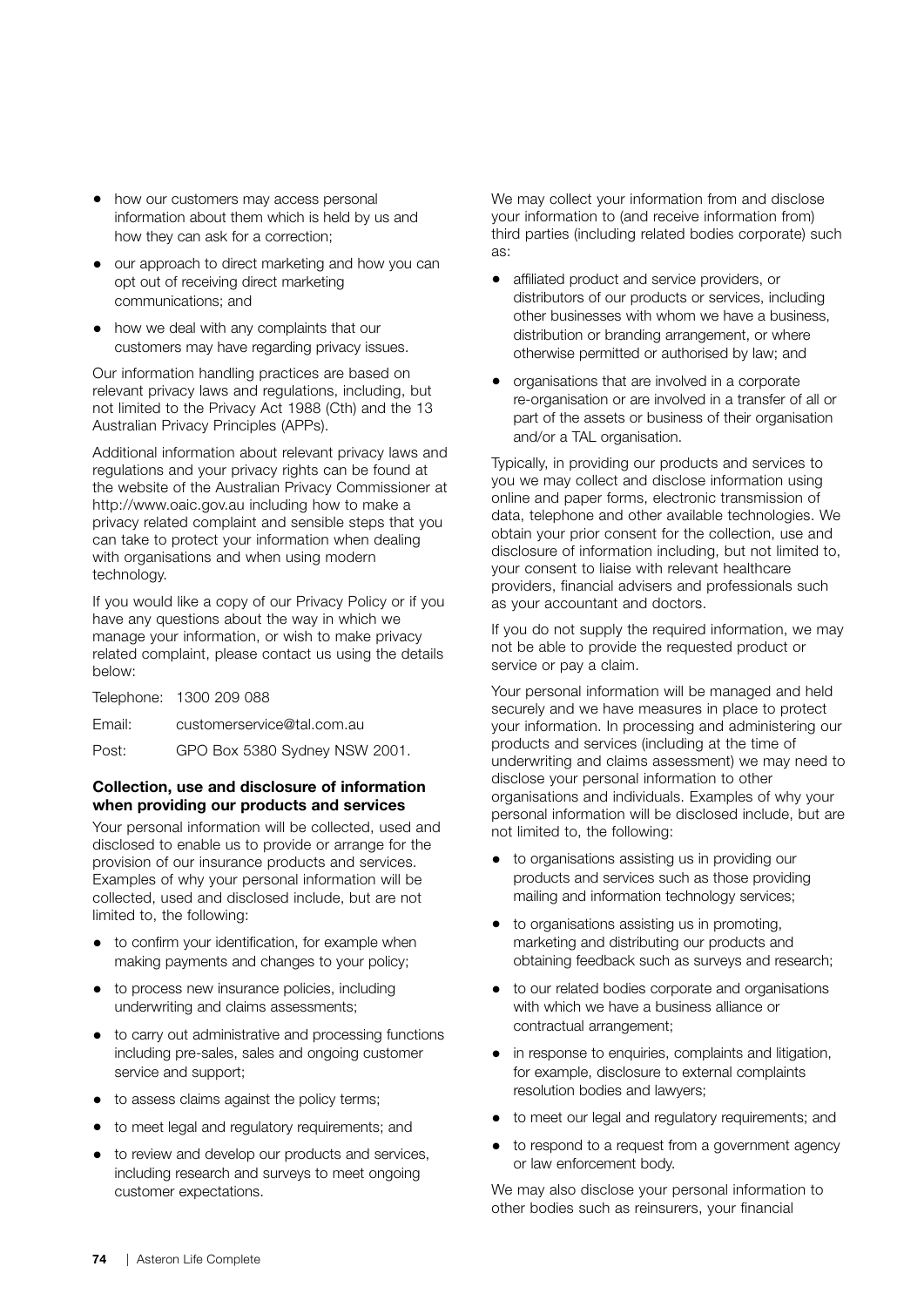In administering your insurance benefits and in operating this product, your personal information may be disclosed to service providers in another country.

Our Privacy Policy provides information regarding relevant offshore locations where we have service providers.

Generally, we do not use or disclose any customer information for a purpose other than providing our products and services unless:

- our customer consents to the use or disclosure of their personal information for a secondary purpose; or
- the use or disclosure is required or authorised under an Australian law or a court/tribunal order; or
- the purpose is related to improving our products and services and seeking customer input such as market research; or
- the use or disclosure of the information is reasonably necessary for one or more enforcement related activities conducted by, or on behalf of, a law enforcement body e.g. the police.

# Your personal information and our marketing practices

Every now and then, we, or, our related bodies corporate, or organisations with which we have a business arrangement may wish to contact you (where we have your valid consent) to provide you with information about special offers and information about products and services that we think will be of interest to you. These direct marketing communications may be through any available technologies including mail, email, SMS, telephone and online, subject to relevant law. Detailed information about our marketing practices, including data matching and analytics, is available in our Privacy Policy referenced above.

These consents shall remain in effect in accordance with relevant law or unless and until you notify us that you do not want to receive direct marketing communications from us (or our related companies). If you prefer not to receive direct marketing communications from us, you can contact us at any time using the contact details above to let us know. When you contact us to opt out of receiving direct marketing communications going forward, you will be given a choice of ongoing marketing preferences.

## Accuracy of information and access to information we hold

We rely on the accuracy of the information you provide. If you think that we hold information about you that is incorrect, incomplete or out of date, please let us know using the communication methods above and we will work with you to correct the information.

Under current privacy laws and regulations, you are generally entitled to access the personal information we hold about you. To access that information, simply make a request in writing. This process enables us to confirm your identity for security reasons and to protect your personal information from being sought by a person other than yourself. There are some limited exemptions where we would be unable to provide the personal information that we hold about you in response to your request.

If, for any reason, we decline your request to access and/or update your information, we will provide you with details of the reasons and where appropriate, a list of the documents that are not being provided directly to you. In some circumstances it may be appropriate to provide you with access to information that you've requested via an intermediary, such as providing medical information to a treating General Practitioner rather than directly to yourself. If this is the case, we will let you know.

# Privacy is Important…

In this Privacy section, all references to "We/Us/Our" means SPSL Limited.

# Your privacy

Your privacy is important to us. We may collect, use, disclose and handle your personal information in the manner set out in this section.

# What is 'personal information'?

Personal information is information or an opinion, whether true or not, about a person whose identity is apparent from the information or opinion. Personal information includes any information we collect from you directly or from another party such as your employer, another superannuation fund, your financial advisor or another personal representative, as well as publicly available sources. It includes your name, address, date of birth, tax file number, contact details and any other information you provide to us either directly or through a website, a third party or via a service provider.

Personal information also includes 'sensitive information'.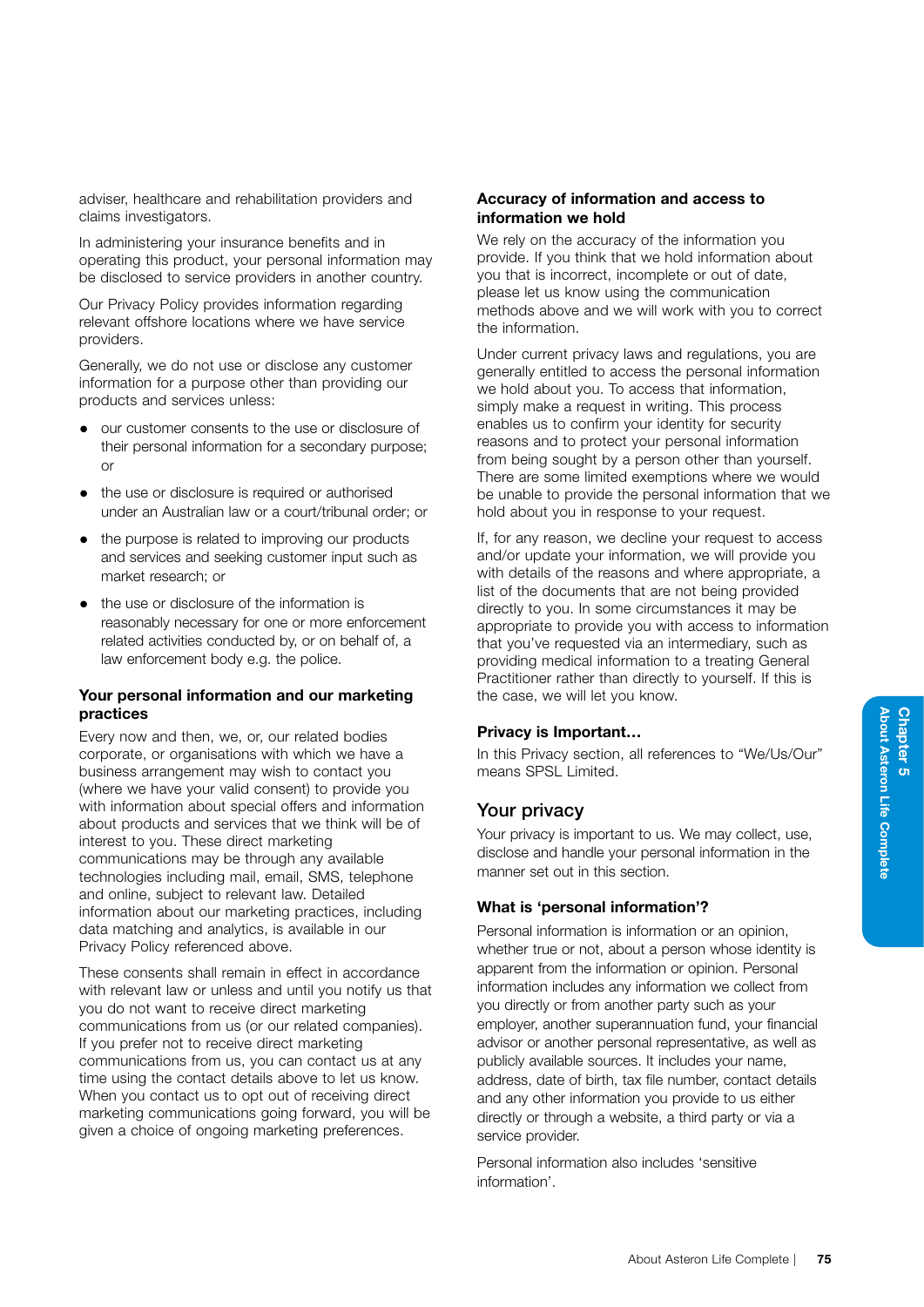## What is 'sensitive information'?

Sensitive information is information or an opinion about a person's racial or ethnic origin, political opinions, religious beliefs, membership of a professional association or trade union, sexual preferences, criminal record, health information or genetic information.

#### Why do we collect personal information?

We only collect personal information about you where it is necessary to establish and administer our products and services on your behalf and to keep you up to date with important changes that could affect your super or your insurance. We also collect personal information from non-members to provide information about our products and services. We handle personal information with the highest level of care and in line with the *Privacy Act 1988* (Act) and the *Australian Privacy Principles* (APPs). Where it is reasonable and practical, we will collect the information directly from you.

We will notify you when we collect your personal information from a third party and why it has been collected. We will take reasonable steps to make sure you and the third party are aware of this policy in relation to the information we collect.

We may be required to collect personal information in accordance with superannuation and taxation laws and any other relevant legislation.

In the event we receive unsolicited personal information about you from other sources, we will destroy or de-identify the information as soon as practicable if it is lawful and reasonable to do so.

We will not collect sensitive information about you without your consent and only where the information is reasonably necessary to administer our products and services. Exceptions will apply where the information is required under Australian law or in other circumstances under the Act.

We will collect health information about an individual in order to provide death and disability insurance.

## What happens if you don't give us your personal information?

If you decide not to provide your personal information to us, we may not be able to provide you with our products or services. Many of our products and services require us by law to collect your personal information to identify who we are dealing with.

#### How we use and disclose your personal information

We collect, use, hold and disclose your personal information generally to establish and administer our products and services.

Personal information is primarily used by us to:

- start and maintain a correct superannuation account/record for you;
- identify you and your superannuation entitlements;
- accurately calculate the amount of benefit you should receive;
- assess, manage and pay any claims you may be entitled to, including claims that contain an insured component;
- communicate with you and provide advice about your superannuation and insurance cover;
- provide information to you about our products and services.

Personal information may also be:

- disclosed by us to our insurers so we can provide you insurance cover;
- used by us or a trusted supplier to undertake market research with you;
- used by us to search the Australian Taxation Office's lost member register;
- disclosed by us to our trusted suppliers such as mailing houses or market research organisations so they can complete a business activity for us;
- disclosed by us to government agencies to comply with legislation (such as the *Income Tax Assessment Act 1997*);
- disclosed by us to software administrators and assurance providers so that they can complete a business activity for us;
- used or disclosed for another purpose that is related to our functions or activities.

If you don't want us to use your personal information for marketing and research purposes, you can opt out at any time by contacting us and letting us know.

We will not sell or lease personal information to third parties. We will only distribute personal information when required by law.

We may disclose your personal information to your financial adviser or other third party but only after that person has provided us with their explicit authorisation for that disclosure to occur. Such authorisation is required in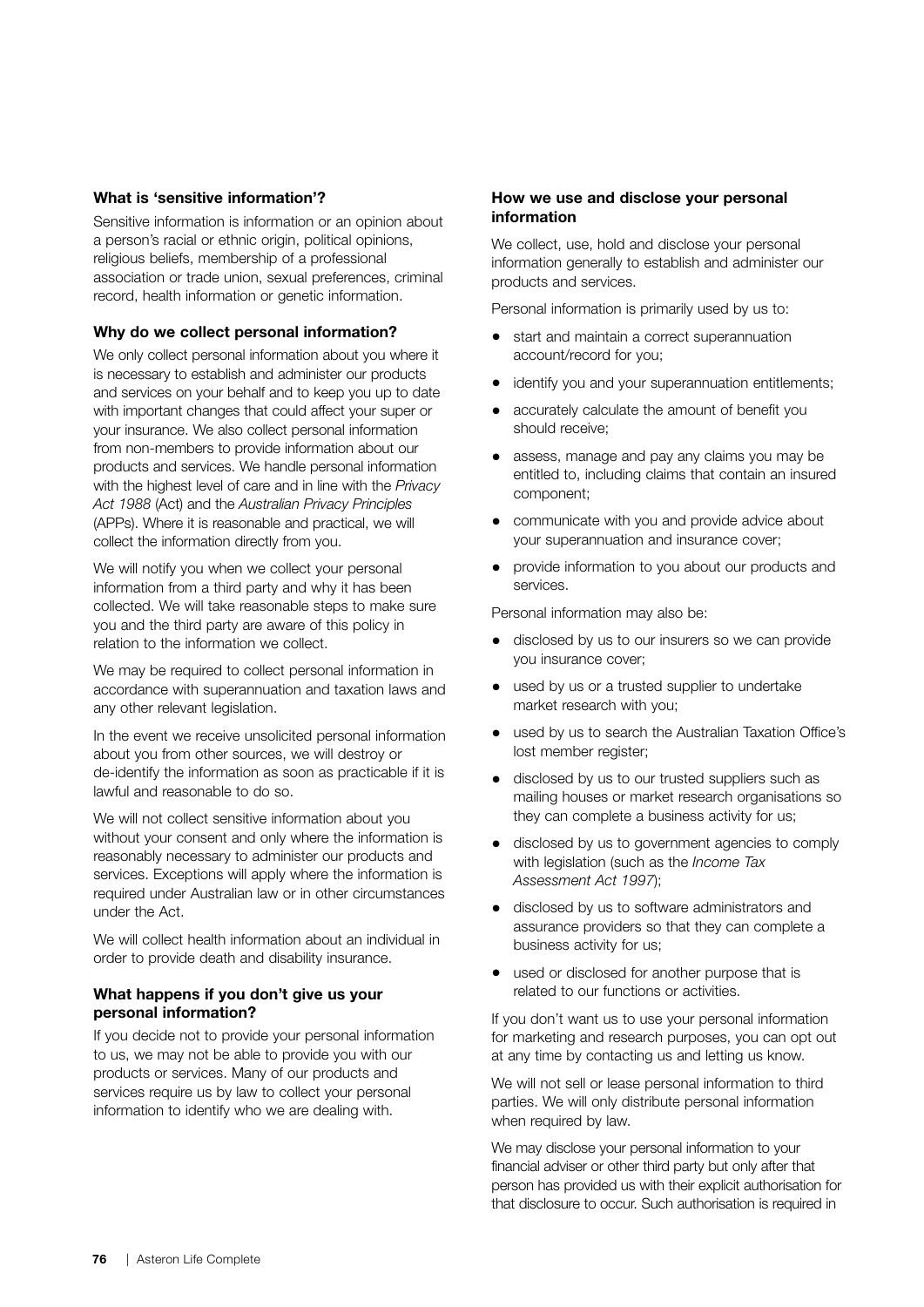We may be required to collect and use certain government related identifiers such as tax file numbers or Centrelink references to provide certain services to you. We do not adopt government identifiers as a customer identifier. We will not use government identifiers in any way which is inconsistent with the purpose for which they were originally issued unless it is authorised by Australian law, or by a court or tribunal order.

# Can your personal information be disclosed overseas?

We engage third parties to provide services to us that support our primary functions of providing products and services to customers. These business partners or service providers may be located overseas and may not be subject to Australian privacy laws or standards.

Further, our insurers may disclose your personal information to third party recipients (including business partners, service providers and related companies) which are located outside Australia and/or are not established in, or do not carry on business in, Australia. Insurers are required to comply with the Act and the APPs.

Recipients of your personal information supplied by us to provide you with products and services, including insurance benefits, may be located in Brazil, Canada, China, Fiji, India, Indonesia, Israel, Japan, Malaysia, New Zealand, Philippines, Singapore, South Africa, the United Kingdom, USA and members of the European Union.

# Can you access your personal information?

If you're registered, you can access your personal account information through your online account at any time. In this secure service, you can check your details such as your date of birth, address and account information and can also make changes to some of these details if needed.

If you don't have access to your online account, you can change your details by contacting us. We will have to conduct an identity check to establish your identity prior to considering any changes.

If you believe personal information that we hold about you is inaccurate, incomplete or not up to date, please let us know and we will take steps to correct it at no charge. Sometimes changes to your information cannot be made. If we don't correct or change the information that we hold about you at your request, we will give you a written notice including reasons for refusal, generally within 30 days of the request. If you are not satisfied with the reasons provided, you may submit a complaint. You may request us to attach a

statement with your personal information record stating that you believe your personal information held with us is inaccurate, out of date, incomplete, irrelevant or misleading.

There may be some situations where we will not be able to provide you with access to your personal information. These situations may include where the access would have an unreasonable impact on the privacy of others, the information relates to existing or anticipated legal proceedings, providing access would be unlawful, or we have reason to suspect that unlawful activity or misconduct of a serious nature is being or may be engaged in. Our Complaints Officer can advise if any of these situations apply to your circumstances.

# Can your personal information be used for direct marketing?

We may use your personal information to send you marketing materials and information about our products and services. The materials may be sent in various forms including email, mail, SMS and social media. If you have a preference for the type of communication used, we will endeavour to use that type whenever practical to do so. Personal information collected from you may be used to provide updates and promotional information about us and our products and services, such as upcoming sponsorship events.

If you want to opt out of receiving marketing materials, you should contact us.

We will not share or provide your personal information to other organisations other than as outlined in our privacy policy.

# Our privacy policy

Our privacy policy contains information about how to make a complaint about an alleged breach of your privacy and how we'll deal with your complaint, as well as other important information about how your personal information is collected, used and disclosed. You can view our privacy policy at [suncorp.com.au/](http://suncorp.com.au/super/privacy) [super/privacy.](http://suncorp.com.au/super/privacy) A paper copy of our privacy policy can be provided free of charge on request.

# 13. Direct Debit Request Service **Agreement**

This Direct Debit Request (DDR) Service Agreement is only applicable if you choose to authorise TAL Life to debit premiums in relation to your policy from your nominated financial institution account. This agreement must be read when providing direct debit details to TAL Life.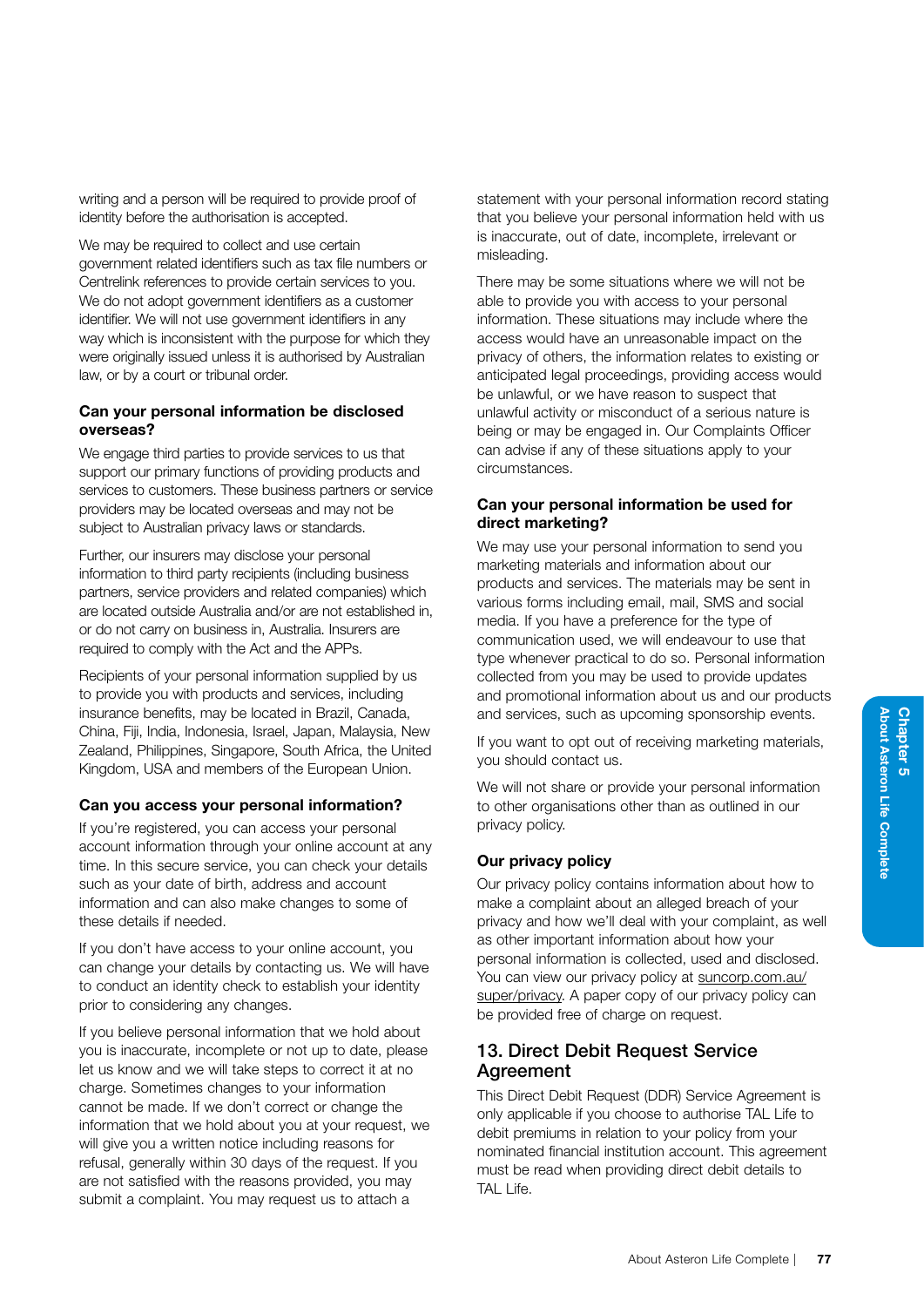This DDR Service Agreement is issued by TAL Life Limited (ABN 70 050 109 450). You should direct all enquires about your direct debit to our customer service team on 1800 221 727.

#### 13.1 Our commitment to you

- a. We'll give you at least 14 days' notice in writing before changing the terms of the debiting arrangements, unless you agree to an earlier change.
- b. We'll keep information relating to your nominated financial institution account confidential, except where required for the purposes of conducting direct debits with your financial institution.
- c. Where the debiting date is not a business day, we'll draw from your nominated financial institution account on the next business day.

## 13.2 Your commitment to us

It is your responsibility to:

- ensure your nominated financial institution account can accept direct debits
- ensure there are sufficient funds available in the nominated financial institution account to meet each instalment
- advise us if the nominated account is transferred or closed, or the account details change
- ensure that all account holders on the nominated financial institution account agree to the debiting arrangement.

# 13.3 Your rights

- a. Subject to the terms and conditions of your policy, you may alter the debiting arrangements. Such advice should be received by us at least 7 working days before the debiting date for any of the following:
	- altering the DDR
	- deferring a drawing
	- suspending the DDR
	- cancelling the debiting arrangement completely.

If you do any of these things, you must make alternative arrangements to pay outstanding amounts and, if applicable, future amounts. Alternatively you may request a stop or cancellation by contacting your financial institution. If you take this course of action you may incur a fee from your financial institution.

b. Where you consider that a debit has been initiated incorrectly, you should contact us on 1800 221 727. In the unlikely event of a complaint not being resolved satisfactorily, you can address a complaint to:

The Manager, Life Customer Service TAL Life GPO Box 68 Sydney NSW 2001

## 13.4 Other information

- a. We reserve the right to ask that instructions from a customer, to stop or in any way alter the debiting arrangement are in a written, verbal or electronic form.
- b. The terms and conditions of your TAL Life policy govern your instalments. The policy allows us to cancel it after writing to you if debits are dishonoured by your financial institution and your premium is overdue by 30 days or more.
- c. We may vary the amount subject to the terms and conditions of your policy to be deducted from the account or the frequency of future debits by giving at least 14 days' notice to you, in writing. All future amounts payable by you under the policy will be debited to the financial institution account shown in the DDR unless you tell us you wish to cancel the arrangement.
- d. Financial institution fees (including dishonour charges) may also apply to this debiting arrangement.

# 14. Other information about your policy

# 14.1 Altering your policy

During the period of cover, it is possible to change some of the terms provided under this policy. To do this, you should contact us and quote the policy number. We'll try to make the requested change, but this won't always be possible. In some cases, we may require further information from you in writing. Our contact details are on the back cover of this PDS.

A change to this policy will only apply if we confirm the change in writing. Where this policy is altered the premium may change.

# 14.2 Misstatement of age

If you have misstated your age, we have the right to adjust the benefits provided under this policy to reflect your correct age and actual premium paid. Alternatively, if your age has been overstated, we may repay any overpayments of premium with interest at the rate then prescribed by law.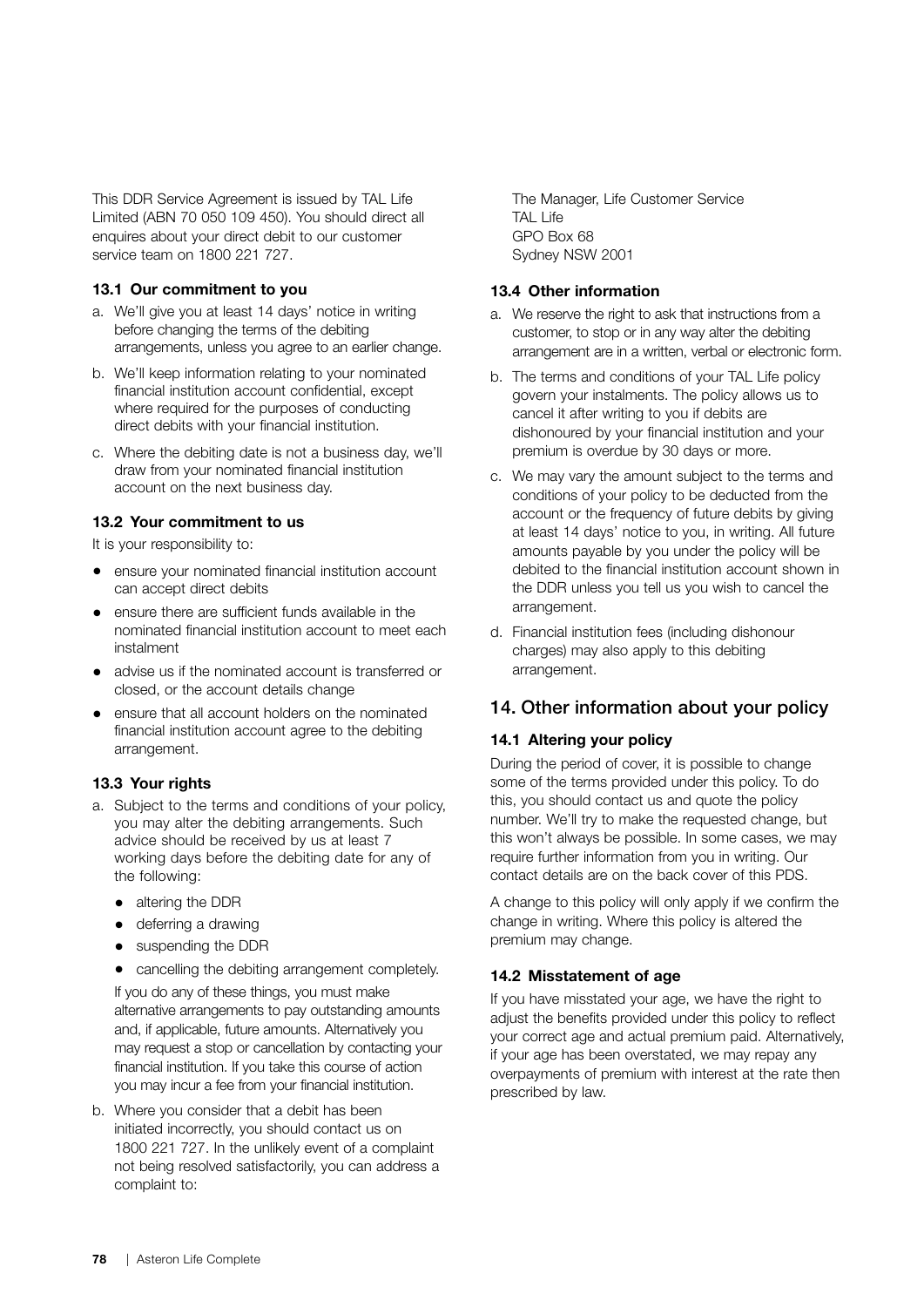## We quarantee to continue this policy

Except where otherwise expressly stated in this policy, if the premiums payable under this policy are paid in accordance with section 10 'Premiums and Payment', we'll continue this policy until cover ends without any more restrictive terms being included, regardless of:

- the number of claims made*,* or
- any changes to your health, occupation or pastimes.

# 14.3 Statutory Fund information – no savings component

The Asteron Life Complete policy referred to in this PDS is not a savings plan and doesn't participate in any surplus arising in any of our Statutory Funds. This means unless the policy is cancelled during the cooling off period, there will be no refund of monies paid up to the date you cancelled. If you have paid premiums beyond the date you cancelled (for example, you pay yearly), a pro-rata refund will apply.

All policies are issued from our Number 1 Statutory Fund.

## 14.4 Limited Acceptance

For approved Superannuation Platforms or Investment Platforms, Limited Acceptance commences from the date we confirm in writing that your application has been accepted by our underwriting team or, if applicable, the date when we receive confirmation that you have accepted modified terms, provided we have received a fully completed rollover authority from you.

Limited Acceptance ceases on the earlier of:

- the date your initial premium is received by us and your policy commences, or
- the date 30 days after the date Limited Acceptance Cover commenced.

This is known as the limited acceptance period. If you make a claim, or the event giving rise to the claim occurs, within the limited acceptance period, we'll still pay a benefit that would otherwise be payable based on the terms and conditions set out in this PDS, less any amount of outstanding or unpaid premium.

For example, if you were applying for Life Cover with a \$500,000 sum insured and your first premium was \$500, if a death benefit was payable during the limited acceptance period we would pay \$499,500.

# 15. Making a claim

If something happens and you need to make a claim, we want to make the process as straightforward as possible. So make sure you read this section and gather any information we require to process the claim. All claim forms can be obtained by contacting our claims team on 1800 024 812.

Please note, references to 'you' in this section include, where applicable, to an insured child.

#### 15.1 When we will commence payment

Unless we have stated otherwise, we will only commence payments under your policy when you satisfy the claim conditions outlined in this PDS and we admit liability.

In addition, payments are subject to:

- our acceptance of the claim
- you meeting our ongoing claims requirements*,* and
- adherence to the relevant legislative requirements.

Please refer to section 7 'Who will receive the benefits of my cover' for details of who we'll pay.

## 15.2 How to make a claim

We will support you through the process of making a claim. If you wish to make a claim against the policy, we strongly encourage you to contact us at the earliest possible opportunity. If you don't tell us about your sickness or injury when it happens, and this affects our ability to gather evidence that we require to assess your claim, then this may potentially impact the time that it will take us to assess your claim.

#### Step 1: Completing our claim forms

You (or the person entitled to claim) and your *registered doctor* (as applicable) need to complete our initial claim form to our satisfaction and return it to us.

#### Step 2: Mandatory claim requirements

In addition to the claim forms, you must also submit all of the following requirements to us before we can commence payments:

- 1. Proof of the event or condition for which the claim is being made and when it occurred
- 2. Proof of age (unless previously provided)
- 3. Proof of payment where a claim is made for reimbursement
- 4. Your original PDS and schedule for Life Cover, TPD Cover and Trauma Cover.

If you're submitting a claim for the Life Cover Benefit or Limited Death Benefit, we will also require proof of the cause of death.

If you're submitting a claim for TPD Cover, Trauma Cover, Child Cover, Needlestick and Medical Hazards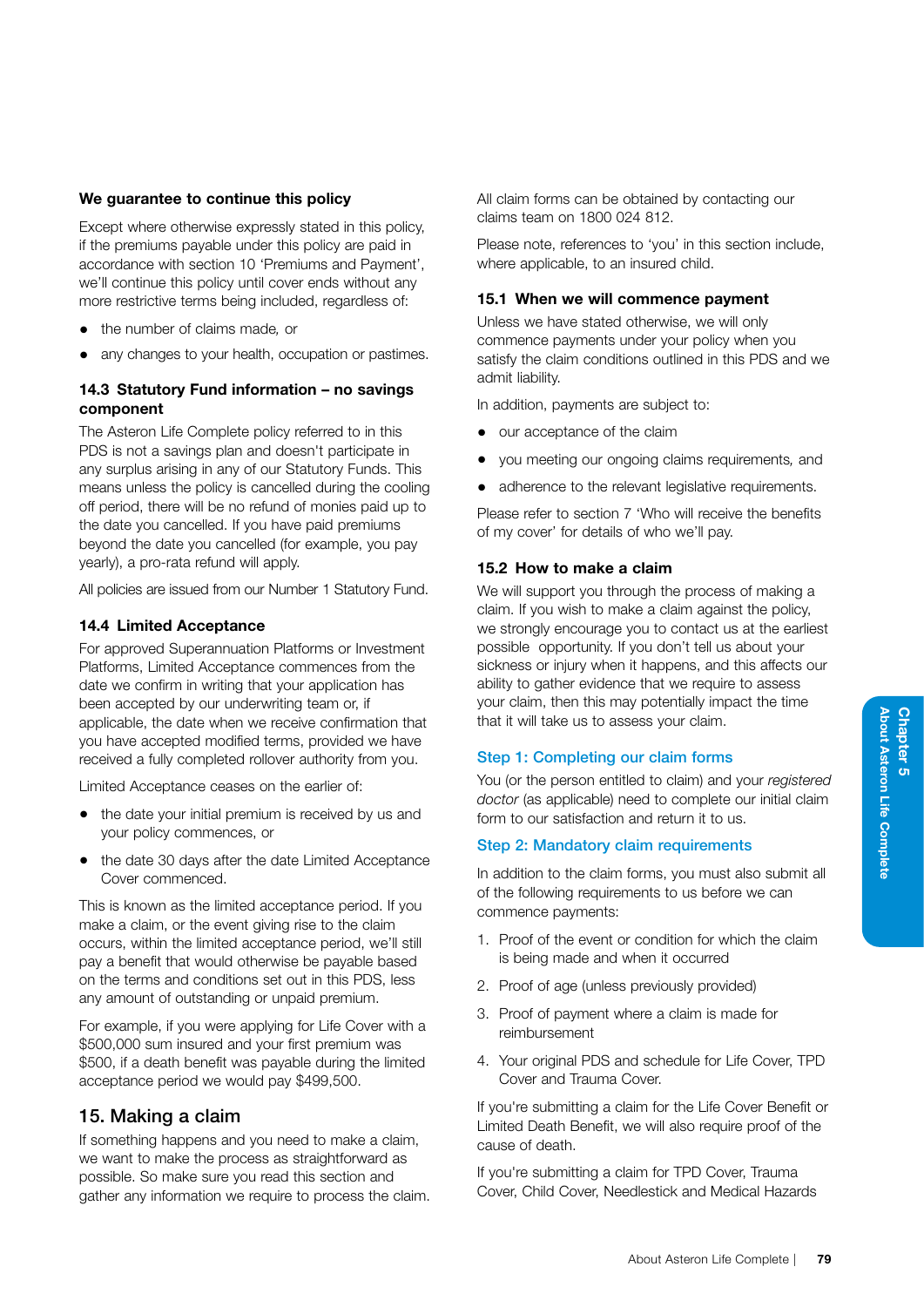Benefit, Blood Borne Diseases, the Waiver of Premium due to Serious Disablement Benefit or the Crisis Benefit, we may also require all of the following:

- 1. Proof of the diagnosis, recommendation or prognosis giving rise to the claim by a *registered doctor* who is an appropriate specialist medical practitioner
- 2. Copies of all investigations performed which may include, but is not limited to, clinical, radiological, histological and laboratory evidence, and
- 3. Where the Needlestick and Medical Hazards Benefit, Blood Borne Diseases or *HIV occupationally acquired* is applicable, an incident report from the relevant authority or employer.

#### Step 3: Additional claim requirements

We may require you to provide us with additional information including, but not limited to:

- your medical history
- your business or personal income
- your business or personal expenses
- your activities*,* and
- other insurance policies and claims.

Any costs associated with the mandatory and additional claim requirements listed above must be met by you or the person entitled to claim or receive benefits under the policy.

#### Step 4: Further claim requirements

To help us assess your claim, we may also require:

- you to be examined by a health care professional of our choice
- an accountant of our choice to verify income and/ or expenses prior to and during your disablement, which may involve a financial audit or information from your accountant
- information surrounding your employment circumstances
- a signed Medicare Australia authority for any period of time relevant to your policy or claim
- a signed authority to enable us to obtain information relevant to your policy or claim from Government departments and/or other insurers, and
- a meeting with you to discuss the circumstances surrounding your claim.

We'll meet any costs associated with these further claim requirements listed above in Step 4.

We may also investigate whether the duty of disclosure or the duty to take reasonable care not to make a misrepresentation was complied with when the policy (or the *original policy*) was applied for, extended, reinstated, or varied. This may occur during the assessment of a claim, in order for us to be satisfied of our liability to pay a benefit. To conduct this assessment we may require information that relates to the period prior to the commencement of your cover, such as previous medical, employment, lifestyle, pastime or financial history. We may reserve our decision or payment of your claim until we have verified that the responses provided in the relevant application(s) were true and complete.

#### 15.3 Payment of Income Protection Covers and Business Expenses Cover benefits

Throughout the duration of your claim, you and your *registered doctor* will be required to complete additional regular claim forms so that we're kept informed about your condition. We will only pay the benefits under your Income Protection Cover and Business Expense Cover for periods we have received sufficient information, including but not limited to any claim forms we require.

We may also require you or the life insured to provide us with copies of financial information that verifies the life insured's *monthly income*, *pre-disability income* or *pre-disability business income* at any time throughout a claim. This may include but is not limited to:

- pay slips or a letter from your employer confirming your income
- business and personal tax returns and assessment notices, or
- financial accounts (for example profit and loss accounts, balance sheets, BAS statements etc).

This information will be used to determine your *Total Monthly Benefit* or to recalculate benefits paid during your claim, and may be averaged over the relevant period. We reserve the right to make adjustments to any benefit that is determined to have been incorrect, and may:

- pay you any additional benefits to which you are entitled under the policy
- recover any additional benefits paid that you are not entitled to under the policy, or
- reduce the amount of any future benefits payable by any benefits paid that you are not entitled to under the policy.

Unless we have stated otherwise in this PDS, we will pay the payments monthly in arrears. If the benefit is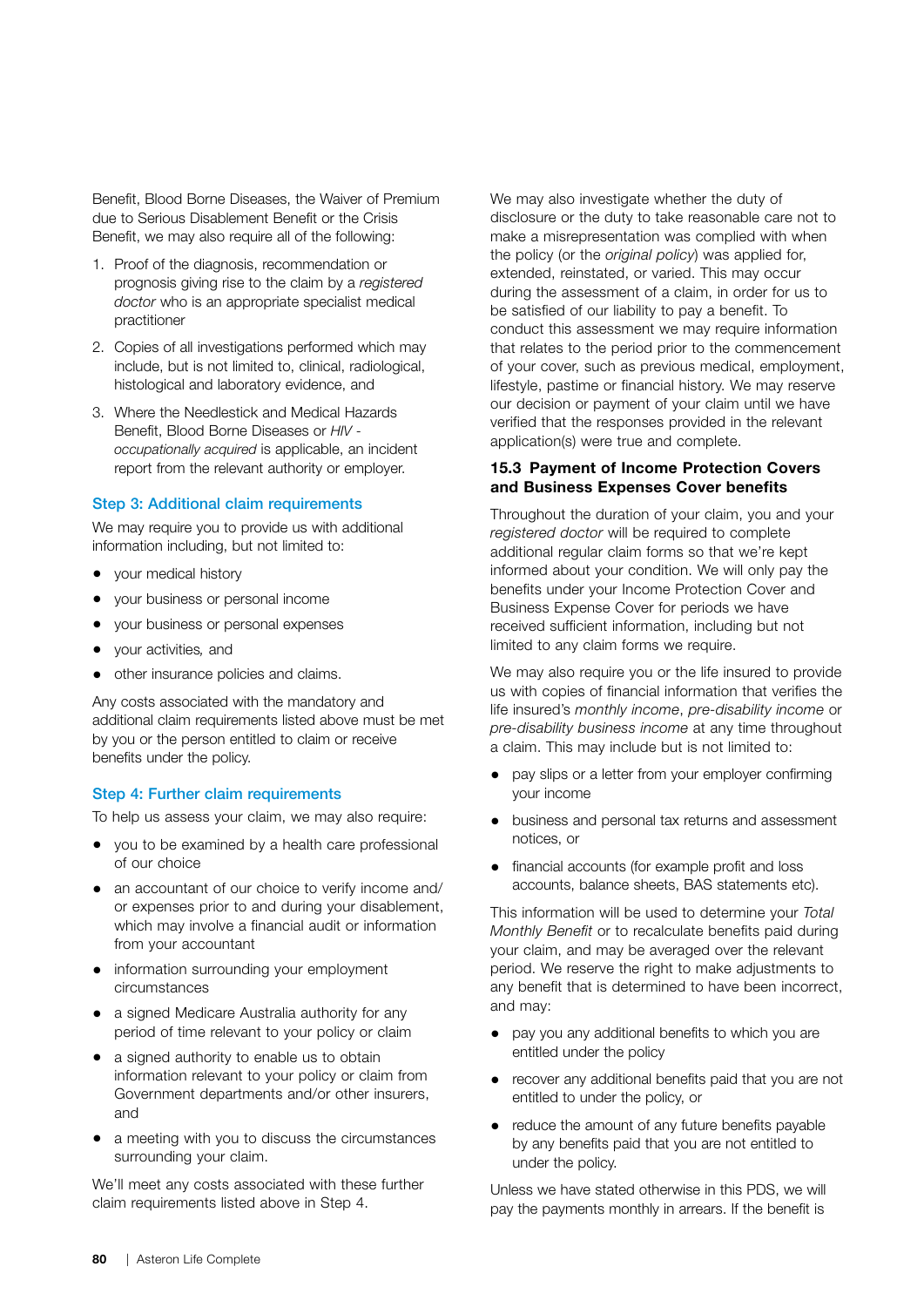of the benefit for each day the benefit is payable during If you have chosen Indemnity (please refer to chapter

3, section 5), we'll always require proof of income to determine the *Total Monthly Benefit*.

payable for less than a month, we will calculate 1/30th

Any costs associated with completing the claim forms and providing financial information are met by you or the person entitled to claim or receive benefits under the policy.

# 16. Contacting us and complaints

# 16.1 Contacting us

that month.

If you have questions about your policy, including when and how terms can be changed under this policy, please address all correspondence to:

# Mail

Life Customer Service TAL Life GPO Box 68 Sydney NSW 2001

# Fax

1300 766 833

# Email

life\_customerservice@asteronlife.com.au

# Phone

1800 221 727

Please note that we'll only act on your instructions (if you're the policy owner) when they're received at our office in Sydney at the above address.

# 16.2 Claims queries

If you have any queries about how to claim or in relation to an on-going claim, please address all correspondence to:

#### Mail

Claims GPO Box 134 Sydney NSW 2001

#### Phone

1800 024 812

# 16.3 If you have a complaint

We make every effort to ensure your complaints are resolved in a satisfactory and timely manner. If you have an issue you would like to raise, please telephone or write to us at the address below:

# Mail

Internal Dispute Resolution Customer Service Team GPO Box 68 Sydney NSW 2001

## Email

life\_customerservice@asteronlife.com.au

## Phone

1800 221 727 / +617 3325 8500

You will receive a response within 10 working days of us receiving your complaint. A decision regarding your complaint will be provided within 30 days. In the event that your complaint isn't resolved to your satisfaction, you may lodge a complaint with the Australian Financial Complaints Authority (AFCA). Time limits may apply to complain to AFCA so you should act quickly. Please consult the AFCA website, or call them, to find out if or when the time limit relevant to your circumstances expires. AFCA has authority to hear certain complaints. Contact them to confirm if they can assist you.

- Online: www.afca.org.au
- Email: info@afca.org.au
- Phone: 1800 931 678
- Mail: Australian Financial Complaints Authority GPO Box 3, Melbourne VIC 3001

# 16.4 Contact TAL Life or the Trustee

#### SPSL Master Trust Members – Contacting the **Trustee**

If the Trustee has purchased an Asteron Life Complete policy on your behalf, and you or your beneficiaries have an issue you would like to raise, please telephone or write to the Trustee at the address below:

# Mail

Internal Dispute Resolution Customer Service Team GPO Box 68 Sydney NSW 2001

# Email

life\_customerservice@asteronlife.com.au

# Phone

1800 221 727 / +617 3325 8500

The Trustee has up to 45 days to respond to most types of complaints\*. If you're not satisfied with a response from us or you haven't received a response to your complaint within the required timeframe, you may take your complaint to the Australian Financial Complaints Authority (AFCA). Time limits may apply to complain to AFCA so you should act quickly. Please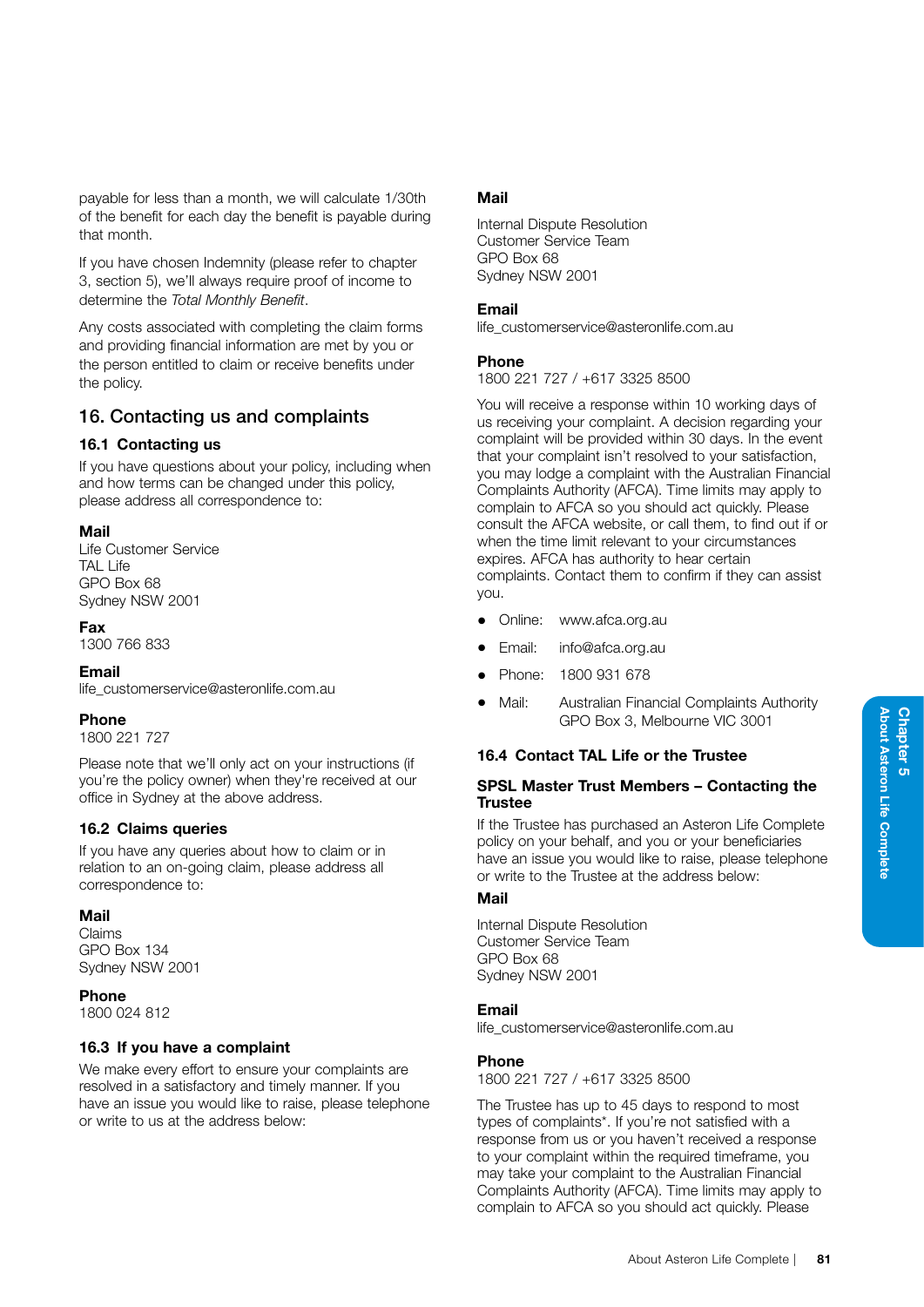consult the AFCA website, or call them, to find out if or when the time limit relevant to your circumstances expires. AFCA has authority to hear certain complaints. Contact them to confirm if they can assist you.

- Online: www.afca.org.au
- Email: info@afca.org.au
- Phone: 1800 931 678
- Mail: Australian Financial Complaints Authority GPO Box 3, Melbourne VIC 3001
- \* The Trustee must reply to any objection to a superannuation death benefit distribution determination within 90 days, starting from the end of the 28-day period within which you can object.

#### How we contact you

Notices and other information concerning this policy will be sent to you (if you're the policy owner) at the address last advised to us. It's therefore important that we be advised of any changes in your contact information.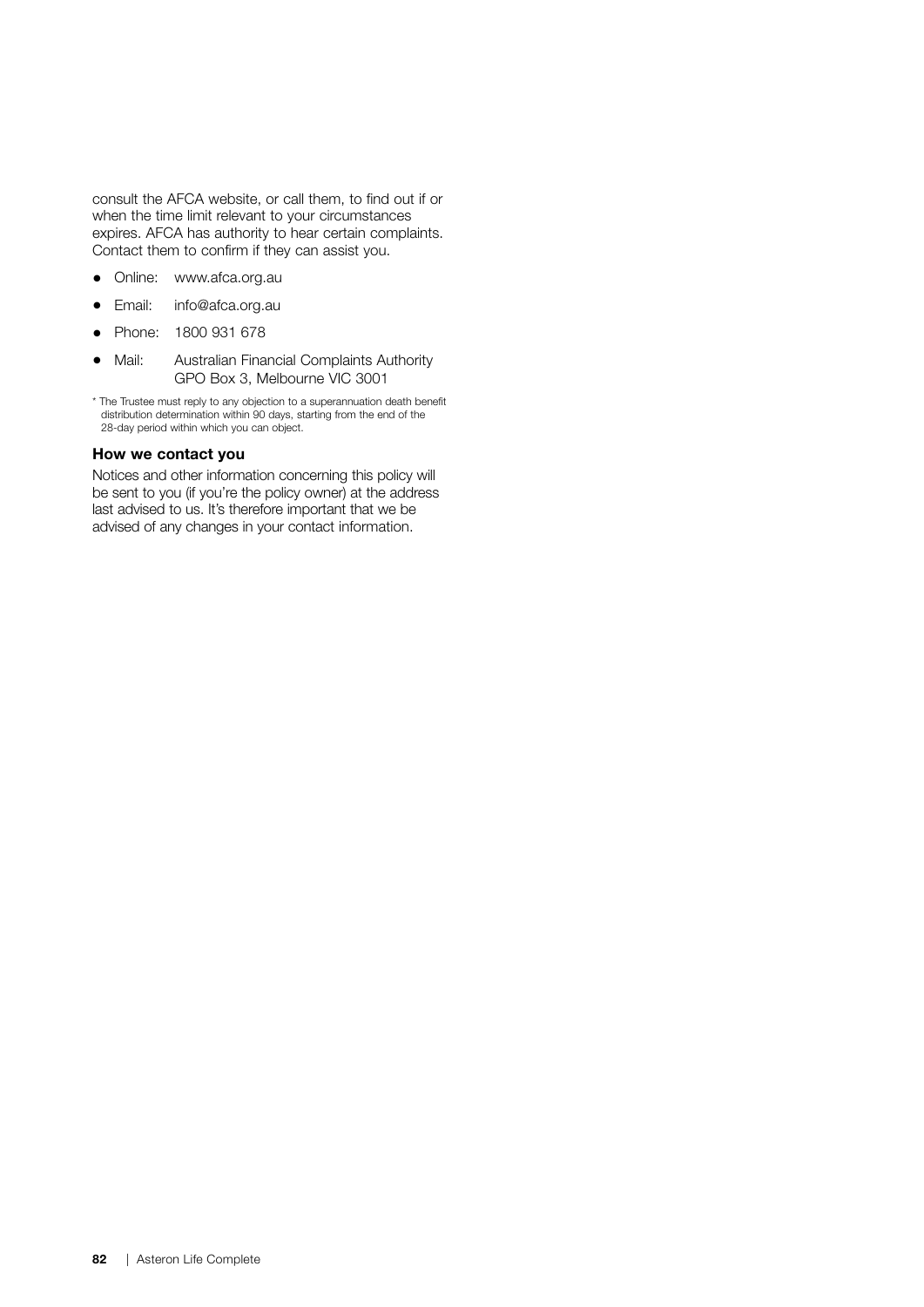# Chapter 6

Insurance through superannuation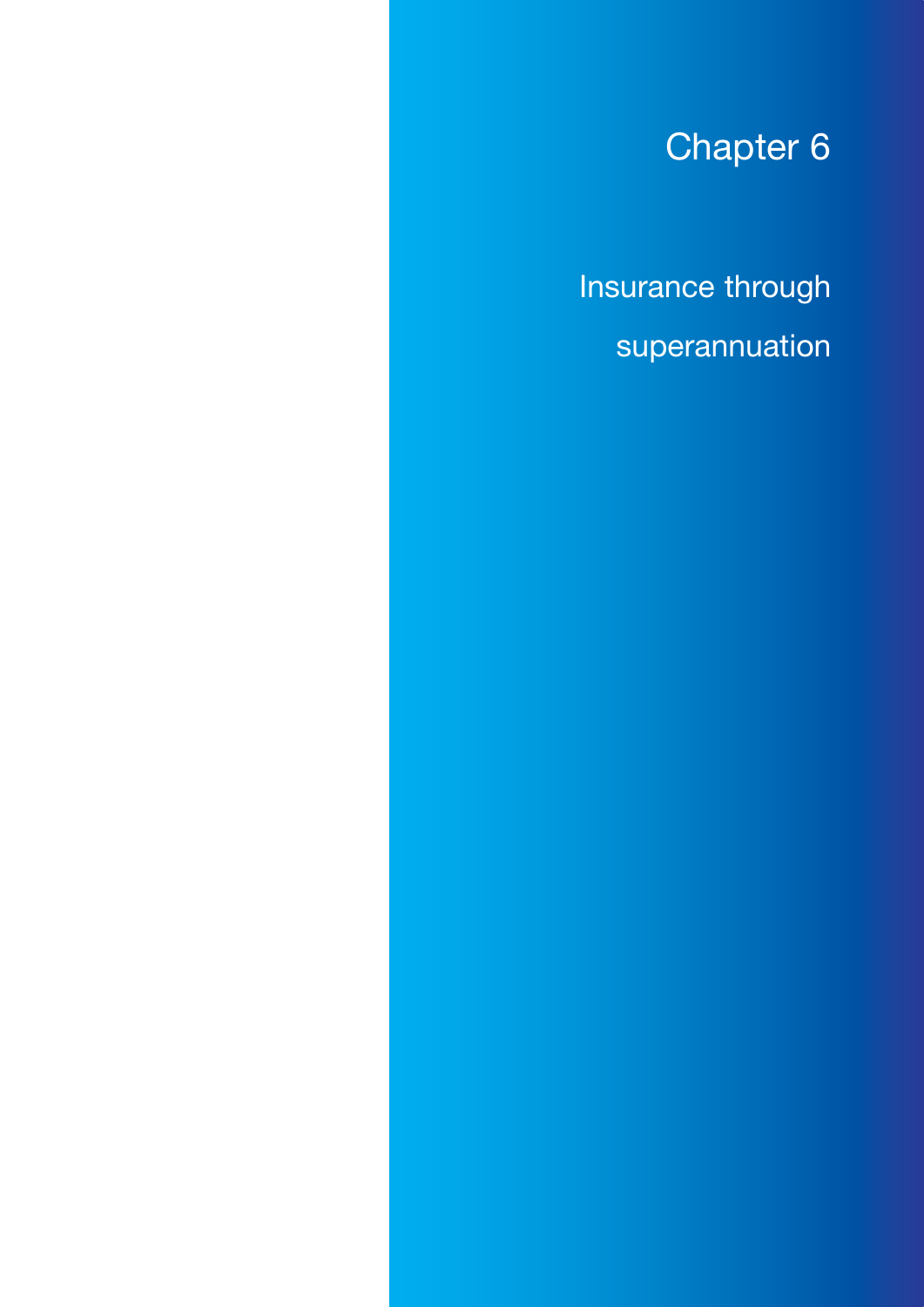# Insurance through superannuation

This section contains information about the SPSL Master Trust (Fund). It does not contain information about insurance through an external superannuation fund. You should read this section if you want the Trustee of the Fund, SPSL Limited (Trustee) to buy an Asteron Life Complete Policy on your behalf through a superannuation account. To do this you will need to complete the 'Application for membership' included in the application form in this PDS. Please see chapter 2 and chapter 3 in this PDS for information regarding the benefits included and options available under Life Cover Super or Income Protection Cover Super respectively.

Your Asteron Life Complete policy will commence once you have become a member of the Fund and we have confirmed acceptance of your insurance application. The Trustee is the policy owner and can vary or replace the policy at any time in the interest of members. If the Trustee does this, it will give you 30 days written notice. In addition to the circumstances listed in 'When cover ends' (chapter 2, section 26 and chapter 3, section 41) your cover through the Fund will stop when you're no longer eligible to make superannuation contributions (or have them made on your behalf) to your super account. Please contact your financial adviser or our customer service team (our contact details are on the back cover) at that time to discuss options to transfer your cover outside the Fund.

There is no savings component available in this account. Your policy will be cancelled for non-payment of the premium if there is not enough money in your super account under the Fund to cover the insurance premiums. If this happens, we'll provide you with notice (to the latest address you notified to us) before your policy is cancelled (explained in chapter 5, section 10.6 'What happens if the premium isn't paid?').

# 1. Who can join and contribute to the Fund?

Taking up insurance through superannuation means that you have to satisfy contribution rules relating to super. Government regulations define when contributions can be made, the level of contributions that can be made without penalty and when you can access your superannuation benefits, including starting a pension.

Below sets out when and how much you can contribute (or have other people contribute for you) without paying excess contributions tax.

Generally, employer and personal contributions can be received if you're:

• under age 65*,* or

• aged 65 – 74 and have worked at least 40 hours in a 30 consecutive day period within the financial year in which contributions are made. Alternatively, satisfy the work test exemption.

For insurance purposes, you must also be eligible to apply for Life Cover or Income Protection (explained in chapter 5, section 2 'Eligibility').

# 2. Types and levels of contributions that can be accepted

We're able to accept the following types of contributions:

| <b>Concessional</b>                                                                                                                                                                                                                                          | <b>Extra tax may apply to</b> |
|--------------------------------------------------------------------------------------------------------------------------------------------------------------------------------------------------------------------------------------------------------------|-------------------------------|
| <b>contributions</b>                                                                                                                                                                                                                                         | contributions above           |
| Compulsory employer<br>contributions<br>(Superannuation<br>Guarantee (SG) or Award)<br>Voluntary employer<br>contributions (above the<br>compulsory Award/SG<br>minimum amount)<br>Salary sacrifice and<br>personal deductible<br>contributions <sup>t</sup> | \$27,500 per year#            |
| Non-concessional                                                                                                                                                                                                                                             | Tax may apply to              |
| contributions                                                                                                                                                                                                                                                | contributions above           |
| Spouse*<br>Personal*                                                                                                                                                                                                                                         | \$110,000 per year*^          |

#### Note: Contributions must match the amount of premium for the Asteron Life Complete policy.

- # For the 2021/2022 financial year.
- † A 30% contributions tax will apply to concessional contributions for individuals with adjusted taxable income over \$250,000.
- ^ \$110,000 per year or \$330,000 over 3 years for individuals under age 67 with a total superannuation balance of less than \$1,480,000. The \$330,000 cap is reduced to \$220,000 for total superannuation balances between \$1,480,000 to less than \$1,590,000 and \$110,000, which is the non-concessional contribution cap, if your total super balance is \$1,590,000 or more.
- \* Non-concessional contributions (personal and spouse contributions) will only be accepted by us if you quote your Tax File Number.

# 3. Payment of premiums from eligible superannuation funds

For eligible superannuation funds only, we'll accept rollovers as an eligible payment method only if the rollover amount matches exactly the premium for the policy. For a list of eligible funds speak to your adviser.

# 4. When the Trustee pays a benefit

We'll pay any benefits under Life Cover Super (which includes any linked TPD Cover) or Income Protection Cover Super to the Trustee (other than the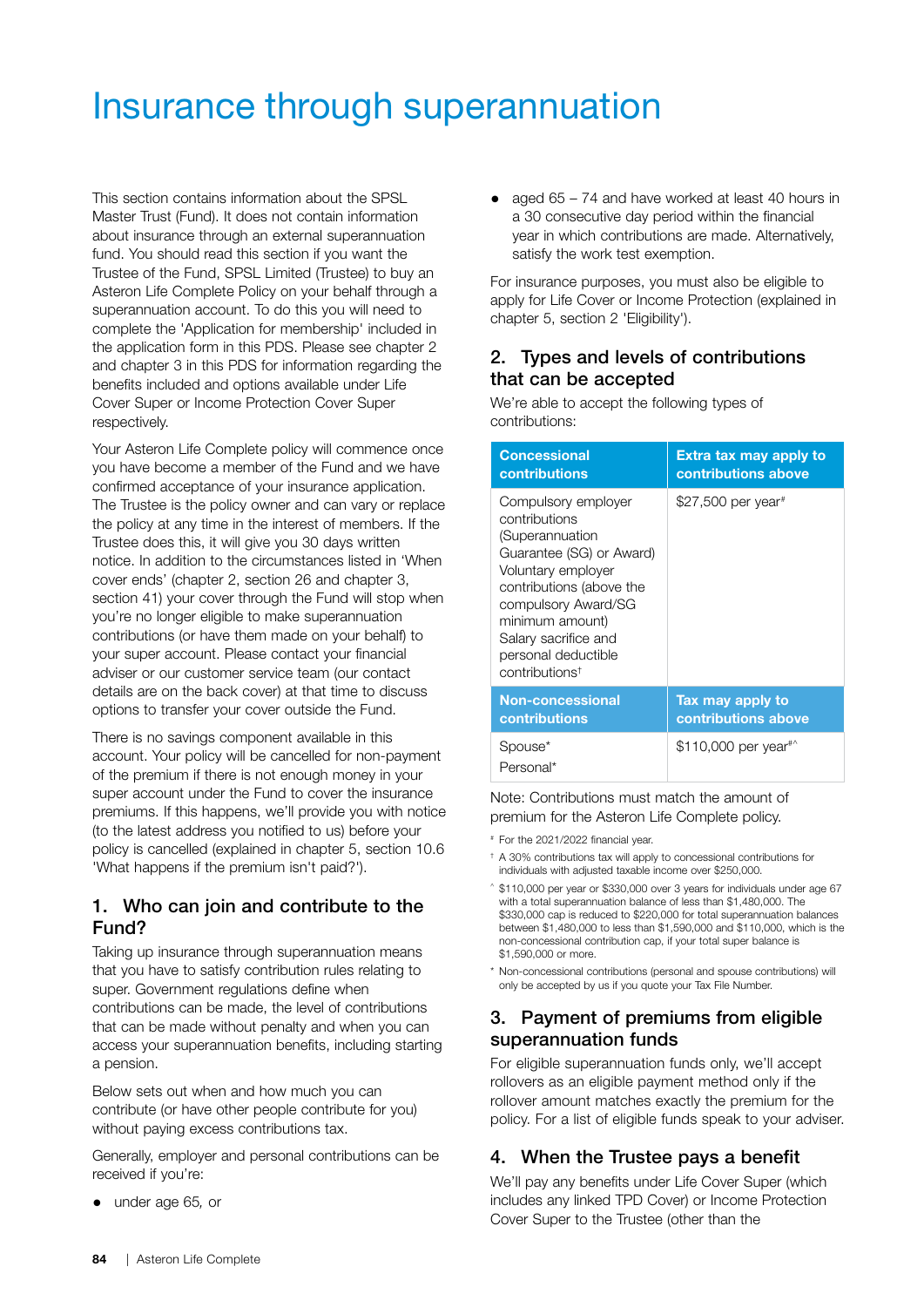Rehabilitation Benefit or Grief Support Service), as the policy owner. The benefits will then form part of your superannuation account and can only be released in accordance with 'release conditions' provided by relevant legislation.

The Trustee will only pay the benefit from the account if:

- we pay the insurance claim to the Trustee (so you're entitled to the claim under the terms of the Life Cover or Income Protection Cover), and
- you're able to withdraw those benefits under superannuation law. Benefits in a super account are subject to preservation requirements. Access to benefits are available where certain 'release conditions' are satisfied.

## Benefits in super can be:

| Preserved<br>henefits*                          | Preserved benefits can generally<br>only be accessed once you have<br>satisfied a release condition. Once<br>you have satisfied a release<br>condition these benefits will be<br>available for cashing (some<br>restrictions apply). For release<br>conditions please see section 8.                                                                                                                                   |
|-------------------------------------------------|------------------------------------------------------------------------------------------------------------------------------------------------------------------------------------------------------------------------------------------------------------------------------------------------------------------------------------------------------------------------------------------------------------------------|
| <b>Restricted non-</b><br>preserved<br>benefits | These benefits are paid to you<br>under the same release conditions<br>as your preserved benefits, but can<br>also be paid to you when you leave<br>the employer who has made the<br>contributions for you to that fund.<br>Generally restricted non-preserved<br>benefits arise from personal<br>contributions made to an employer<br>fund prior to 30 June 1999 for<br>which you could not claim a tax<br>deduction. |
| Unrestricted<br>non-preserved<br>benefits       | Unrestricted non-preserved benefits<br>are fully accessible (often because<br>a release condition had been met).<br>You can access these funds for<br>cashing at any time.                                                                                                                                                                                                                                             |

\* From 1 July 1999, all contributions to superannuation and net investment earnings have been classified as 'preserved benefits'.

# 5. Death benefits

Death is one such 'release condition' which permits a Trustee to pay a benefit from a super account. So, if you die while covered under Life Cover or Income Protection Cover, and we pay a benefit to the Trustee, the Trustee will pay the death benefit in accordance with a valid binding nomination or at the Trustee's discretion to one or more of your dependants (as defined by superannuation law) or to the estate.

## 5.1 Who can receive your death benefit?

You may nominate your dependants and/or your legal personal representative to receive part or all of your benefit in the event of your death, using either a binding or non-binding beneficiary nomination. Dependants under super law include:

- *your spouse*: married or defacto (including same sex spouse)
- your child\* any age
- someone who was in an *interdependency relationship* with you*,* or
- your financial dependant.
- \* Defined as birth, adopted or ex-nuptial child, a child of an individual's spouse or someone who is a child of the individual within the meaning of The Family Law Act 1975.

#### 5.2 Binding death benefit nomination

A binding death benefit nomination allows you to nominate your dependants and/or your estate to receive your death benefit (the net insurance benefit). Generally speaking the Trustee must pay the benefit to your beneficiaries when you die (provided your nomination is valid at the time).

For your nomination to be valid:

- each beneficiary must be a super dependant and/ or your legal personal representative at the time of your death
- if there is more than one beneficiary, the apportionment of your benefit must be full and clear and up to 100%*,* and
- 2 adult witnesses who are not beneficiaries must witness and sign the nomination.

Binding nominations are valid for 3 years from the date that they're made, amended or confirmed. You must contact us to update or confirm your nomination at least every 3 years for it to remain valid. To assist you, the Trustee will forward details of your current nomination to you each year. You can also cancel your nomination at any time by writing to us.

We recommend you review your nomination whenever you experience a change in circumstances such as marriage, divorce, birth of a child or when a beneficiary ceases to be a dependant. You can also nominate what percentage of your total death benefit is to be paid to each person you nominate. This nomination is binding on the Trustee if valid. Both dependants and non-dependants can receive lump sum benefits. However income stream death benefits can only be paid to dependants, where if a child, they were either:

• under age 18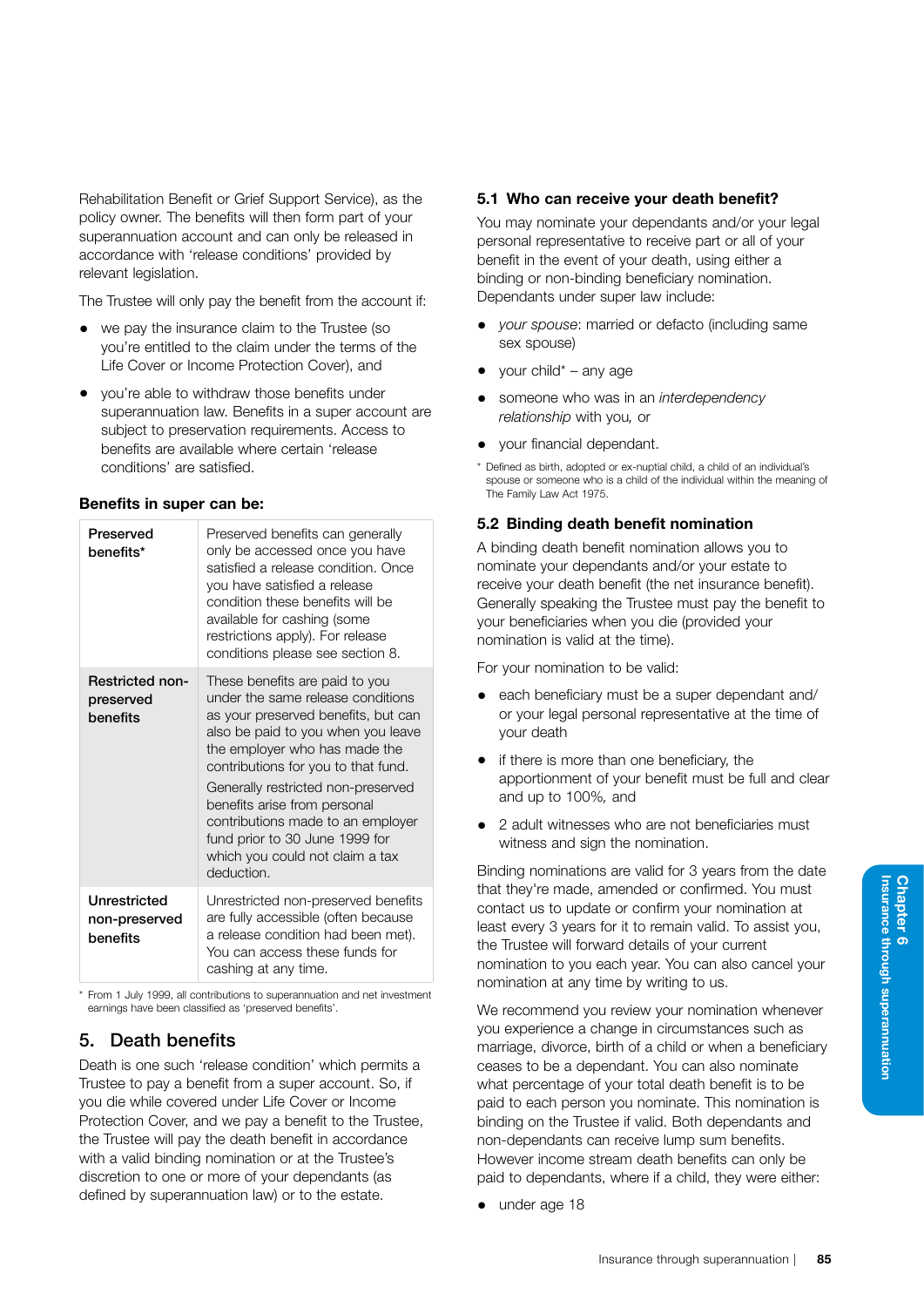- age 18-25 and financially dependent on you, or
- disabled at the time of your death.

Where there are multiple beneficiaries on a valid binding nomination and a beneficiary is not entitled to receive the benefit (where the nomination was not effective or not in accordance with the relevant law) that portion is to be paid to the legal personal representative of the member. Where the binding nomination is not valid the Trustee will pay the benefit to one or more of the member's dependants and legal personal representative in proportions determined by the Trustee. If a beneficiary is entitled to receive a benefit under a binding nomination and that beneficiary dies after the member but before being paid, the Trustee will pay that benefit to the legal personal representative of the beneficiary.

#### 5.3 Non-binding death benefit nomination

If you make a non-binding death benefit nomination, the Trustee will take into account the nomination you have made. However, the Trustee is not bound by it and will use its discretion in accordance with the terms of the trust deed as to:

- who it pays the benefit to
- in what proportions*,* and
- how it is paid (as a lump sum, income stream or a combination of both).

If you don't wish to make a binding death benefit nomination, we recommend that you complete the 'Non-binding direction' section in your Application for Membership of the SPSL Master Trust to assist the Trustee in determining the death benefit distribution.

Again, as your circumstances may change over time, we recommend that you regularly review your nomination to ensure that it remains up to date in relation to your personal circumstances. You can change your non-binding death benefit nomination at any time by contacting us to obtain a nomination form and then making a new nomination. You can also cancel your nomination at any time by writing to us (our contact details are on the back cover). Both dependants and non-dependants can receive lump sum benefits. However income stream death benefits can only be paid to dependants, where if a child, they were either:

- under age 18
- age 18-25 and financially dependent on the deceased, or
- disabled at the time of your death.

# 5.4 What if my beneficiaries are not eligible or cannot be located?

If this happens and the death benefit cannot be paid to your estate, the Trustee can use its discretion, in accordance with superannuation law, to pay another person. This may happen in a number of circumstances including but not limited to:

- a nominated beneficiary is no longer a dependant at the time of your death
- you have no surviving children at the date of your death
- you have no *spouse* at the time of your death, or
- your nomination has not been completed correctly.

## 5.5 How are death benefits paid?

As discussed above, benefits may be paid as a lump sum benefit or an income stream (if paid to a dependant).

#### Lump sum benefit

A lump sum benefit is where your death benefit is paid as a single payment. If you nominate your estate, or you nominate your dependants and you don't request that benefits be paid as an income stream; the Trustee will pay any death benefit as a lump sum.

## Income stream

Income stream benefits are paid via an 'account-based pension'. An account-based pension provides dependants with a regular payment, rather than a lump sum benefit. Depending on their circumstances, an account-based pension may be a more tax effective way for your dependants to receive their benefits. An account-based pension is available to all Life Cover policies written through the Fund. All or part of your death benefit can be paid via this option if paid to a dependant. However, income stream death benefits can only be paid to dependants where if a child, they were either:

- under age 18
- age 18 25 and financially dependent on the deceased; or
- disabled

at the time of your death.

The Trustee can also set up separate account-based pensions to make individual payments to more than one dependant.

Your death benefit can be invested in a choice of investment portfolios within this account-based pension to provide your dependants with a regular income stream. The minimum amount to start an account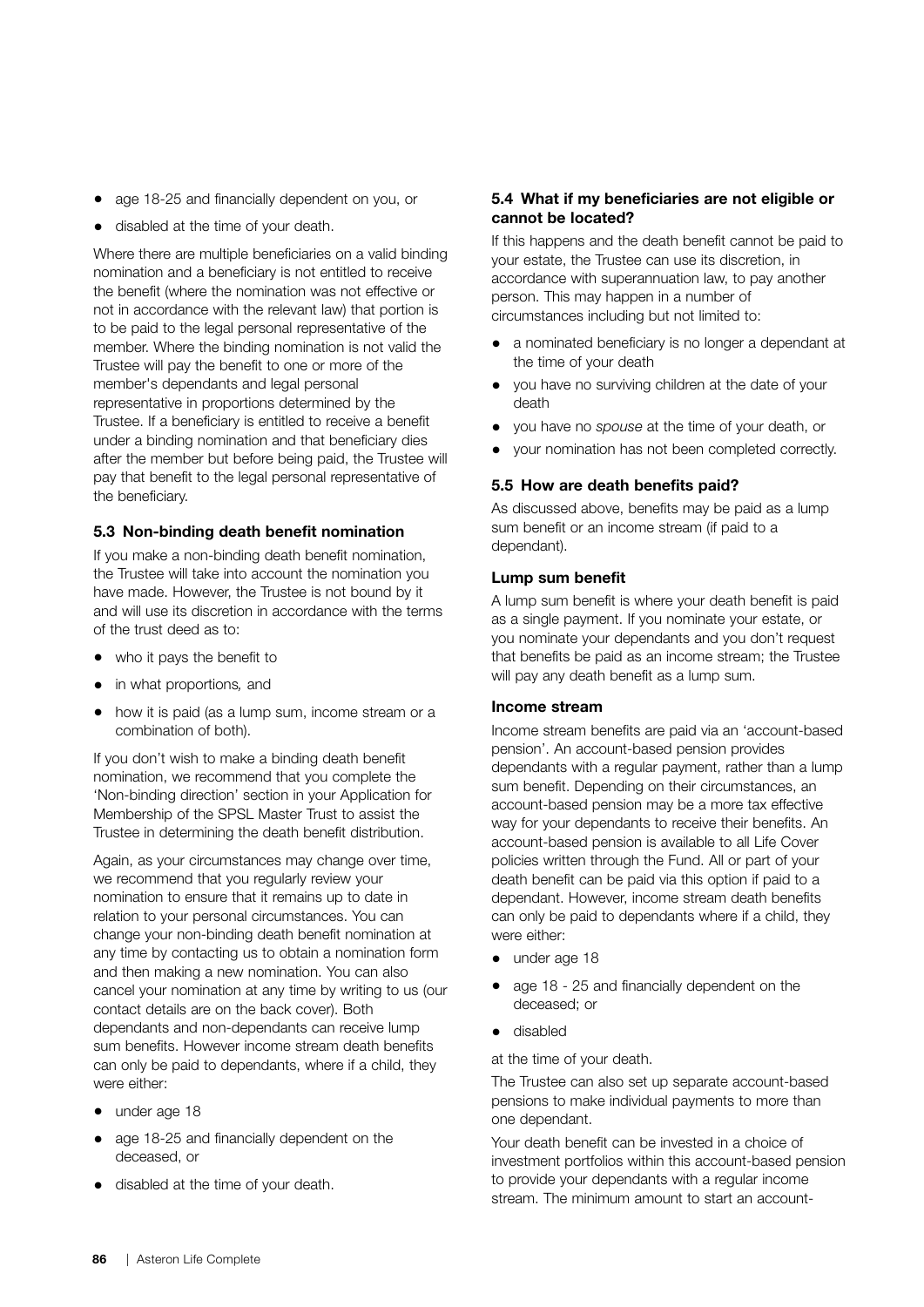based pension is \$20,000. The Trustee also has discretion to retain benefits in trust for children (under age 18). Account-based pensions paid from a superannuation fund are governed by laws, which set limits to the minimum amount of pension payments in a financial year. There is no maximum amount.

# 6. Terminal illness benefit and TPD benefit

We can pay an amount under Life Cover to the Trustee if you:

- become *terminally ill,* or
- become *totally and permanently disabled* (if you select this optional cover).

This means we will only pay these benefits if you die or satisfy the 'Terminal Medical Condition' or 'Permanent Incapacity' release conditions (as discussed below).

# 7. Income protection benefit

If you become *disabled*, we will only pay an amount under Income Protection Cover (refer to Chapter 3 Income Protection | Business Expenses) (as applicable) to the Trustee if you satisfy either the 'Temporary Incapacity' or 'Permanent Incapacity' release condition under superannuation law (refer to Release Conditions below).

# 8. Release conditions

# 8.1 TPD release conditions

Under superannuation law, you may be able to access your TPD benefit on the grounds of 'Permanent Incapacity' which is similar to (but not the same as) the *any occupation TPD* definition of '*total and permanent disablement'* under Life Cover. 'Permanent Incapacity' is currently defined in superannuation law as:

"a member of a superannuation fund or an approved deposit fund is taken to be suffering permanent incapacity if a trustee of the fund is reasonably satisfied that the member's ill-health (whether physical or mental) makes it unlikely that the member will engage in gainful employment for which the member is reasonably qualified by education, training or experience."

# 8.2 Terminal illness release conditions

You may be able to access your terminal illness benefit on the grounds of a 'terminal medical condition' which is similar (but not the same as) the *terminal illness*  definition under Life Cover.

Under current superannuation law a terminal medical condition exists if:

"Two registered medical practitioners (one of which is a specialist) have certified jointly or separately, that the person suffers from an illness or injury that is likely to cause death within the certified period." (The maximum time frame for this period is 24 months after the date of certification.)

# 8.3 Income protection release conditions

You may be able to access your benefits on the grounds of 'temporary incapacity' which is similar (but not the same) as the *disablement* definition under Income Protection Cover, or 'Permanent Incapacity' as defined in 8.1.

Under current superannuation law, temporary incapacity exists if:

"in relation to a member who has ceased to be gainfully employed (including a member who has ceased temporarily to receive any gain or reward under a continuing arrangement for the member to be gainfully employed), means ill-health (whether physical or mental) that caused the member to cease to be gainfully employed but does not constitute Permanent Incapacity."

If the temporary incapacity release condition is met, income protection benefits will be paid as a noncommutable income stream for the duration of incapacity.

# 8.4 Other release conditions

If you cannot satisfy the definition of permanent incapacity, terminal medical condition or temporary incapacity, you need to be able to meet one of the conditions listed below to access your money:

• permanent retirement from the workforce after reaching your 'preservation age' as shown in the following table:

| Date of birth                  | <b>Preservation age</b> |
|--------------------------------|-------------------------|
| Before 1 July 1960             | 55                      |
| 1 July 1960 to<br>30 June 1961 | 56                      |
| 1 July 1961 to<br>30 June 1962 | 57                      |
| 1 July 1962 to<br>30 June 1963 | 58                      |
| 1 July 1963 to<br>30 June 1964 | 59                      |
| After June 1964                | 60                      |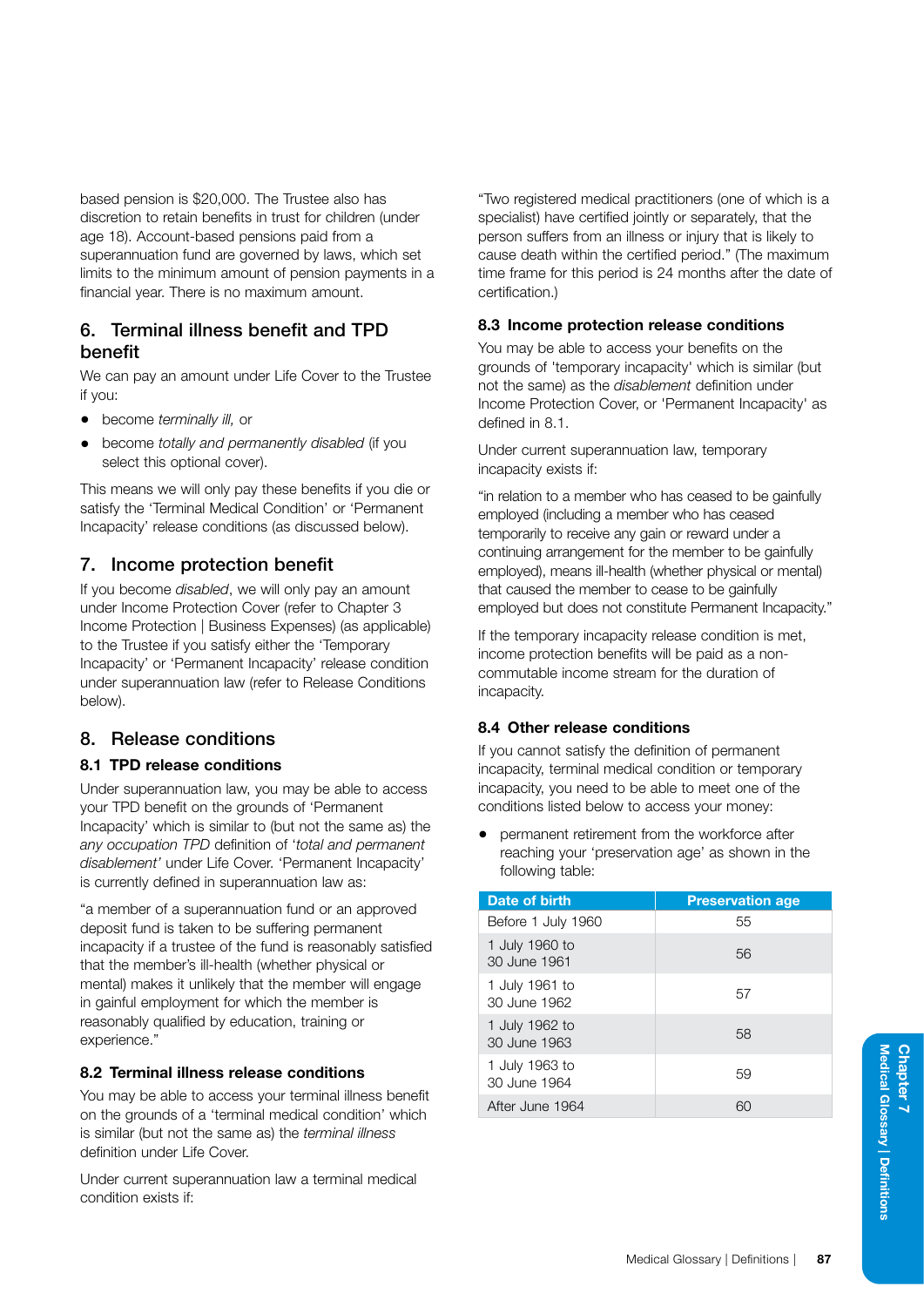- ceasing an employment arrangement after reaching age 60
- reaching age 65
- severe financial hardship as defined by superannuation regulations and having received certain social security benefits for a specified period. In some cases a limit may apply to how much you can access
- specified compassionate grounds (defined by superannuation regulations)
- if you were a temporary resident on a temporary visa and have permanently departed from Australia
- reaching preservation age and using the funds to start a non-commutable (Transition to Retirement) account-based pension, or
- your death.

Please note that we also offer Life Cover, TPD Cover and Income Protection Cover as non-superannuation cover, outside of the Fund where the release conditions don't apply. There may also be tax advantages that apply to Life and/or TPD benefits paid from nonsuperannuation cover. We recommend that you discuss with your financial adviser the type of cover which is most appropriate to your circumstances.

# 9. Tax

The following is general information about taxation of superannuation contributions and benefits as per tax legislation in force at the date of this PDS. You should obtain your own financial and taxation advice in relation to your personal circumstances.

# 9.1 Your contributions

Contributions tax of 15% is applied to all employer or deductible personal superannuation contributions. However, contributions tax may not be payable as the super fund may claim tax deductions for your Life Cover, TPD Cover and Income Protection Cover insurance premiums to offset some or all tax that may be payable. No tax is deducted from personal (after tax) contributions.

Additional tax on contributions may apply if your income is more than \$250,000 p.a. or you exceed the concessional or non-concession contributions caps.

# 9.2 Tax on death benefits

The benefits are taxed based on the person receiving the benefit. No tax is payable on a death benefit if it is paid to your *spouse* or dependants (defined by tax law). 'Dependants' under tax law are defined as:

- a *spouse* (legal or de facto) or former *spouse*  (however a former *spouse* is not a dependant under super law)
- the deceased's child (including adopted, step child, or ex-nuptial child) aged less than 18
- someone who had an *interdependency relationship*  with the deceased just before they died*,* or
- any other person who was financially dependent on the deceased just before they died.

Adult children (aged 18 and over) are generally not dependants for tax purposes unless they're financially dependent on you at the time of your death, but they're still eligible to receive a superannuation death benefit.

Where a death benefit is paid as a lump sum to a person other than a 'tax dependant', such as an adult child, it is taxed as shown in the table below. Benefits may be split into taxable (taxed element) and taxable (untaxed element). Non-dependants won't be able to receive death benefits in the form of an income stream.

| <b>Death benefit</b><br>component | <b>Non-dependent tax</b><br>rate |
|-----------------------------------|----------------------------------|
| Taxable (taxed element)           | $15%$ ^*                         |
| Taxable (untaxed element)         | $30\%$ ^*                        |

^ Maximum tax rate.

\* Plus Medicare levy.

No tax is payable on death benefit lump sums paid to tax-dependants.

Where a death benefit is paid to a dependent, as an income stream, the tax treatment will depend on the dependant's age and your age at time of death, as shown in the table below.

| Age of<br>dependant | Your age at<br>time of death | <b>Tax treatment</b>                                                                         |
|---------------------|------------------------------|----------------------------------------------------------------------------------------------|
| Under age<br>60     | Under age 60                 | Taxable component<br>- taxed element is<br>100% taxable but<br>15% pension offset<br>applies |
| Under age<br>60     | Age 60 or older              | Taxed element -<br>tax free                                                                  |
| Age 60 or<br>older  | Under age 60                 | Taxed element -<br>tax free                                                                  |
| Age 60 or<br>older  | Age 60 or older              | Taxed element -<br>tax free                                                                  |

If the payment includes an untaxed element amount this amount is taxed at marginal tax rate plus Medicare Levy less 10% offset if over the age of 60 years.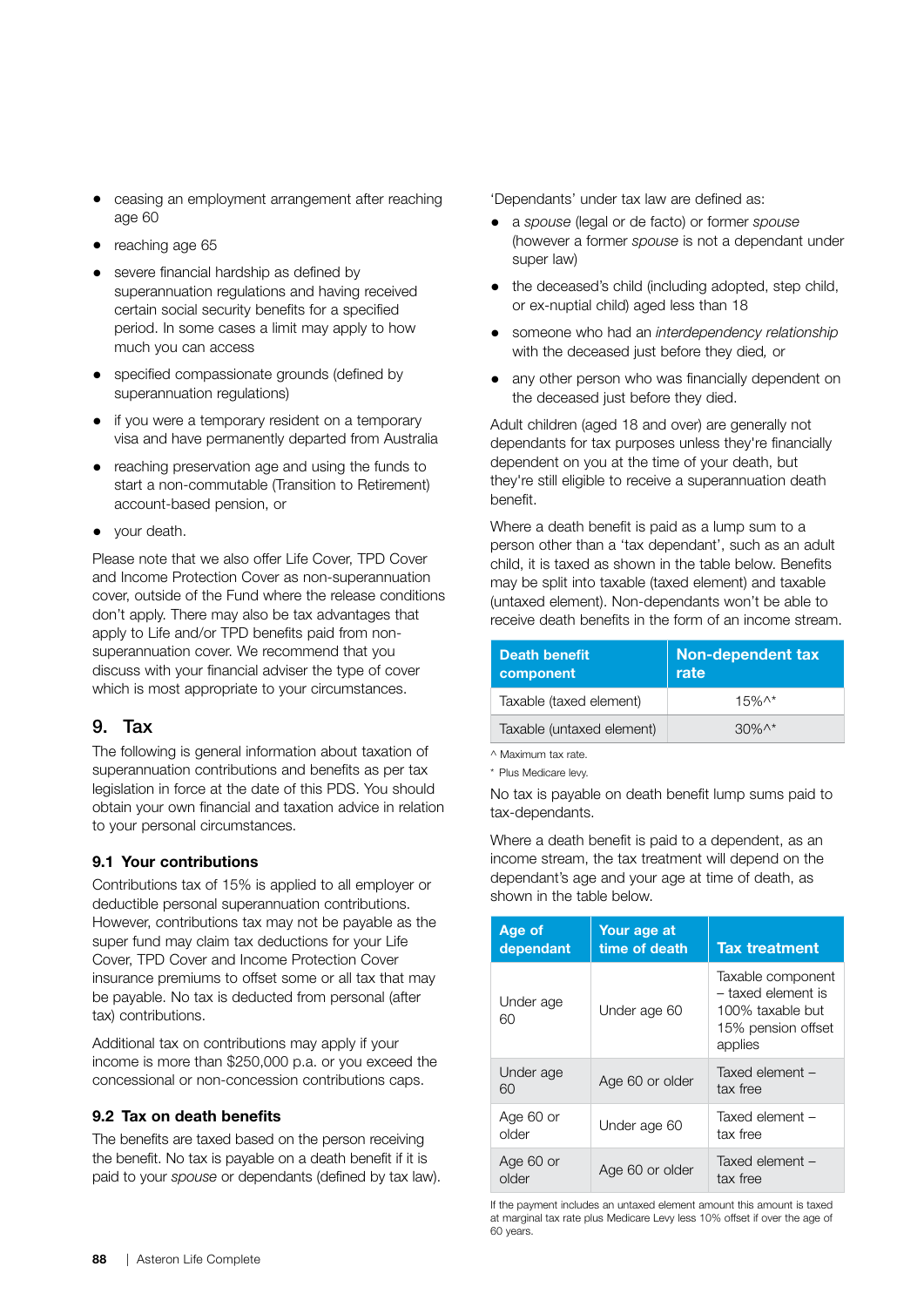# 9.3 Tax on TPD benefits

If you withdraw a TPD payment, the amount of tax payable depends on your age, eligible service period and the components. If you're age 60 or older benefits can be paid tax free. Your financial adviser can provide you with further information relating to your circumstances.

# 9.4 Tax on terminal illness benefits

Terminal illness benefits are tax free if you meet the definition of 'terminal medical condition' (as defined in section 8.2).

# 9.5 Tax on income protection benefits

Income protection benefits that are released under the temporary incapacity condition of release are 100% taxable. The 15% pension offset does not apply.

# 10. Lost members

It's important we always have current contact details for you. If you move, you can tell the Trustee or us by contacting our customer service team or by completing a change of details form. If we don't know your address, you may be classed as a lost member.

This may happen where you cannot be contacted (we have received 2 pieces of returned mail for you, and we have not received a contribution from you or on your behalf within 12 months).

As a lost member, your account is classed as a lost member account if:

- the account has been inactive for a period of 12 months and we have insufficient records to ever identify the owner of the account; or
- you have less than \$2,000 in your account.

You should be aware that even if you become classified as a lost member, insurance premiums will continue to be deducted from your account until your balance is zero.

#### 10.1 Transfer of benefits to the ATO in certain circumstances

The Trustee is required by superannuation law to transfer your benefits in certain circumstances. The Trustee will transfer your benefits to ATO (after providing you prior written notice of its intention to do so) if you do not inform the Trustee of an alternative superannuation arrangement within the time frame set out in the notice.

If we pay your benefit to the ATO, you cease to be a client of the Trustee. On transfer of your benefits to the ATO, you will:

- cease to be a client of the Trustee
- cease to have any insurance benefits (if you have selected insurance cover) through the Fund
- cease to have any rights against the Trustee in relation to your account.

You can transfer or withdraw your benefit from the ATO as the governing legislation permits.

# 11. Treatment of account upon marriage breakdown

Your superannuation may be split as a result of marriage breakdown. This can be done either by court order or by agreement between the parties. The splitting of superannuation benefits as a result of marriage breakdown or divorce may have consequences for the taxation of your superannuation benefit.

The Trustee may charge fees in relation to the splitting of the superannuation benefit.

If an Asteron Life Complete benefit has been paid to the trustee, it may be affected by marriage breakdown. Ensuring binding nominations are updated during a marriage break down and regularly reviewed can ensure benefit payments are released as intended.

# 12. Management fees and charges

The Trustee applies no management fees or costs to members or their benefits. The only amounts payable are contributions to meet premiums and other charges for Life Cover and Income Protection (please see chapter 5, section 10 'Premiums and payment' for more information).

# 13. Regular reports

Updated information about the management and financial condition of the Fund is included in the Fund's Annual Report. A copy of the most recent Annual Report is available free of charge on request from your financial adviser or from us (our contact details are on the back cover).

We'll also send you an Annual Statement confirming your current benefits within the Fund, including your current level of insurance cover.

# 14. Cooling off period

A cooling off period applies if the Trustee has purchased an Asteron Life Complete policy on your behalf. Please see chapter 5, section 4 for details.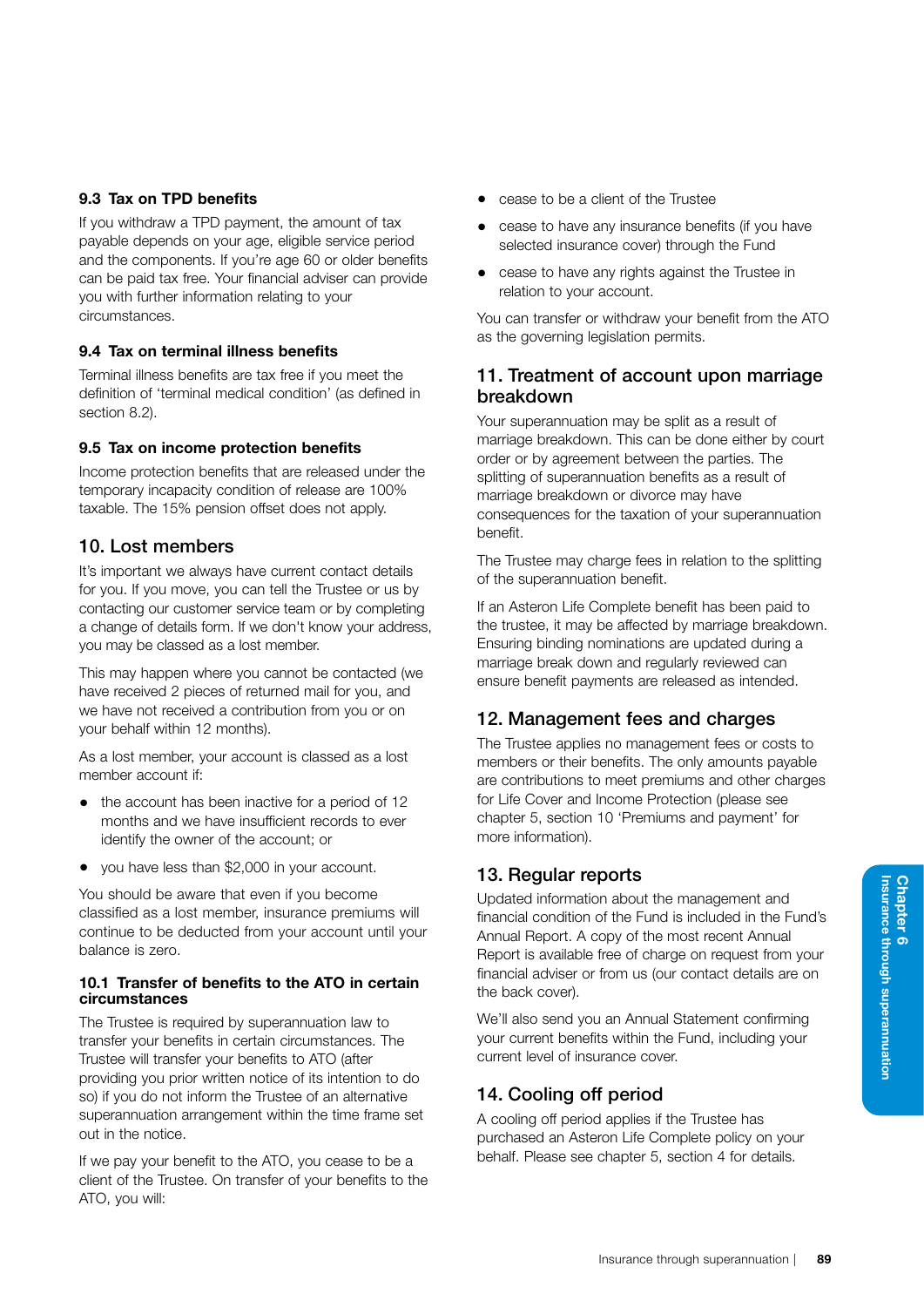# 15. Enquiries

If you have any questions about the policy or your membership of the Fund, please call either your financial adviser or the Trustee (our contact details are on the back cover).

# 16. Complaints resolution

Please see chapter 5, section 16 'Contacting us and complaints' for details about the Trustee's complaints resolution process.

# 17. Other things you should know about the Trustee

The Trustee of the Fund, SPSL Limited, is an approved trustee under the Superannuation Industry (Supervision) Act 1993 (SIS).

# About the Fund

The Fund:

- is a resident regulated superannuation fund within the meaning of SIS*,* and
- is not subject to a direction from the Australian Prudential Regulation Authority under section 63 of that Act, not to accept any contributions made to the Fund by an employer-sponsor. The Fund is a complying superannuation fund, able to accept employer Superannuation Guarantee contributions.

# The Trust Deed

The rights and obligations of the members under the Fund are set out in the Trust Deed. The Trust Deed sets out the rules for the establishment and operation of the Fund and member rights and obligations. You can obtain a copy of the Trust Deed on line at [https://www.suncorp.com.au/about-us/who-is-suncorp](https://www.suncorp.com.au/about-us/who-is-suncorp-super/governance.html)[super/governance.html](https://www.suncorp.com.au/about-us/who-is-suncorp-super/governance.html) or free of charge by contacting us (our contact details are on the back cover).

Under the terms of the Deed that established the Fund, the Trustee has the power to amend any of the provisions of the Deed if permitted by relevant law.

# 18. Tax File Numbers (TFN)

We're authorised to collect your TFN under the Superannuation Industry (Supervision) Act. Where we collect your TFN, it will be kept confidential and only used for lawful purposes which may include:

- finding or identifying your superannuation funds
- calculating tax on any superannuation lump sum, death benefit or income stream payment
- providing your TFN and other information to the Commissioner of Taxation
- providing your TFN to your future superannuation fund trustee or Retirement Savings Account (RSA) provider if you're transferring your account.

We won't pass on your TFN if you write to us and tell us not to. We won't disclose your TFN to any person or organisation not listed above. Providing your TFN is voluntary and declining to quote your TFN is not an offence. However, if you don't provide us with your TFN, then:

- your application for membership of the SPSL Master Trust won't be accepted
- you may pay more tax on your benefits than would otherwise be payable (you may apply to get this back at the end of the financial year in your income tax assessment)
- it may be difficult to find or consolidate your superannuation funds in the future
- concessional contributions (including all employer contributions) will be subject to an additional 32% tax (over and above the normal 15% contributions tax)
- after-tax contributions may not be accepted.

As a result of changes to legislation, the purposes for which we can use your TFN and the consequences of not providing it to us may change in the future.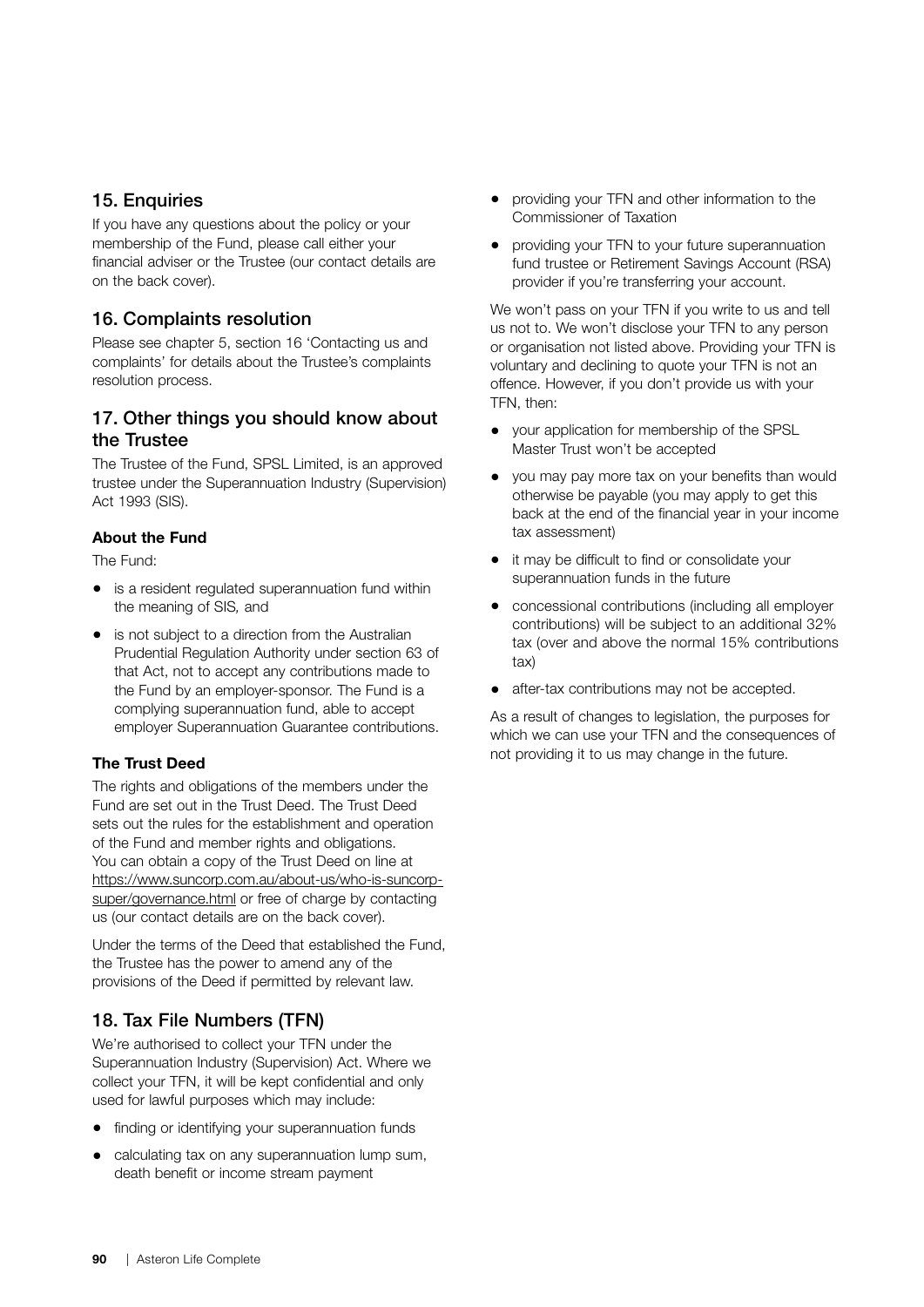# Chapter 7

# Medical Glossary **Definitions**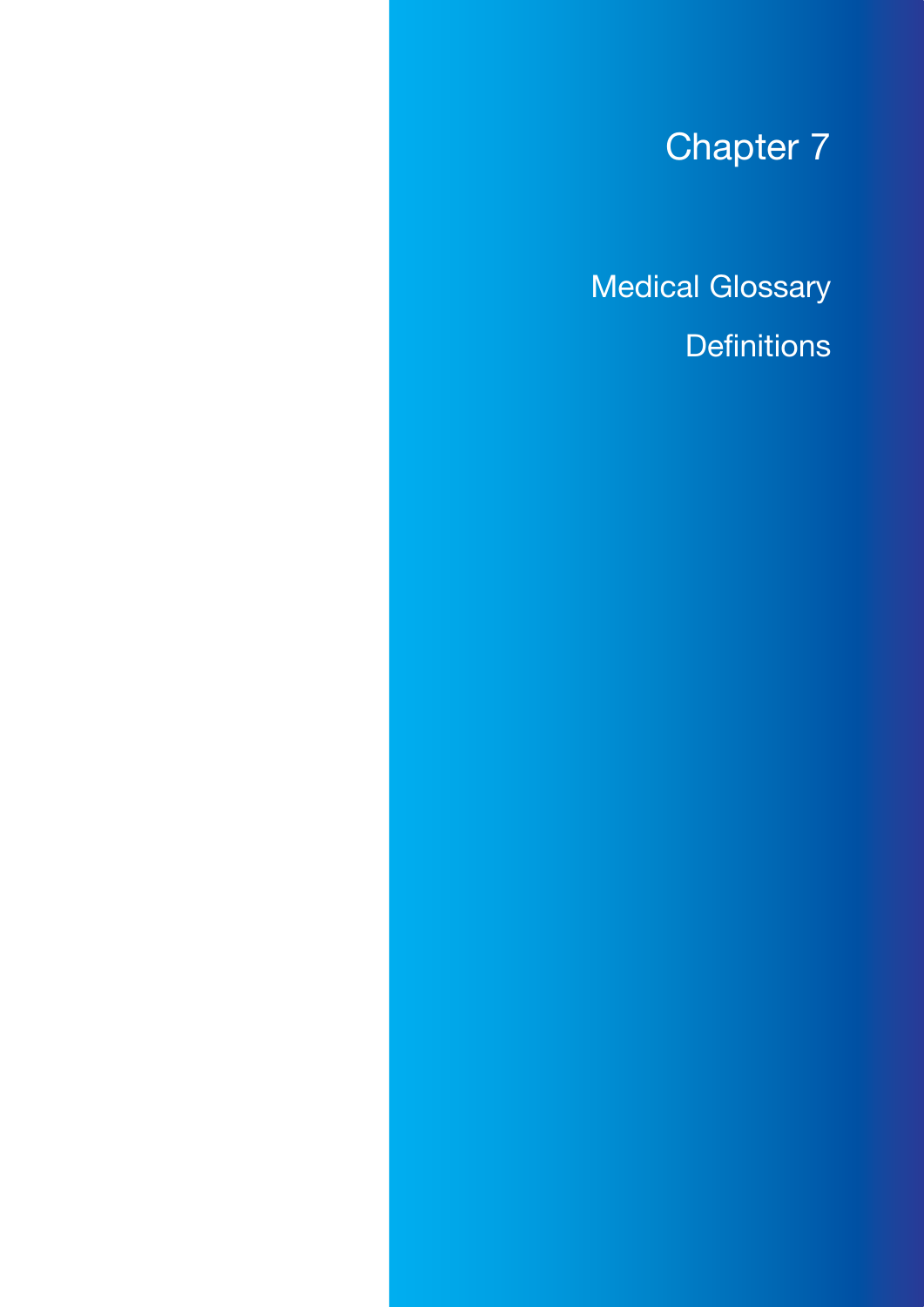# Medical Glossary, Definitions

# Medical Glossary

This section contains the definitions for medical terms used in this PDS. References to 'you' in this include where, applicable, an insured child.

*Adult onset type 1 diabetes after age 30* we will pay a claim upon the diagnosis of Type 1 insulin dependent diabetes mellitus (IDDM) after the age of 30.

*Aplastic anaemia (requiring treatment)* we will pay a claim for permanent bone marrow failure that results in anaemia, neutropenia and thrombocytopenia requiring treatment by at least one of the following:

- blood product transfusion
- marrow stimulating agents
- immunosuppressive agents*,* or
- bone marrow transplantation.

#### *Benign tumour of the brain (of specified severity)*

we will pay a claim upon the diagnosis of a noncancerous tumour in either the brain tissue or between the brain tissue and the cranium giving rise to symptoms of increased intracranial pressure such as papilloedema, mental symptoms, seizures, sensory impairment and motor impairment*.*

# *Benign tumour of the brain with specified*

*permanent impairment* we will pay a claim upon the diagnosis of a non-cancerous tumour in either the brain tissue or between the brain tissue and the cranium giving rise to symptoms of increased intracranial pressure such as papilloedema, mental symptoms, seizures, sensory impairment and motor impairment and which results in you either:

- suffering at least 25% permanent impairment of whole person function\*, or
- being permanently unable to perform at least 1 of the numbered *activities of daily living* without the physical assistance of someone else (doesn't apply to Child Cover).

\* As defined in the American Medical Association publication 'Guides to the Evaluation of Permanent Impairment', 5th edition.

#### *Benign tumour of the spine (of specified severity)* we will pay a claim upon the diagnosis of a noncancerous tumour in the spinal cord giving rise to objective changes such as sensory and/or motor deficits or abnormalities of bladder or bowel functions.

#### *Benign tumour of the spine with specified*

*permanent impairment* we will pay a claim upon the diagnosis of a non-cancerous tumour in the spinal cord giving rise to objective changes such as sensory and/or motor deficits or abnormalities of bladder or bowel functions and results in you either:

- suffering at least 25% permanent impairment of whole person function\*, or
- being permanently unable to perform at least 1 of the numbered *activities of daily living* without the physical assistance of someone else (doesn't apply to Child Cover).
- \* As defined in the American Medical Association publication 'Guides to the Evaluation of Permanent Impairment', 5th edition.

*Blindness (permanent)* we will pay a claim for the complete and irrecoverable loss of the sight of both eyes (whether aided or unaided) as a result of *sickness*  or *injury*. Loss of sight is defined as:

- visual acuity less than 6/60 in both eyes after correction, or
- a field of vision constricted to 20 degrees or less of arc*,* or
- a combination of visual defects resulting in the same degree of visual impairment as that occurring in either of the above.

#### *Brain damage with permanent impairment (of*

*specified severity)* we will pay a claim if as a result of an accident, *sickness* or *injury*, the insured child suffers brain damage causing neurological and/or cognitive deficit, which results in at least 25% permanent impairment of whole person function\*.

\* As defined in the American Medical Association publication 'Guides to the Evaluation of Permanent Impairment', 5th Edition.

*Cancer (of specified criteria)* we will pay a claim for *cancer (of specified criteria)* if you have been unequivocally diagnosed, by a *registered doctor* who is an appropriate medical specialist, with one or more malignant tumours including multiple myeloma, malignant bone marrow disorders, leukaemia, lymphomas and Hodgkin's disease as per the following criteria:

The tumour must be characterised by:

- the uncontrolled growth and spread of malignant (cancer) cells, and
- the invasion and destruction of normal tissue by those cells.

The tumour must also:

- require 'major treatment' or
- be totally incurable.

'Major treatment' includes surgery, radiotherapy, chemotherapy, biological response modifiers or any other major treatment to arrest the spread of the malignancy and the treatment is the appropriate and necessary treatment.

The following tumours are excluded: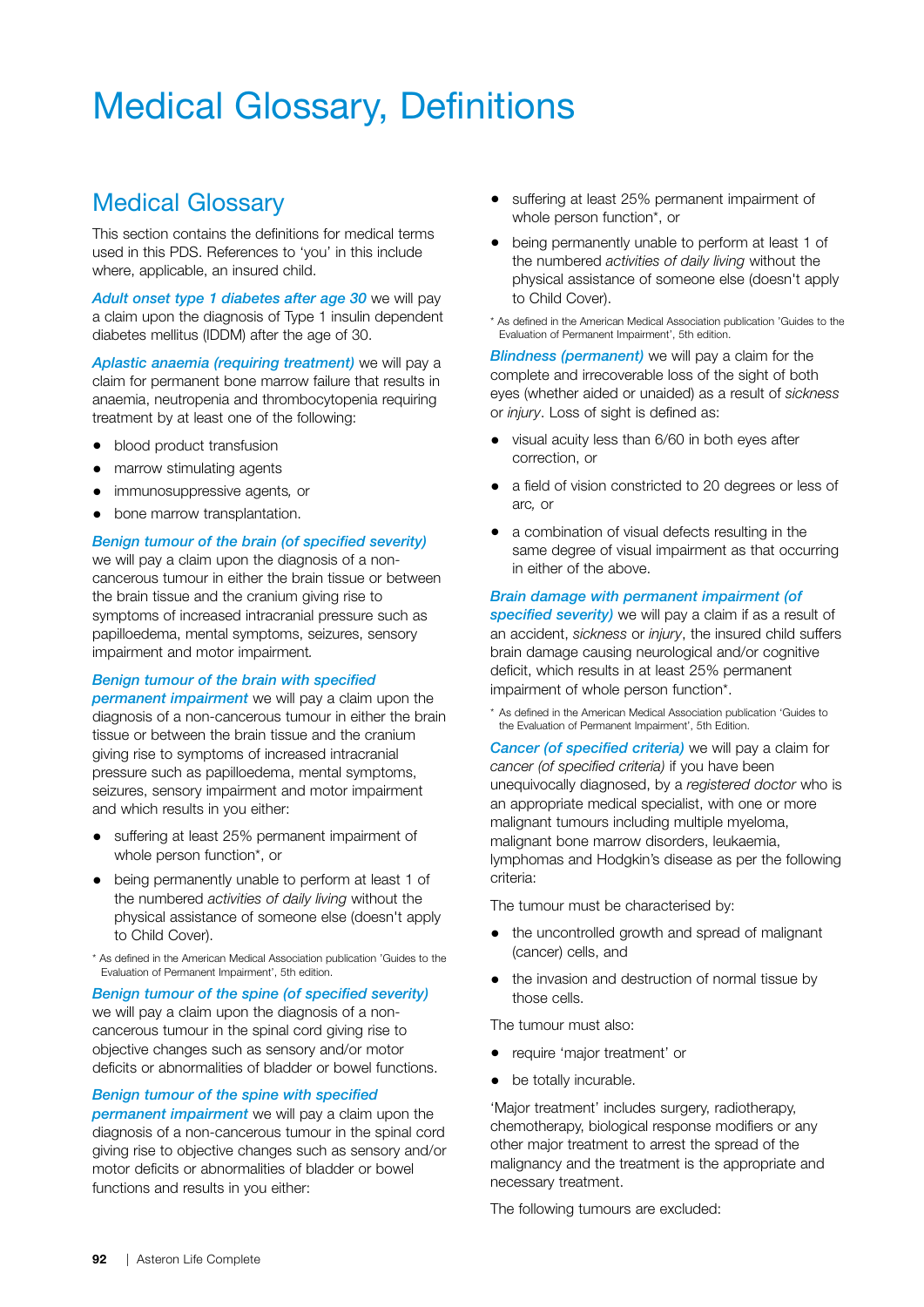a. tumours showing the malignant changes of carcinoma in situ (including cervical dysplasia CIN-1, CIN-2 and CIN-3) or which are histologically described as pre malignant, or which have a TNM classification of Tis.

*Carcinoma in situ of the breast* is covered if:

- you have a mastectomy to remove the entire breast, or
- you have breast preserving surgery and adjuvant medical therapy. This must be the appropriate and necessary treatment as recommended by a *registered doctor* and undertaken specifically to arrest the spread of malignancy.
- b. melanomas, unless they have metastasised which:
	- have no evidence of ulceration, and
	- are less than Clark Level 3, and
	- are less than 1.0mm depth of invasion as determined by histological examination
- c. all other types of skin cancers unless they have metastasised (spread elsewhere)
- d. prostatic cancers which are T1c or less and Gleason score 5 or less unless requiring 'major treatment' and
- e. chronic lymphocytic leukaemia less than Rai Stage 1.

If the above staging/grading classifications are superseded by technological and/or medical advances, we will consider other appropriate and medically recognised classifications in support of the diagnosis of equal severity.

*Cancer (of specified criteria) – Child cover* we will pay a claim for *cancer (of specified criteria) – Child cover* if the insured child has been unequivocally diagnosed, by a *registered doctor* who is an appropriate medical specialist, with one or more malignant tumours including multiple myeloma, malignant bone marrow disorders, leukaemia, lymphomas and Hodgkin's disease as per the following criteria:

The tumour must be characterised by:

- the uncontrolled growth and spread of malignant (cancer) cells, and
- the invasion and destruction of normal tissue by those cells.

The tumour must also:

- require 'major treatment' or
- be totally incurable.

'Major treatment' includes surgery, radiotherapy, chemotherapy, biological response modifiers or any other major treatment to arrest the spread of the malignancy and the treatment is the appropriate and necessary treatment.

The following tumours are excluded:

- a. tumours which are histologically described as premalignant or show the malignant changes of 'carcinoma in situ';
- b. melanomas which :
	- have no evidence of ulceration
	- are less than Clark Level 3, and
	- are less than 1.0mm depth of invasion, as determined by histological examination;
- c. all other types of skin cancers unless they have metastasised (spread elsewhere).

If the above staging/grading classifications are superseded by technological and/or medical advances, we will consider other appropriate and medically recognised classifications in support of the diagnosis of equal severity.

*Carcinoma in situ of the breast* we will pay a claim if a focal autonomous new growth of carcinomatous cells within the breast which has not yet resulted in the invasion of normal tissues. 'Invasion' means an infiltration and/or active destruction of normal tissue beyond the basement membrane. The tumour must be classified as Tis according to the TNM staging method.

*Carcinoma in situ of the female organs* we will pay a claim for a focal autonomous new growth of carcinomatous cells within the:

- cervix-uteri
- corpus-uteri
- fallopian tubes<sup>^</sup>
- ovary
- vagina*,* or
- vulva,

which has not yet resulted in the invasion of normal tissues.

'Invasion' means an infiltration and/or active destruction of normal tissue beyond the basement membrane. The tumour must be classified as Tis according to the TNM staging method.

^ The tumour must be limited to the tubal mucosa.

*Carcinoma in situ of the male organs* we will pay a claim for a focal autonomous new growth of carcinomatous cells within the:

• penis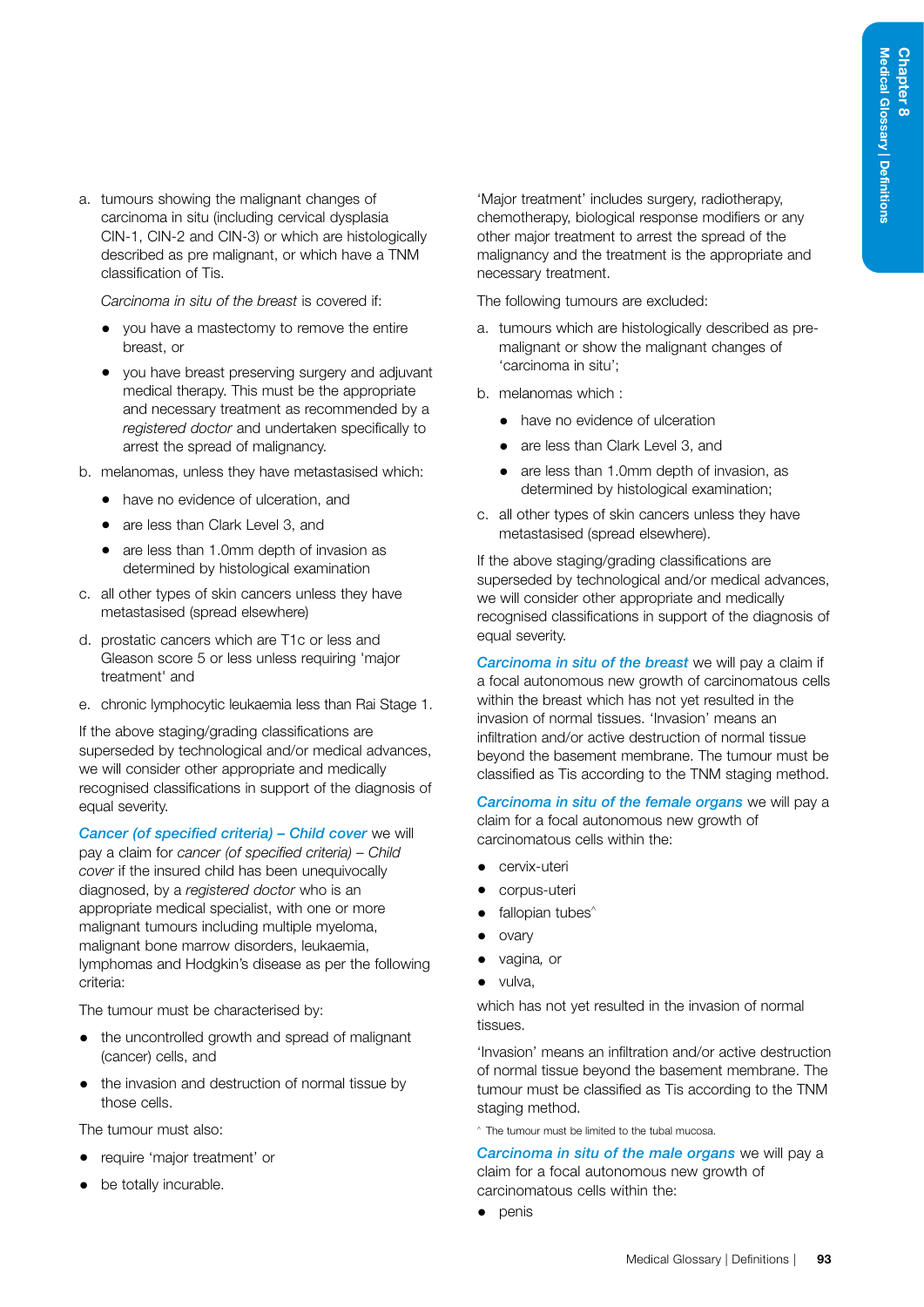- testes*,* or
- perineum,

which has not yet resulted in the invasion of normal tissues.

'Invasion' means an infiltration and/or active destruction of normal tissue beyond the basement membrane. The tumour must be classified as Tis according to the TNM staging method.

#### *Cardiomyopathy with permanent impairment (of specified severity)* we will pay a claim when

cardiomyopathy has been unequivocally diagnosed resulting in permanent and irreversible physical impairment to the degree of at least Class 3 of the New York Heart Association classification of cardiac impairment.

In the event the NYHA classification is superseded by another method we will consider other appropriate and medically recognised classifications in support of the severity of impairment.

## *Chronic kidney failure (undergoing regular dialysis)*

we will pay a claim for end stage renal failure presenting as chronic irreversible failure of the function of both kidneys, as a result of which regular renal dialysis is instituted.

# *Chronic liver failure (resulting in permanent symptoms)* we will pay a claim for end stage liver

failure resulting in permanent jaundice, ascites and/or encephalopathy.

*Chronic lung failure (on permanent oxygen therapy)* we will pay a claim for end stage respiratory failure

permanently requiring continuous oxygen therapy and with FEV 1 test results of consistently less than one litre.

*Colostomy and/or ileostomy (permanent)* we will pay a claim for the creation of a permanent non-reversible opening, linking the colon and/or ileum to the external surface of the body.

*Coma (of specified severity)* we will pay a claim for a state of unconsciousness in which you're incapable of sensing or responding to external stimuli or internal need, resulting in a documented Glasgow Coma Scale of 6 or less, for a continuous period of at least 72 hours.

*Coronary artery angioplasty* we will pay a claim for angioplasty to one or two coronary arteries to treat coronary artery disease.

*Coronary artery angioplasty – triple vessel* we will pay a claim for coronary artery angioplasty to 3 or more coronary arteries either within one procedure, or via 2 procedures where performed no more than 2 months apart.

*Coronary artery bypass surgery* we will pay a claim for coronary artery bypass surgery.

*Creutzfeldt-Jakob disease* we will pay a claim when there is an unequivocal diagnosis of Creutzfeldt-Jakob disease by a *registered doctor* who is an appropriate medical specialist.

*Deafness* we will pay a claim for the irreversible loss of hearing, both natural and assisted\*, in both ears, where each ear has an auditory threshold of 91 decibels or greater, as measured at 500, 1000 and 1500 Hertz. Deafness must be as a result of *sickness* or *injury*.

Treatment by cochlear implant is not considered assisted, for the purpose of this definition

*Dementia including Alzheimer's disease with permanent impairment (of specified severity)* we will pay a claim upon the diagnosis of Alzheimer's disease or other dementias confirmed as permanent irreversible failure of brain function and resulting in *significant cognitive impairment*.

*Early stage chronic lymphocytic leukaemia* we will pay a claim for the presence of chronic lymphocytic leukaemia diagnosed as Rai stage 0, which is defined to be in the blood and bone marrow only.

*Early stage skin melanoma (excluding melanoma in situ)* we will pay a claim for the presence of one or more malignant melanomas. The melanoma must be less than Clark Level 3 and less than 1.0mm depth of invasion and showing no signs of ulceration as determined by histological examination. The malignancy must be characterised by the uncontrollable growth and spread of malignant cells and the invasion and destruction of normal tissue. Tumours which are histologically described as premalignant are excluded.

*Early stage prostatic cancer* we will pay a claim for a prostate tumour that is histologically described as having:

- a TNM classification T1 (or any equivalent or lesser classification), and
- a Gleason score of 5 or less*,* and
- does not require major treatment.

*Encephalitis resulting in permanent impairment (of specified severity)* we will pay a claim upon the unequivocal diagnosis of encephalitis where the condition is characterised by severe inflammation of the brain, that results in you either:

suffering at least 25% permanent impairment of whole person function\*, or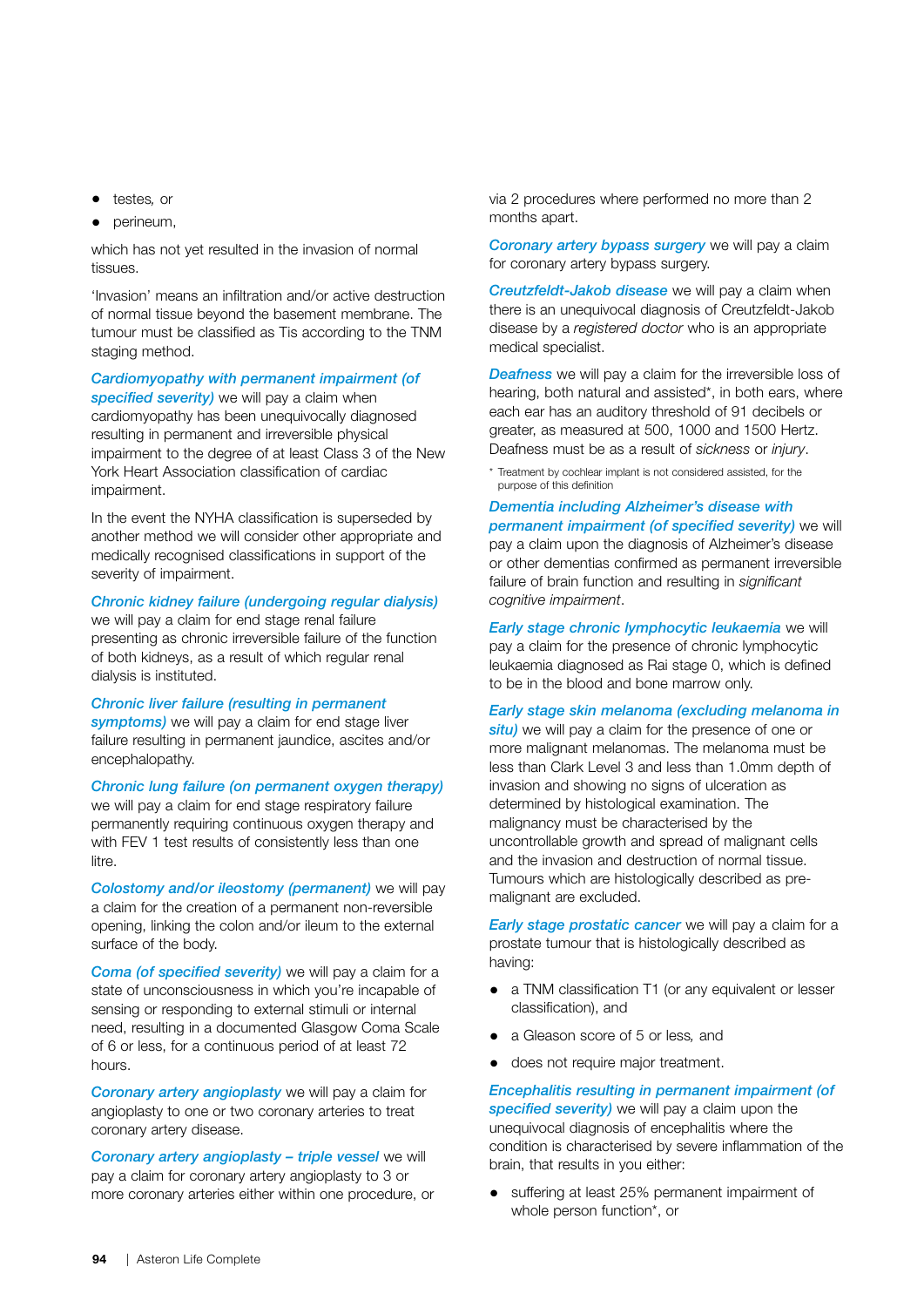- being permanently unable to perform at least 1 of the numbered *activities of daily living* without the physical assistance of someone else (doesn't apply to Child Cover).
- \* As defined in the American Medical Association publication 'Guides to the Evaluation of Permanent Impairment', 5th Edition.

*Fracture* we will pay a claim for a bone fracture requiring the application of a plaster cast, internal or external fixation, continuous traction or similar immobilising device (excluding bandaging, taping and other non-immobilising devices) by a *registered doctor*.

*Heart attack (of specified severity)* (myocardial infarction) we will pay a claim upon the diagnosis of a heart attack, confirmed by a *registered doctor* who is an appropriate medical specialist and evidenced by:

• Typical rise and/or fall of cardiac biomarkers with at least one value above the 99th percentile of the upper reference range

PLUS one of the following:

- signs and symptoms of ischemia which are consistent with a heart attack, or
- new serial ECG changes consistent with heart attack, or
- development of pathological Q waves in the ECG; or
- imaging evidence of new loss of viable myocardium or new regional wall motion abnormality.

If the above tests are inconclusive we will consider other appropriate and medically recognised tests.

Other acute coronary syndromes including but not limited to angina pectoris are excluded.

*Heart surgery (open)* we will pay a claim for undergoing open heart surgery for the treatment of a cardiac defect, cardiac aneurysm or benign cardiac tumour.

*Hepatitis B or C – occupationally acquired* we will pay a claim for infection with Hepatitis B or C where the infection is acquired as a result of:

- an accident arising out of your normal occupation*,*  $\alpha$ r
- a malicious act of another person or persons arising out of your normal occupation*,* and
- proof of new Hepatitis B or C infection within 6 months of the accident or malicious act.

Any incident giving rise to a potential claim must:

• be reported to the relevant authority or employer within 7 days of the incident

- be reported to us with proof of the incident within 7 days of the incident*,* and
- be supported by a negative Hepatitis B or C test taken within 7 days of the incident.

Hepatitis B or C infection transmitted by any other means including sexual activity or recreational intravenous drug use is excluded.

*HIV – occupationally acquired* we will pay a claim for infection with the Human Immunodeficiency Virus (HIV) where the HIV was acquired as a result of:

- an accident arising out of your normal occupation*,* or
- a malicious act of another person or persons arising out of your normal occupation*,* and
- sero-conversion to HIV occurs within 6 months of the accident or malicious act.

Any incident giving rise to a potential claim must:

- be reported to the relevant authority or employer within 7 days of the incident,
- be reported to us with proof of the incident within 7 days of the incident*,* and
- be supported by a negative HIV Antibody test taken within 7 days of the incident.

HIV infection transmitted, other than medically acquired (as defined above) by any other means including sexual activity or recreational intravenous drug use is excluded.

*Hydrocephalus* we will pay a claim for an excessive accumulation of cerebrospinal fluid within the cranium requiring surgery to correct the condition.

*Intensive care (requiring 10 days of continuous tracheal intubation)* we will pay a claim if a *sickness*  or *injury* has resulted in you requiring continuous mechanical ventilation by means of tracheal intubation for 10 consecutive days (24 hours per day) in an authorised intensive care unit of an acute care hospital.

*Loss of independent existence (permanent)* we will pay a claim if you're constantly and permanently unable to perform at least 2 of the numbered *activities of daily living* without the physical assistance of someone else (if you can perform the activity on your own by using special equipment we won't treat you as unable to perform that activity).

*Loss of use of limbs or sight (permanent)* we will pay a claim for the total and permanent loss of use of:

- both feet
- both hands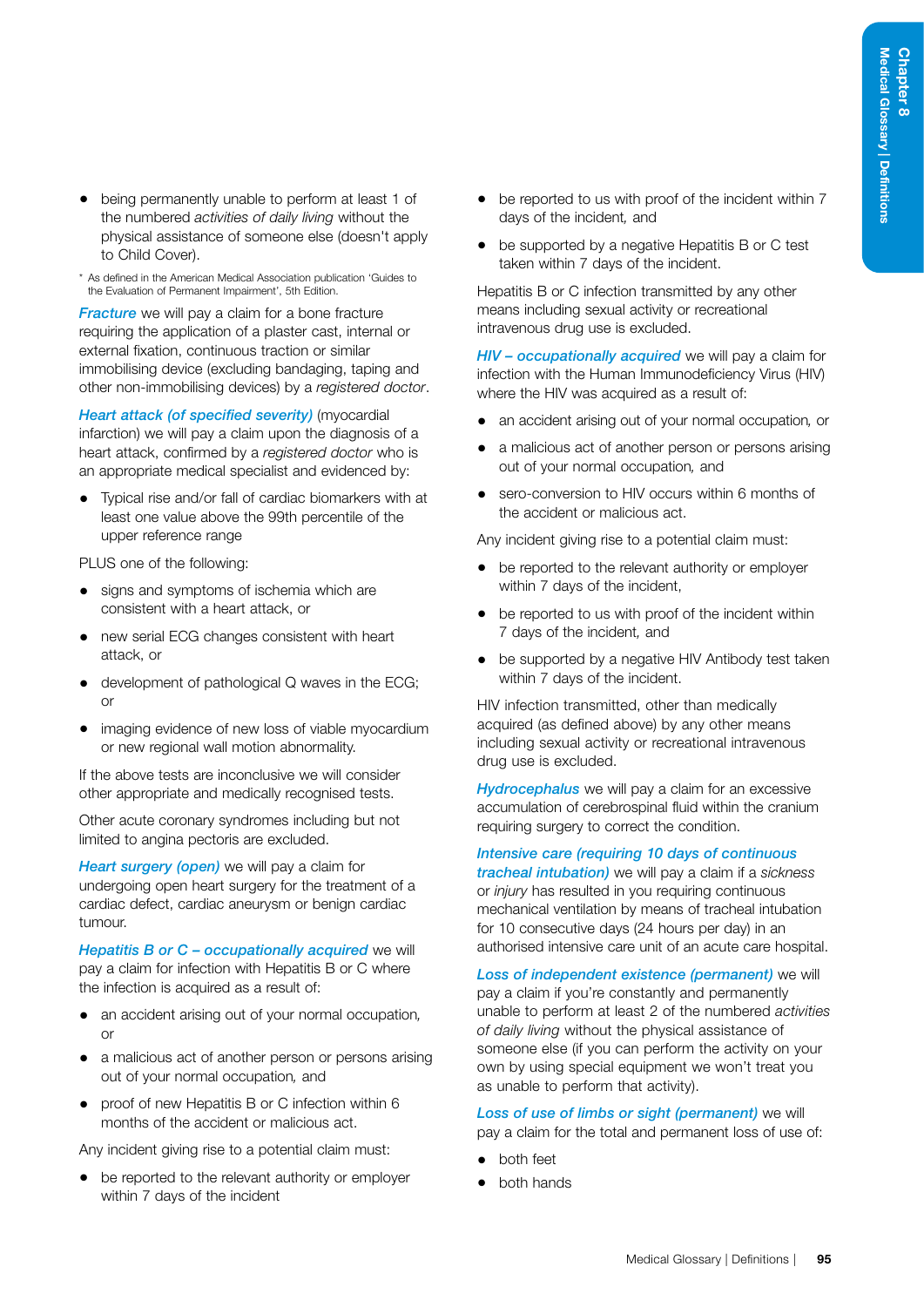- the sight in both eyes (to the extent of 6/60 or less)*,*  $\alpha$ r
- any combination of at least 2 of: a hand, a foot or sight in an eye (to the extent of 6/60 or less).

*Loss of speech (permanent)* we will pay a claim for the total loss of speech, both natural and assisted, as a result of *sickness* or *injury* for at least 6 months and the subsequent diagnosis that loss of speech, both natural and assisted, will be total and permanent. Loss of speech related to any psychological cause is excluded.

*Major burns* we will pay a claim for accidental full thickness burns to at least 10% of the body surface area but less than 20%.

#### *Major head trauma resulting in permanent impairment (of specified severity)* we will pay a claim for an *injury* to the head that results in you either:

- suffering at least 25% permanent impairment of whole person function\*, or
- being permanently unable to perform at least 1 of the numbered *activities of daily living* without the physical assistance of someone else (doesn't apply to Child Cover).
- \* As defined in the American Medical Association publication 'Guides to the Evaluation of Permanent Impairment', 5th Edition.

*Major organ transplant (of specified organs)* we will pay a claim if you either undergo the organ transplant, or upon the advice of a *registered doctor* who is an appropriate medical specialist you're placed on an official Australian acute care hospital waiting list to undergo organ transplant, from a human donor of one or more of the following: kidney, heart, liver, lung, pancreas and bone marrow. The transplantation of all other organs or parts of any organ or of any other tissue is excluded.

*Medically acquired HIV (contracted from a medical procedure or operation)* we will pay a claim for accidental infection with the Human Immunodeficiency Virus (HIV) which we believe, on the balance of probabilities, arose from one of the following medically necessary events which must have occurred to you, in Australia by a recognised and registered health professional:

- a blood transfusion
- transfusion with blood products
- organ transplant to the insured person
- assisted reproductive techniques*,* or
- a medical procedure or operation performed by a doctor.

Notification and proof of the incident will be required via a statement from a Statutory Health Authority that the infection was medically acquired. HIV infection transmitted, other than occupationally acquired as defined below by any other means including sexual activity or recreational intravenous drug use is excluded.

#### *Meningitis resulting in permanent impairment (of specified severity)* we will pay a claim upon the

unequivocal diagnosis of meningitis where the condition is characterised by severe inflammation of the meninges of the brain, that results in you either:

- suffering at least 25% permanent impairment of whole person function\*, or
- being permanently unable to perform at least 1 of the numbered *activities of daily living* without the physical assistance of someone else (doesn't apply to Child Cover).
- \* As defined in the American Medical Association publication 'Guides to the Evaluation of Permanent Impairment', 5th Edition.

*Motor neurone disease* we will pay a claim when there is an unequivocal diagnosis of motor neurone disease by a *registered doctor* who is an appropriate medical specialist.

#### *Multiple sclerosis (with persistent neurological*

*abnormalities)* we will pay a claim when there is an unequivocal diagnosis of multiple sclerosis, by a *registered doctor* who is an appropriate medical specialist utilising the McDonald criteria, with persistent neurological abnormalities.

*Muscular dystrophy* we will pay a claim when there is an unequivocal diagnosis of muscular dystrophy.

*Out of hospital cardiac arrest* we will pay a claim for a cardiac arrest that occurs out of hospital, due to cardiac asystole or ventricular fibrillation with or without ventricular tachycardia. The cardiac arrest must not be associated with any medical procedure and must be documented by an electrocardiogram (ECG).

If ECG evidence is not available, other medical evidence that unequivocally confirms a cardiac arrest has occurred will be considered. Such evidence may include ambulance or hospital medical records or Automated External Defibrillator (AED) data.

*Paralysis (permanent)* we will pay a claim for the total and permanent loss of use of one or more limbs resulting from spinal cord *injury* or disease, or from brain *injury* or disease. Included in this definition are Paraplegia, Quadriplegia, Tetraplegia, Diplegia and Hemiplegia.

*Parkinson's disease (degenerative idiopathic)* we will pay a claim when there is an unequivocal diagnosis of degenerative idiopathic Parkinson's disease by a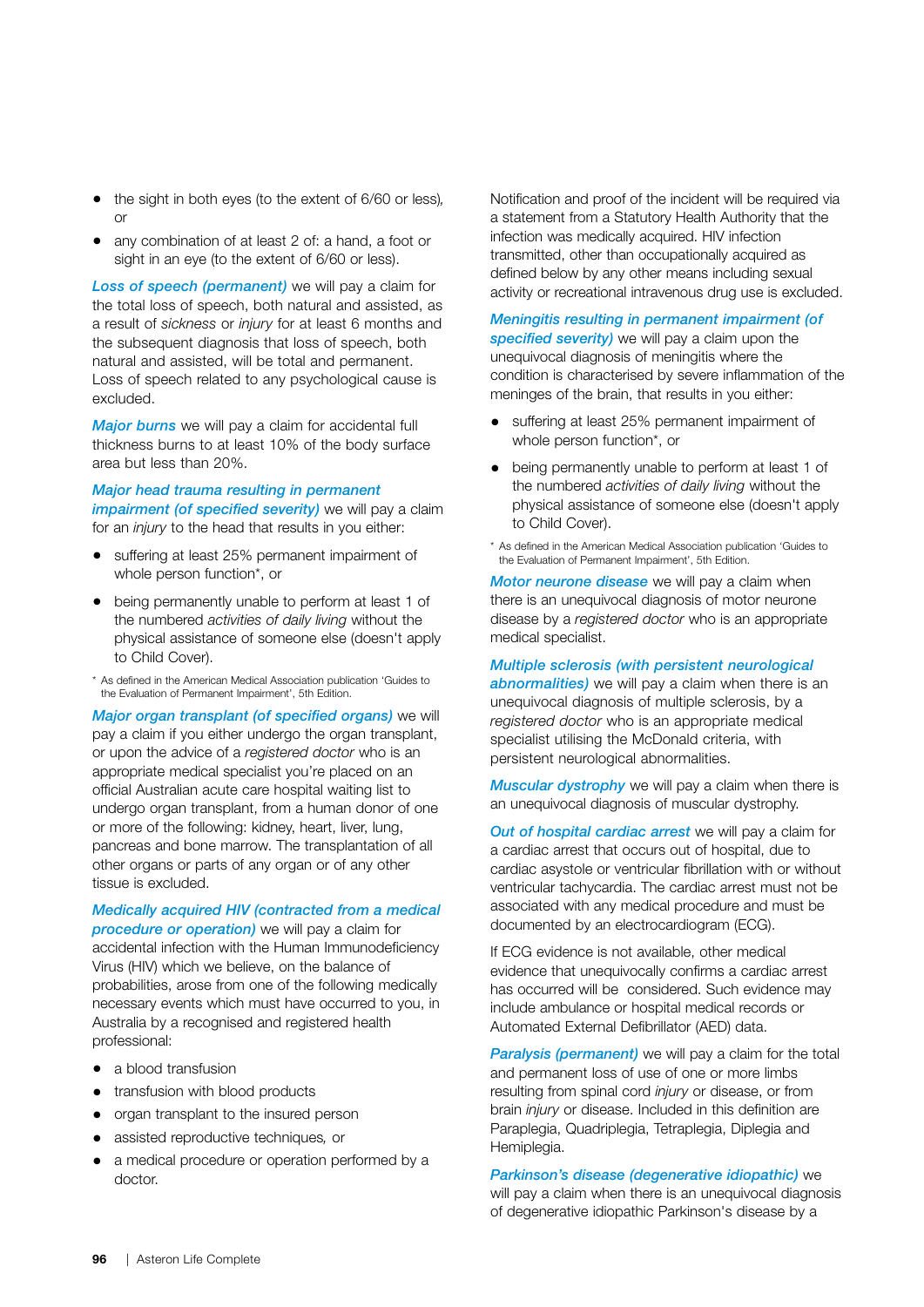*registered doctor* who is an appropriate medical specialist. All other types of Parkinsonism are excluded (e.g secondary to medication).

*Primary pulmonary hypertension* we will pay a claim for primary pulmonary hypertension with right ventricular enlargement established by investigations including cardiac catheterisation resulting in permanent and irreversible physical impairment to the degree of at least Class 3 of the New York Heart Association classification of cardiac impairment.

*Repair or replacement of aorta (excluding intraarterial and non-surgical techniques)* we will pay a claim for surgery to repair or replace the thoracic or abdominal aorta but does not include angioplasty, intra-arterial procedures or other nonsurgical techniques.

*Repair or replacement of valves (via open heart surgery*) we will pay a claim for open heart surgery performed to repair or replace a cardiac valve as a consequence of a heart valve defect.

*Serious accidental injury* we will pay a claim for an *injury* that has resulted in you being confined to an acute care ward for a period of 30 consecutive days (24 hours per day) under the full-time care of a *registered doctor*.

*Severe burns* we will pay a claim for accidental full thickness burns to:

- at least 20% of the body surface area
- both hands, requiring surgical debridement and/or grafting*,* or
- the face, requiring surgical debridement and/or grafting.

*Severe Crohn's disease* we will pay a claim upon diagnosis of Crohn's disease that requires permanent immunosuppressive medication.

*Severe diabetes mellitus (with specified* 

*complications)* we will pay a claim if a *registered doctor* who is an appropriate medical specialist has confirmed that at least 2 of the following complications have occurred as a direct result of diabetes:

- proliferative retinopathy resulting in visual acuity (aided or unaided) of 6/36 or worse in both eyes
- peripheral vascular disease leading to chronic infection or gangrene, requiring a surgical procedure*,* or
- neuropathy including:
- a. irreversible autonomic neuropathy resulting in severe postural hypotension, and/or motility problems in the gut with intractable diarrhoea*,* or
- b. polyneuropathy leading to significant mobility problems due to sensory and/or motor deficits.

*Severe osteoporosis* we will pay a claim if:

- before the age of 50, you suffer at least 2 vertebral body fractures or a fracture of the neck of femur, due to osteoporosis*,* and
- you have a bone mineral density reading with a T-score of less than -2.5 (i.e. 2.5 standard deviations below the young adult mean for bone density). This must be measured in at least 2 sites by dual energy x-ray absorptiometry (DEXA).

*Severe rheumatoid arthritis* means the unequivocal diagnosis of rheumatoid arthritis by a consultant rheumatologist and evidenced by all of the following:

- 1. diagnosis of rheumatoid arthritis as specified in the "2010 Rheumatoid Arthritis Classification Criteria"^; and
- 2. high ongoing disease activity with signs and symptoms of persistent inflammation as evidenced by both:
	- Arthralgia, swelling and tenderness in at least 20 joints or 4 large joints (ankles, knees, hips, elbows, shoulders); and
	- Elevation of inflammatory markers ESR or CRP above the reference range; and
- 3. the disease must be progressive and nonresponsive to all therapies recommended by a rheumatologist (including biological disease modifying anti-rheumatic drugs).

The following are excluded:

- degenerative osteoarthritis
- reactive arthritis
- psoriatic arthritis
- activated arthritis; and
- all other arthritidies.

^ American College of Rheumatology and European League Against Rheumatism

*Severe ulcerative colitis* we will pay a claim upon diagnosis of ulcerative colitis that requires permanent immunosuppressive medication.

*Significant cognitive impairment* we will pay a claim for a permanent deterioration or loss of intellectual capacity that requires you to be under continual care and supervision by someone else.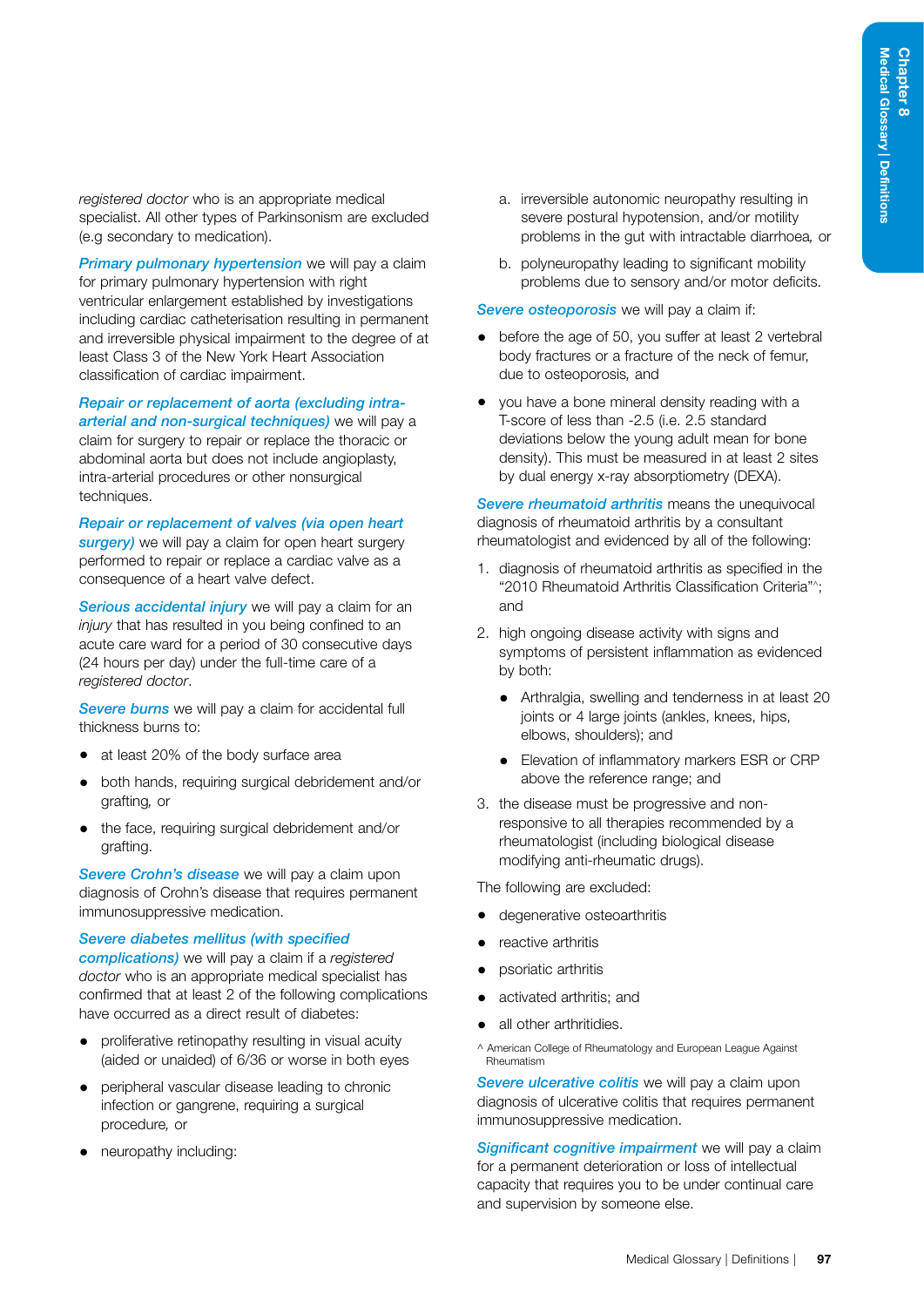*Single loss of limb or eye (permanent)* we will pay a claim for the total and permanent loss of use of:

- one foot
- one hand*,* or
- sight in one eye (visual acuity less than 6/60 after correction).

**Stroke** we will pay a claim on any cerebrovascular accident or incident producing new neurological sequelae on clinical examination and lasting more than 24 hours, confirmed by a registered doctor who is an appropriate medical specialist. There must be clear evidence on neuro-imaging. Transient Ischaemic Attack (TIA), Prolonged Reversible Ischaemic Neurological Deficit (PRIND), traumatic injury to brain tissue or blood vessels; and neurological deficits due to general hypoxia, infection, inflammatory disease, migraine or medical intervention are excluded.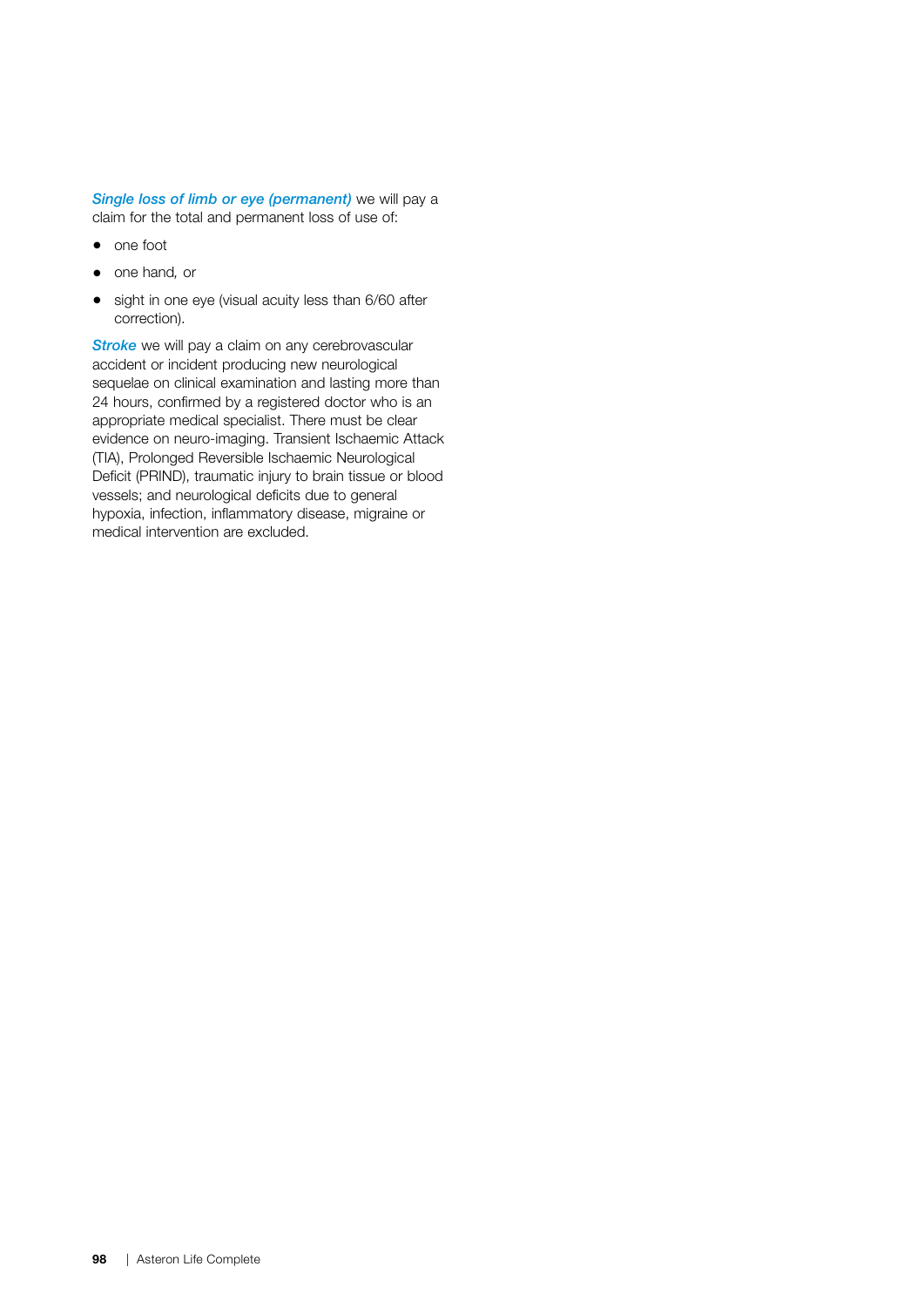# **Definitions**

*Accidental death* means death solely and directly caused by *injury.*

*Accidental total and permanent disablement* means *total and permanent disablement* caused solely and directly by *injury*.

#### *Activities of daily living* are:

- 1. Bathing and showering.
- 2. Dressing and undressing.
- 3. Eating and drinking.
- 4. Maintaining continence with a reasonable level of personal hygiene.
- 5. Getting in and out of bed, a chair or wheelchair, or moving from place to place by walking, wheelchair or walking aids.

*Bed confined* and *bed confinement* means it is medically necessary for you to remain in or near a bed for a substantial part of each day. If confinement is at your usual place of residence, it is also necessary for you to be under the continuous care of a registered nurse, other than a member of your immediate family. If confinement is not at your usual place of residence we must be satisfied that there are reasonable grounds for this.

*Benefit period* means the maximum period of time (stated in the schedule) for which we will pay the *Total Monthly Benefit* to the policy owner when you're *disabled.*

*Business income* means the income before expenses and before tax of the business in which you were gainfully occupied as your *usual occupation*.

*Commencement date* means the commencement date as stated in the schedule.

*Criminal activity* means any crime for which you're convicted where you could receive a custodial sentence, whether or not you do in fact receive a custodial sentence for that crime.

*Concurrent disability/disabilities* means a *sickness* or *injury* unrelated to any existing *sickness* or *injury* which occurs while receiving benefits for the Totally Disabled Benefit or Partially Disabled Benefit.

*Disabled*, *disability* or *disablement* means you're *totally disabled* (as defined on page 102) or *partially disabled* (as defined on pages [100](#page-105-0)), as the context requires.

*Earnings* means the income earned by your own personal exertion, after deduction of any expenses incurred in earning that income but before tax.

*Expiry date* means the expiry date as stated in the schedule.

*Full-time* means you're working at least 30 hours per week.

*Gainful occupation* means:

- you're an employee, working for salary, wages, or commission*,* or
- you're self-employed, working in a business or professional practice in a way that is capable of generating income for the business or professional practice.

*Home-maker* refers to a person who has been engaged *full-time* in *normal domestic duties* in their own residence for more than 3 consecutive months*.* 

*Important business income producing duties* means the duties of your *usual occupation* which could be reasonably considered primarily essential to producing *business income*.

*Important income producing duties* means those duties which could reasonably be considered primarily essential to producing your *monthly income*.

*Indexation factor* means the percentage change in the consumer price index which is:

- the weighted average of the 8 Australian capital cities combined as published by the Australian Bureau of Statistics or any body which succeeds it*,* and
- in respect of the 12 month period finishing on 30 September.

It will be determined at 31 December each year and applied from 1 March in the following year (except for the policy fee, which is indexed on 1 April). If the consumer price index is not published by 31 December, the *indexation factor* will be calculated upon a retail price index which we consider most nearly replaces it. If the percentage change in the consumer price index, or any substitute for it is negative, the *indexation factor* will be taken as zero.

**Injury** means physical damage to your body caused solely and directly by an accident which first occurs after the policy *commencement date* and while cover for the applicable benefit is in force under the policy.

*Interdependency relationship* exists between 2 persons who have a close personal relationship, live together and one or each of them provides the other with financial and domestic support and personal care. It also includes person(s) who meet the conditions except they do not live together due to a physical, intellectual or psychiatric disability.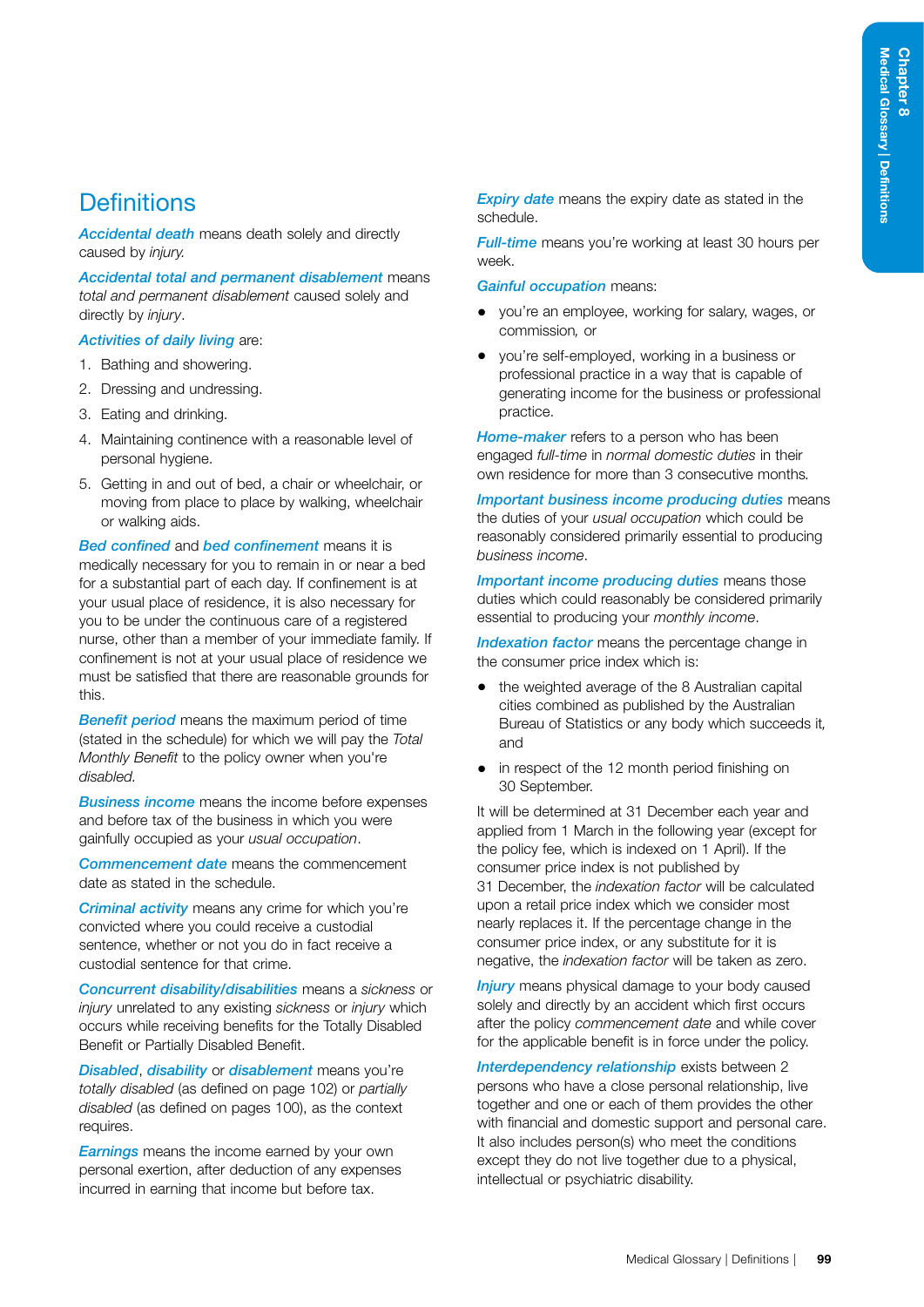*Key person* means a person who is demonstrated to be crucial to the operation of the business, and without whom the business would cease to operate or would be significantly impeded, resulting in a loss of profits for the business.

#### *Monthly benefit* means:

- a. If Agreed Value has been selected, the amount applied for and accepted as varied (for example through the increases under Automatic Increase) by agreement.
- b. If Indemnity has been selected, the *monthly benefit*  for the purposes of determining the amount payable under the Totally Disabled Benefit, the Partially Disabled Benefit and all other benefits under the policy, is the lesser of the amount referred to in paragraph a.*,* and the total of:
	- 75% of the first \$26,667 of monthly *predisability income*
	- 50% of the next \$20,000 of monthly *predisability income*, and
	- 20% of the balance of monthly *pre-disability income*.

#### *Monthly income* means:

If you're an employed person who has no ownership interest in the organisation (aka employee), the income earned each month by your own personal exertion. Monthly income is your total remuneration package including:

- salary
- wages
- reportable fringe benefits
- regular commissions
- regular bonuses
- overtime payments, and
- superannuation contributions.

If you're a self-employed person who has ownership interest in the business which is operating under a sole trading, partnership, company and/or trust (including an employee of your own company or trust) structure, monthly income is your share of the net income before tax of the business (your share of business income less business expenses), directly due to your personal exertion.

*Monthly income* does not include:

• income that you will continue to receive from your business, even if you're unable to work, including any ongoing profit generated by other employees of the business

- other unearned income such as dividends, interest, rental income or proceeds from the sale of assets*,* or
- on-going commission or royalties.

*Normal domestic duties* means the domestic duties normally performed by a person who remains at home and is not working in regular employment for income, including:

- cleaning the home, doing the washing, shopping for food, cooking meals*,* and
- when applicable, looking after children.

*Original policy* means the policy under which the life insured was covered:

- that is being replaced with a new Asteron Life Complete policy; or
- under which cover is being repurchased as a new Asteron Life Complete policy.

*Part-time* means you're working less than 30 hours per week.

#### <span id="page-105-0"></span>*Partially disabled* means:

For Income Protection Plus Cover, Income Protection Cover and Income Protection – Accident Only Cover\*: Solely due to *sickness\** or *injury*:

- you're working in your *usual occupation* or a *gainful occupation* for more than 10 hours^ per week,
- or
- you're working for 10 hours<sup>^</sup> or less per week and you're not *totally disabled,*

or

- you're not working and you're not *totally disabled,*  and
- your *monthly income* is less than your *pre-disability income*,

as long as you're following the advice of a *registered doctor* in relation to that *sickness\** or *injury*.

- \* Cover for *sickness* is not available for Income Protection Accident Only Cover.
- ^ If you were working *part-time* in your *usual occupation* during the 12 consecutive months immediately before your *disability* started, we will replace '10 hours' with '5 hours' for the purpose of determining if you meet our *partially disabled* definition.

For Business Expenses Cover: Solely due to *sickness* or *injury*:

• you're working in your *usual occupation* or a *gainful occupation* for more than 10 hours per week,

or

• you're working for 10 hours or less per week and you're not *totally disabled,*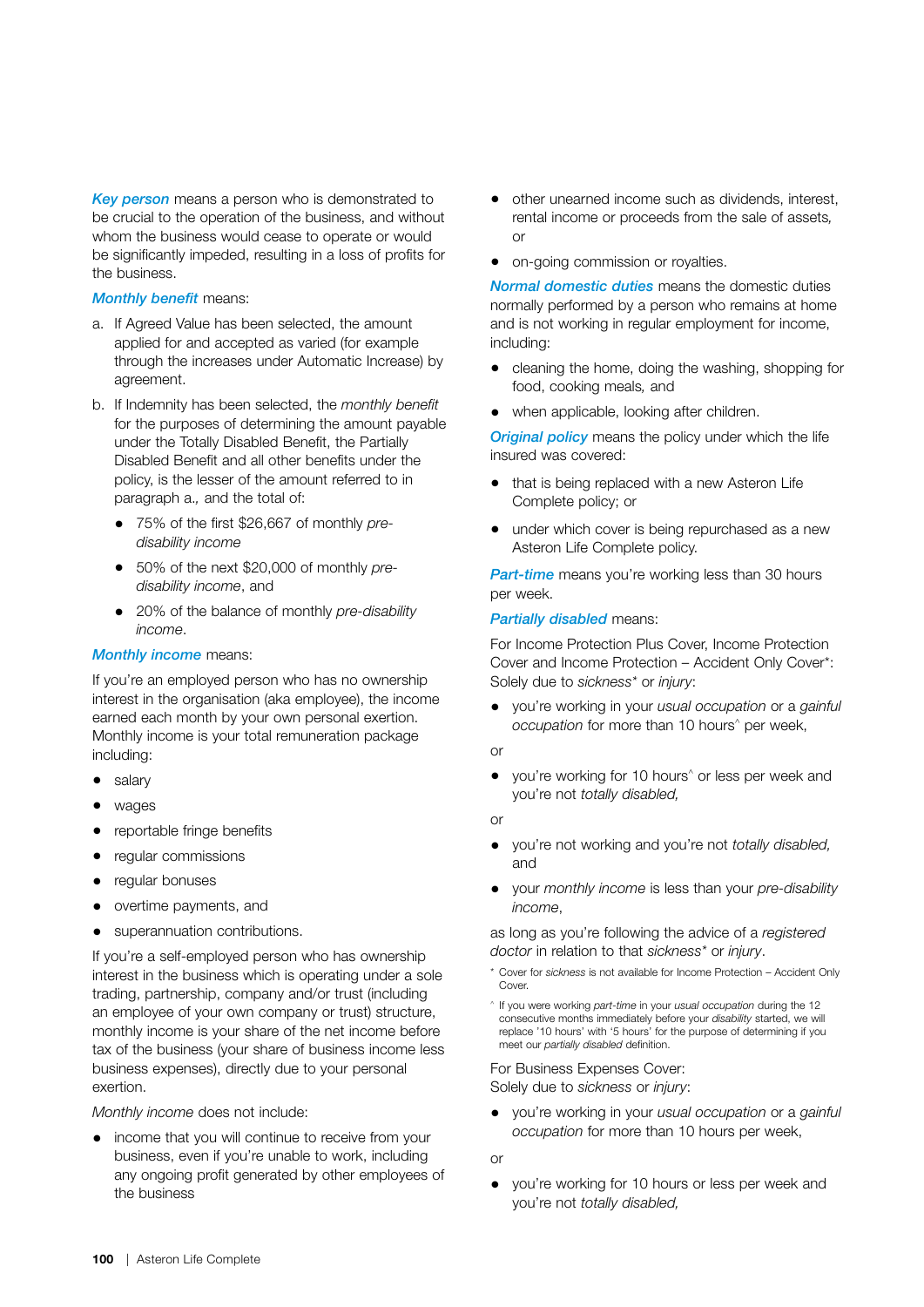#### or

- you're not working and you're not *totally disabled,* and
- your share of the *business income* in the applicable month is less than your *pre-disability business income*,

as long as you're following the advice of a *registered doctor* in relation to that *sickness* or *injury*.

*Pre-disability business income* is calculated as 1/12th of your share of *business income* during the 12 months before your *disablement*.

# *Pre-disability income* means:

## Agreed Value

If Agreed Value applies to your policy, pre-disability income means the highest average monthly income for any 12 consecutive months falling between the period commencing 2 years before the commencement date and the start of your waiting period.

#### **Indemnity**

If Indemnity applies to your policy, *pre-disability income* means your average *monthly income* during the 12 consecutive months before the start of your waiting period.

While you're disabled, this figure will be increased every 12 months following the date you become disabled by the *indexation factor.*

If you become *disabled* while you're on maternity, paternity, sabbatical or long service leave, your *predisability income* will be calculated based on your average *monthly income* during the 12 months before you commenced maternity, paternity, sabbatical or long service leave.

If you're self-employed, in determining your *predisability income*, we'll consider your average monthly income during the most recent of the following 12 month periods prior to the commencement of *disability*:

- the previous tax year
- the last 12 month period for which the accountant for your business has prepared a set of financial statements for your business, or
- the last 12 month period for which an accountant is able to prepare a set of financial statements for your business.

While you're *disabled*, this figure will be increased for both Indemnity and Agreed Value every 12 months following the date you become *disabled* by the *indexation factor*.

*Pre-existing condition* means a *sickness* or *injury* for which:

- symptoms existed that would cause a reasonable person to seek diagnosis, care or treatment from a *registered doctor,* or
- medical advice or treatment was recommended by, or received from, a *registered doctor*.

*Registered doctor* means a doctor who is legally qualified and properly registered. The doctor cannot be:

- the life insured or the policy owner
- a business partner of the life insured or the policy owner*,* or
- any members of the family of the life insured or the policy owner.

If practicing outside Australia, the doctor must have qualifications equivalent to Australian standards.

*Replacement policy* means this policy is effected to replace a previous policy on your life or the life of the insured child which:

- had been in force for at least 3 months before the *commencement date* of this policy*,* and
- offers the same or similar terms as this policy and for a *sum insured* or *Total Monthly Benefit* which is the same or greater than the *sum insured* or *Total Monthly Benefit* under this cover.

Where this previous policy was for a *sum insured* or *Total Monthly Benefit* less than this cover, then the replacement terms will only apply to the equivalent *sum insured* or *Total Monthly Benefit* of the previous policy at the time of the replacement.

*Sickness* means an illness or disease which first occurs after the policy *commencement date* and while cover for the applicable benefit is in force under the policy.

#### *Significantly disabled, significant disability* or

*significant disablement* under the Waiver of Premium Option means if, while covered for the Waiver of Premium Option:

- you suffer a *sickness* or *injury,* and
- in our opinion that you're unable to work because of that *sickness* or *injury* in any occupation for which you're reasonably suited by education. training or experience.

If you suffer *sickness* or *injury* while you have been engaged *full-time* in *normal domestic duties* in your own residence then, to determine if you're unable to work, *normal domestic duties* is regarded as an occupation for which you're reasonably suited.

**Spouse** means a person living with you as your spouse on a domestic basis in good faith. He or she can be the same sex as you.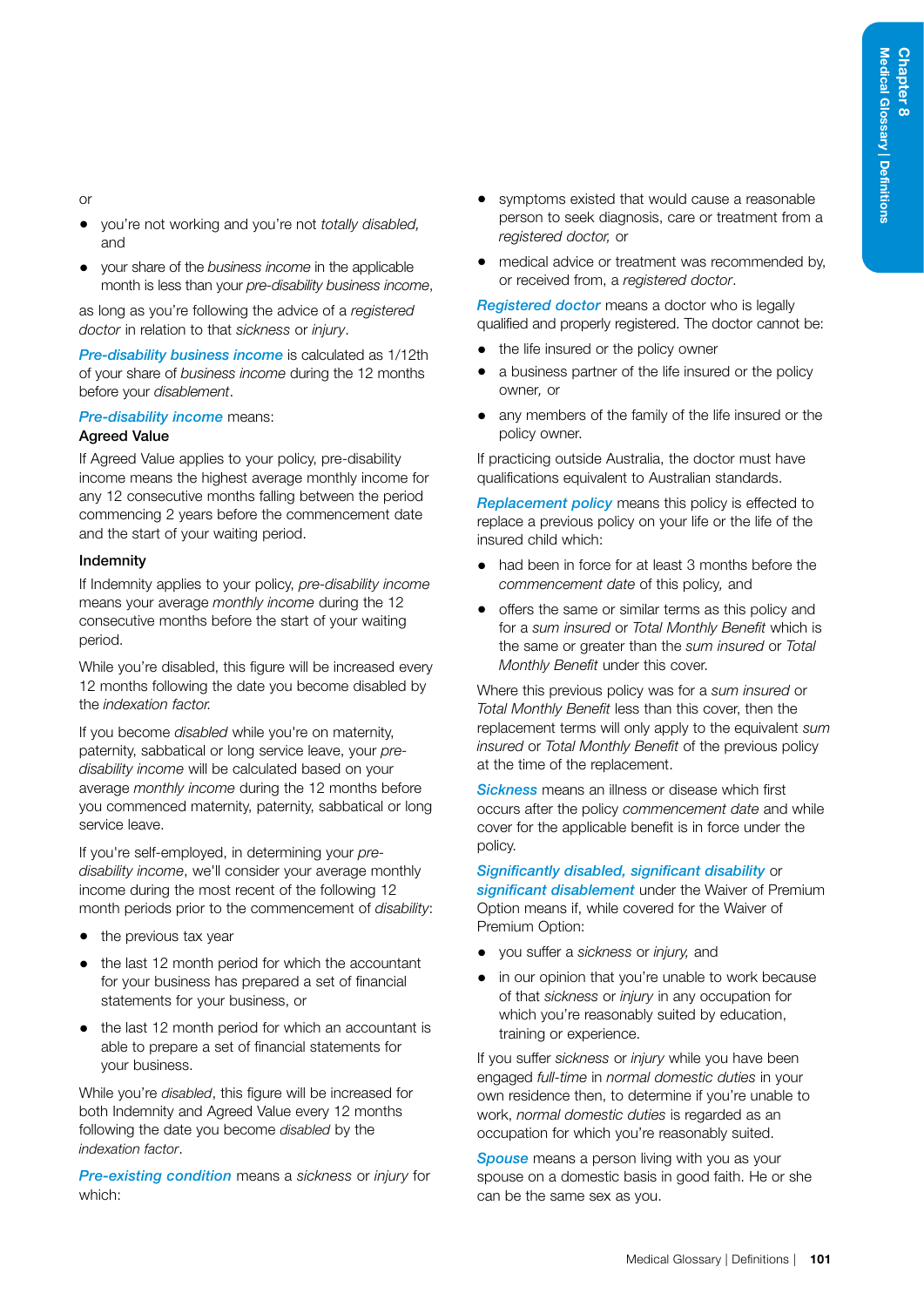*Sum insured* means the amount you apply for and we accept as varied, (for example through increases under the Automatic Increase) by agreement.

*Superannuation policy or policies* means a policy owned by the SPSL Master Trust, or by the trustee of an external superannuation fund such as a self managed superannuation fund (SMSF) or small APRA fund.

#### *SuperSaver monthly benefit* means:

- a. If Agreed Value applies to your cover: the amount applied for and accepted as varied (for example through increases under Automatic Increase) by agreement.
- b. If Indemnity applies to your cover, the SuperSaver *monthly benefit* for the purposes of determining the amount payable is the lesser of:
	- the amount referred to in paragraph a., and
	- 5% multiplied by your *pre-disability income*.

*Tax dependants* under current tax law are:

- your *spouse* (legal or de facto) or former *spouse*
- your child aged less than 18
- someone who you have an *interdependency relationship* with*,* or
- any other person who is financially dependent on you.

#### *Terminal illness* and *terminally ill* means

- in the opinion of a specialist practitioner who is a *registered doctor*, and
- where required, a further medical opinion from our approved specialist medical practitioners,

you're suffering from an illness or condition where after having regard to the current treatment or such treatment which you may reasonably be expected to receive, you are unlikely to survive more than 24 months.

Please note: If your cover is provided under a *superannuation policy*, we will in relation to the second bullet point above always require a further medical opinion from an approved medical practitioner who is a *registered doctor* and will require that the certification period has not ended for each of the certificates.

#### *Totally disabled* means

For Income Protection Plus Cover, Income Protection Cover and Income Protection – Accident Only Cover\*:

Solely due to *sickness\** or *injury*:

• you're not working for more than 10 hours<sup>^</sup> per week in your *usual occupation* or a *gainful occupation,* and

• you're unable to perform the *important income producing duties* of your *usual occupation* for more than 10 hours^ per week

or

- you're not working in any *gainful occupation,* and
- you're unable to perform one or more of the *important income producing duties* of your *usual occupation*

or

- you're not working in any *gainful occupation*, and
- you're unable to generate more than 20% of your *monthly income,*

as long as you're following the advice of a *registered doctor* in relation to that *sickness\** or *injury*.

If you have been *unemployed* for 12 consecutive months or more immediately before your *disability* started we'll treat your *usual occupation* as being any occupation for which you're reasonably suited by education, training or experience and we will consider you to be *totally disabled* if solely due to *sickness\** or *injury*:

- you're not working in any *gainful occupation,* and
- you're unable to perform one or more of the *important income producing duties* of any occupation for which you're reasonably suited by education, training or experience,

as long as you're following the advice of a *registered doctor* in relation to that *sickness\** or *injury*.

- ^ If you were working part-time in your *usual occupation* during the 12 consecutive months immediately before your *disability* started, we will replace '10 hours' with '5 hours' for the purpose of determining if you meet our *totally disabled* definition.
- \* Cover for *sickness* is not available for Income Protection Accident Only Cover

For Business Expenses Cover: Solely due to *sickness* or *injury*:

- you're not working for more than 10 hours per week in your *usual occupation* or a *gainful occupation,* and
- you're unable to perform the *important business income producing duties* of your *usual occupation* for more than 10 hours a week,

or

- you're not working in any *gainful occupation,* and
- you're unable to perform one or more of the *important business income producing duties* of your *usual occupation*,

or

• you're not working in any gainful occupation, and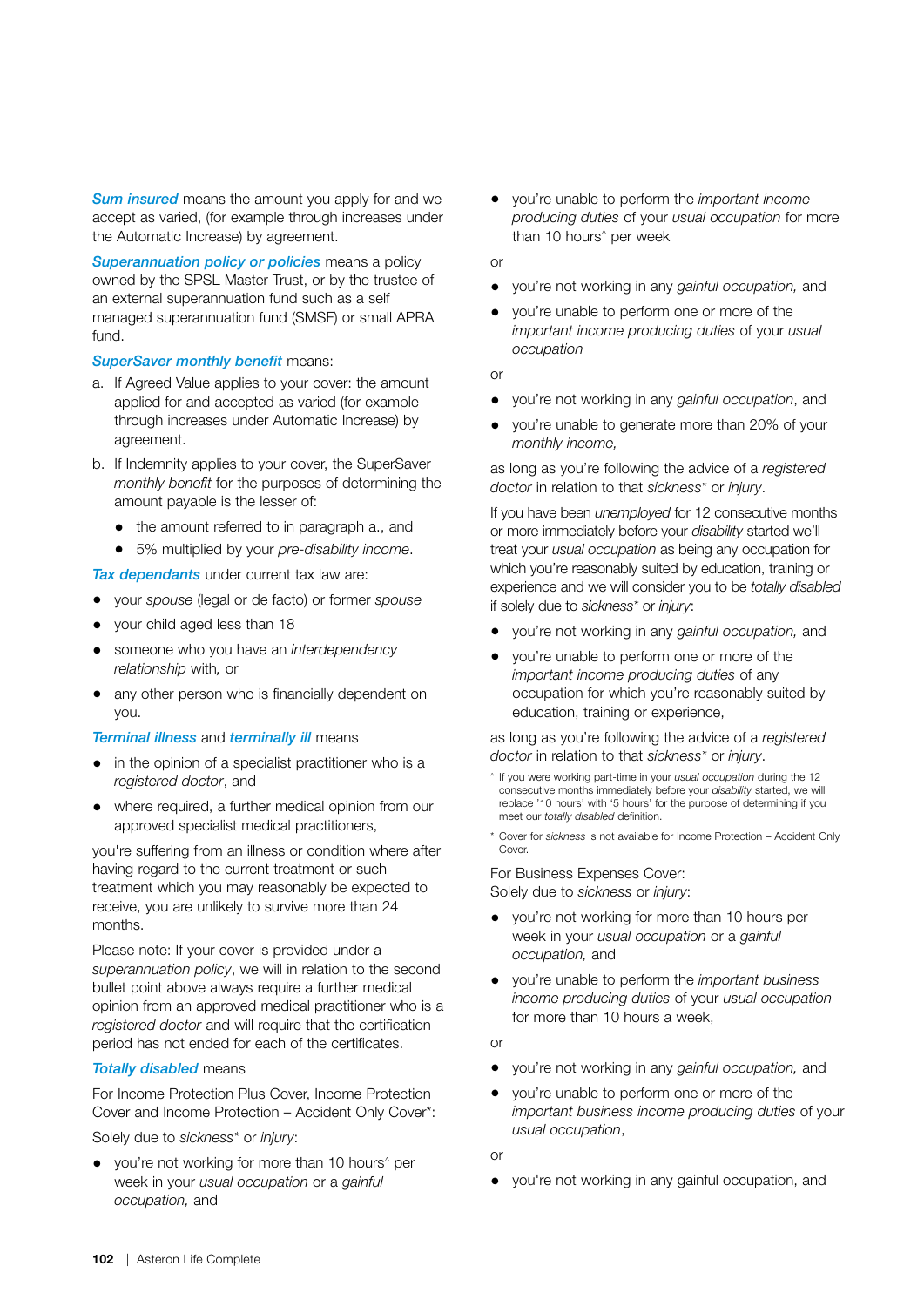• you're unable to generate more than 20 per cent of your monthly *business income,*

as long as you're following the advice of a *registered doctor* in relation to that *sickness* or *injury*.

*Total Monthly Benefit* means the *monthly benefit* and *SuperSaver monthly benefit* (if applicable).

*Unemployed* means you're not in regular employment for income. If you're on approved maternity, paternity or sabbatical leave, this is not considered unemployment.

*Usual occupation* means the occupation in which you were last engaged in before becoming *disabled*.

*Waiting period* means the period of time for which a benefit won't be paid. Note: any benefits are paid monthly in arrears. The *waiting period* won't start before you consult a *registered doctor* for a *sickness* or *injury* giving rise to the relevant claim.

## TPD definitions

*Total and permanent disablement* and *totally and permanently disabled (TPD)* means you suffer either:

- *any occupation TPD*
- *home-maker TPD*
- *modified TPD*
- *own occupation TPD*
- *Split TPD any occupation*, or
- *Split TPD own occupation*

depending on the type of cover for which you're insured at the time an event, giving rise to a TPD claim, occurs.

Any occupation TPD means a., b. or c. below applies:

- a. You have suffered a *sickness* or *injury;* and
	- you have been absent from and unable to work because of the *sickness* or *injury* for a continuous period of at least 3 consecutive months*,* and
	- in our opinion, after consideration of medical and any other evidence, that you're incapacitated to such an extent that you're unlikely ever to be able to work again in any occupation for which you're reasonably suited by education, training or experience which would pay remuneration at a rate greater than 25% of your earnings during your last 12 consecutive months of work.

The period of time that you need to be absent from and unable to work because of the *sickness* or *injury*  will be reduced from 3 consecutive months to 14

consecutive days where medical evidence clearly indicates that you will be unable to work for a period of at least 3 consecutive months.

Payment of the TPD Benefit due to a. above will be determined on the *sum insured* at the date 3 months after you have been unable to work in any occupation as a result of the *sickness* or *injury* that resulted in you being *totally and permanently disabled*. Any premiums received for cover after this date will be refunded.

- b. You have suffered from:
	- *blindness (permanent)*
	- *cardiomyopathy with permanent impairment (of specified severity)*
	- *chronic lung failure (on permanent oxygen therapy)*
	- *loss of speech (permanent)*
	- *major head trauma resulting in permanent impairment (of specified severity)*
	- *motor neurone disease*
	- *paralysis (permanent), or*
	- *primary pulmonary hypertension.*

For the conditions listed in b. above, payment of the TPD Benefit will be determined on the *sum insured* on the date you meet the definition for a condition, as defined on pages [92](#page-97-0) – [98](#page-103-0). Any premiums received for cover after this date will be refunded.

c. The *modified TPD* criteria (see definition on page [104](#page-109-0)).

Please note: if your cover is provided under a *superannuation policy*, then, in relation to a., b. or c. above (whichever applies), in addition to the criteria stated for each, we also must have determined that, after consideration of medical and any other evidence, we are reasonably satisfied that your ill health (whether physical or mental) makes it unlikely that you will engage in gainful employment for which you're reasonably qualified by education, training or experience.

*Home-maker TPD* means a., b. or c. below applies:

- a. You have suffered a *sickness* or *injury* while you have been engaged *full-time* in *normal domestic duties* in your own residence for more than 3 consecutive months, and:
	- you're unable to engage in any *normal domestic duties* because of the *sickness* or *injury* for a continuous period of at least 3 consecutive months*,* and
	- in our opinion, after consideration of medical and any other evidence, that you're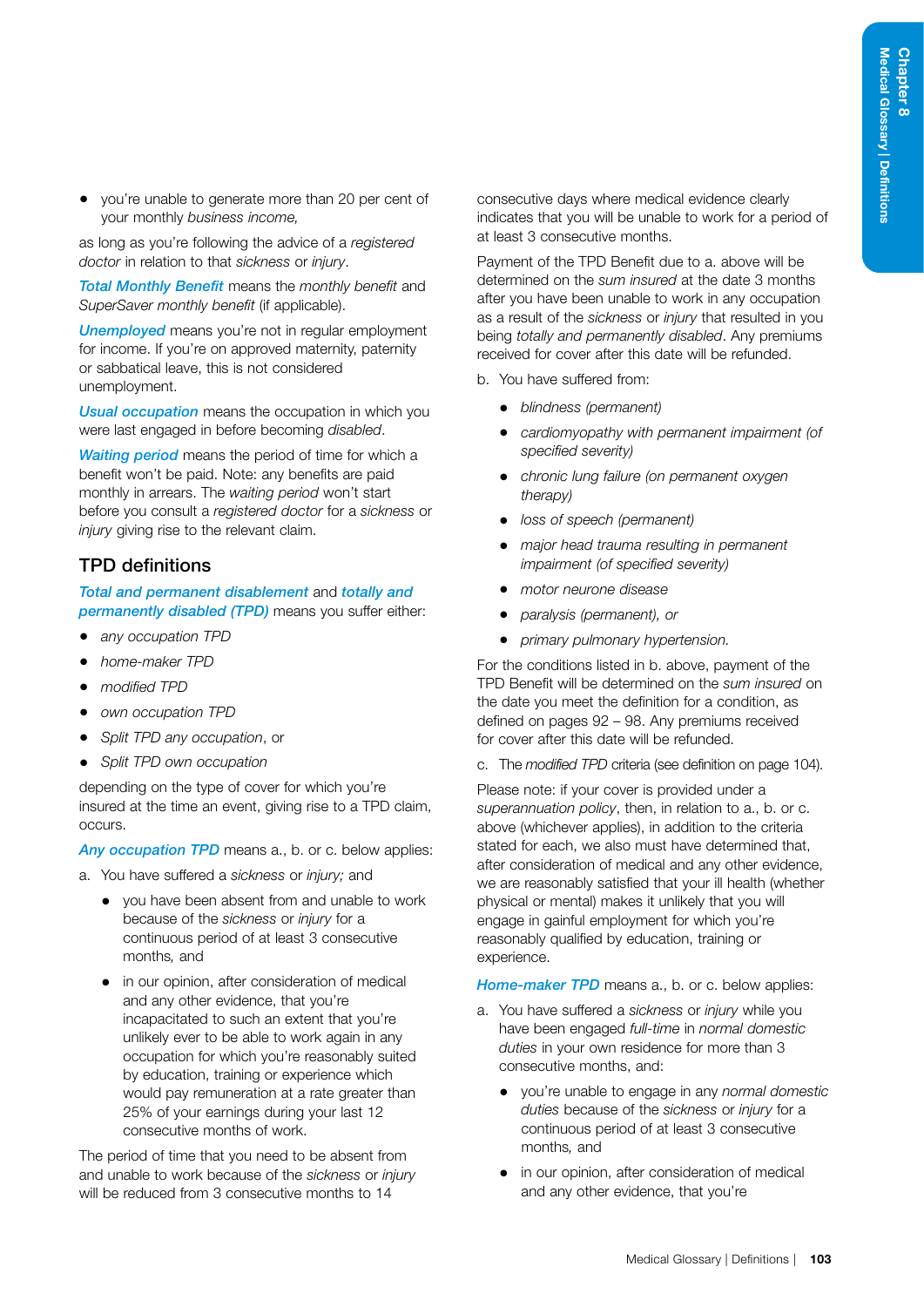incapacitated to such an extent that you're unlikely ever to be able to:

- perform *normal domestic duties,* and
- engage in any occupation for which you're reasonably suited by education, training or experience.

The period of time that you need to be unable to engage in any *normal domestic duties* because of the *sickness* or *injury* will be reduced from 3 consecutive months to 14 consecutive days where medical evidence clearly indicates that you will be unable to engage in any *normal domestic duties* for a period of at least 3 consecutive months.

Payment of the TPD Benefit due to a. above will be determined on the *sum insured* at the date 3 months after you have been unable to engage in *normal domestic duties* as a result of the *sickness* or *injury* that resulted in you being *totally and permanently disabled*. Any premiums received for cover after this date will be refunded.

- b. You have suffered from:
	- *blindness (permanent)*
	- *cardiomyopathy with permanent impairment (of specified severity)*
	- *chronic lung failure (on permanent oxygen therapy)*
	- *loss of speech (permanent)*
	- *major head trauma resulting in permanent impairment (of specified severity)*
	- *motor neurone disease*
	- *paralysis (permanent), or*
	- *primary pulmonary hypertension.*

For the conditions listed in b. above, payment of the TPD Benefit will be determined on the *sum insured* at the date you meet the definition for a condition, as defined on pages [92](#page-97-0) – [98.](#page-103-0) Any premiums received for cover after this date will be refunded.

c. The *modified TPD* criteria (see definition below).

Please note: if your cover is provided under a *superannuation policy*, then, in relation to a., b. or c. above (whichever applies), in addition to the criteria stated for each, we also must have determined that, after consideration of medical and any other evidence, we are reasonably satisfied that your ill health (whether physical or mental) makes it unlikely that you will engage in gainful employment for which you're reasonably qualified by education, training or experience.

<span id="page-109-0"></span>*Modified TPD* means a., b. or c. below applies:

- a. You suffer *loss of use of limbs or sight (permanent).*
- b. You're constantly and permanently unable to perform at least 2 of the numbered *activities of daily living* without the physical assistance of someone else (if you can perform the activity on your own by using special equipment we won't treat you as unable to perform that activity).
- c. You suffer *significant cognitive impairment*.

Payment of the TPD Benefit will be determined on the *sum insured* at the date you meet a., b. or c. above as a result of *sickness* or *injury*. Any premiums received for cover after this date will be refunded.

Please note: if your cover is provided under a policy owned by a *superannuation policy*, then, in relation to a., b. or c. above (whichever applies), in addition to the criteria stated for each, we also must have determined that, after consideration of medical and any other evidence, we are reasonably satisfied that your ill health (whether physical or mental) makes it unlikely that you will engage in gainful employment for which you're reasonably qualified by education, training or experience.

**Own occupation TPD** means a., b. or c. below applies:

- a. You have suffered a *sickness* or *injury,* and:
	- you have been absent from and unable to work in your own occupation because of the *sickness*  or *injury* for a continuous period of at least 3 consecutive months*,* and
	- in our opinion, after consideration of medical and any other evidence, that you're incapacitated to such an extent that you're unlikely ever to be able to work again in the occupation in which you were last engaged in before becoming unable to work.

If you were engaged in your current occupation or unemployed for less than 3 months immediately before suffering the *sickness* or *injury* directly related to the claim event, we'll assess you against either:

- the occupation you were engaged in at the *commencement date* of the policy*,* or
- the occupation you were last engaged in before becoming unable to work,

whichever is more favourable for you.

The period of time that you have to have been absent from and unable to work in your own occupation because of the *sickness* or *injury* will be reduced from 3 consecutive months to 14 consecutive days where medical evidence clearly indicates that you will be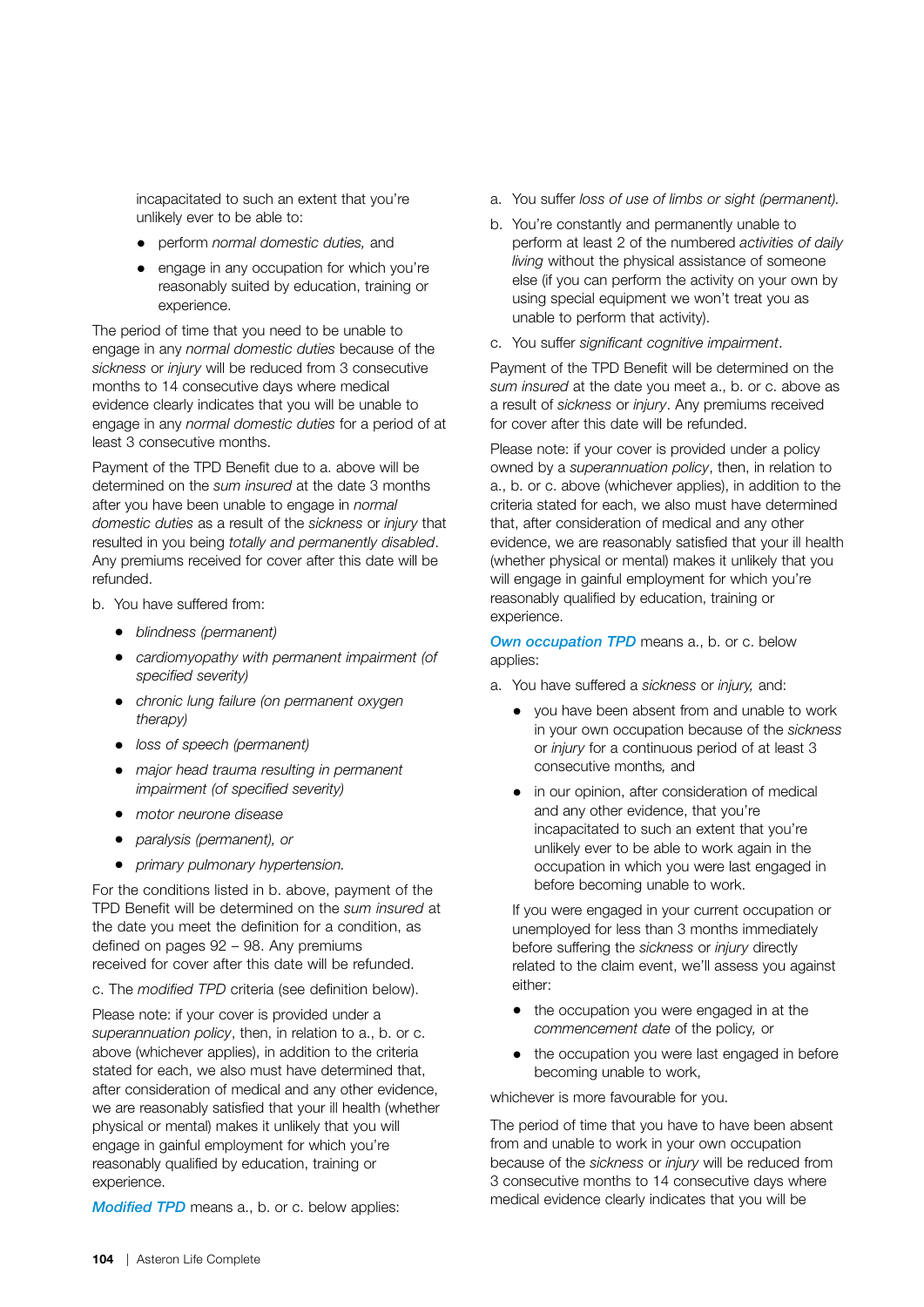unable to work in your own occupation for a period of at least 3 consecutive months.

Payment of the TPD Benefit due to a. above will be determined on the *sum insured* at the date 3 months after you have been unable to work in your own occupation as a result of the *sickness* or *injury* that resulted in you being *totally and permanently disabled*. Any premiums received for cover after this date will be refunded.

- b. You have suffered from:
	- *blindness (permanent)*
	- *cardiomyopathy with permanent impairment (of specified severity)*
	- *chronic lung failure (on permanent oxygen therapy)*
	- *loss of speech (permanent)*
	- *major head trauma resulting in permanent impairment (of specified severity)*
	- *motor neurone disease*
	- *paralysis (permanent), or*
	- *primary pulmonary hypertension.*

For the conditions listed in b. above, payment of the TPD Benefit will be determined on the *sum insured* on the date you meet the definition for a condition, as defined on pages [92](#page-97-0) – [98](#page-103-0). Any premiums received for cover after this date will be refunded.

c. The *modified TPD* criteria.

## *Split TPD any occupation* means:

You have suffered a *sickness* or *injury,* and:

- you have been absent from and unable to work because of the *sickness* or *injury* for a continuous period of at least 3 consecutive months*,* and
- in our opinion, and supported by the certified opinions of 2 legally qualified medical practitioners, that you're incapacitated to such an extent that you're unlikely ever to be able to work again in any occupation for which you're reasonably suited by education, training or experience.

The period of time that you need to be absent from and unable to work because of the *sickness* or *injury*  will be reduced from 3 consecutive months to 14 consecutive days where medical evidence clearly indicates that you will be unable to work for a period of at least 3 consecutive months.

Payment of the TPD Benefit due to the above will be determined on the *sum insured* at the date 3 months after you have been unable to work in any occupation as a result of the *sickness* or *injury* that resulted in you being *totally and permanently disabled*. Any premiums received for cover after this date will be refunded.

**Split TPD own occupation means a., b. or c. below** applies:

- a. You have suffered a *sickness* or *injury*, and:
	- you have been absent from and unable to work in your own occupation because of the *sickness* or *injury* for a continuous period of at least 3 consecutive months, and
	- in our opinion, after consideration of medical and any other evidence, that you're incapacitated to such an extent that you're unlikely ever to be able to work again in the occupation in which you were last engaged in before becoming unable to work.

If you were engaged in your current occupation for less than 3 months immediately before suffering the *sickness* or *injury* directly related to the claim event, we'll assess you against either:

- the occupation you were engaged in at the *commencement date* of the policy, or
- the occupation you were last engaged in before becoming unable to work,

whichever is more favourable for you.

The period of time that you need to be absent from and unable to work in your own occupation because of the *sickness* or *injury* will be reduced from 3 consecutive months to 14 consecutive days where medical evidence clearly indicates that you will be unable to work in your own occupation for a period of at least 3 consecutive months.

Payment of the TPD Benefit due to a. above will be determined on the *sum insured* at the date 3 months after you have been unable to work in your own occupation as a result of the *sickness* or *injury* that resulted in you being *totally and permanently disabled.*  Any premiums received for cover after this date will be refunded.

b. You have suffered from:

- *blindness (permanent)*
- *cardiomyopathy with permanent impairment (of specified severity)*
- *chronic lung failure (on permanent oxygen therapy)*
- *loss of speech (permanent)*
- *major head trauma resulting in permanent impairment (of specified severity)*
- *motor neurone disease*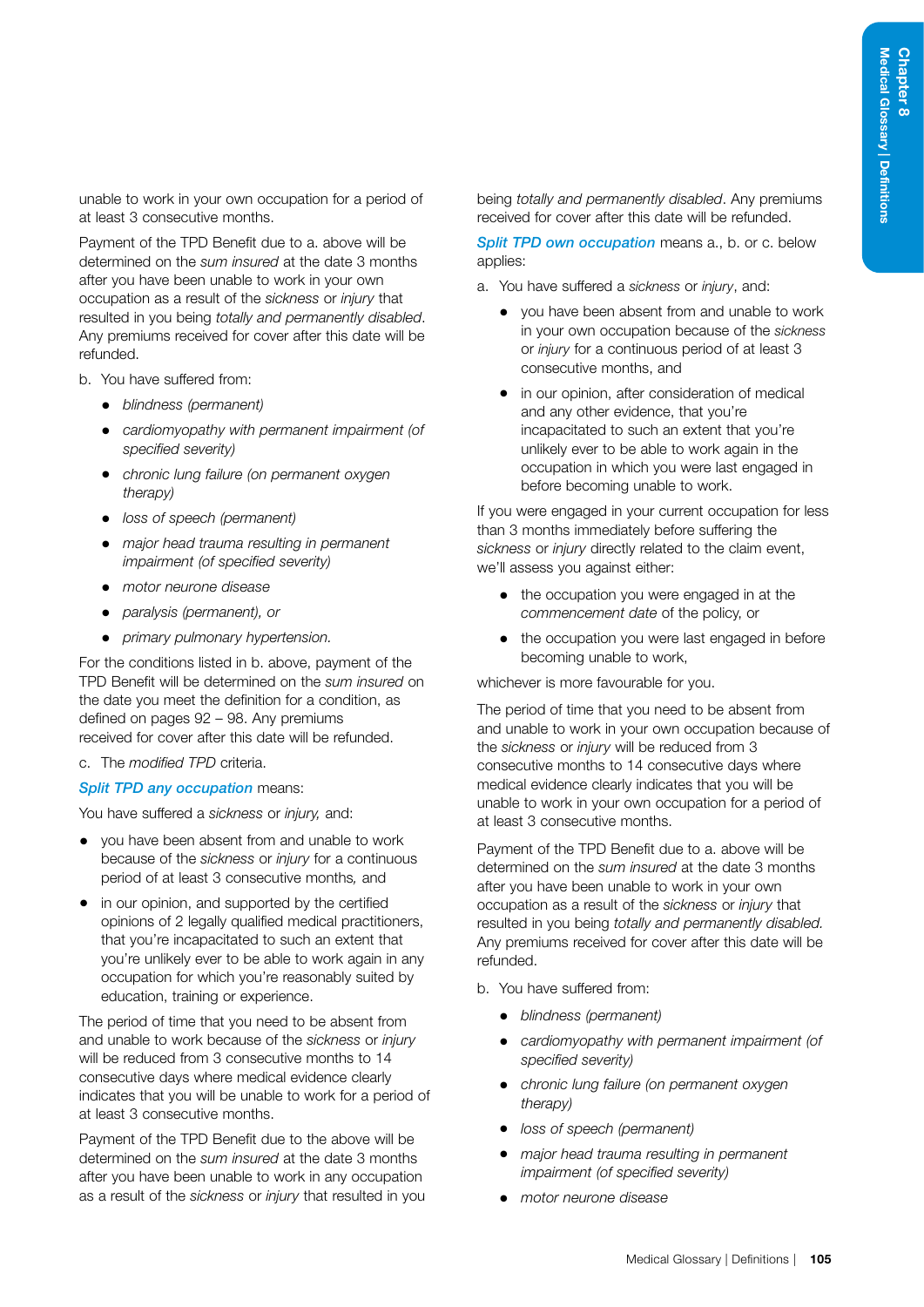- *paralysis (permanent), or*
- *primary pulmonary hypertension.*

For the conditions listed in b. above, payment of the TPD Benefit will be determined on the *sum insured* on the date you meet the definition for a condition, as defined on pages [92](#page-97-0) – [98.](#page-103-0) Any premiums received for cover after this date will be refunded.

c. The *modified TPD* criteria (see definition on page [104](#page-109-0)).